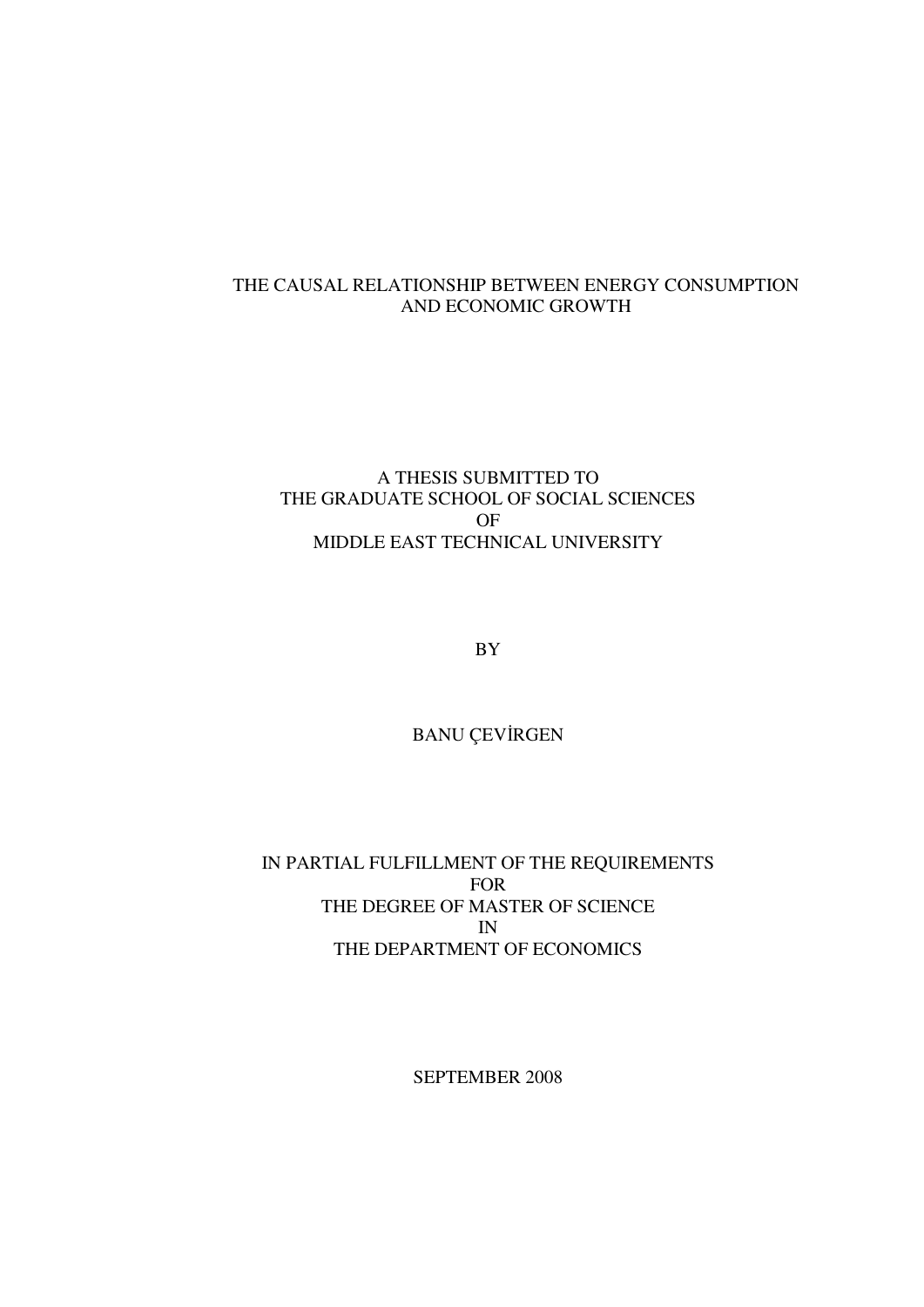Approval of the Graduate School of Social Sciences

 Prof. Dr. Sencer Ayata Director

\_\_\_\_\_\_\_\_\_\_\_\_\_\_\_\_\_\_\_

I certify that this thesis satisfies all the requirements as a thesis for the degree of Master of Science.

> Prof. Dr. Haluk Erlat Head of Department

 $\frac{1}{\sqrt{2}}$  ,  $\frac{1}{\sqrt{2}}$  ,  $\frac{1}{\sqrt{2}}$  ,  $\frac{1}{\sqrt{2}}$  ,  $\frac{1}{\sqrt{2}}$  ,  $\frac{1}{\sqrt{2}}$  ,  $\frac{1}{\sqrt{2}}$  ,  $\frac{1}{\sqrt{2}}$  ,  $\frac{1}{\sqrt{2}}$  ,  $\frac{1}{\sqrt{2}}$  ,  $\frac{1}{\sqrt{2}}$  ,  $\frac{1}{\sqrt{2}}$  ,  $\frac{1}{\sqrt{2}}$  ,  $\frac{1}{\sqrt{2}}$  ,  $\frac{1}{\sqrt{2}}$ 

This is to certify that we have read this thesis and that in our opinion it is fully adequate, in scope and quality, as a thesis for the degree of Master of Science.

 $\overline{\phantom{a}}$  , which is a set of the contract of the contract of the contract of the contract of the contract of the contract of the contract of the contract of the contract of the contract of the contract of the contract

 Assoc. Prof. Dr. Erkan Erdil Supervisor

## **Examining Committee Members**

| Assoc. Prof. Dr. Nadir Öcal                   | (METU, ECON) |  |
|-----------------------------------------------|--------------|--|
| Assoc. Prof. Dr. Erkan Erdil                  | (METU, ECON) |  |
| Assist. Prof. Dr Teoman Pamukçu (METU,TEKPOL) |              |  |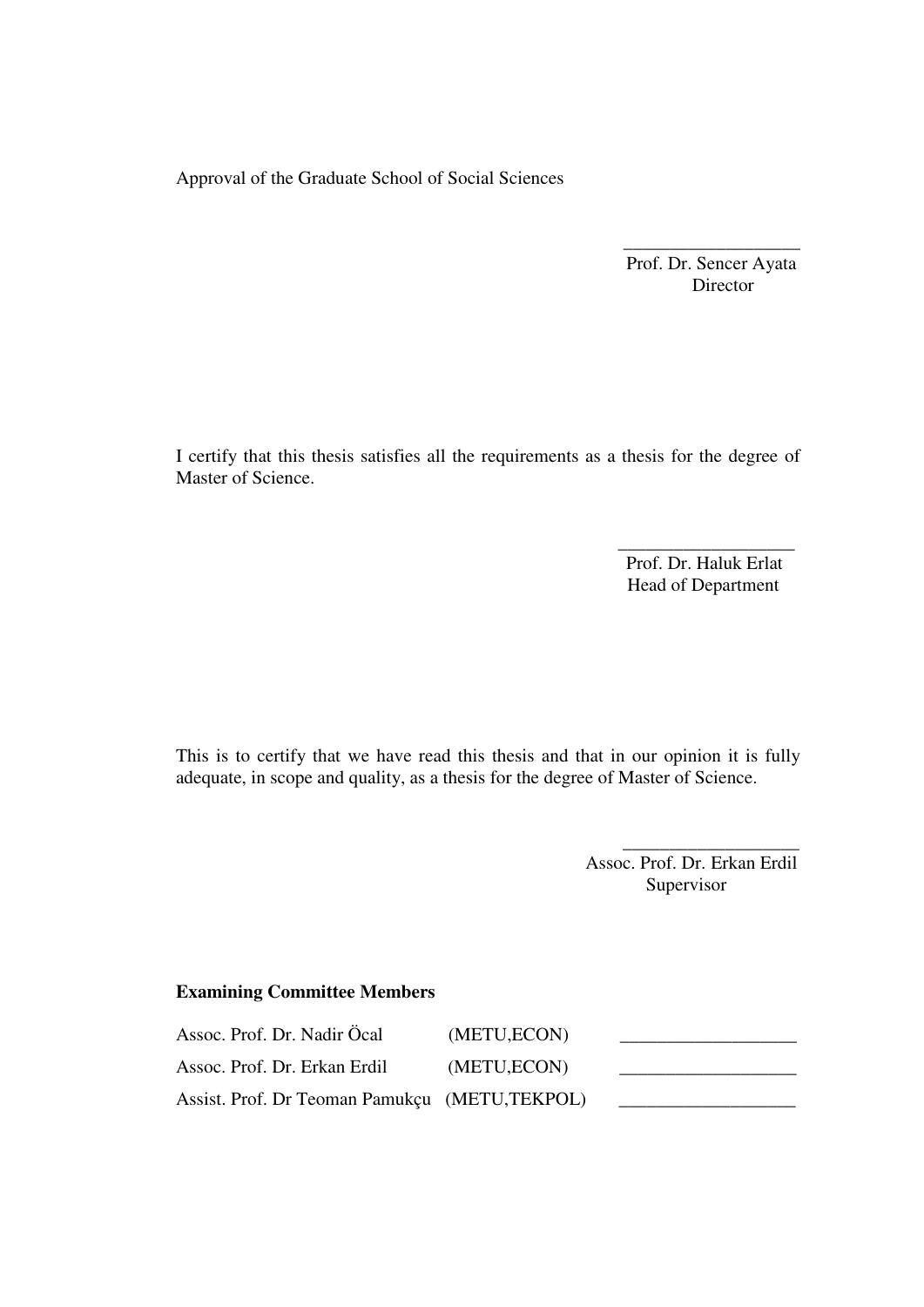**I hereby declare that all information in this document has been obtained and presented in accordance with academic rules and ethical conduct. I also declare that, as required by these rules and conduct, I have fully cited and referenced all material and results that are not original to this work.** 

Name, Lastname: Banu Çevirgen

Signature: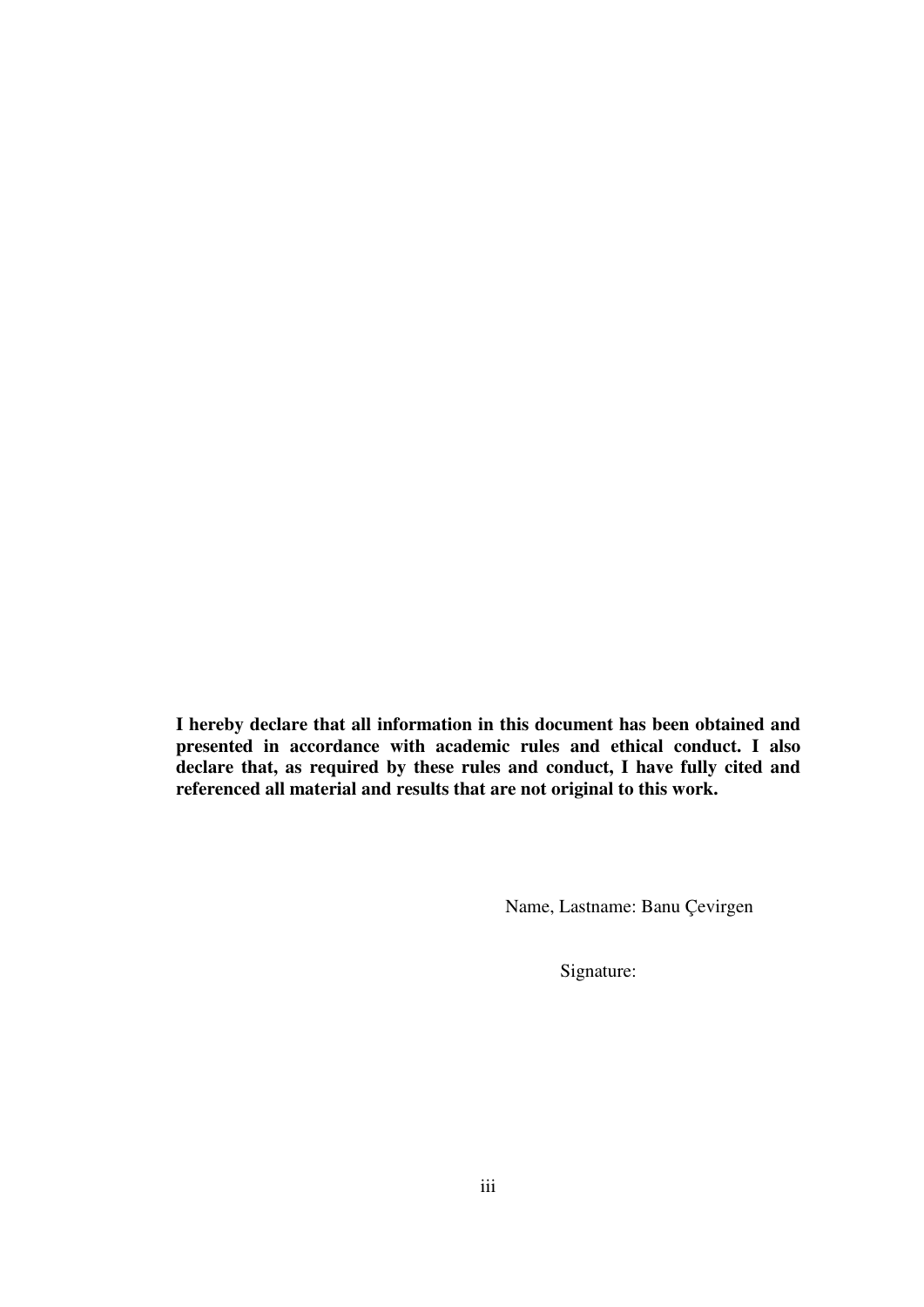## **ABSTRACT**

# THE CAUSAL RELATIONSHIP BETWEEN ENERGY CONSUMPTION AND ECONOMIC GROWTH

Çevirgen, Banu M.S., Department of Economics Supervisor: Assoc. Prof. Dr. Erkan Erdil

September 2008, 82 pages

The causal relationship between energy consumption and economic growth has been a controversial subject of the empirical literature. However, there is no common consensus neither on the existence nor on the direction of the causal relationship between energy consumption and economic growth. The purpose of this study is to investigate the causal relationship between energy consumption and economic growth using a consistent data set**.** Recently developed Granger causality tests in panel data models are used to uncover the existence and direction of causality between energy consumption economic growth in 21 low-income, 35 middle-income, and 26 high-income countries over the period 1990–2004. The empirical results explicitly support that the Granger causality from energy consumption to economic growth is more common in high-income countries than low-income and middle-income countries. Furthermore, the Granger causality from economic growth to energy consumption is more common in low-income and middle-income countries than high-income countries.

Keywords: Energy Consumption; Economic Growth; Causality; Panel Data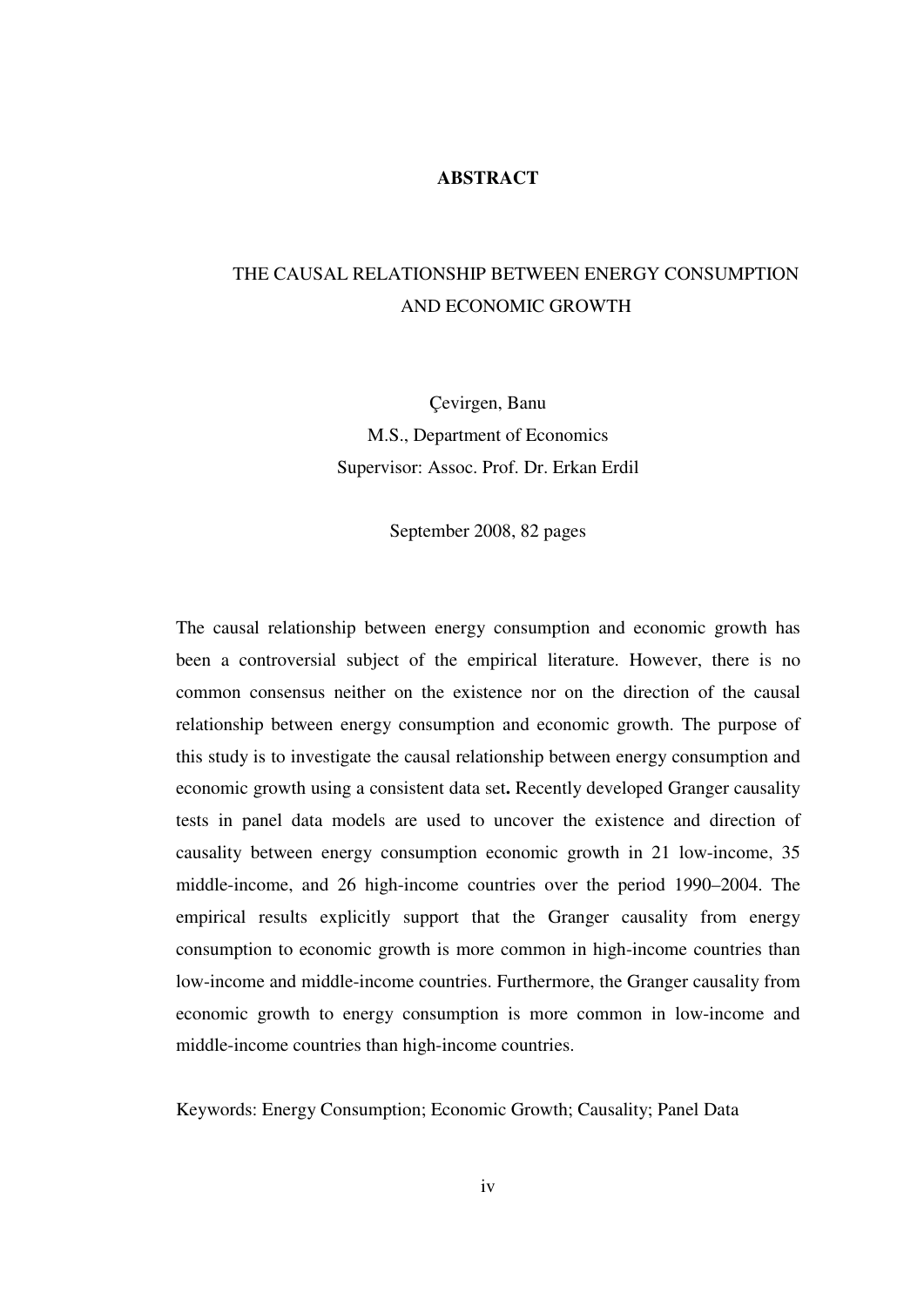# ENERJİ TÜKETİMİ VE EKONOMİK KALKINMA ARASINDAKİ NEDENSEL İLİŞKİ

Çevirgen, Banu Yüksek Lisans, Ekonomi Bölümü Tez Yöneticisi: Doç. Dr. Erkan Erdil

Eylül 2008, 82 sayfa

Enerji tüketimi ile ekonomik kalkınma arasındaki nedensel ilişki kapsamlı bir uygulamalı literatürün tartışmalı bir konusudur. Ancak ne nedenselliğin varlığı ne de yönü açısından ortak bir görüş yoktur. Bu çalışmanın amacı tutarlı bir veri seti kullanılarak enerji tüketimiyle ekonomik kalkınma arasındaki nedensel ilişkiyi incelemektir. 21 düşük gelirli, 35 orta gelirli ve 26 yüksek gelirli ülkede 1990-2004 dönemini kapsayarak enerji tüketimiyle kalkınma arasındaki nedenselliğin yönünü ortaya çıkarmak için panel veri modelleri için yeni gelişmiş yeni Granger nedensellik testleri kullanılmıştır. Ampirik sonuçlar enerji tüketiminden ekonomik kalkınmaya doğru Granger nedenselliğin yüksek gelirli ülkelerde düşük ve orta gelirli ülkelere göre daha yaygın ve ekonomik kalkınmadan enerji tüketimine doğru Granger nedenselliğin düşük ve orta gelirli ülkelerde yüksek gelirli ülkelere göre daha yaygın olduğunu açık olarak destekliyor.

Anahtar Kelimeler: Enerji Tüketimi, Ekonomik Kalkınma, Nedensellik, Panel Veri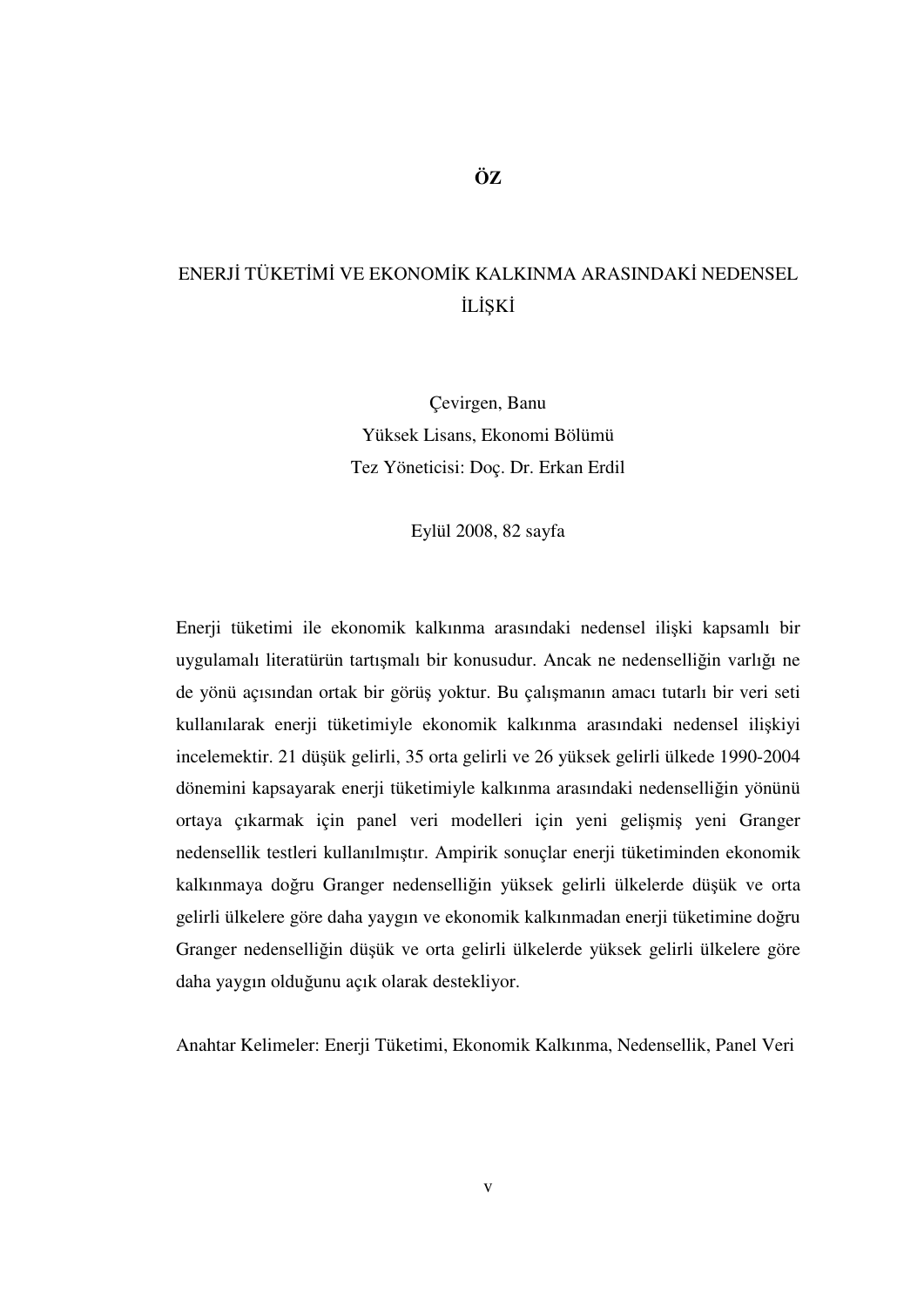To My Mother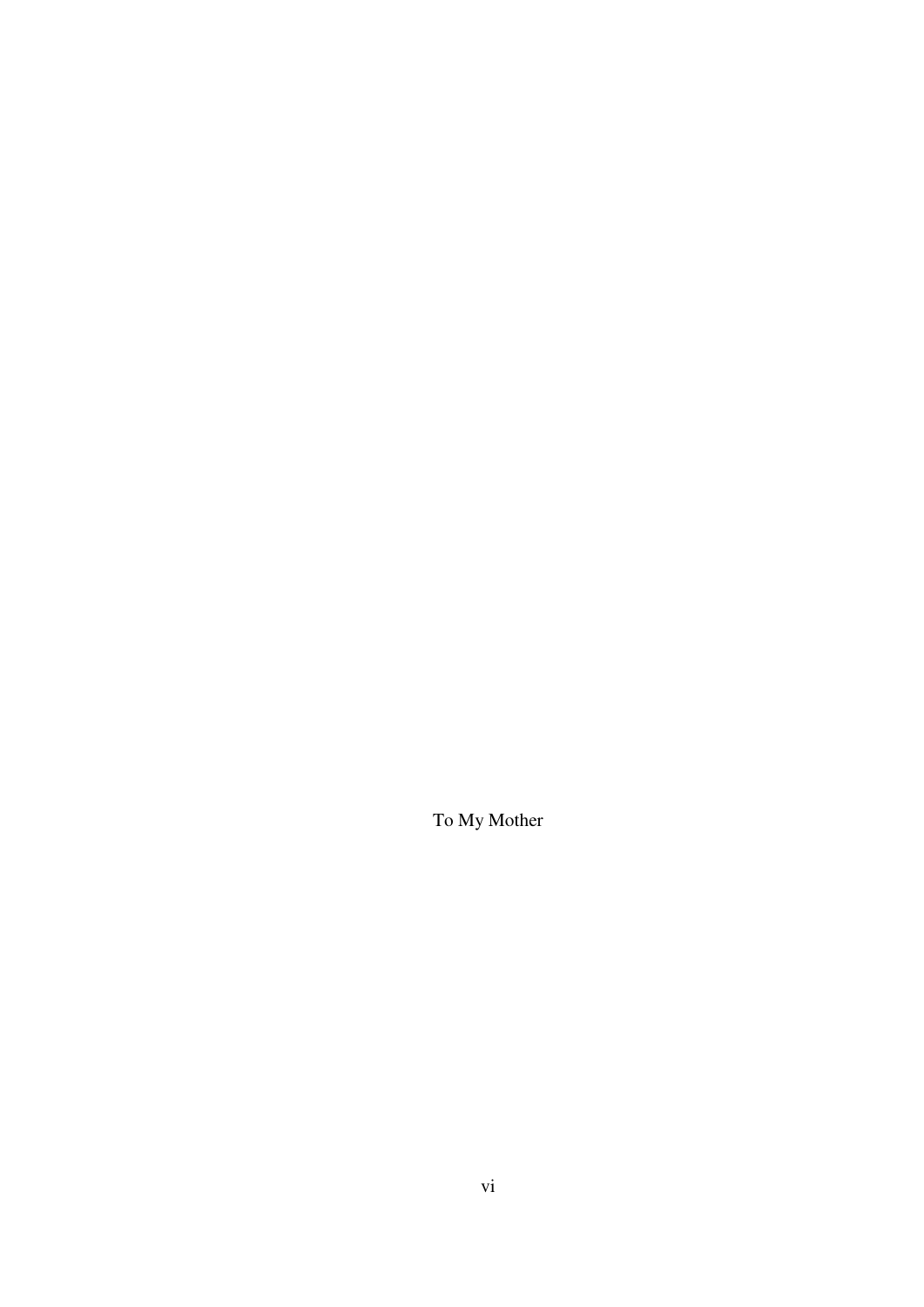## **ACKNOWLEDGMENTS**

I would like to express my gratitude to my supervisor Assoc. Prof. Dr. Erkan Erdil for his guidance, advice, criticism, encouragements and insight throughout the research in the supervision of the thesis.

Finally I would like to express my special thanks and gratitude to TÜBİTAK for the scholarship provided throughout the thesis study.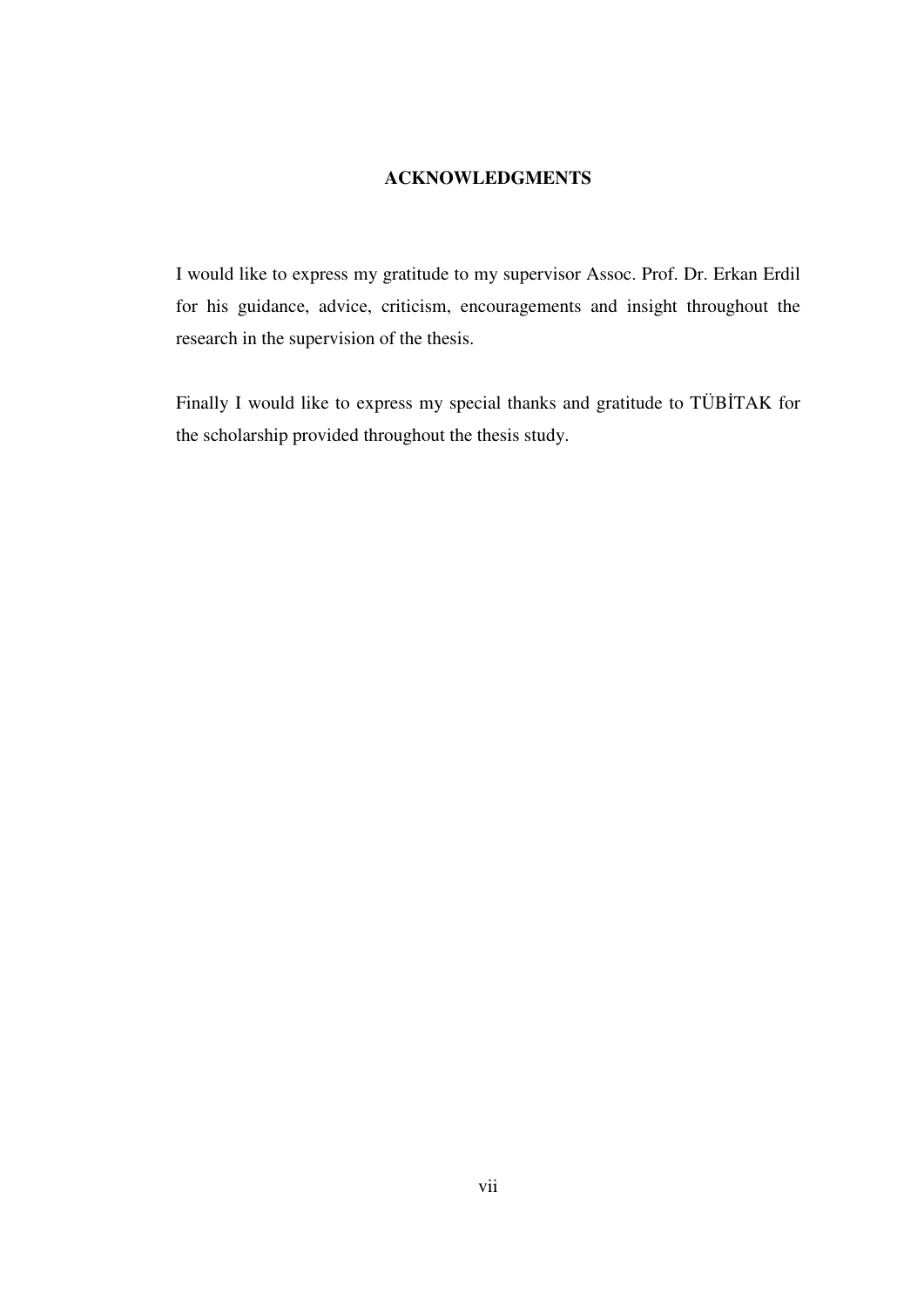# **TABLE OF CONTENTS**

| <b>CHAPTER</b>                                                                                                                                                         |
|------------------------------------------------------------------------------------------------------------------------------------------------------------------------|
|                                                                                                                                                                        |
| 2. THEORETICAL DISCUSSION ON ENERGY AND                                                                                                                                |
|                                                                                                                                                                        |
| 2.2.1 Growth Models without Natural Resources                                                                                                                          |
| 2.2.2 Growth Models with Natural Resources and<br>2.2.3 Growth Models with Natural Resources and<br>2.3 Factors Affecting the Relationship between Energy and Growth12 |
| 2.3.1 The Relationship between Energy and Capital13                                                                                                                    |
|                                                                                                                                                                        |
| 2.3.3 Energy Quality and Shifts in Composition of                                                                                                                      |
|                                                                                                                                                                        |
| 3. EMPIRICAL LITERATURE ON THE CAUSAL<br>RELATIONSHIP BETWEEN ENERGY CONSUMPTION AND<br>3.1 The Standard Granger Causality Test and Sims's Technique20                 |
|                                                                                                                                                                        |
| 3.3 Cointegration Test and Error Correction Model24                                                                                                                    |
|                                                                                                                                                                        |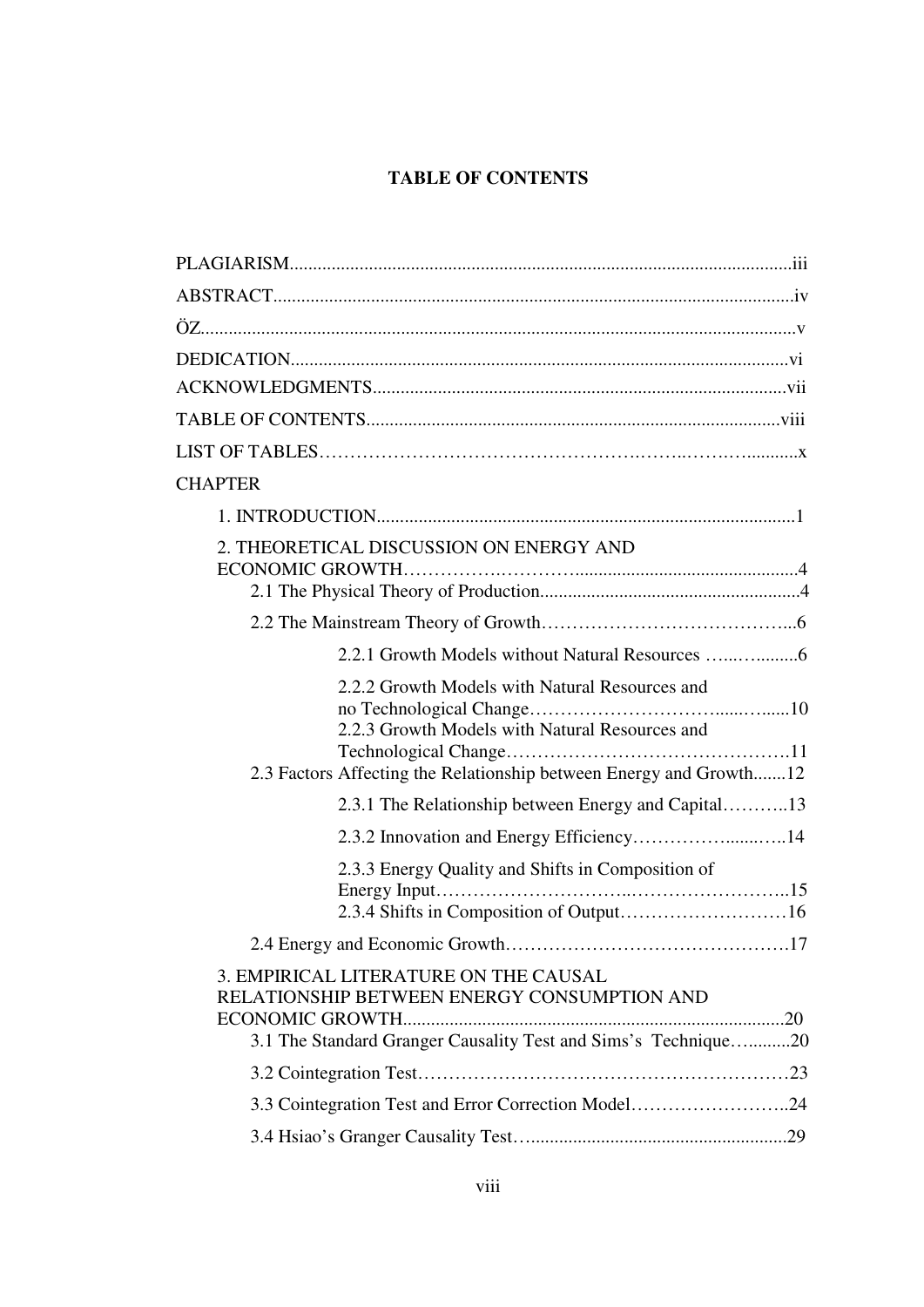| 3.6 Panel Cointegration and Error Correction Model36              |  |
|-------------------------------------------------------------------|--|
|                                                                   |  |
| 4.1 Homogenous Non Causality (HNC) Hypothesis 43                  |  |
|                                                                   |  |
| 4.3 Heterogeneous Non Causality (HENC) Hypothesis48               |  |
|                                                                   |  |
|                                                                   |  |
|                                                                   |  |
|                                                                   |  |
|                                                                   |  |
| <b>APPENDICES</b>                                                 |  |
|                                                                   |  |
|                                                                   |  |
| C1: Estimation Results of VAR Equation from Energy to GDP77       |  |
| C2: Estimation Results of VAR Equation from GDP to Energy79       |  |
| D1: Test results for Heterogeneous Causality from Energy to GDP81 |  |
| D2: Test results for Heterogeneous Causality from GDP to Energy82 |  |
|                                                                   |  |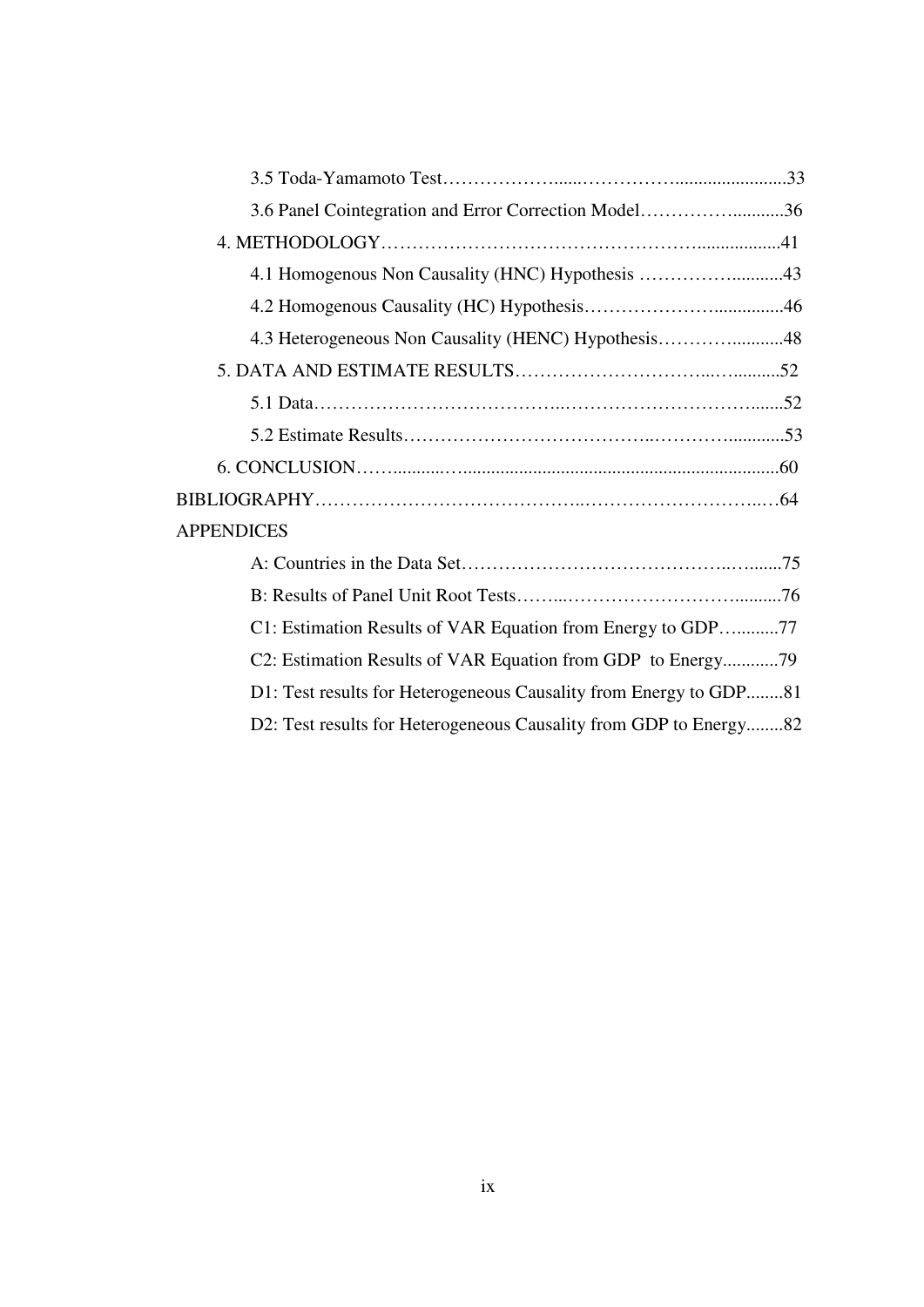## **LIST OF TABLES**

# TABLES

| Table 1 Contribution of Factors of Production and Productivity to GDP Growth |  |  |
|------------------------------------------------------------------------------|--|--|
|                                                                              |  |  |
| Table 2 Empirical Results from Causality Studies between Energy              |  |  |
|                                                                              |  |  |
|                                                                              |  |  |
|                                                                              |  |  |
|                                                                              |  |  |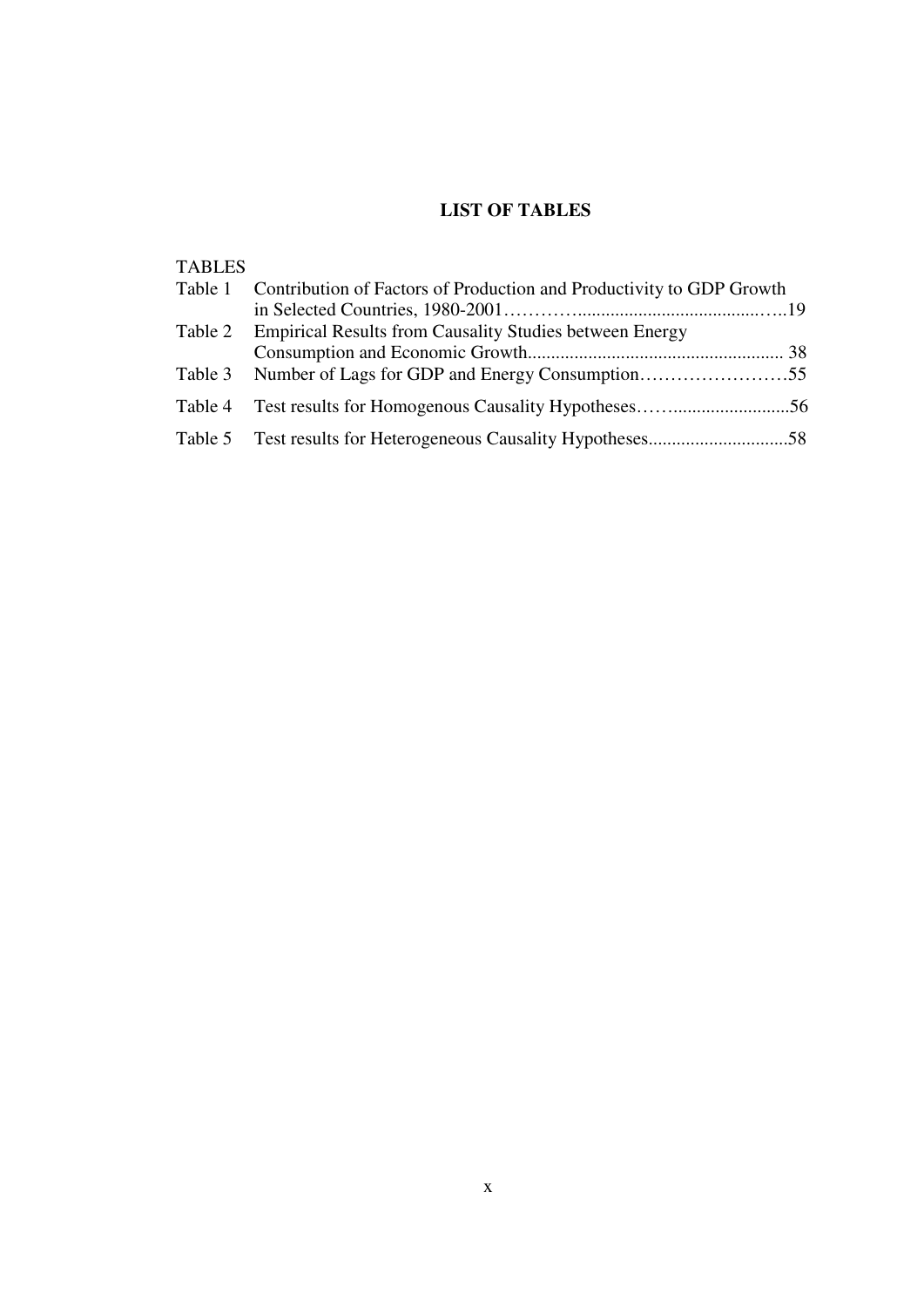## **CHAPTER 1**

#### **INTRODUCTION**

Energy is an indispensable factor of production for the continuity of the production process. The importance of the energy as a factor of production was ignored until the oil crisis during 1970s. This situation also affected the scope of the definition of the production function. Thus, in the Cobb-Douglas type production function which was used widely until the oil crisis, output is assumed to depend purely on labor and capital whereas factors like technology and productivity excluded in the model by using the fixed term. Especially after the two oil crises during the 1970s the importance of the energy raised and energy was considered as a factor of production. Thus, it was included in the production function. Henceforth, energy also took its place as a factor of production together with labor and capital in explaining the production function.

Energy is an essential factor of production in addition to capital and labor for the supply side of economy. It is required for all production processes since whole production process involves the transformation and motion of matter. Therefore, increased energy consumption boosts economic growth. On the other hand, for the demand side of the economy it is also one of the products that households consume to maximize their utility. An increase in the living standard of population causes an increase in demand for energy-consuming goods and services such as plasma television and wireless. Higher demand for these goods and services stimulates energy consumption. For this reason, economic growth gives rise to energy consumption.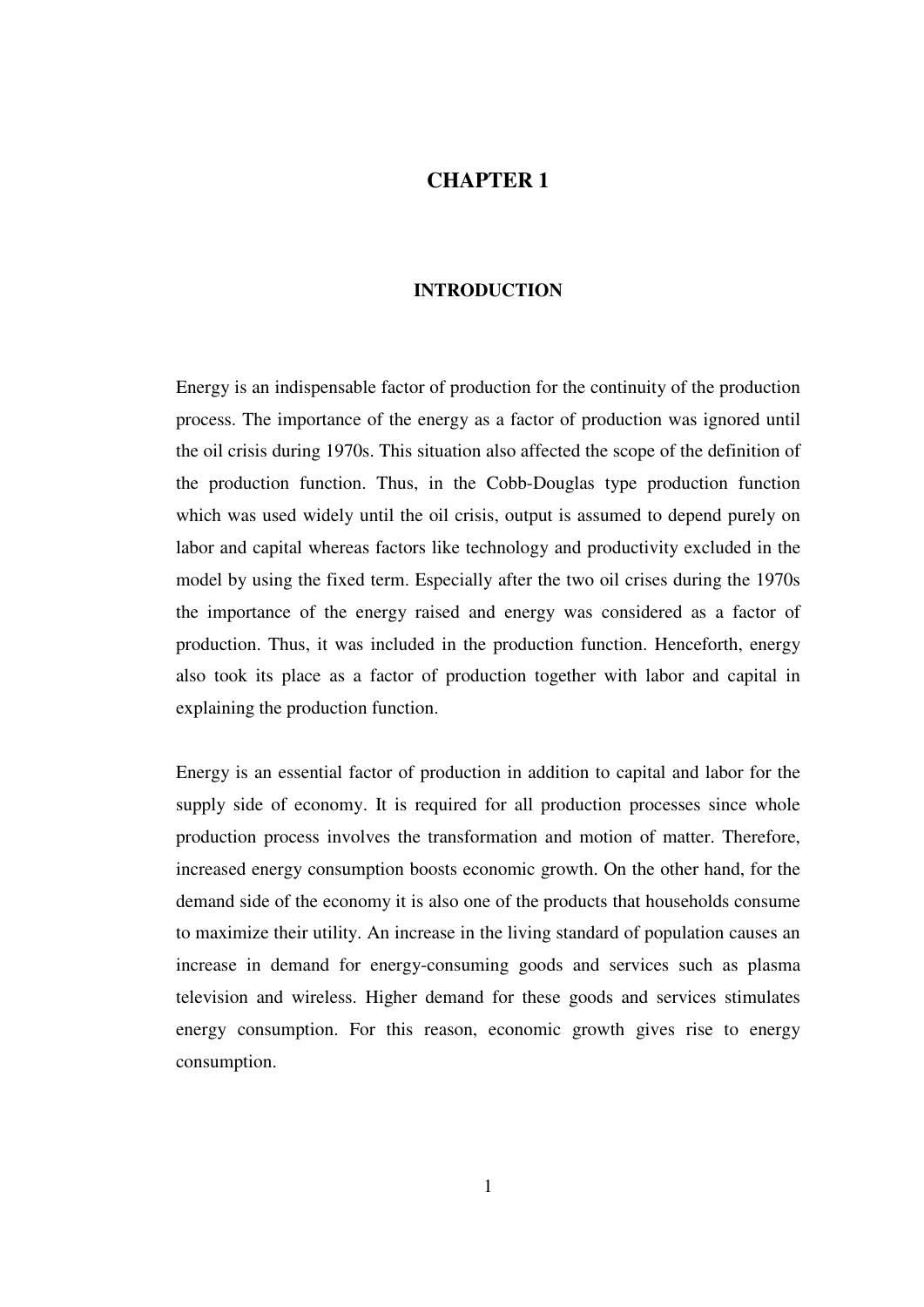Many studies have shown the positive correlation between energy consumption and economic growth. This means that countries with high GDP per capita consume high energy per capita. However, this does not imply the causal relationship between energy consumption and economic growth. Policy analysts concern about the existence of the causality and the direction of causation which of two variables take precedence over the other. The direction of the causality is important since the energy conservation policy may be implemented without affecting the economic growth in a negative way.

If there is a unidirectional Granger causality from energy consumption to economic growth, the policies for reducing energy consumption may cause a fall in the economic growth. However, the finding of Granger causality from economic growth to energy consumption implies that these policies may be implemented with little or no adverse effects on economic growth. Finally, if there is no causal relationship between energy consumption and economic growth, these policies do not affect economic growth.

After including energy as a factor of production in production function, the causal relationship between energy consumption and economic growth has been studied for different countries based on different time periods. Previous studies generally focused on single country analysis with different methodologies, data sets, and periods. However, they produced confusing causality results about the existence and the direction of the causal relationship within the same countries. Therefore critical policy implication can not emerge from these studies. In contrast to previous work, the purpose of this thesis is to investigate the existence and direction of Granger causality between energy consumption and economic growth for consistent panel data set by applying recently developed Granger causality tests in panel data models and to produce clear implications for energy conservation policies.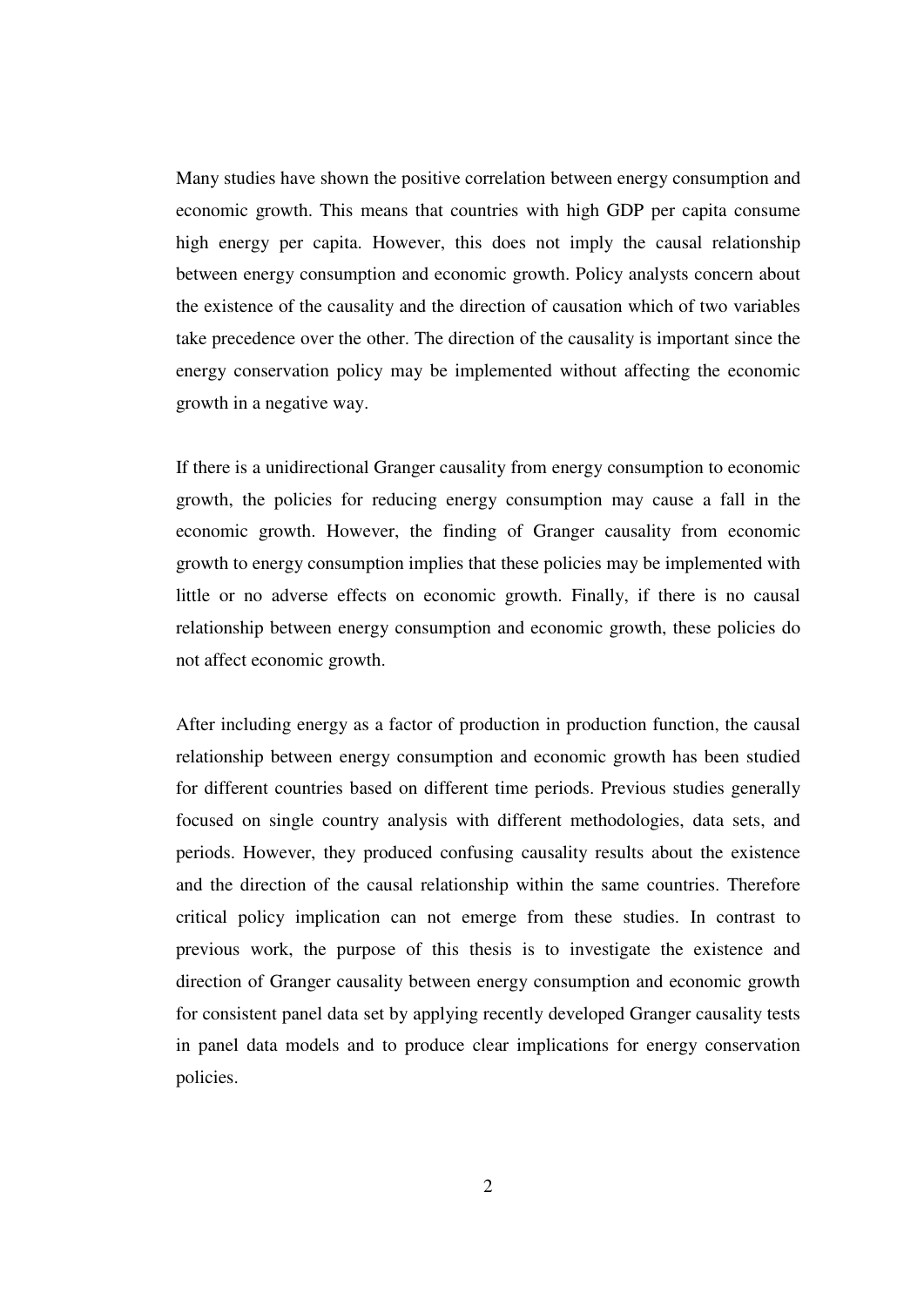The tested hypothesis is whether there is evidence of Granger causality between energy consumption to economic growth in low-income, middle-income and highincome countries. In particular, this thesis attempts to test the hypothesis that direction of Granger causality is different for each country group.

The rest of the thesis is organized as follows: In Chapter 2 theoretical discussion on energy and economic growth is introduced, while in Chapter 3, the previous empirical literature on causality relationship between energy consumption and economic growth is presented. In the following chapter, the econometric methodology used in the empirical analysis is outlined. Chapter 5 explains the data employed and reports the detailed results of the empirical analysis. We discuss the estimate results and draw a conclusion based on the empirical findings in Chapter 6.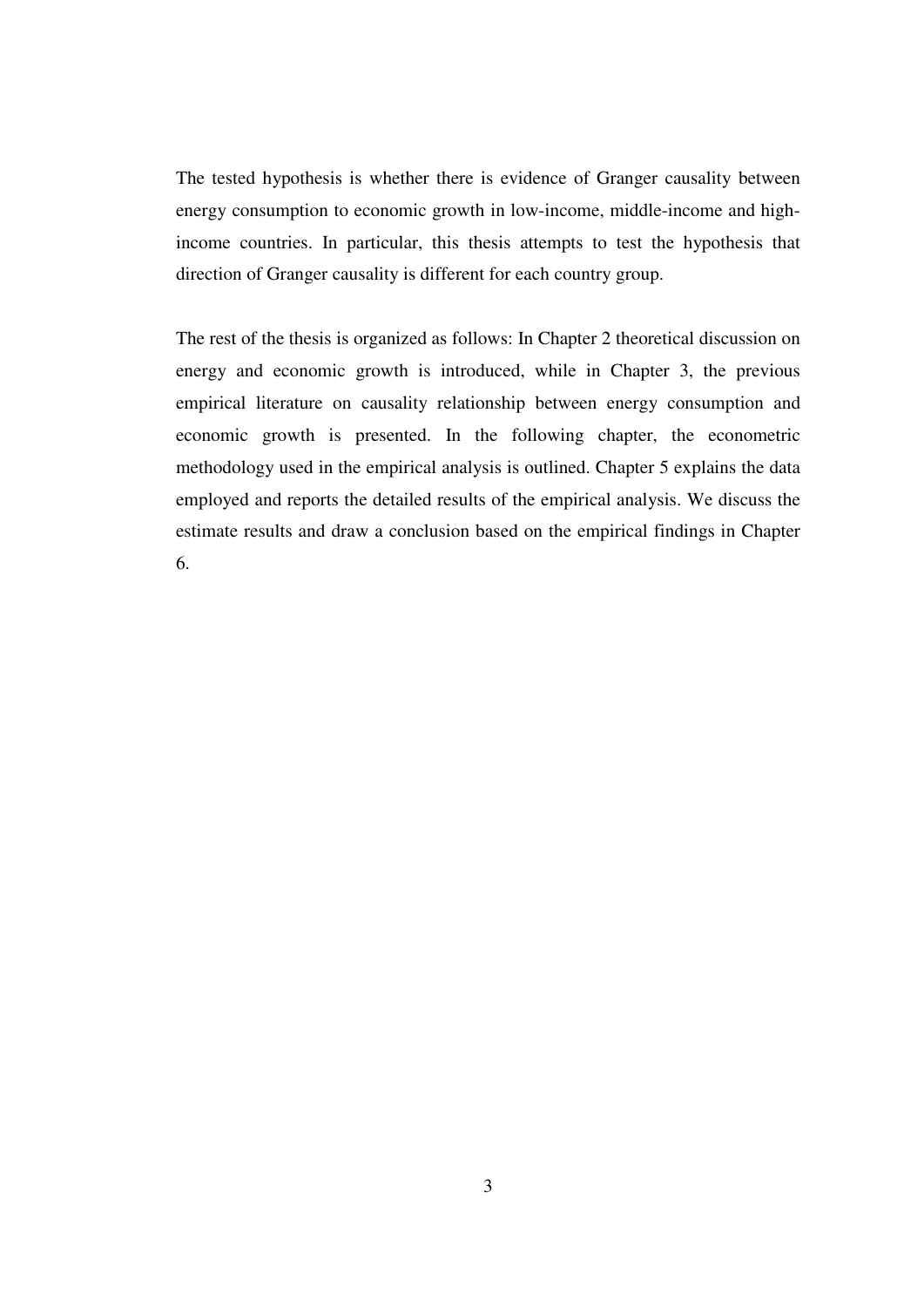## **CHAPTER 2**

#### **THEORETICAL DISCUSSION ON ENERGY AND ECONOMIC GROWTH**

Reviewing the relationship between energy consumption and economic growth is necessary to explain the causality between these variables. For this reason, in this chapter, the theoretical literature related to energy economics is examined. There are different views among economists on the role of energy in the economy. In this chapter, the theoretical literature of energy economics is discussed according to physical theory of production, mainstream theory of economic growth and factors affecting the relationship between energy and economic growth.

## **2.1 The Physical Theory of Production**

Reproducibility is an important concept in the economics of production. Some factors of production such as capital, labor and also natural resources are reproducible in production. On the contrary some of them such as energy are nonreproducible production factors (Stern, 1999). For this reason, natural scientists and some ecological economists have attached importance to the role of energy in economic growth.

The first law of thermodynamics that is the conservation law implies that the mass of inputs and output must be equal in the production process. The second law of thermodynamics that is the efficiency law implies that a minimum quantity of energy is required to carry out the transformation of matter. The whole production process requires the same transformation and motion of matter. Therefore there must be limits to the substitution of others factors of production for energy. Because of the fact that energy is required for all economic processes, energy is an essential factor of production.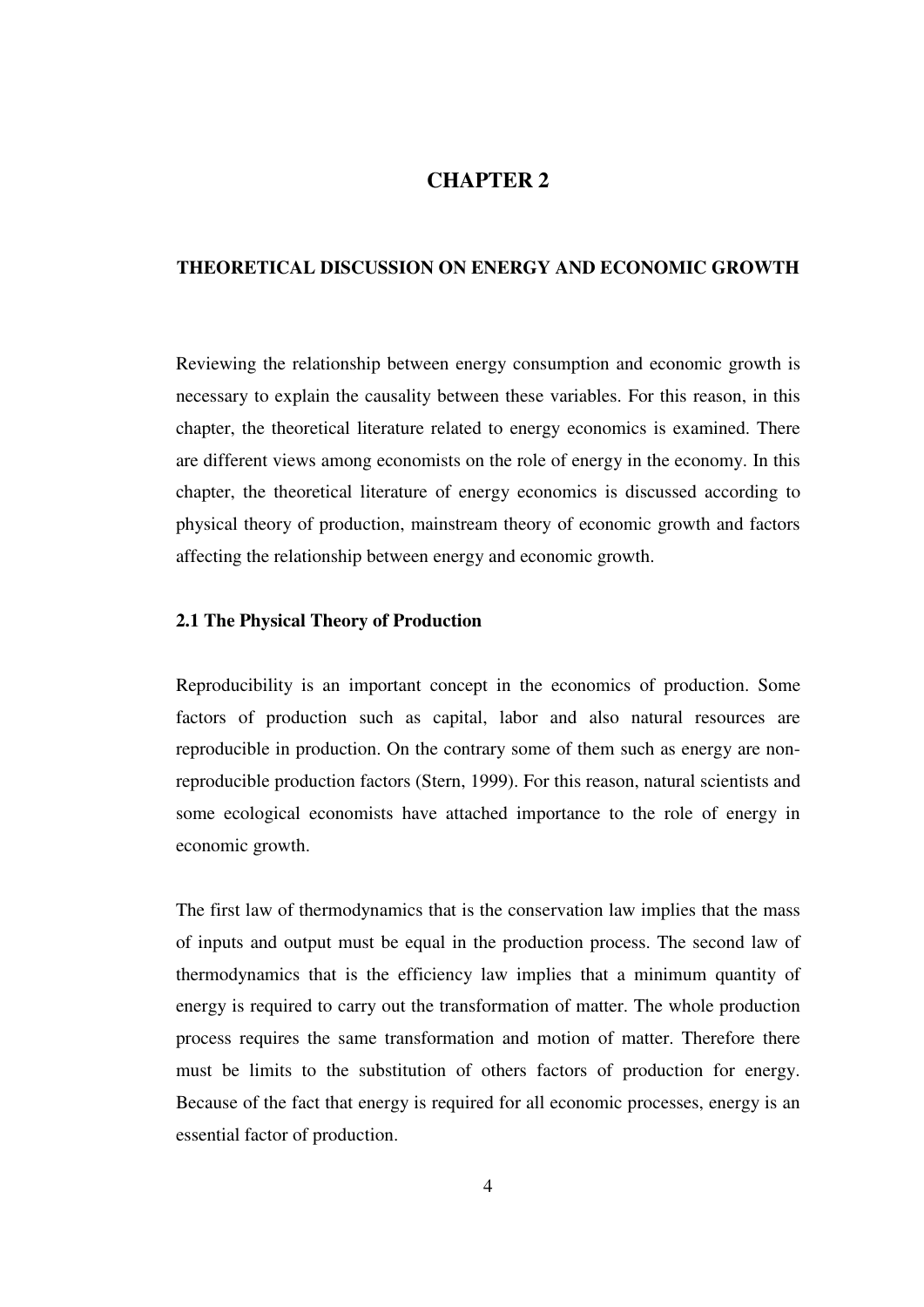The other important distinction for this concept is the difference between the primary factor of production and intermediate inputs. The primary factors of production such capital, labor and land for mainstream economics are not produced within the production period. They exist at the beginning of production and are not directly used up in production process. On the other hand intermediate inputs such fuels and materials are created during the production period and are used up in production process (Stern, 2003).

The prices paid for all the different inputs (for the direct and indirect services provided by intermediate inputs in the production process) are accepted payments for the primary factors of production (Stern, 1999). Consequently, the mainstream theory of growth has focused on the primary factors of production in particular, capital and labor and has given indirect and insignificant importance to energy (Stern, 2003). As a result, energy is not a primary factor of production but rather thought of the intermediate inputs to continue the production process. The quantity of energy available to the economy in any period is endogenous. This quantity depends upon the quantity of natural reserve, the amount and efficiency of installed extraction, refining and generating capacity (Stern, 1999). However, the standard macroeconomic theories of growth focus on capital and labor and do not attach needful importance to energy for production and growth.

Biophysical models of economy (e.g. Gever *et. al.*, 1986) assume that energy is the only primary factor of production. In these models capital and labor are seen as the embodied energy use associated with them. Prices of goods and services are determined by the cost of the embodied energy use associated with them (Hannon, 1973). If quantity of embodied energy of inputs increases, then the price of goods and services increases. According to this approach, the distribution of the surplus depends on the relative bargaining power of the different social classes such as owners of capital, labor and land (Kaufmann, 1987). Since there is a primary factor of production such as energy in the production process and if constant returns to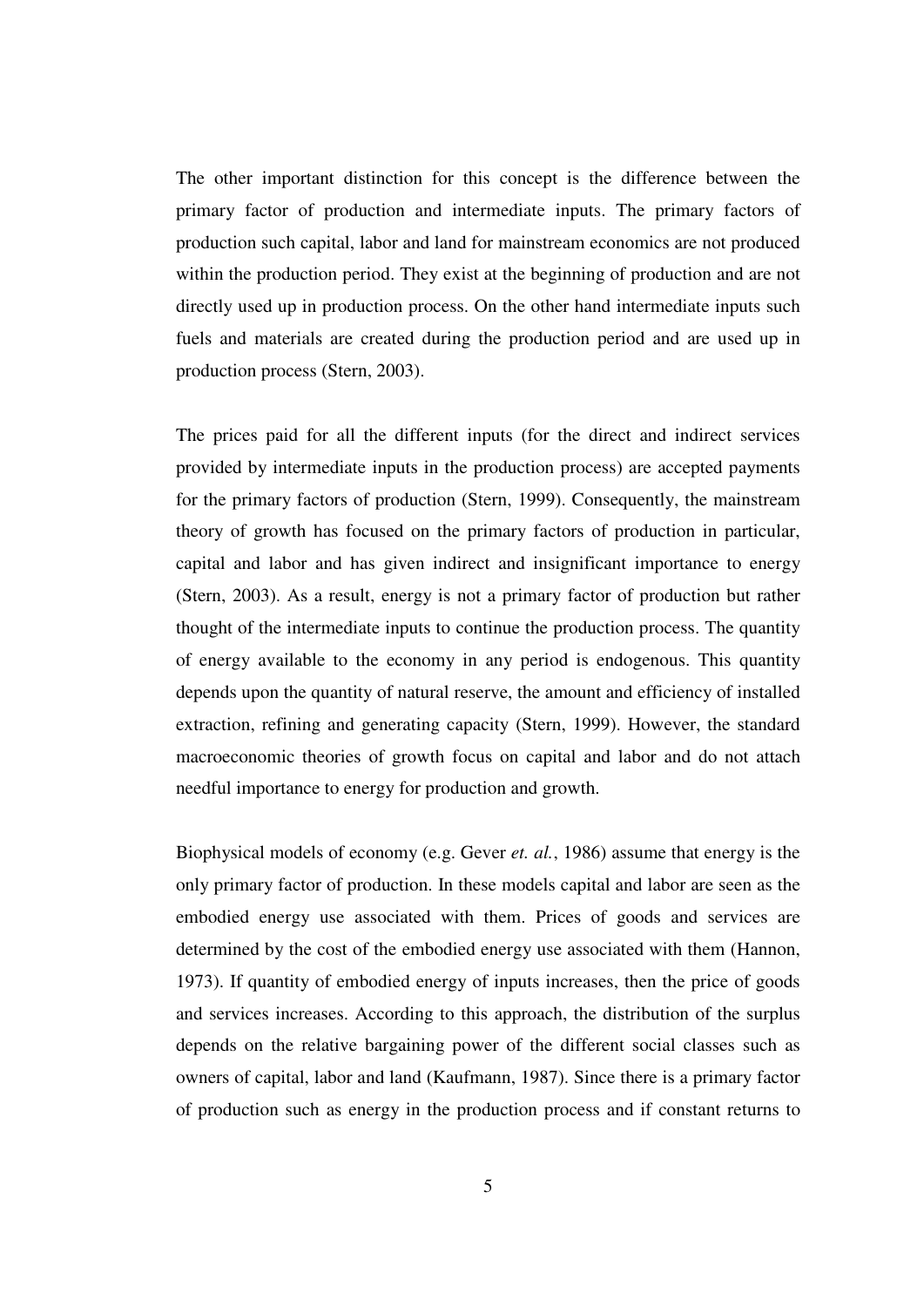scale are assumed, the Leontief input-output models represent an economy (Stern, 1999).

#### **2.2 The Mainstream Theory of Growth**

#### **2.2.1 Growth Models without Natural Resources**

The most simple growth model which examines the hypothetical economy is the Solow growth model (1956). To think about growth, the Solow model focuses on three variables output  $(Y)$ , capital  $(K)$  and labor  $(L)$ . The production function is  $Y = F(K, L)$ . The model's critical assumptions are that the production function has constant returns to scale, exhibits positive and diminishing marginal products with respect to each input and satisfies the properties that are the marginal product of input approaches to infinity as inputs go to 0 and approaches to 0 as inputs go to infinity. These last properties are called Inada conditions, following Inada (1963). In addition, labor grows at a constant rate (n).

Output is divided between consumption and investment. The saving is constant proportional to income. The fraction of output devoted to saving,*s*, is exogenous. The investment is equal to saving since the economy is closed with no government.

$$
I = sY = sF(K, L) \tag{2.1}
$$

Capital depreciates at a constant rate ( $\delta > 0$ ) in each period of time. Investment is denoted by *I* and net addition to capital stock is denoted by  $\hat{K}$ .

$$
I = \dot{K} + \delta K \tag{2.2}
$$

Then, when equation (2.1) and (2.2) are combined, equation (2.3) can be obtained.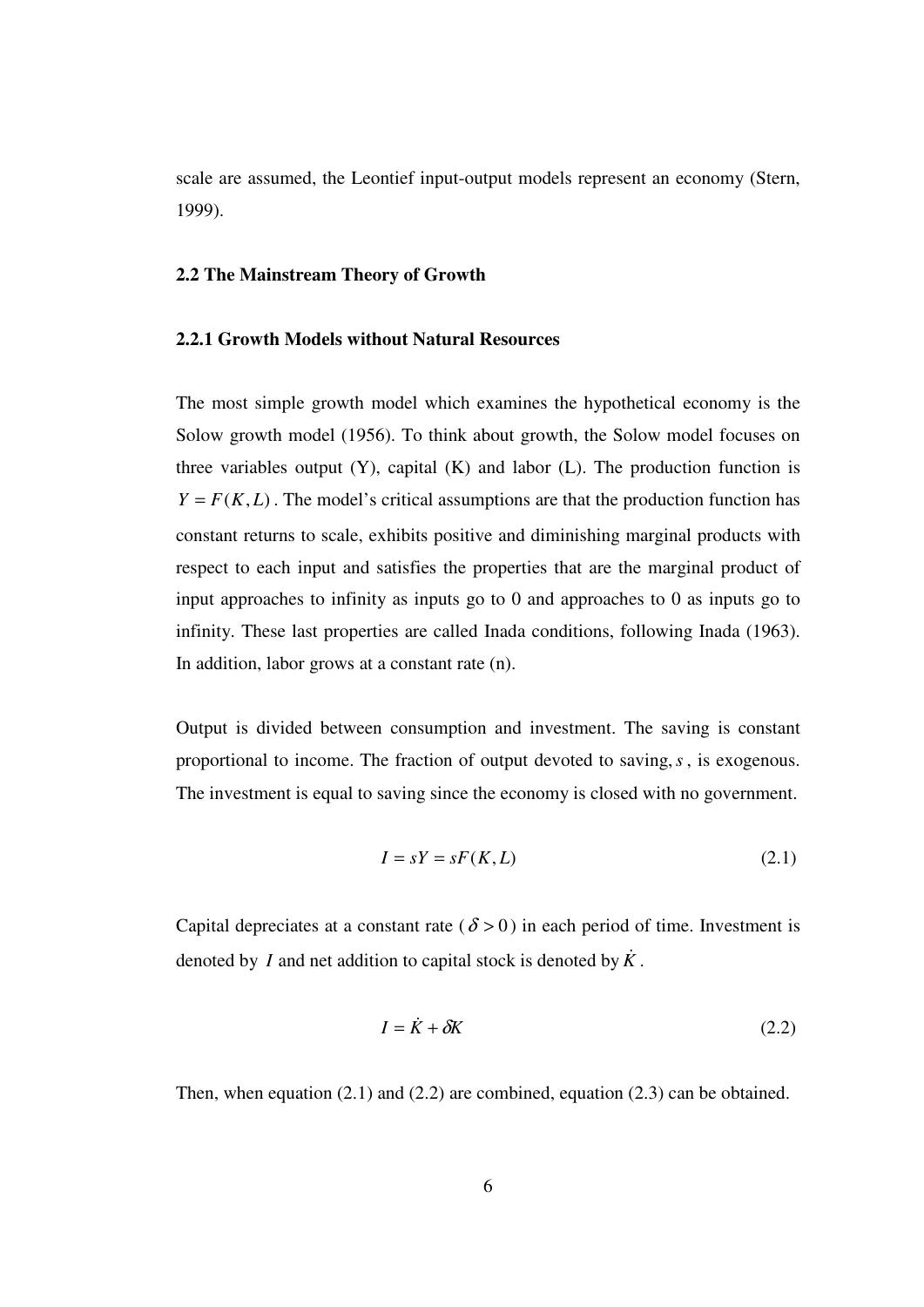$$
\dot{K} = sF(K, L) - \delta K \tag{2.3}
$$

When both sides of equation (2.3) are divided by L, equation (2.5) can be obtained.

$$
\dot{K} = sLF\left(\frac{K}{L}, 1\right) - \delta K\tag{2.4}
$$

$$
\left(\frac{\dot{K}}{L}\right) = sF\left(\frac{K}{L}, 1\right) - \delta\frac{K}{L}
$$
\n(2.5)

Since  $k = \frac{K}{L}$  is the capital per labor, equation (2.6) can be obtained.

$$
\frac{\dot{K}}{L} = sf(k) - \delta k \tag{2.6}
$$

By using chain rule, equation (2.7) can be obtained.

$$
\vec{k} = \left(\frac{\dot{\vec{k}}}{L}\right) = \frac{\dot{K}}{L} - \frac{K}{\left(L\right)^2} \dot{L} = \frac{\dot{K}}{L} - k \left[\frac{\dot{L}}{L}\right] = \frac{\dot{K}}{L} - kn \tag{2.7}
$$

Then, when equation (2.6) and (2.7) are combined, equation (2.8) can be obtained.

$$
\dot{k} = sf(k) - (n + \delta)k\tag{2.8}
$$

This is called law of motion for k.  $\vec{k}$  is the function of  $k$ . Break-even investment,  $(n + \delta)k$ , is proportional to *k* and actual investment, *sf* (*k*), is a constant times output per unit of labor. The state in which output per labor and capital per labor are no longer changing is called the steady state of the economy. The equation (2.8) then says that the capital per labor and output per labor are in equilibrium (and unchanging in size) when actual investment equals to break-even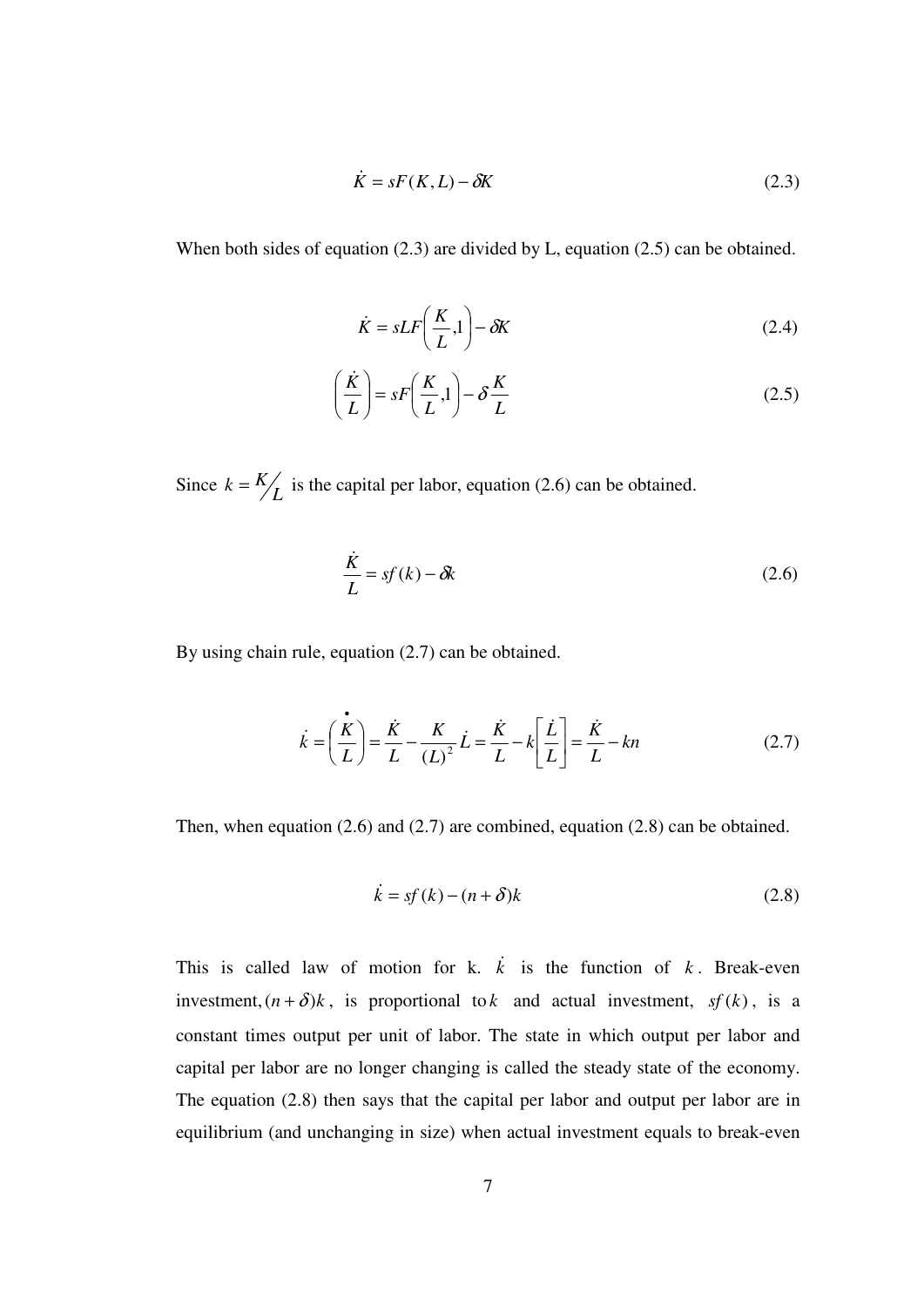investment. In the steady state, output and capital grow at the same rate as labor, thus at a rate equal to the growth rate of the labor. The equation (2.8) tells us that if actual investment exceeds break-even investment, then capital per labor increases since its derivative with respect to time  $\vec{k}$  will become positive. It continues to rise until it reaches the steady state level. The equation (2.8) tells us that when breakeven investment exceeds actual investment, capital per labor decreases since  $\vec{k}$  will become negative. It continues to fall until it reaches the steady state level.

The rate of output growth in steady state is independent of the saving rate. However, the saving rate affects the steady state level of output per labor. A permanent increase in the saving rate produces a temporary increase in the growth rate of output per labor. If the saving rate is risen over and over again, the growth rate of output per labor grows forever. The saving rate is a number between zero and one. If people could save all their income, the saving would equal to breakeven saving and as a result long-run output per labor growth would stop. The reason is that diminishing returns to capital finally brings the zero growth rate level.

A decrease in growth rate of labor lead to an increase in the steady state levels of capital per labor and output per labor but the long-run growth rates of capital per labor and output per labor remain zero.

On the other hand, technological progress causes a continuing economic growth. Increase in the level of technological progress shifts the production function upwards and the steady state level of capital per labor and output per labor are raised. However, in the long-run there are no changes in per labor growth rates of capital and output. The key difference between level of technological progress and saving rate is that the level of technological progress is not bounded. When the level of technological progress increases, same quantity and quality of inputs can produce greater quantities and better qualities of output.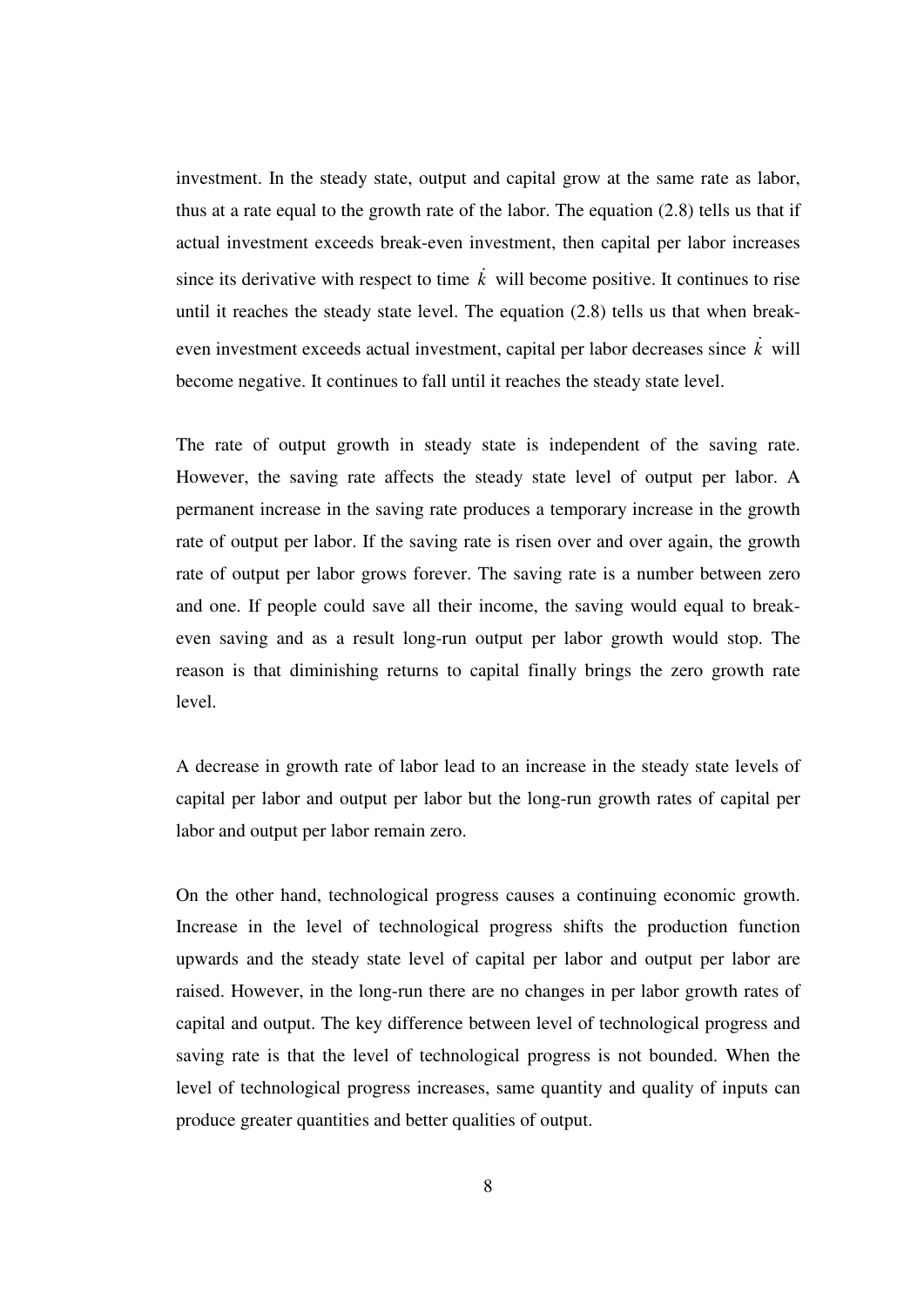Neoclassical growth model treats technological progress as an exogenous variable. Thus, it does not explain how improvements in technological progress come out. In the endogenous growth models the key property is non-existence of diminishing returns to capital. The production function is as follows;

$$
Y = AK \tag{2.9}
$$

where,

*A* : Level of technology that is a positive constant

*K* : Broad sense of capital that includes physical and human capital

$$
\frac{Y}{L} = \frac{AK}{L} \tag{2.10}
$$

Since  $y = \frac{Y}{L}$  is the output per labor and  $k = \frac{K}{L}$  is capital per labor

$$
\dot{k} = sf(k) - (n + \delta)k\tag{2.11}
$$

$$
\dot{k} = sAk - (n + \delta)k\tag{2.12}
$$

$$
\frac{\dot{k}}{k} = sA - (n + \delta) \tag{2.13}
$$

Unlike neoclassical growth model, growth can continue indefinitely. A higher saving rate and a higher level of the technology lead to higher long-run growth rates of capital per labor and output per labor. Furthermore, the growth rate of the labor and the depreciation rate can permanently affect long-run per labor growth rates.

According to endogenous growth models, technological knowledge is thought as a form of capital. A firm increases technological knowledge through investment in capital. Each firm's technological knowledge is a public good that is available to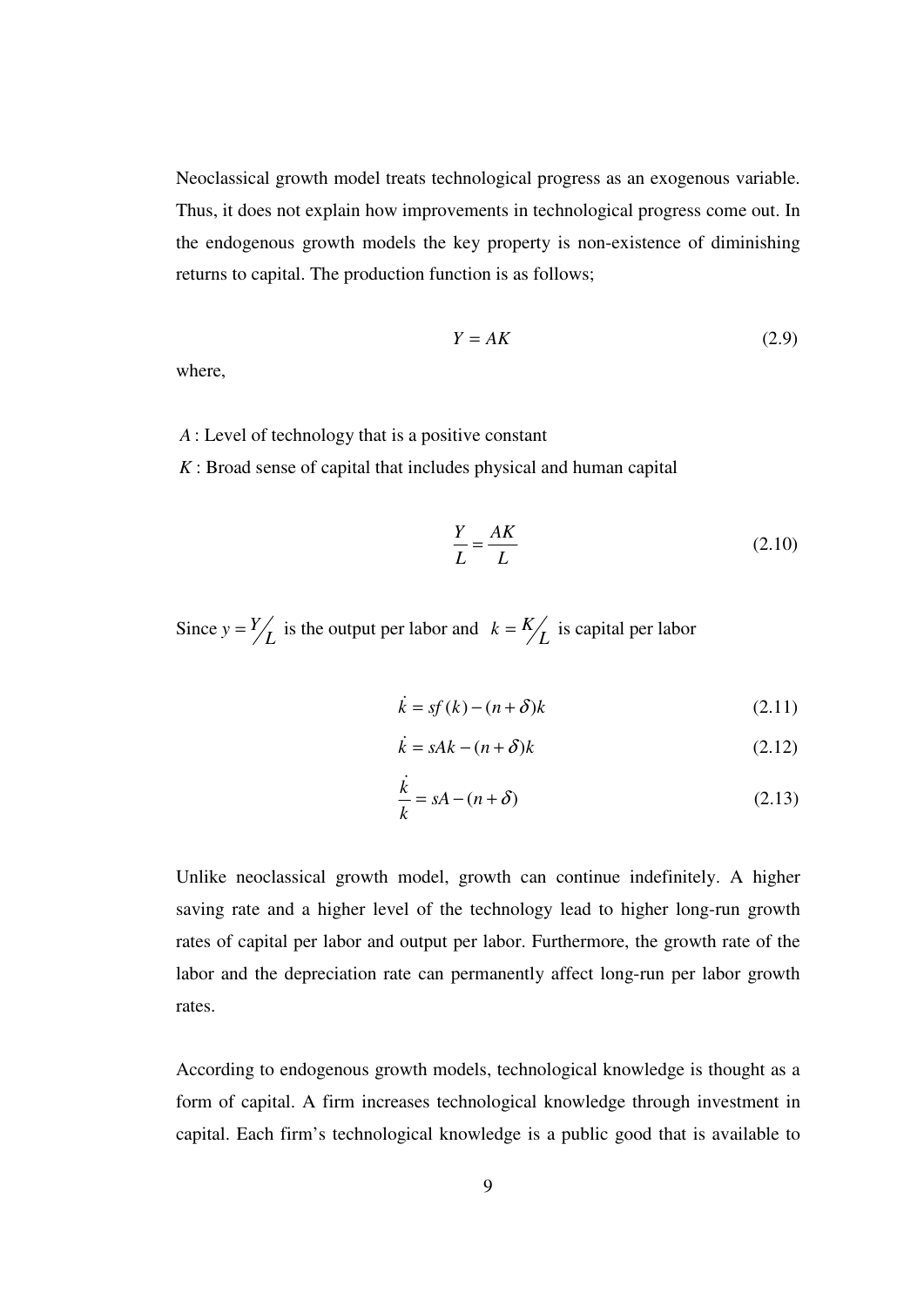others at zero cost. Moreover, it generates positive externalities in production process. A piece of knowledge spills over across the whole economy. As a result, social benefits of innovation exceed the private benefits to the original innovator. The technological knowledge through investment in capital exactly offsets the diminishing returns to manufactured capital and the economy can sustain a constant growth rate. If the saving rate increases, the long-run growth rate increases.

#### **2.2.2 Growth Models with Natural Resources and no Technological Change**

All natural resources are finite. Some of the resources are non-renewable, and many renewable resources are finite. Finiteness and exhaustibility of resources creates problems about economic growth.

The neoclassical literature about economic growth is mainly concentrated on which conditions permit continuing growth. Technical and institutional conditions determine whether growth is continuous or not. Technical conditions cover renewable and non-renewable resources, the initial endowment of capital and natural resources and the ease of substitution among the inputs. On the other hand, institutional conditions cover market structure, the system of property rights and the system of values towards future generation.

When the natural resources are exhausted, they are replaced by their substitutes or equivalent artificial capital for production. Neoclassical economists concern with what institutional arrangements provide continuing economy, on the other hand they neglect technical arrangements. That is, they assume that, sustainability is technically feasible, and they are interested in which institutional arrangements provide continuing economic growth.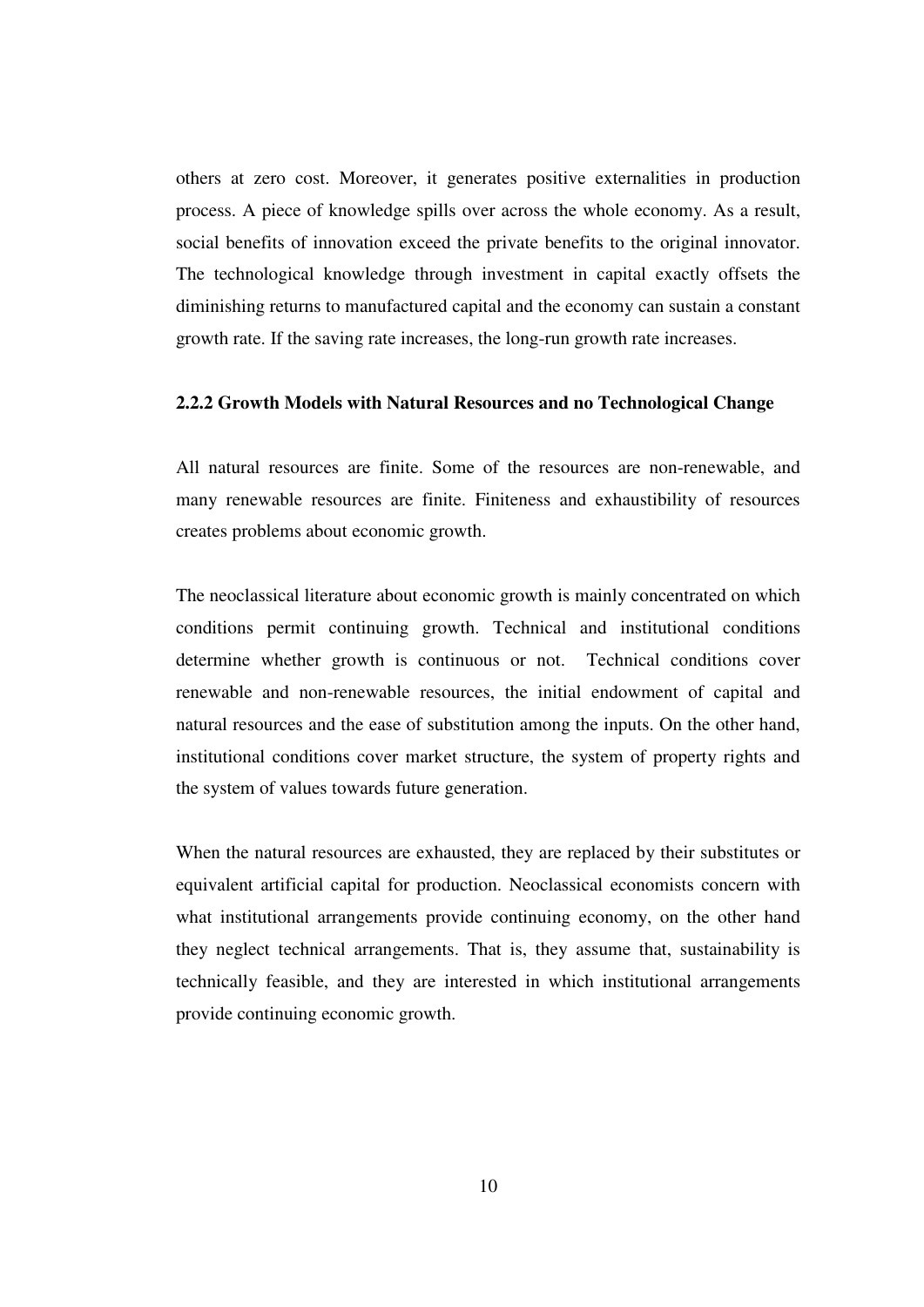#### **2.2.3 Growth Models with Natural Resources and Technological Change**

The increase in the total factor productivity technically increases the ease of sustainability of economy and sustainability can be possible even with the elasticity of substitution being less than 1. However, technical feasibility does not mean that there will be sustainability. Technological improvement means the increase in the quantity of output for each unit of input.

Studies that examine the roles of resources in growth models with endogenous technological change such as Aghion and Howitt (1998) and Smulders (2004) have been less than the studies with the exogenous technological change or no technological change assumptions. Studies with endogenous technological change have not yet provided conditions for the achievement of sustainability (Stern and Cleveland, 2004).

In a study of Aghion and Howitt (1998) about the role of natural resources, whether the sustainable growth will be achieved or not is investigated with four different models. First two models cover renewable resources, the other two cover nonrenewable resources. In the models which cover non-renewable resources, it is assumed that non-renewable resources are important for production. Conversely, in the models which cover renewable resources, the resource which decreases the amount of pollution of the environment has more importance than non-renewable ones.

Tahvonen and Salo (2001) developed a model which covers renewable and nonrenewable energy resources at the same time. This model is more realistic than the previous neoclassical approach. They intend to see how the growth process would actually work. The extraction costs for fossil fuels and the costs of production for renewable resources are included in the model. This model also investigated the situations in which there is no any technological change, technological change is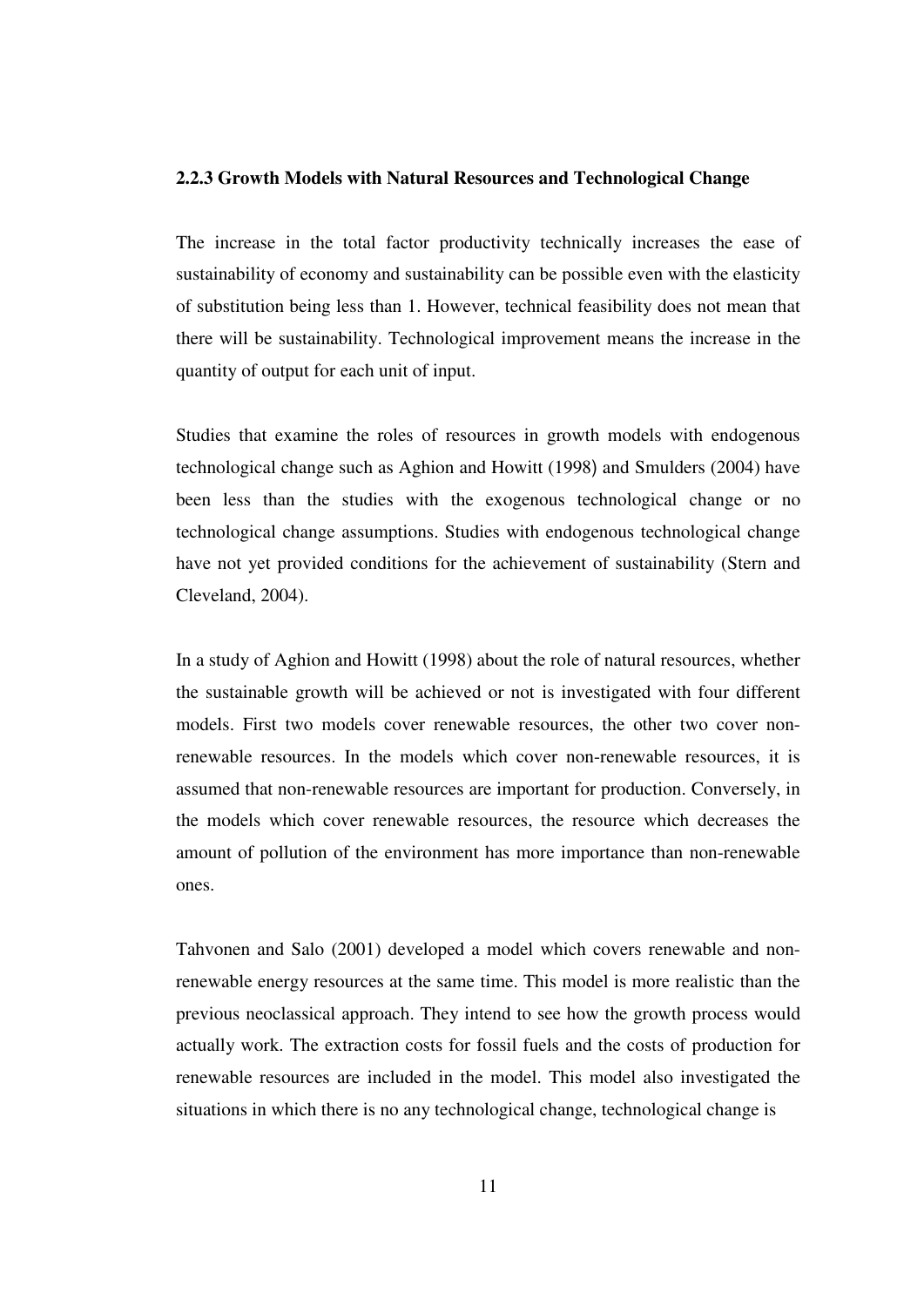exogenous or endogenous. It is assumed that increase in extraction leads to increase in technological knowledge in extraction and that technological knowledge increases the capital stock. The optimal development such an economy appears to mimic history much more effectively than the neoclassical models. When the economy is divided by pre-industrial, industrial and post-industrial eras, fossil fuels usage rises in the first two eras and then falls and capital accumulation rises. The price of non-renewable energy resources first falls and then rises (Stern and Cleveland, 2004).

### **2.3 Factors Affecting the Relationship between Energy and Growth**

Especially after the two oil price shocks of the 1970s, in developed economies there has been an extensive debate about the energy efficiency that is quantity of energy in order to produce a unit of output. The debate was mainly focused on providing energy to maintain continuous growth. It is important to provide required quantity of energy for growth.

From now on, the relationship between energy use and economic activity is investigated starting from the neoclassical perspective. If we define the general production function as follows;

$$
(Q_1, Q_2, ..., Q_m) = f(A, X_1, X_2, ..., X_n, E_1, E_2, ... E_p)
$$
\n(2.14)

where,

- $Q_i$ : Various Outputs such as manufacture goods and services
- *Xi* : Various inputs such as capital labor
- *Ei* : Different energy inputs such as oil, coal
- *A* : State of technology (This is defined by the total factor productivity indicator)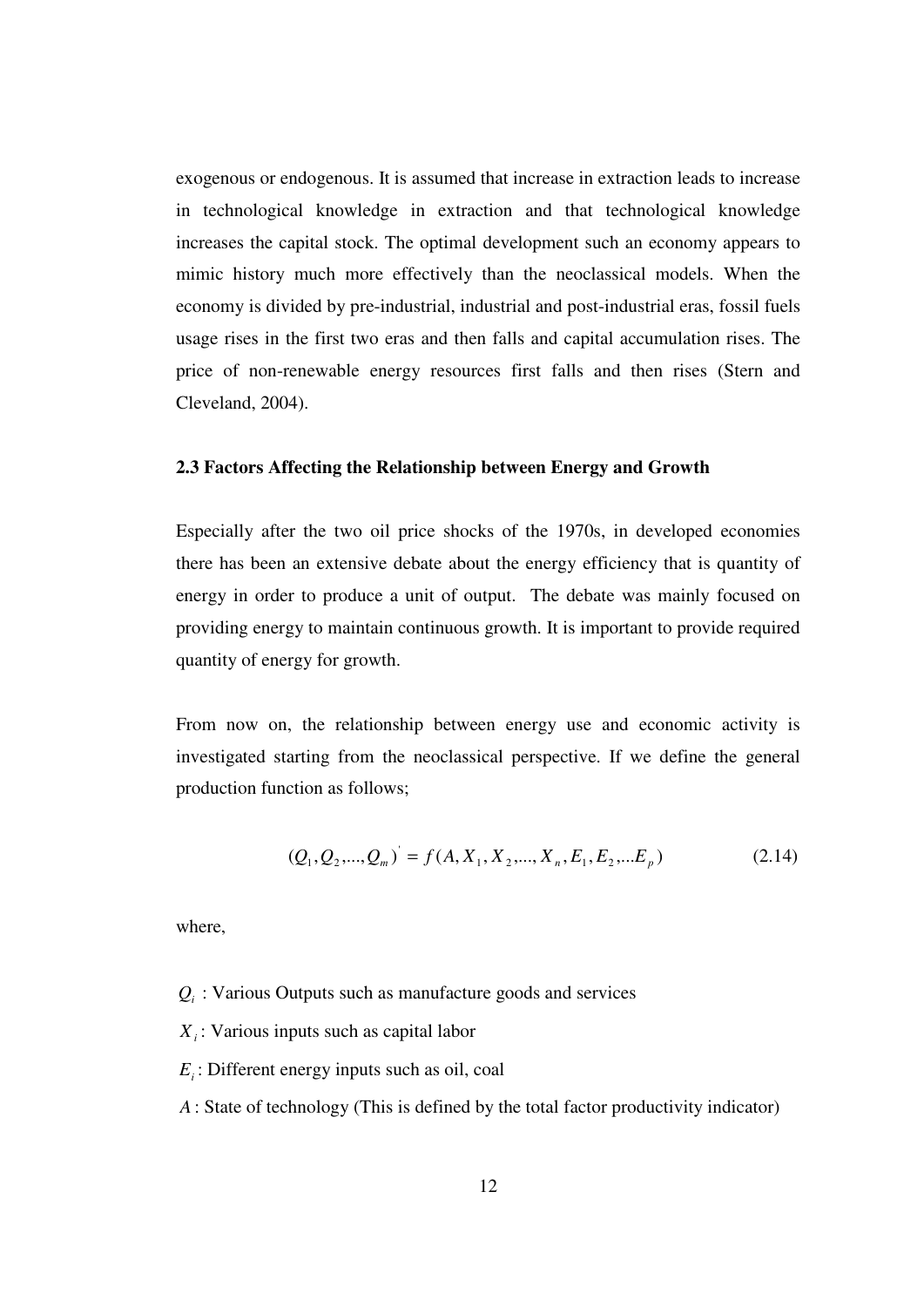The relationship between energy and output depends on substitution between energy and other inputs, technological change, shifts in the composition of the energy input and shifts in the composition of output (Stern, 2003). These topics will be discussed particularly below.

#### **2.3.1 The Relationship between Energy and Capital**

There are different results in the econometric studies about whether the relationship between energy and capital is substitutive or complementary. Apostolakis (1990) stated in his studies that, this dichotomy is based on the difference between shortrun and long-run results. Input price variations are limited in the short-term. The capital stock is fixed in the short run. For this reason, capital services and energy are likely to be used in fixed proportions. As a result, an increase of energy prices causes a decrease in capital utilization. In contrast to this, capital stocks are flexible in the long run and can be adopted according to price changes Therefore, the relationship between capital and energy is substitutive. When energy prices are increased, more investments are observed in energy-saving technologies. These technologies are characterized by higher capital user costs and lower energy consumption. Frondel and Schmidt (2002) conclude that this relationship is complementary only when the cost share of energy is low. Since the larger the cost share of capital, the harder it is to substitute capital for energy whose price is increasing.

Econometric studies generally estimate the coefficient of elasticity for industry level instead of whole economy. In Stern's study which was performed for U.S in 1993, it is observed that the relationship between energy and capital is neither substitutive nor complementary (Stern, 1993).

As a result, the relationship between energy and capital can be evaluated as complementary or substitutive at a low level (Stern, 2003). The degree of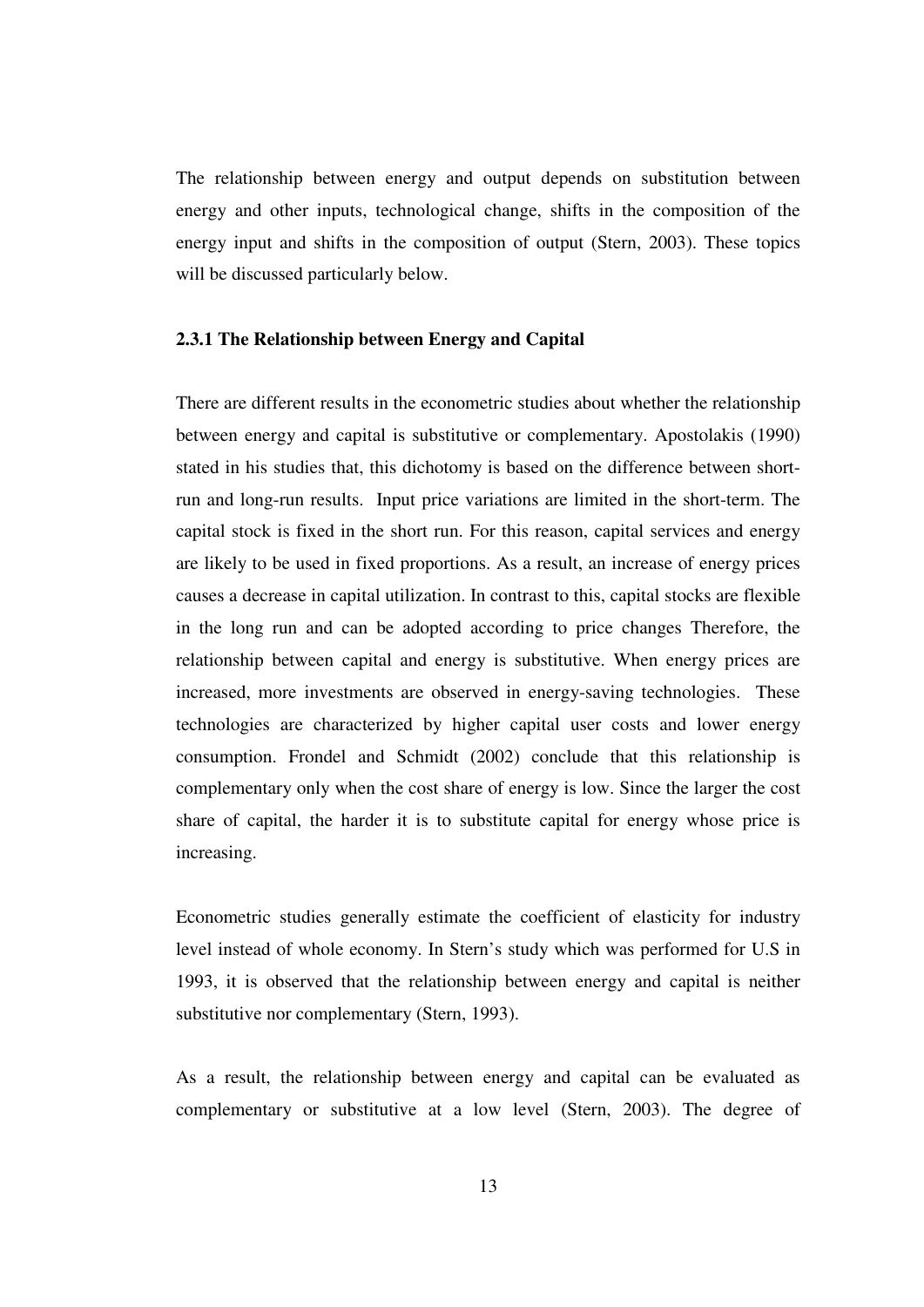complementary relationship changes when the industrial sectors are handled totally or separately.

#### **2.3.2 Innovation and Energy Efficiency**

Energy efficiency is computed by the ratio of energy to the gross domestic product (GDP). The changes in this ratio are accepted as the changes in autonomous energy efficiency.

Therefore, the production function can be rewritten as follows;

$$
Q = f(A_1 X_1, A_2 X_2, \dots, A_n X_n, A_E E)
$$
 (2.15)

where,

*Xi* : Various inputs such as capital, labor, energy and materials.

*E* : Resource stock.

- *Ai* : Augmentation factors associated with the respective factors of production.
- $A_E$ : Augmentation index of the resource base.

Each input is multiplied by their augmentation factor  $(A<sub>i</sub>)$ , so that the units of input are transferred into efficient units of input.

It is difficult to estimate autonomous energy efficiency index as the trend of the change is not constant and changes according to the economic sectors. Jorgensen and Wilcoxen (1993) estimated that autonomous energy efficiency index is decreasing. In the model of Berndt et al., (1993) the index is changed at a constant rate and they determined that between the year of 1965 and 1987 the energy index of U.S. manufacturing industry increased at a rate between 1.75% and 13.09%.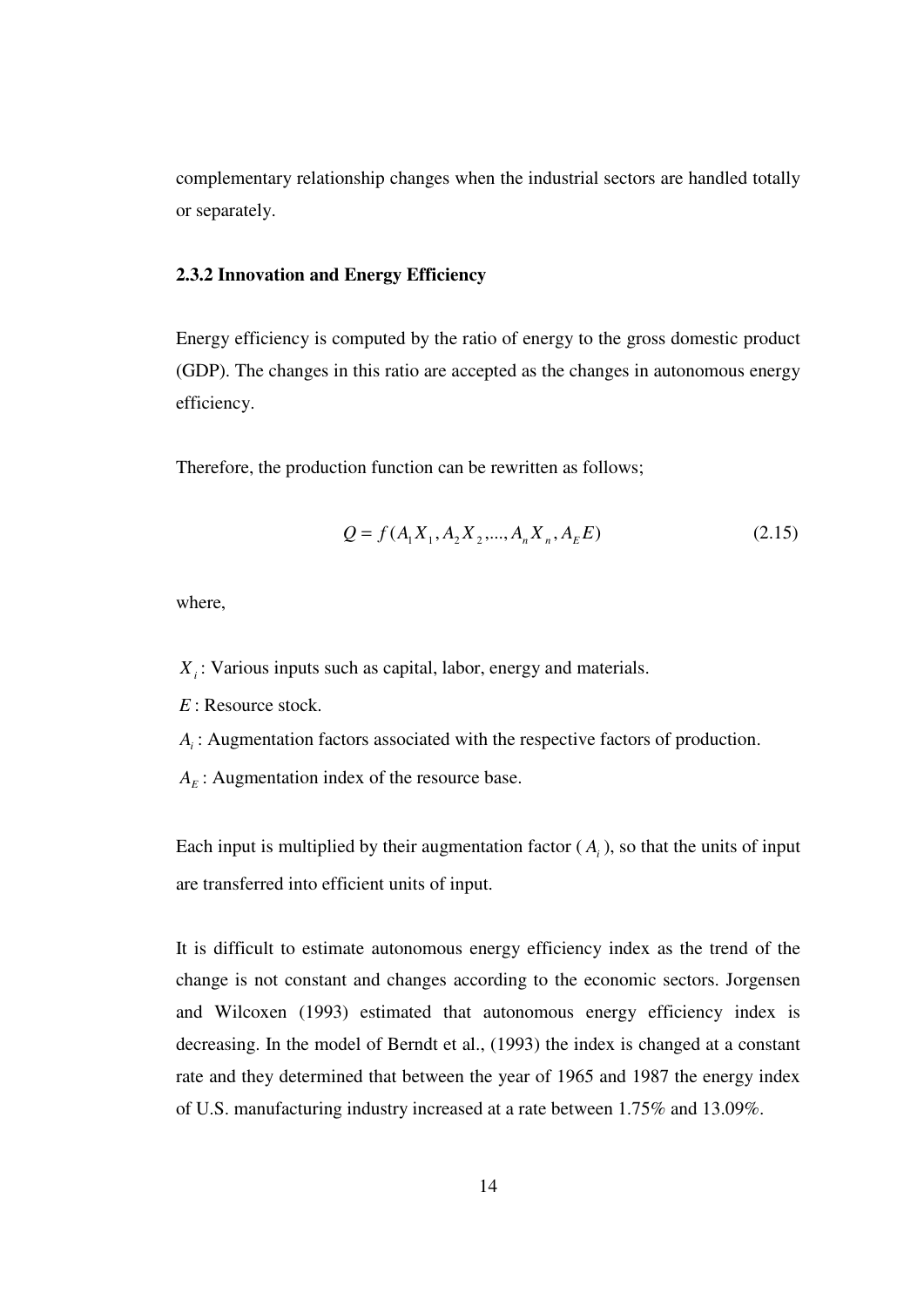Judson et al., (1999) estimate that the energy consumption of the households increases by time and in the industry and construction sectors, energy consumption decreases by time. As a conclusion, technical innovation causes more energy usage for the households, and less energy usage for the industry due to the improvements in energy-saving techniques.

According to the Khazzoom-Brookes Postulate (Brookes, 1990; Khazzoom, 1980), the money saved due to the technical innovations will be spent on other goods and services which themselves require more energy in their production. This will end up with more energy consumption (Stern, 2003).

An innovation which provides energy saving also causes a decrease in the price of energy. As a result, energy demand increases, the lower price of energy creates income effect which results in an increase in the quantity demand for all goods. Consequently, the energy used for production increases (Stern, 2003).

When endogenous technical change is considered, change in prices can cause technical changes. The increase in the price of energy increases the speed of development of energy-saving technology and there can be an effect of this on total factor efficiency. According to Jorgensen (1984) technical changes are biased and increase energy consumption. If this had been true, lower price of energy would accelerate the growth of total factor efficiency or higher price of energy decelerates the growth of total factor efficiency. However later studies (e.g. Judson *et al.*, 1999) do not confirm this result (Stern and Cleveland, 2004).

#### **2.3.3 Energy Quality and Shifts in Composition of Energy Input**

Energy quality is the relative economic usefulness per head equivalent unit of different fuels and electricity. One way of measuring the energy quality is computing the marginal product of energy resource that is the quantity of marginal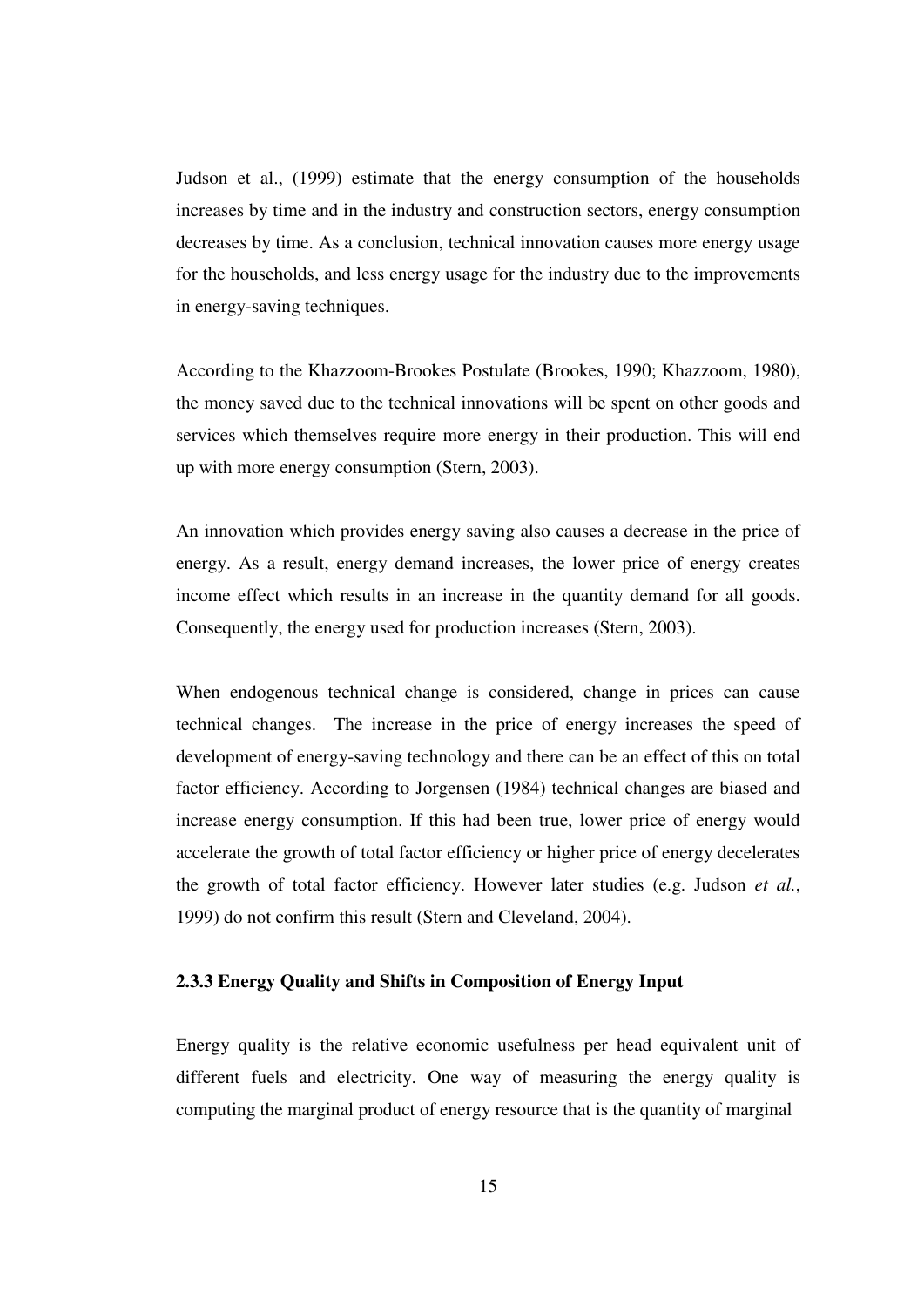increase in the quantity of goods and services which is produced by adding a unit of fuel. Some fuels can only be used for specific activities. For instance, a computer can not be operated by means of coal although coal can be used for numerous activities. Physical scarcity, capacity to do useful work, energy density, cleanless, amenability to storage, safety, flexibility of use, cost of conversion… etc. affect the determination of a marginal product of a fuel. In addition to these, in which activities fuel is used and how much labor and capital is used will also affect the marginal product. Consequently, the quality of the energy is not constant over time. Generally, electricity is accepted as the highest quality type of energy and natural gas, oil, coal, wood and biofuels follow electricity respectively (Cleveland, 2007). This idea is supported when prices of these fuels per unit of energy, which is proportional to its marginal product, is considered (Stern, 2003).

The economic importance of energy quality was first used by Schurr and Netschert (1960). The decline of energy intensity in U.S. is sourced by the structural change from lower quality fuels to higher quality fuels (Cleveland et al., 1984). Kaufmann (2004) estimated a VAR model which consists of Energy/GDP ratio, household, energy expenditure, energy consumption and price of energy. In this study, it is stated that shifting from coal usage to oil usage decreases energy intensity. This shift contributed to the decline in the energy intensity between 1929 and 1999.

#### **2.3.4 Shifts in Composition of Output**

The composition of the output can change in different periods of economic development. In the early periods of development, there was a shift from agriculture to heavy industry, whereas on the later periods, a shift from heavy industry to services and lighter manufacturing sectors is observed. It is often argued that in the early periods of development, energy used per unit of output increases since heavy industrial sectors use more resources. On the other hand, in later periods of development energy used per unit output decreases as services and lighter manufacturing sectors use less resource (Stern, 2003).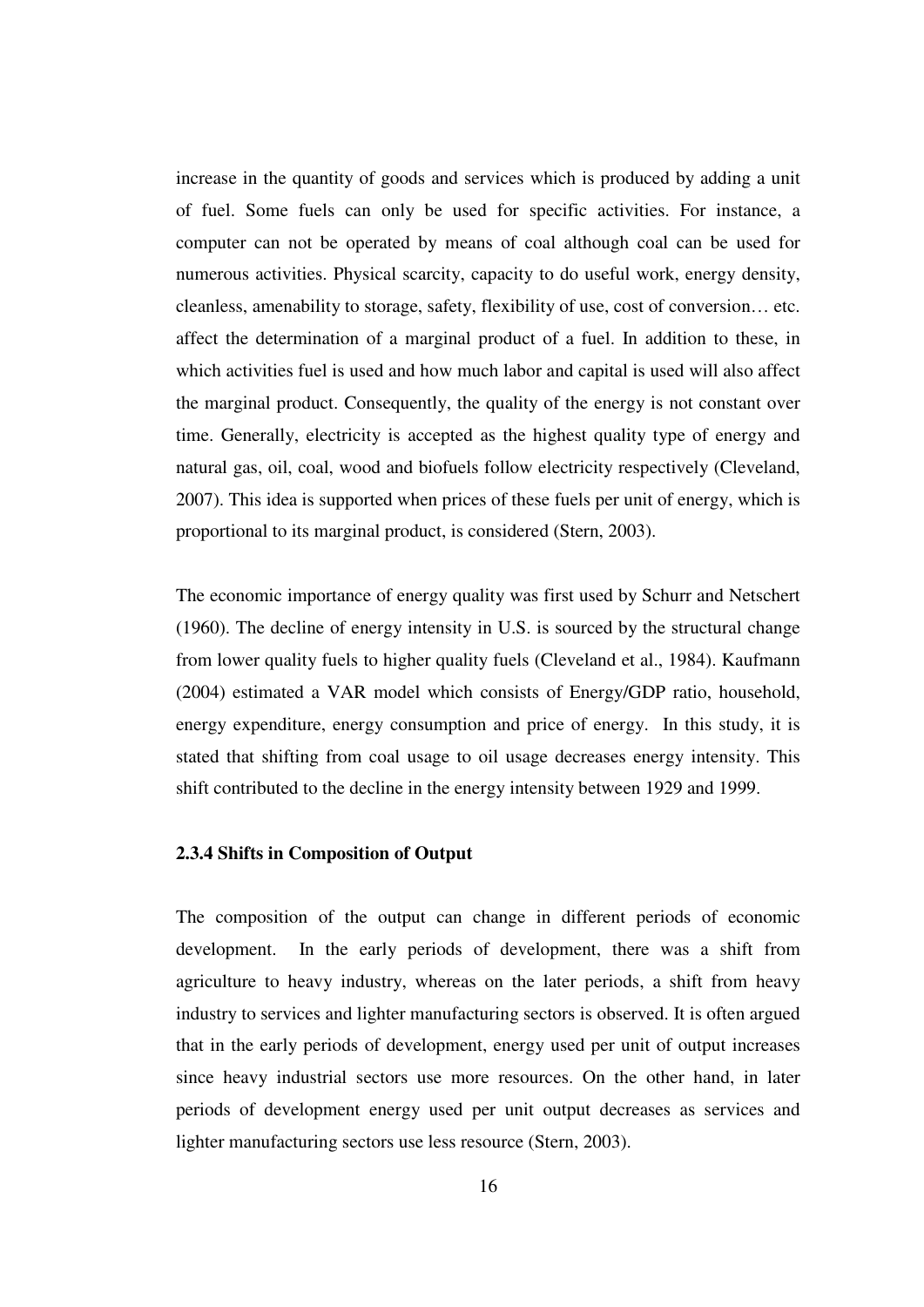This argument can be followed further to argue that service sector can also require large amount of resource inputs and energy. Although some services do not have a physical existence, in the places where these services are performed such as office towers, shopping malls, warehouses, rental apartments, complexes…etc. large amount of energy can be used. Another service, transportation also requires large amount of energy and resource usage. Additionally, consumers use large energy while they are working, traveling, shopping…etc (Stern, 2003).

When indirect energy and resource embodied in the products is considered, services can not be evaluated as a sector which requires less energy intensity than other sectors for U.S. In the last few decades, there is not a statistically significant proof of decline in the energy/GDP ratio due to change of output mix (Stern, 2000).

The reason for that can be the trend of using more energy by consumers, due to the increase in transportation…etc. consumption. Judson et al. (1999) stated that, consumer sector energy intensity increases by time, while energy intensity of manufacturing sector decreases.

#### **2.4 Energy and Economic Growth**

Energy is not the unique input for economic growth; however it is one of the most important inputs. Without using energy, it is not possible to operate a factory, grow crops, travel, transfer services and goods from producer to consumer. Most of the studies (e.g. Stern, 2003) concerning the relationship between energy consumption and economic growth, deals with how economic growth affects energy consumption. Economic growth increases energy consumption at least at the early stages of economic development.

Neoclassical production function explains economic growth in terms of labor, capital and technology. Total factor efficiency is used as a measure of technology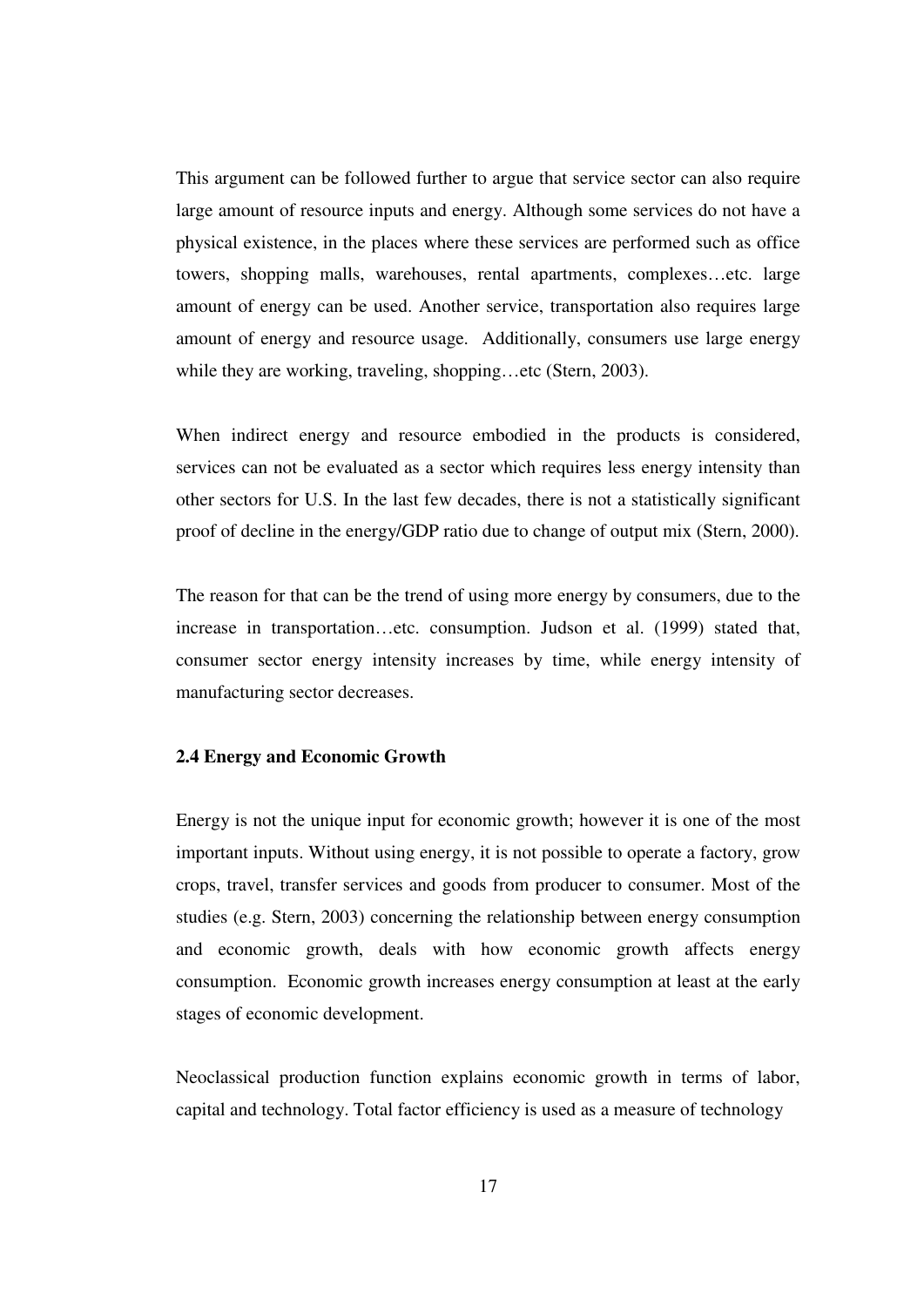and this explains the portion of economic growth which can not be explained by labor and capital. Energy is included in the production function in one of the studies performed by IEA (International Energy Agency) and this study was applied to several developing countries between 1981 and 2000 (IEA, 2004). This function is determined as follows;

$$
Y_t = A_t * (K_t)^\alpha (L_t)^{1-\beta} (E_t)^{1-\alpha-\beta}
$$
\n(2.16)

where,

- *Yt* : Output
- *At* : Economy's total factor productivity
- *Kt* : Stock of capital
- *Et* : Energy use
- *Lt* : Labor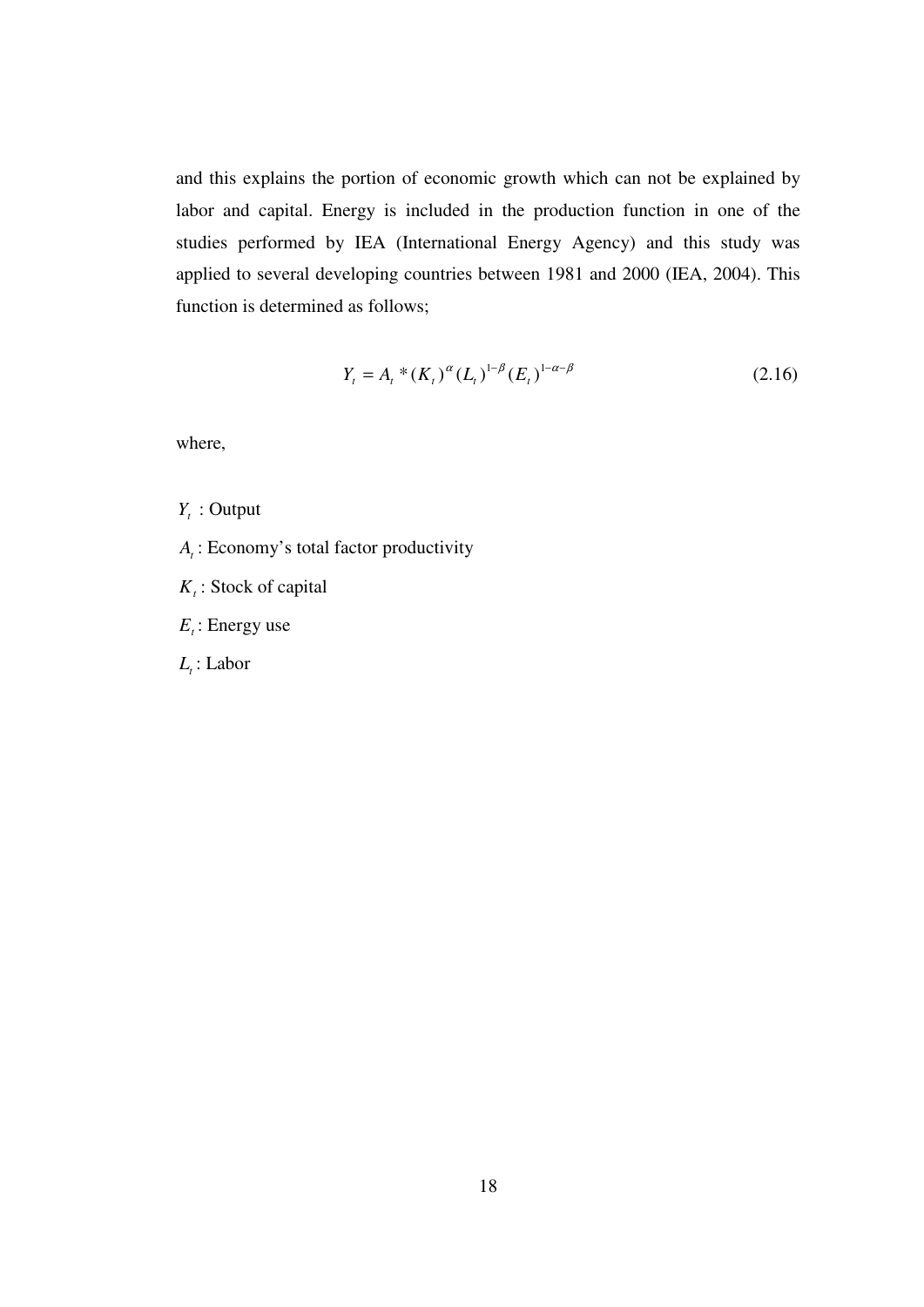| Countries     | Average    | Contribution of factors of production and |                |         |                |  |
|---------------|------------|-------------------------------------------|----------------|---------|----------------|--|
|               | annual     | productivity                              |                |         |                |  |
|               | GDP growth | to GDP growth ( $\%$ of GDP growth)       |                |         |                |  |
|               | $(\%)$     | Energy                                    | Labor          | Capital | Total factor   |  |
|               |            |                                           |                |         | Productivity   |  |
|               |            |                                           |                |         | (A)            |  |
| <b>Brazil</b> | 2.4        | 77                                        | 20             | 11      | $-8$           |  |
| China         | 9.6        | 13                                        | $\overline{7}$ | 26      | 54             |  |
| India         | 5.6        | 15                                        | 22             | 19      | 43             |  |
| Indonesia     | 5.1        | 19                                        | 34             | 12      | 35             |  |
| Korea         | 7.2        | 50                                        | 11             | 16      | 23             |  |
| Mexico        | 2.2        | 30                                        | 60             | 6       | $\overline{4}$ |  |
| Turkey        | 3.7        | 71                                        | 17             | 15      | $-3$           |  |
| United        | 3.2        | 11                                        | 24             | 18      | 47             |  |
| <b>States</b> |            |                                           |                |         |                |  |

**Table 1:** *Contribution of Factors of Production and Productivity to GDP Growth in Selected Countries, 1980-2001*

 *Sources: IEA, World Energy Outlook 2004* 

According to the Table 1, capital and energy make more contribution to GDP than total factor efficiency in every country except China. Energy contributes to economic growth meaningfully in all countries. Especially in Brazil, Turkey and Korea energy is the leading driver of growth. Energy's contribution to economic growth is less in India, China and U.S. According to the results energy plays more significant role in the countries which are at an intermediate stage of economic development. In these countries energy intensity for manufacturing industry is more than the others. It is concluded that in the latter stage of economic development energy intensity will decrease because the technologies which increase the energy efficiency are included.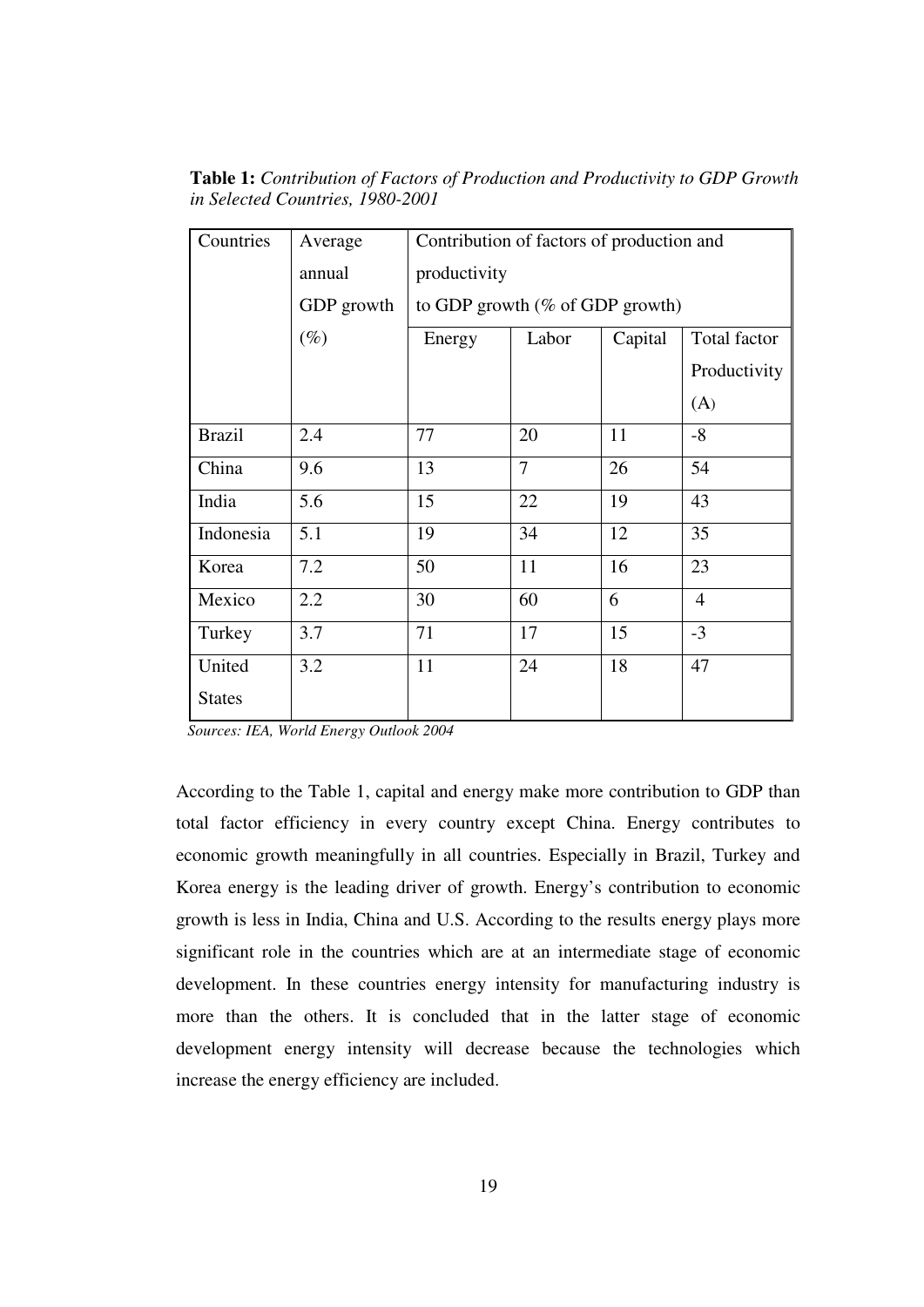## **CHAPTER 3**

# **EMPIRICAL LITERATURE ON THE CAUSAL RELATIONSHIP BETWEEN ENERGY CONSUMPTION AND ECONOMIC GROWTH**

The causal relationship between energy use and output growth has been a debated subject of the extensive empirical literature in the past three decades. However, no common consensus neither on the existence nor on the direction of the causal relationship between energy use and output growth has emerged. This depends on institutional, structural, and policy differences of the countries under consideration, variety of variables and data span chosen and methodological differences.

The aim of this chapter is to summarize the empirical literature of causality relationship between energy consumption and economic growth and present the inconsistencies of these studies.

In this chapter, the studies can be classified by the causality test methods. These methods are standard Granger causality test and Sims's technique, cointegration test, cointegration test and error correction model, Hsiao's Granger causality test, Toda-Yamamoto test and panel cointegration and error correction model. The results from these studies are summarized in Table 2 in end of this chapter.

#### **3.1 The Standard Granger Causality Test and Sims's Technique**

The pioneering study of Kraft and Kraft (1978) by using Sims' technique finds the unidirectional causality, only running from gross national product (GNP) to energy consumption for the United States (US) over the period 1947-1974. Therefore, the economy is not energy dependent. It implies that the policies reducing energy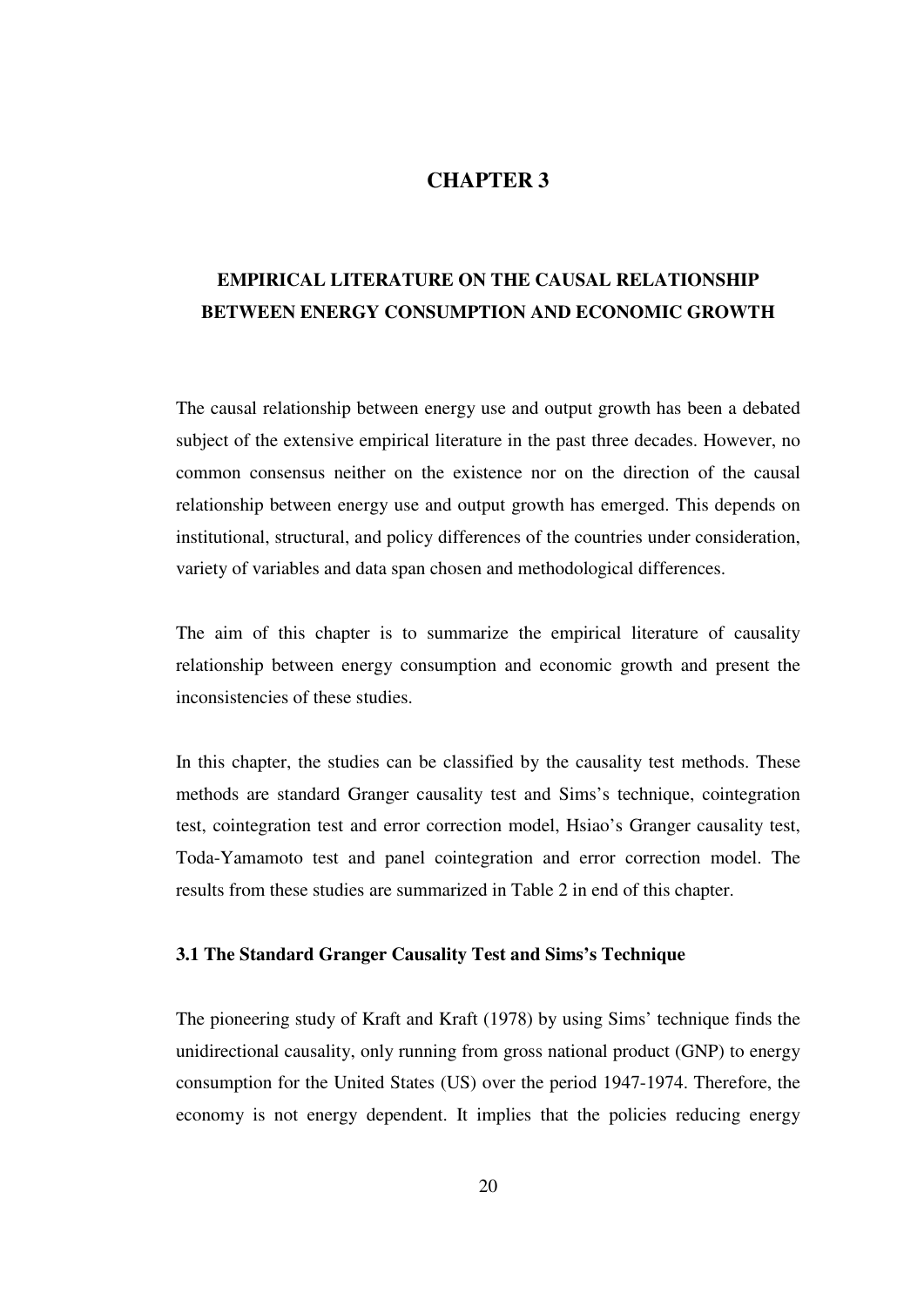consumption may be implemented with little adverse or no effect on economic growth.

On the other hand, Akarca and Long (1980) show that there is no causal relationship between energy consumption and GNP when the sample time period is shortened by 2 years in US. Yu and Hwang (1984) find the evidence in support of the neutrality hypothesis that is no causal relationship between GNP and energy consumption in US by using Sims' and Granger test when the sample period is extended by 5 years. It implies that energy consumption is not correlated with GNP, so that energy conservation policies do not affect GNP.

Yu and Choi (1985) examine the causal linkage between GNP and the aggregate and as well as several disaggregate categories of energy consumption including solid fuels, liquid fuels, natural gas, and others (i.e. hydro, nuclear, electricity) for five countries with various stages of economic development for the time period 1950-1976 based on Sims and Granger tests of causality. This study indicates that unidirectional causality from aggregate energy consumption to GNP for the Philippines and from GNP to aggregate energy consumption for South Korea but no causality in either direction for the USA, the United Kingdom (UK), and Poland. If causality only runs from energy consumption to GNP, then it implies that the economy is energy dependent and the shortage of the energy may negatively effect economic growth.

Erol and Yu (1987) use the results of the Sims and Granger causality tests between energy consumption and GNP in some industrialized countries for the period 1950- 1982 to conclude a unidirectional causality running from energy consumption to GNP for Canada, from GNP to energy consumption for both West Germany and Italy, neutrality of energy consumption with respect to GNP for France and UK and a bidirectional causality in Japan.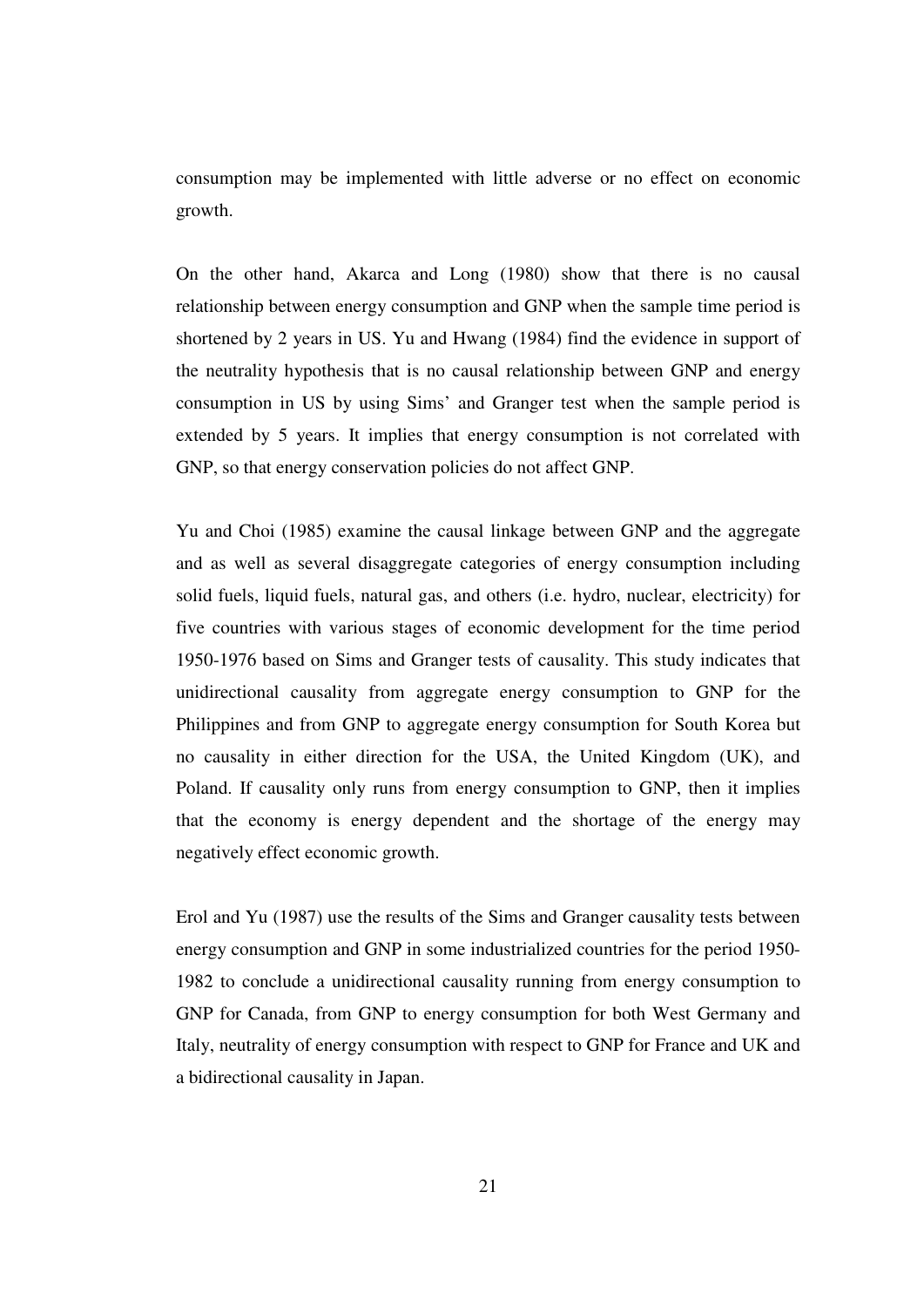Stern (1993) uses a multivariate approach rather than a bivariate approach to examine the Granger causality between GDP and energy use using vector autoregressive (VAR) model of GDP, energy use, capital stock, and employment for the period 1947-1990 in USA. Stern uses GDP instead of GNP and a qualityadjusted index of energy input rather than gross energy use different from many previous studies. As Glasure and Lee (1997) argue that the use of GDP is better than the GNP since the country's total energy consumption depends on goods and services produced within the country, not outside the country. Stern (1993) finds that energy consumption Granger causes GDP. This result contradicts the previous results for USA. It may be caused by variation in the variables and in the time span.

Previous studies are related to the developed countries, but Ebohon (1996) tests the Granger causation between energy consumption and economic growth that is proxied by GDP and GNP for two developing economies, Tanzania over the period 1960 to 1984 and Nigeria over the period 1960 to 1981. This study reveals the bidirectional causation between energy consumption and economic growth.

The economic structures and policy characteristics are different among countries. Consequently, different causality results for different countries are not surprising. Nevertheless, there exist such conflicting causality results within the same countries for different time period. Because the standard Granger causality and the Sims tests require the stationary data series and generally the economic series are not stationary. The use of non-stationary data in causality tests can produce spurious results. For these reason data series are differenced to eliminate possible unit roots. Although differencing may imply series to be well behaved, this removes any long run information. As a result, these tests indicate only the short run causality relationships between data series. Thus, the results of these tests are often inconsistent. In addition, according to Granger (1986) the standard Granger causality test is valid if the variables are not cointegrated.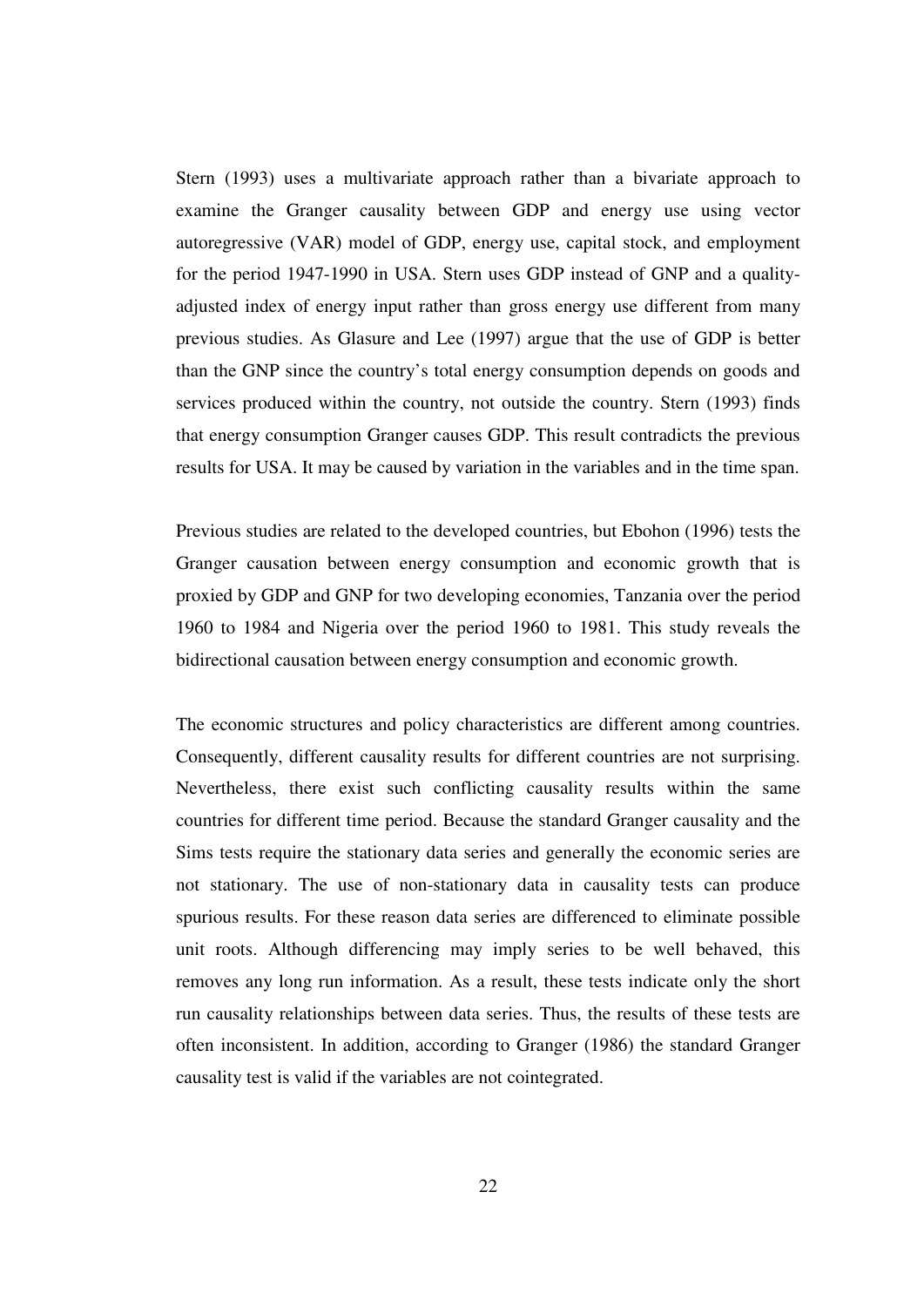#### **3.2 Cointegration Test**

Nachane *et al.* (1988) first use the cointegration theory to test existence of the longrun equilibrium relation between energy consumption and GDP. This study also shows the strength of the causal relationship. Conversely, previous studies only indicate the causal relationship between the variables. Nachane *et al.*(1988) study the energy consumption and GDP for 25 countries for the 1950-1985 period but cointegration can be established for only 16 countries (11 developing countries and 5 developed countries). The bidirectional causality is found by using the Sims and Granger causality tests for all countries except Colombia and Venezuela.

Yu and Jin (1992) analyze the bivariate cointegration between energy consumption and income or employment for monthly USA data over the period 1974:01 to 1990:04. They find that cointegration fails to exist between them for either energy consumption-income or energy consumption-employment relationship by using Engle-Granger two step procedure. This implies that energy consumption is neutral with regard to income and employment over the long-run. This analysis is consistent with the earlier conclusions in the literature for the US economy that energy consumption policies do not affect the growth in the short run.

Stern (2000) extends his previous study of USA in the post-war period by adding multivariate cointegration relationship between energy consumption and GDP and concludes that there is a unidirectional causality from energy consumption to GDP. This means that energy consumption is a limiting factor for economic growth. This conclusion is similar to multivariate model of Stern (1993), while it contradicts the bivariate model of Yu and Jin (1992).

Ghosh (2002) has examined Granger causality between electricity consumption and GDP for India in 1950-1997. This study reveals unidirectional causality running from economic growth to electricity consumption without any feedback effect. However, there is no long-run equilibrium relationship between variables.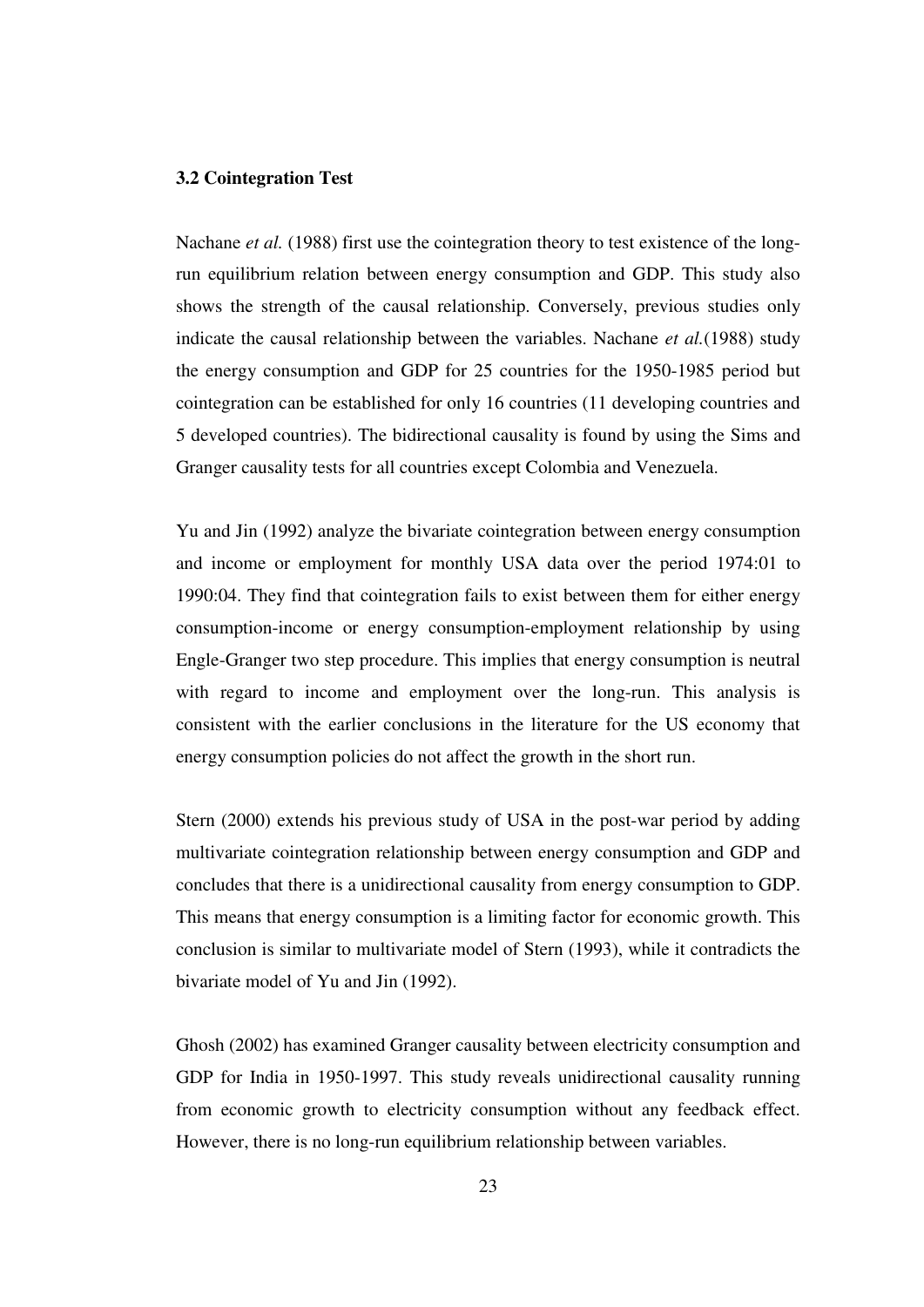Unlike the previous study, vector error correction model has also been used in testing Granger causality. Granger (1988) points out that the existence of the cointegration relationship among variables indicates Granger causality in at least one direction. Cointegration does not show the direction of the causal relationship. Conversely, vector error correction model can capture both long run and short run causality relationship between variables and identify the source and direction of causation.

#### **3.3 Cointegration Test and Error Correction Model**

Masih and Masih (1996) use the cointegration results between energy consumption and economic growth in testing Granger causality for six Asian countries. Longrun energy-income relationship is only held for India, Pakistan, and Indonesia, but not for Malaysia, Singapore, and the Philippines. With the aid of cointegration and VECM, they find the unidirectional causality from energy consumption to GDP for India, exactly the reverse for Indonesia and bidirectional causality for Pakistan. On the contrary, they do not find any direction of causality between these two variables by applying VAR model for the three non-cointegrated countries.

Glasure and Lee (1997) examine the causal relationship between energy consumption and GDP for South Korea and Singapore over the period 1961 to 1990 by using cointegration and VECM and VAR-based standard Granger causality test. Results of VAR indicate no causality between energy consumption and GDP for South Korea and unidirectional causality from energy consumption to GDP for Singapore. In contrast, results of VECM reveal bidirectional causality between energy consumption and GDP, because standard Granger causality test is not able to estimate long run relationship. The result for Singapore is inconsistent with the findings of Masih and Masih (1996) in spite of the same data span.

Masih and Masih (1997) reexamine the causality analyze of energy consumption and economic growth based on the demand side multivariate model. They use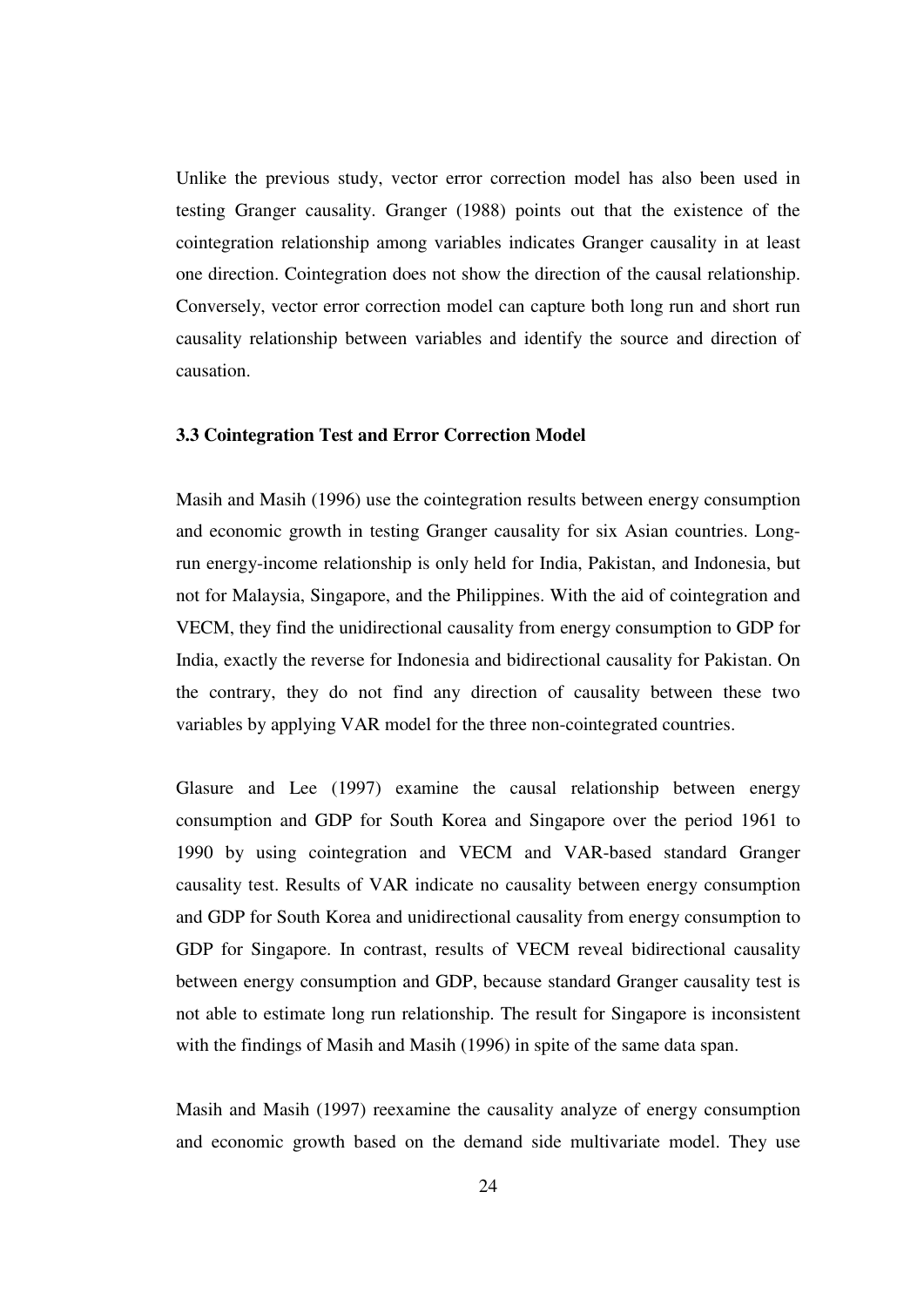trivariate variables of energy consumption, GDP, and consumer price index as a proxy for real energy price rather than bivariate system of energy consumption and GDP. This trivariate model is different than the production side model which consists of energy consumption, GDP, capital, and labor in Stern's (1993, 2000) studies. His cointegration and VECM results indicate that there exists a long-run equilibrium relationship among energy consumption, GDP, and price and bidirectional causality between energy consumption and GDP for both South Korea and Taiwan. The result is consistent with the results of Glasure and Lee (1997) for South Korea.

Masih and Masih (1998) use multivariate cointegration and error correction modeling techniques to estimate the causal relationship for two Asian lessdeveloped countries: Thailand and Sri Lanka. They have discovered that energy consumption, GDP, and price are cointegrated and there is a unidirectional causality from energy consumption to GDP and price. Therefore energy consumption is relatively exogenous variable.

Cheng (1999) uses Granger causality, cointegration, and error correction approach for India during 1952-1995. He detects that energy consumption, GNP, capital, and labor are cointegrated and economic growth unidirectionally Granger causes energy consumption both in the short run and in the long run. Cheng (1999) contradicts with Masih and Masih's (1999) result by finding a unidirectional causality from energy consumption and economic growth for India. Variables and time period are different in these studies.

Asafu-Adjaye (2000) tests the causal relationship between energy consumption and GDP by using a model based on demand functions that includes energy consumption, GDP, and price in four Asian developing countries. A short-run unidirectional causality running from energy consumption to GDP for India and Indonesia and short-run bidirectional causality between energy consumption and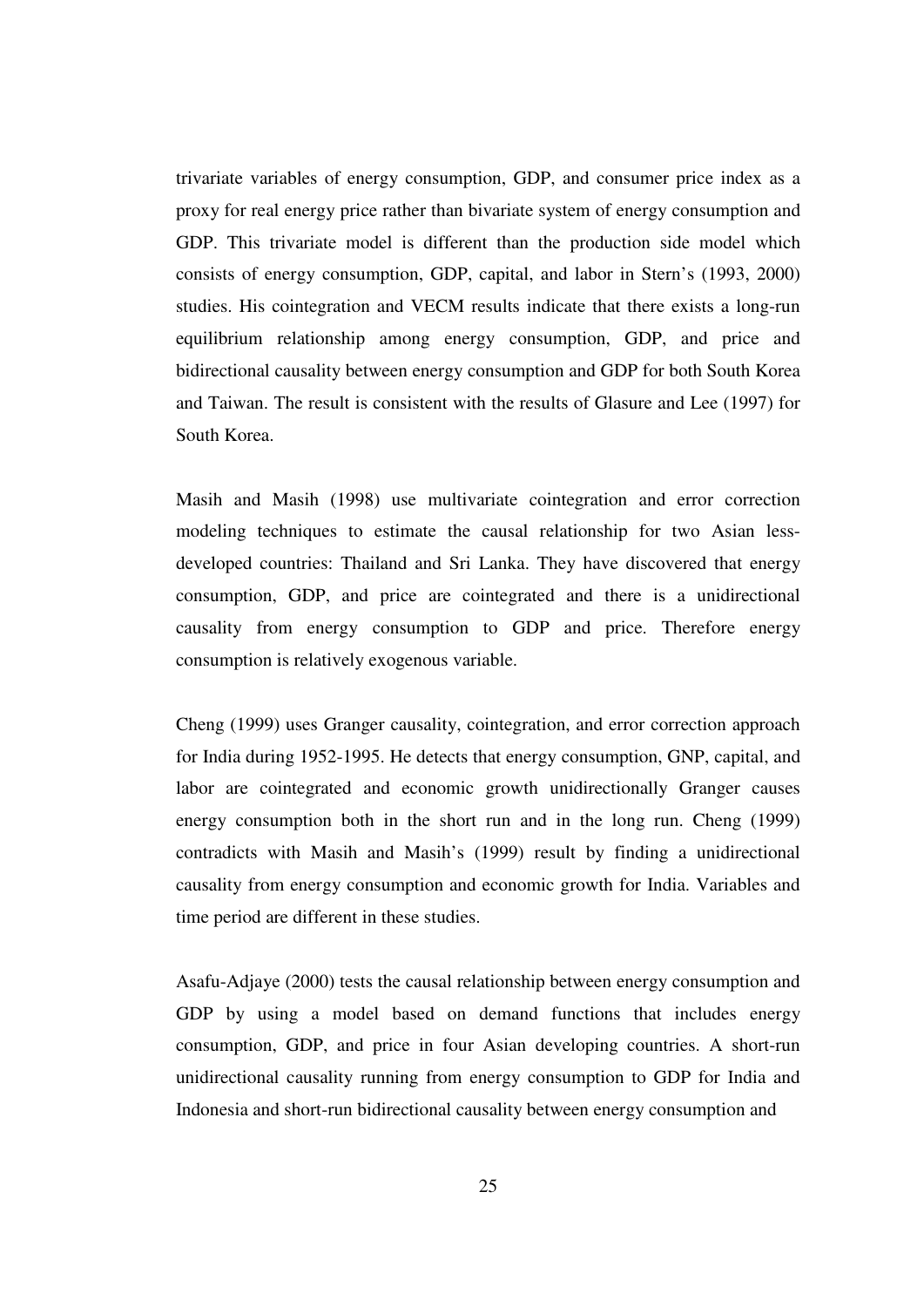GDP for Thailand and the Philippines are reported. Asafu-Adjaye's results for Indonesia, the Philippines, and India are different from the results of Masih and Masih (1996) and Cheng (1999). However Asafu-Adjaye's result for India is consistent with the finding of earlier study done by Masih and Masih (1996).

Chang *et al.* (2001) focus on the causal relationship between energy consumption and economic growth in a bivariate framework using Taiwanese data on energy consumption and GDP over the period 1982:01 to 1997:11 by using cointegration and VECM. His results indicate that energy consumption causes economic growth. The findings of this paper do not support Masih and Masih's (1997) earlier finding of bidirectional causation in a multivariate framework.

Soytaş *et al.* (2001) study the link between energy consumption and GDP for Turkey based on 1960-1995 series. They draw the conclusion that current as well as past changes in energy consumption have significant impact on a change in income.

Glasure (2002) applies five variable VECM consisting of real money supply a proxy for monetary policy, real government expenditure a proxy for government activity, dummy variable for the two oil price shocks, real oil price, energy consumption, and GDP to investigate the link between energy consumption and GDP for Korea by using VECM. He uses yearly data for the period 1961-1990 to conclude a bidirectional causality running between energy consumption and GDP. This result for Korea is similar to results of the Masih and Masih (1997) and Glasure and Lee (1997) studies which show the bidirectional causality between energy consumption and economic growth.

Hondroyiannis et al. (2002) consider the trivariate system of energy consumption, GDP, and price a measure of economic efficiency in causality studies of different categories of energy consumption: total, industrial, and residential consumption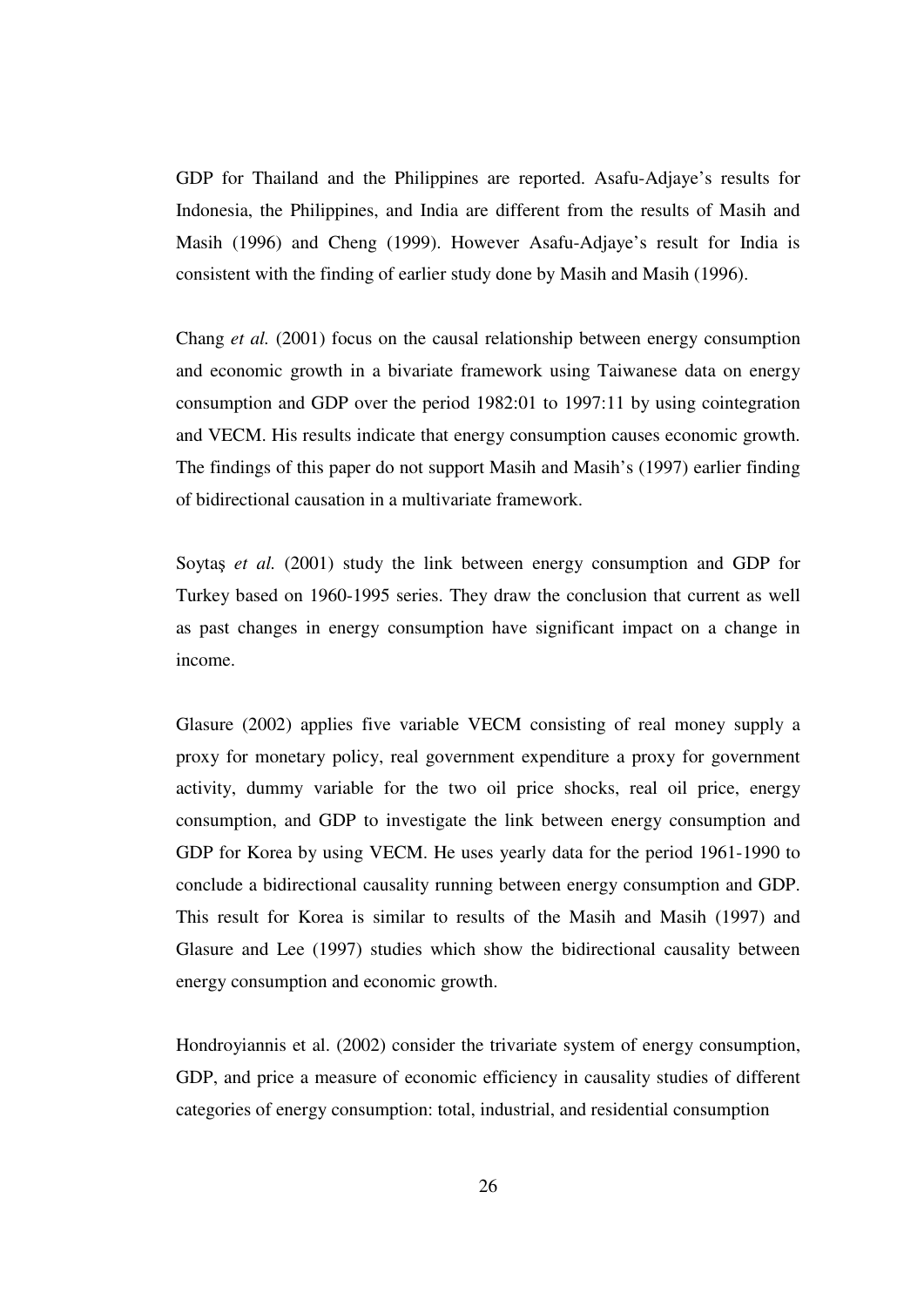and economic growth for Greece (based on 1960-1996 series) by using VECM. They show a bidirectional causal relationship between energy consumption (total and industrial) and GDP and no causality between residential energy consumption and GDP.

Soytaş and Sarı (2003) examine the causality between energy consumption and GDP for the top 10 emerging markets, excluding China due to lack of information, and G7 countries. Using cointegration and VECM, the estimation results indicate bidirectional causality for Argentina, unidirectional causality running from GDP to energy consumption for Italy and Korea, from energy consumption to GDP for Turkey, France, Germany, and Japan and no evidence of causality for Poland and Indonesia.

Oh and Lee (2004a) employ cointegration and vector error correction modeling techniques to estimate the causal relationship in the Korea for the 1970-1999 period by applying multivariate model of energy consumption, GDP, capital, and labor. They show the presence of the unidirectional causality running from energy consumption to economic growth in the short run and bidirectional causality between energy consumption and GDP in the long run. Oh and Lee (2004b) use quarterly data over the period 1981-2000 for Korea. They apply cointegration and VECM on two multivariate models: one a demand side model and the other a production side model. In their results, VECM shows no causal relationship for energy consumption and GDP in the short run but bidirectional causal relationship between energy consumption and GDP in the long run. When the time period is changed, they find contradictory causality results for Korea.

Shiu and Lam (2004), Jumbe (2004), Yoo (2005), and Mozumder and Marathe (2007) focus on the causal relationship between electricity consumption and GDP. Shiu and Lam (2004) report a unidirectional causality from electricity consumption to GDP for China over the period 1971 to 2000 by using cointegration and error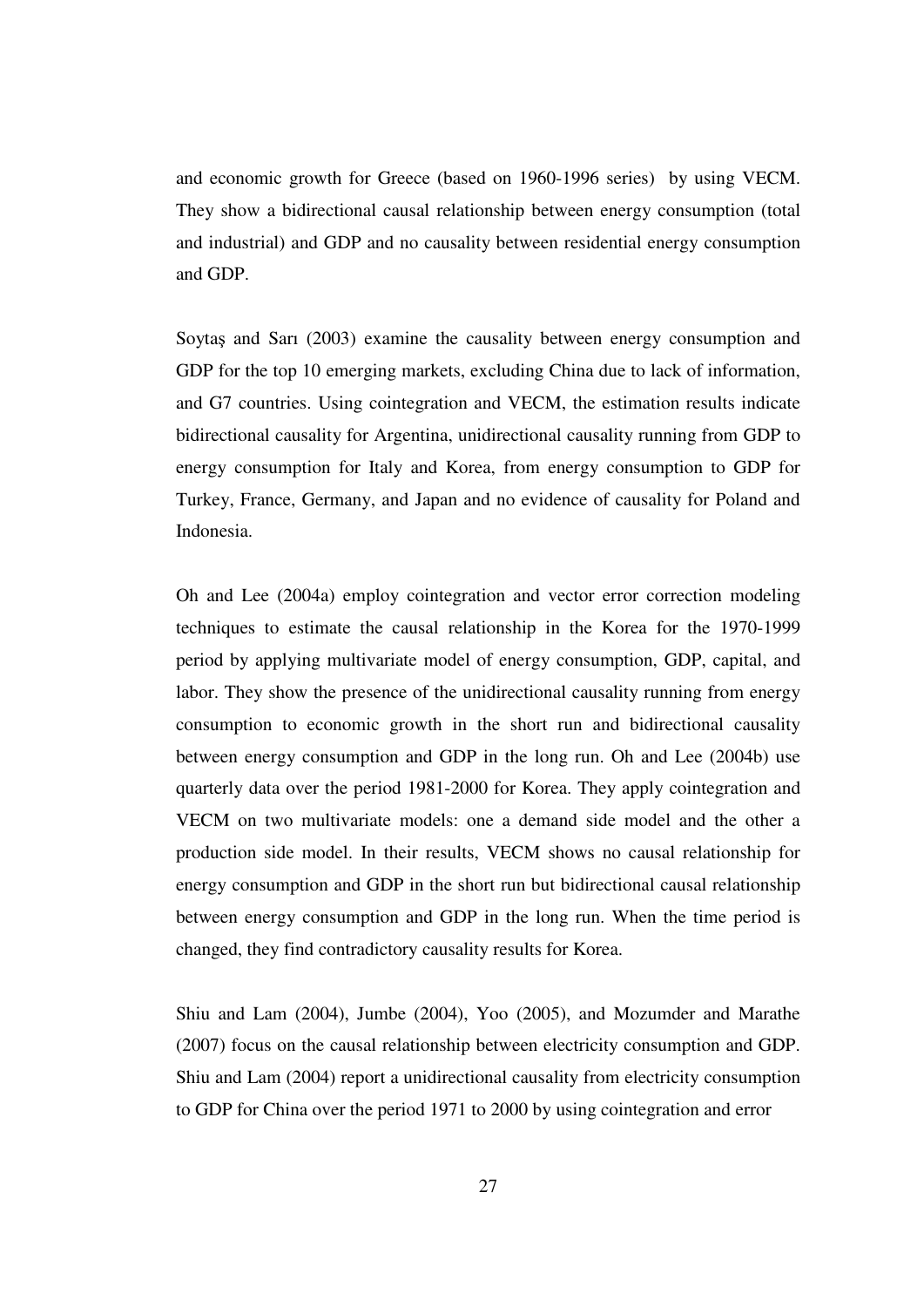correction models. Jumbe (2004) applies Granger causality, cointegration, and error correction approach for discussing the relationship between various kinds of GDP, including overall GDP, agricultural GDP, and non-agricultural GDP and electricity consumption for Malawi during 1970-1999. The Granger causality results indicate a bidirectional causal relationship between electricity consumption and overall GDP and a unidirectional causal relationship running from nonagricultural GDP to electricity consumption. On the other hand VECM results show a unidirectional causality from overall GDP and non-agricultural GDP to electricity consumption. Yoo (2005) has discovered bidirectional causality between electricity consumption and GDP for Korea in 1970-2002 using cointegration and error correction models.

Mozumder and Marathe (2007) conclude that there exists a unidirectional causal relationship running from GDP to electricity consumption for the period 1971-99 in Bangladesh by utilizing cointegration and vector error correction model in a bivariate framework.

The work of Ghali and El-Sakka (2004) in Canada over the period 1961 to 1997 based on the production side multivariate model finds evidence of bidirectional causality between energy consumption and economic growth.

Paul and Bhattacharya (2004) analyze monthly India data from 1950 to 1996 through various causality tests. Their empirical results identify a short-run unidirectional causality from energy consumption to GDP using standard Granger causality test, a long-run unidirectional causality from GDP to energy consumption using Engle-Granger cointegration approach and a short-run unidirectional causality from energy consumption to GDP and long-run unidirectional causality from GDP to energy consumption using Johansen cointegration approach. The results of standard Granger causality test combine with the Engle-Granger cointegration approach are same as the results of Johansen cointegration approach.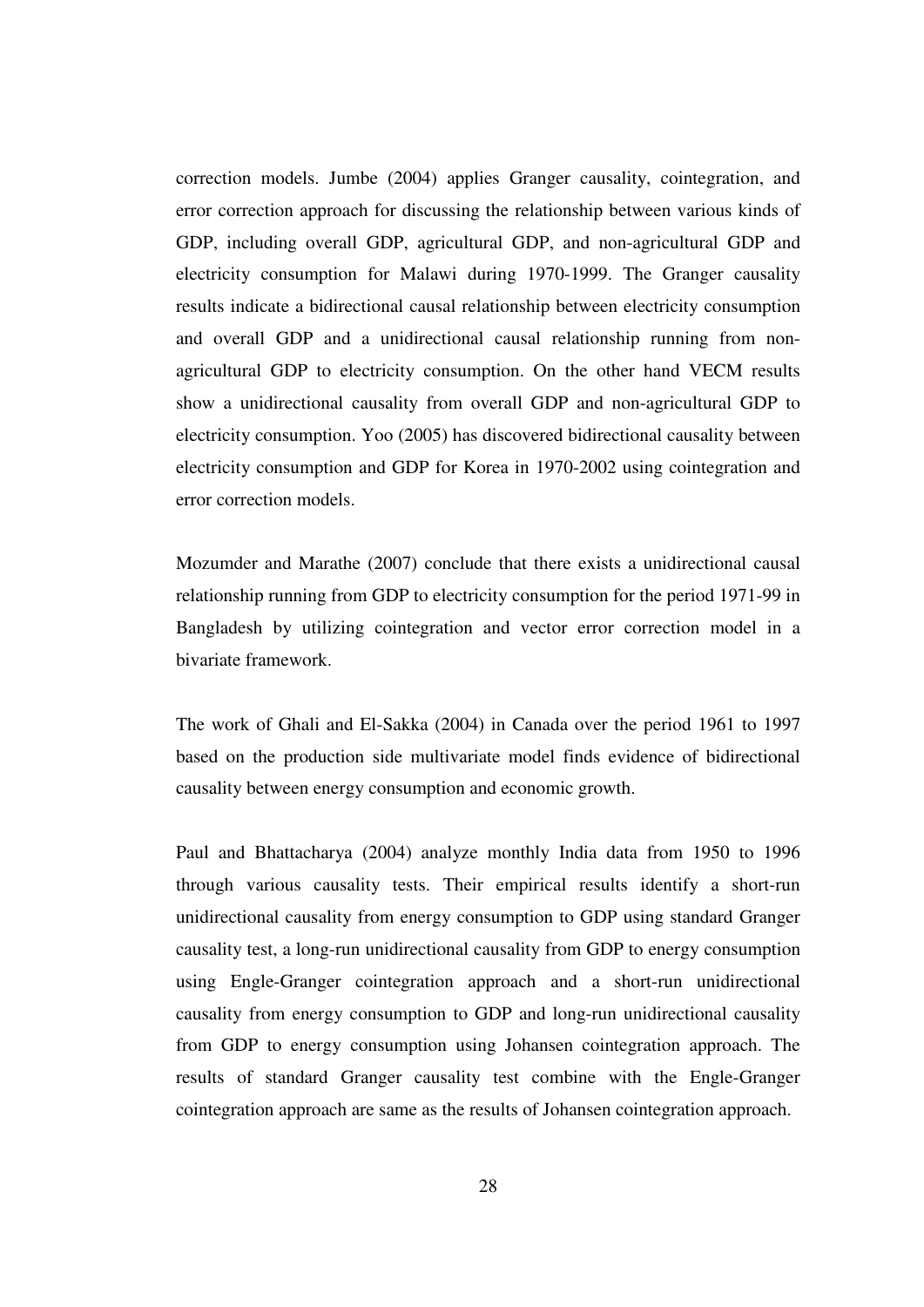Lee and Chang (2005) report the bidirectional causality between GDP and both total energy and coal consumption and the unidirectional causality from oil, gas and electricity consumption to GDP in Taiwan for the period 1954-2003.

Lise and Montfort (2007) investigate the causality between energy consumption and GDP for Turkey over the period 1970-2003. Using cointegration and error correction method, it is shown that there is an evidence of unidirectional causality running from economic growth to energy consumption with no feedback.

Applying standard Granger approach, Sica (2007) finds the unidirectional causality from energy consumption to GDP for Italy in 1960-2001. On the other hand, in the same study Sica (2007) employing error correction approach shows no evidence of causality for Italy. As a result, the standard Granger causality test has overestimated the causality relationship in this case.

The Granger causality results are very sensitive to the selection of lag length. The omission of the relevant lags can cause biased estimation results and the irrelevant lags in a model can also cause ineffective estimation results. Hsiao (1981) states a way to determine optimal lag length of each variable in a model by combining the Akaike's final prediction error (FPE) criterion with the Granger causality test. This method can be employed regardless of the existence of any cointegration properties of the data.

### **3.4 Hsiao's Granger Causality Test**

Hsiao's procedure consists of two steps. The first step is to estimate equation (3.1) with varying values for m.

$$
y_t = \alpha_0 + \sum_{i=1}^{m} \alpha_i y_{t-i} + \varepsilon_t
$$
\n(3.1)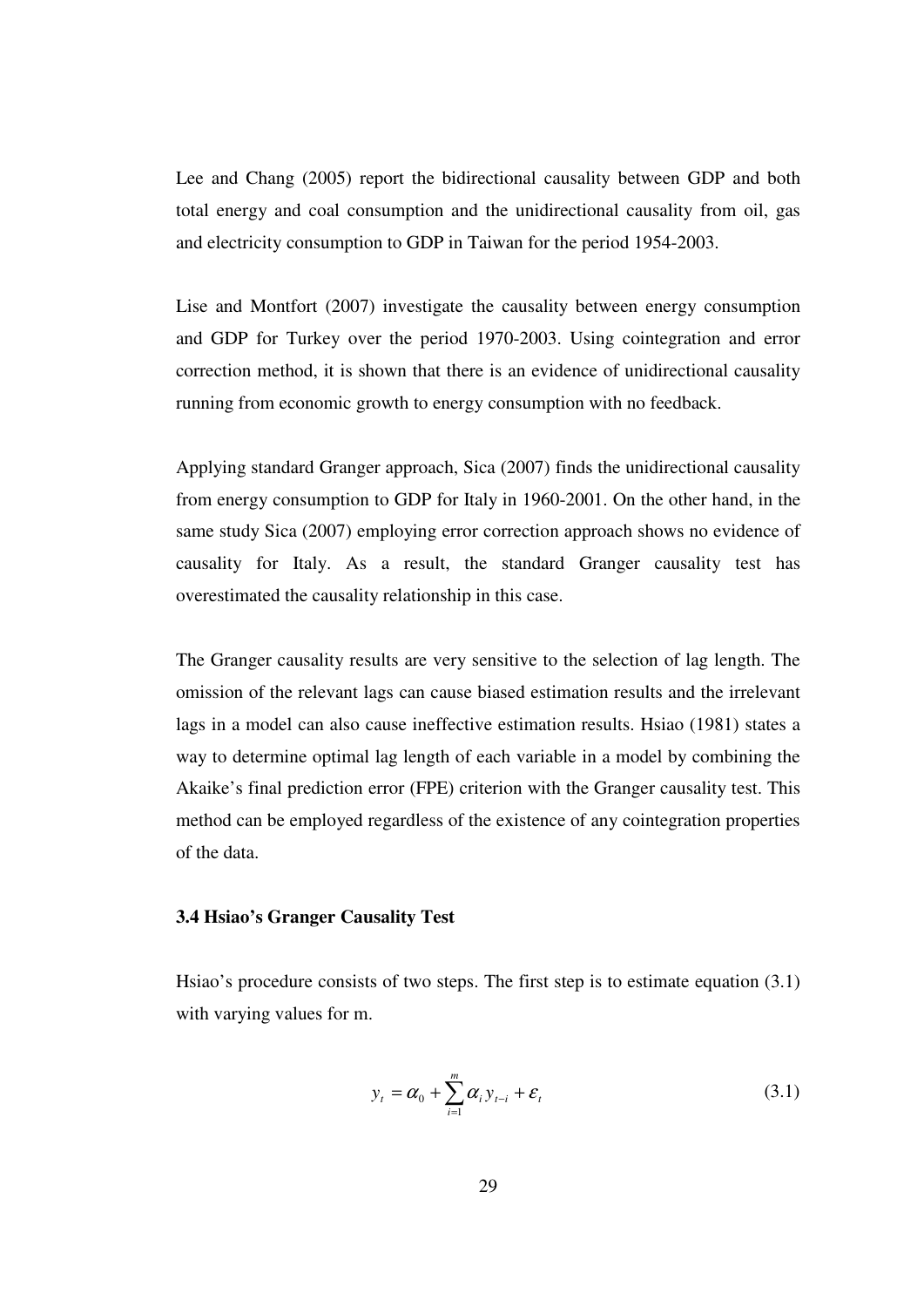where  $y_t$  and  $x_t$  are two stationary time series, m is the maximum lag order. Then, FPE is computed for each regression by using following formula:

$$
FPE(m) = \left(\frac{T+m+1}{T-m-1}\right) \frac{SSE(m)}{T}
$$
\n(3.2)

where T is sample size and SSE is the sum of squared error. The lag order which produces smallest FPE is chosen the optimal lag  $(m^* )$ .

The second step is to estimate equation (3.3) with varying values for n conditional on the optimal lag  $(m^*)$ .

$$
y_t = \delta_0 + \sum_{i=1}^{m^*} \delta_i y_{t-i} + \sum_{j=1}^{n} \varphi_j x_{t-j} + u_t
$$
 (3.3)

The following FPE is computed for each value of n.

$$
FPE(m^*, n) = \left(\frac{T + m^* + n + 1}{T - m^* - n - 1}\right) \frac{SSE(m^*, n)}{T}
$$
(3.4)

Then, the optimum lag order n\* which produces smallest FPE is determined. The  $FPE(m^*)$  and  $FPE(m^*, n^*)$  are compared to show whether there exists Granger causality running from variable x to variable y. If  $FPE(m^*)$  is less than  $FPE(m^*, n^*)$ , this means that variable x does not Granger cause variable y. On the other hand, if  $FPE(m^*)$  is greater than  $FPE(m^*, n^*)$ , this means that variable x Granger cause variable y.

Cheng (1995) studies the temporal causal relationship between energy consumption and economic growth for the USA in 1947-1990 based on both bivariate and multivariate model. Case of non-causality is found in the USA using Hsiao's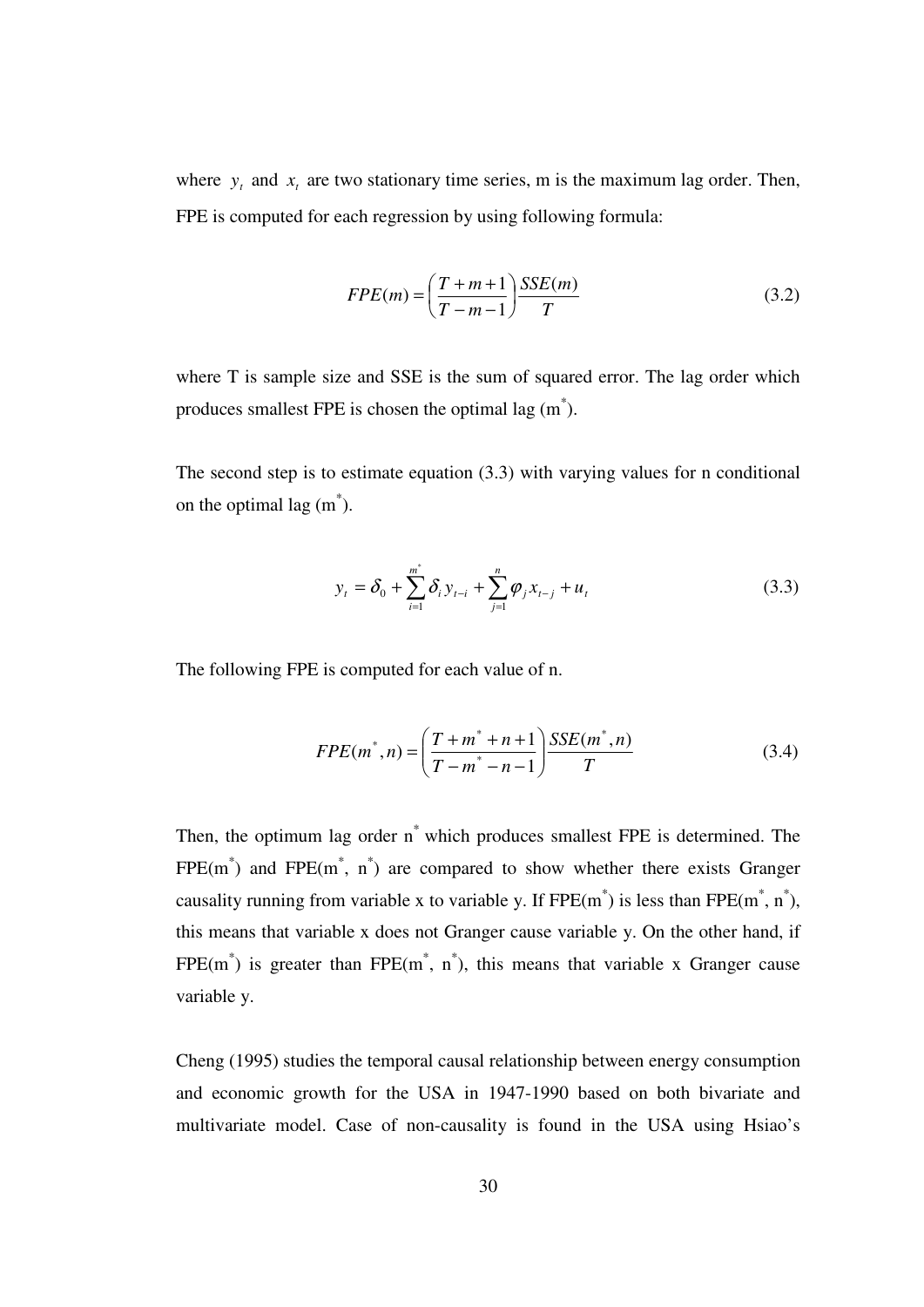version of the Granger causality for both bivariate model of energy consumption and GNP and multivariate model of energy consumption, GNP, and capital.

Test of the causal relationship between energy consumption and economic growth in three Latin American countries applying Hsiao's version of the Granger causality is the subject of the study by Cheng (1997). His results indicate no causality in either direction in Mexico for the 1949-1993 period and in Venezuela for the 1952-1993 period in a multivariate model. However, in Brazil, for the 1963- 1993 period, Cheng (1997) has revealed a unidirectional causal relationship running from energy consumption to GDP without feedback in a bivariate model.

Cheng and Lai (1997) examine the causality between energy consumption and economic growth in a bivariate model for Taiwan over the period 1955 to 1993. They find that no cointegrating relationship exists between energy consumption and GDP. The results of Hsiao's version of the Granger causality methodology indicate unidirectional causality from GDP to energy consumption. Yang (2000) tests the causal relationship between income and various kind of energy consumption in Taiwan using 1954-1997 data. Using cointegration and Hsiao's version of the Granger causality, the estimation results indicate bidirectional causality between energy consumption (total, coal and electricity) and GDP, unidirectional causality running from GDP to oil consumption and unidirectional causality from gas consumption to GDP. His result for total energy consumption and GDP does not support previous the finding of Cheng and Lai (1997) of unidirectional causal relationship running from GDP to energy consumption.

Cheng (1998) applies Hsiao's version of Granger causality test to investigate the causality between energy consumption and GNP for Japan in 1952-1995 based on production side model of energy consumption, GNP, employment, and capital. This study finds that there is no cointegration among these variables and economic growth Granger causes energy consumption.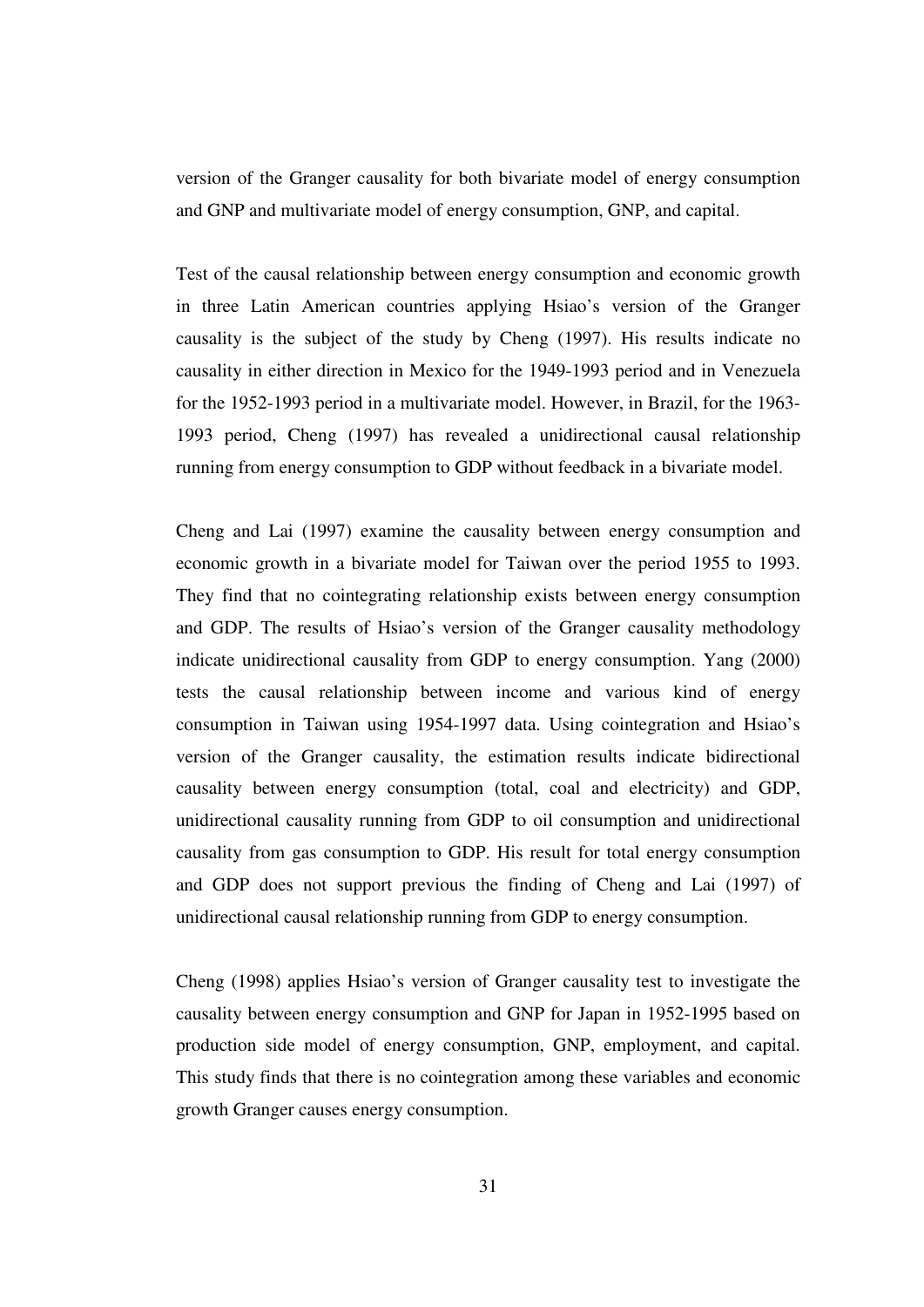Aqeel and Butt (2001) analyze monthly Pakistani data from 1955 to 1996 through cointegration and Hsiao's version of the Granger causality test. They conclude no cointegration between the variables and unidirectional causality running from GDP to total energy and oil consumption and unidirectional causality running from electricity consumption to GDP.

Altınay and Karagöl (2004) focus on the causal relationship between energy consumption and economic growth for Turkey (based on 1950-2000 series) applying bivariate model. Their study indicates that energy consumption and GDP are stationary series with different structural breaks and there is no evidence of causality relationship between energy consumption and GDP using Hsiao's version of the Granger causality test.

Yoo (2006) employs cointegration and Hsiao's version of the Granger causality tests to analyze the causality relationship between electricity consumption and economic growth in the four countries of the Association of South East Asian Nations (ASEAN) by using data for the period 1971 to 2002. Evidence shows that there does not exist a long-run relationship between electricity consumption and GDP for all countries but there is bidirectional causality between electricity consumption and GDP for Malaysia and Singapore and unidirectional causality running from GDP to electricity consumption for Indonesia and Thailand.

Chontanawat *et al.* (2006) use the cointegration and Hsiao's version of the Granger causality methodology to analyze the causal relationship between energy consumption and output for 30 OECD countries over the period 1960-2000 and 78 non-OECD countries over the period 1971-2000. This is the first study of such a large number of countries. The conclusions indicate that the proportion of the developed OECD countries for causality running from energy to GDP and causality running from GDP to energy is greater than the developing non-OECD countries. However the difference of the causality from energy consumption to GDP is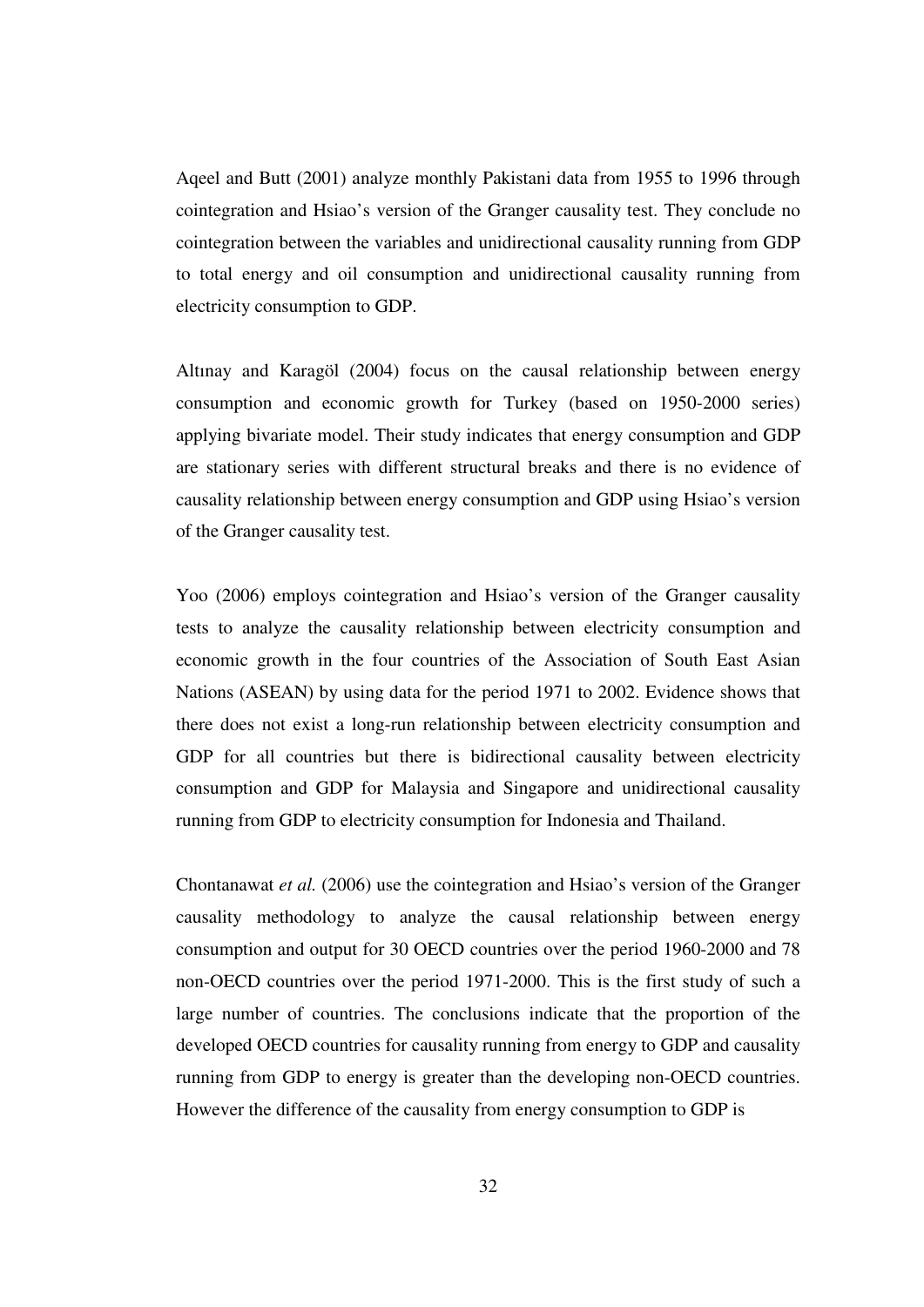greater than the difference of the causality from GDP to energy consumption. Energy is an important ingredient for economic growth for developed OECD countries (Lee 2005).

According to Sims *et al*. (1990) and Toda and Phillips (1993) a standard F-test for testing Granger non-causality may not be valid in an integrated or cointegrated system. Moreover, according to Mavrotas and Kelly (2001) and Chowdhury and Mavrotas (2003) testing for unit roots and cointegration before Granger causality test may cause an over-rejection of the non-causality. As a consequence, autoregressive distributed lag (ARDL) model, the Toda-Yamamoto, and the Dolado-Lütkepohl approach are used for testing Granger causality, since they do not require pretesting integration and cointegration properties of the data series. Hence these tests eliminate potentially biased pretest for stationarity and cointegration.

#### **3.5 Toda-Yamamoto Test**

Toda and Yamamoto have developed a simple procedure that involves testing for Granger non-causality in the following VAR system of whether the variables are integrated, cointegrated or not. In order to apply the Toda and Yamamoto approach,  $(k+dmax)^{th}$  order of VAR model is estimated, where k is the optimal order of the model and dmax is the maximal order of integration of the variables. The causality is tested by standard Wald test ignoring last dmax lagged vector of the variables.

$$
y_{t} = \alpha_{0} + \sum_{i=1}^{k} \alpha_{1i} y_{t-i} + \sum_{j=k+1}^{d_{\text{max}}} \alpha_{2j} y_{t-j} + \sum_{i=1}^{k} \beta_{1i} x_{t-i} + \sum_{j=k+1}^{d_{\text{max}}} \beta_{2j} x_{t-j} + \varepsilon_{1t}
$$
(3.5)

$$
x_{t} = \delta_{0} + \sum_{i=1}^{k} \delta_{1i} x_{t-i} + \sum_{j=k+1}^{d_{\text{max}}} \delta_{2j} x_{t-j} + \sum_{i=1}^{k} \varphi_{1i} y_{t-i} + \sum_{j=k+1}^{d_{\text{max}}} \varphi_{2j} y_{t-j} + \varepsilon_{2t}
$$
(3.6)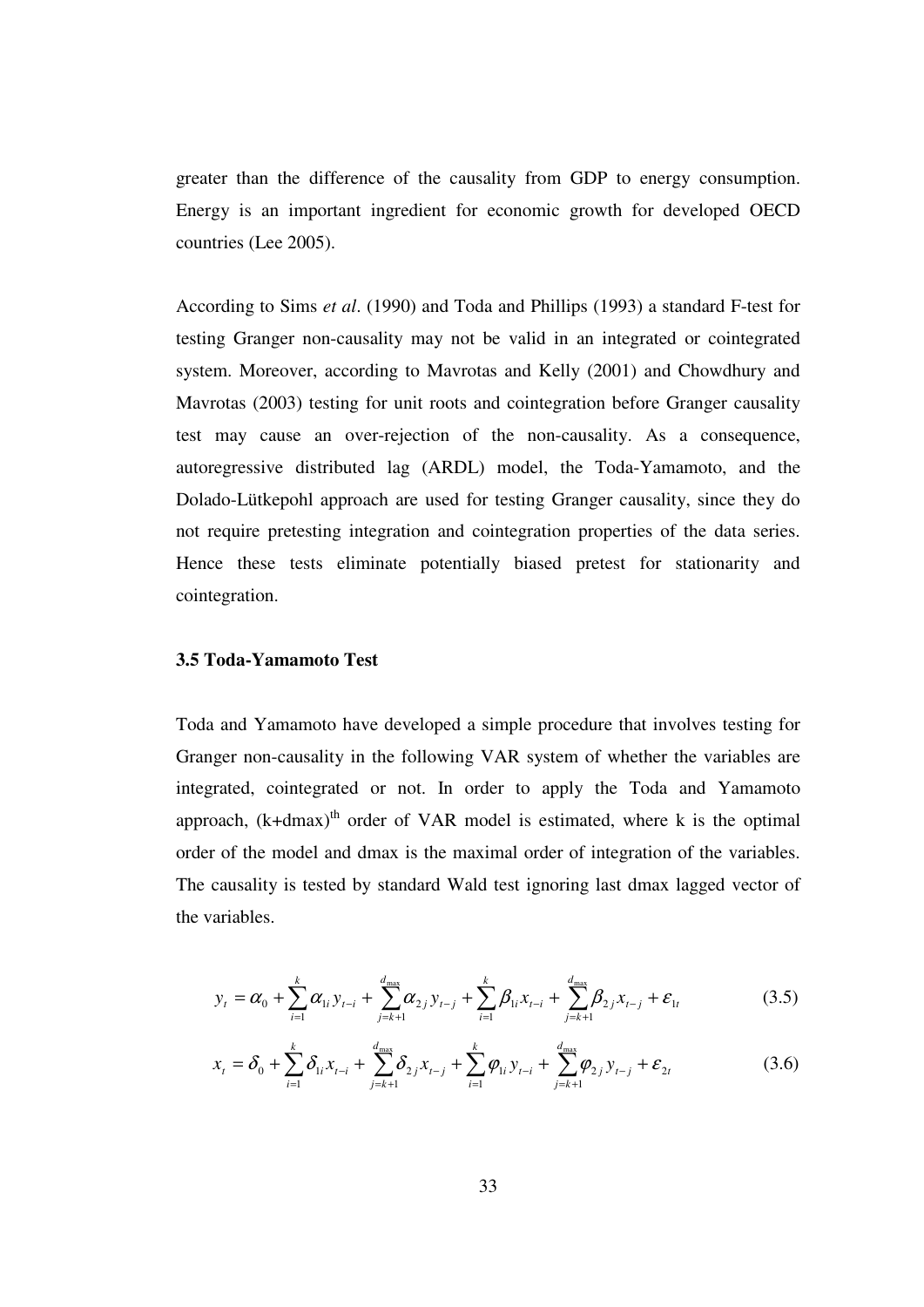From equation (3.5), Granger causality from  $x_t$  to  $y_t$  implies  $\beta_{1i} \neq 0$   $\forall i$  and in equation (3.6), Granger causality from  $y_t$  to  $x_t$  implies  $\varphi_{1i} \neq 0 \ \forall i$ .

Fatai *et al*. (2004) analyze the causal relationship between GDP and various categories of energy consumption in New Zealand and Australia for the period 1960 to 1999. They use the standard Granger causality test and a modified version of Granger causality test proposed by Toda and Yamamoto for New Zealand and the results are similar with both methodology. They find out unidirectional causality running from GDP to industrial and total energy consumption. The standard Granger causality test, the Toda-Yamamoto approach, and ARDL approach are applied for Australia. They have discovered unidirectional causality running from GDP to coal, electricity, and final energy consumption using the standard Granger causality test and Toda-Yamamoto test. On the other hand, the result for coal consumption and GDP is inconclusive for ARDL approach.

Wolde-Rufael (2004) applies Toda-Yamamoto methodology to investigate the causality between GDP and aggregate energy consumption as well as several disaggregate categories for Shanghai in 1952-1999. The study shows that unidirectional causality runs from coal, coke, electricity, and total energy consumption to GDP.

Wolde-Rufael (2005) studies the causal relationship between energy consumption and economic growth for 19 African countries between 1971 and 2001 The Toda-Yamamoto test results indicate a bidirectional causality for energy consumption and GDP for Gabon and Zambia, a unidirectional causality from GDP to energy consumption for Algeria, Democratic Republic of Congo, Egypt, Ghana, and Ivory Coast, unidirectional but reversed causality for Cameroon, Morocco, and Nigeria and neutral relationship for Benin, Republic of Congo, Kenya, Senegal, South Africa, Sudan, Togo, Tunisia, and Zimbabwe.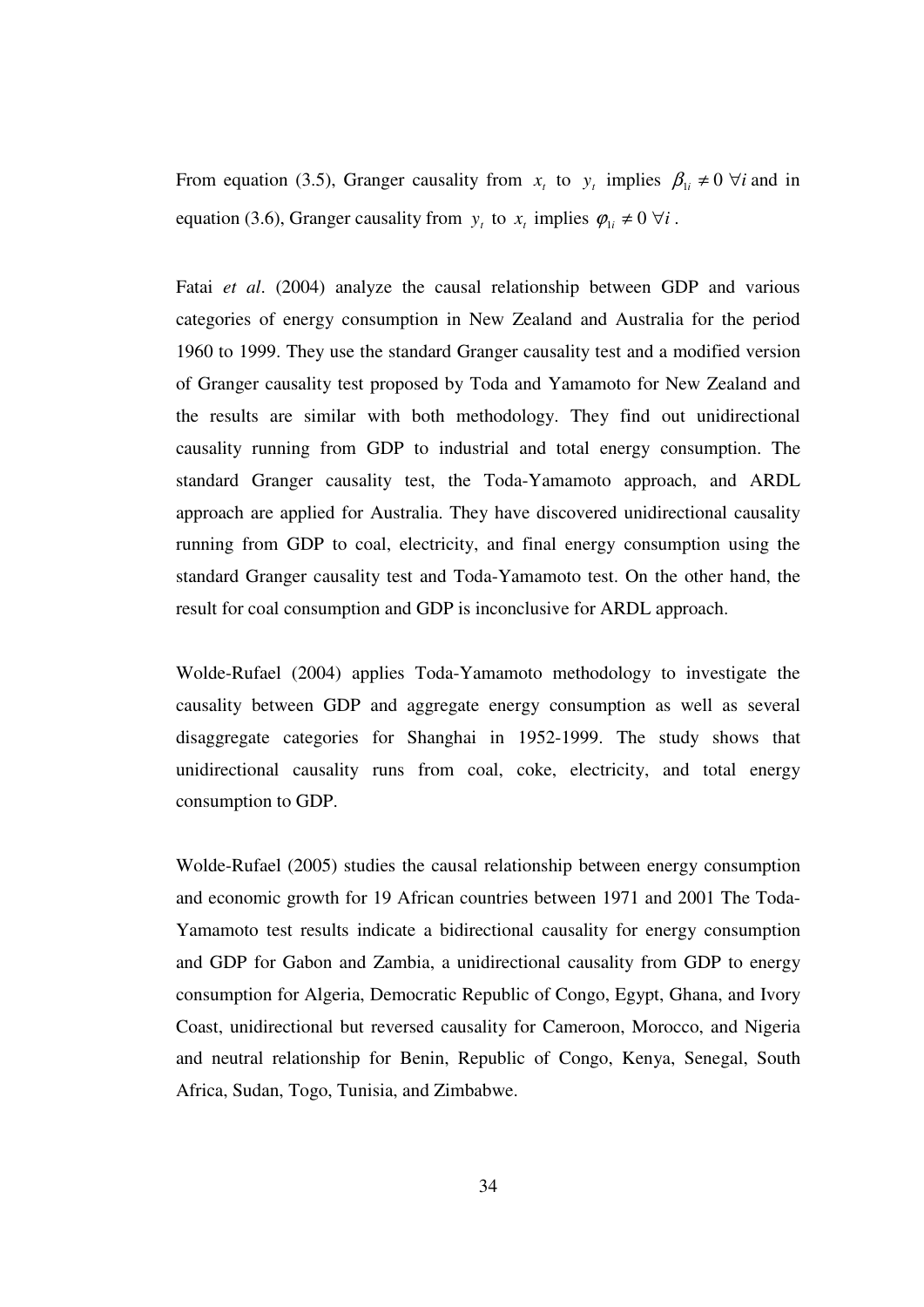Altınay and Karagöl (2005) use standard Granger causality test and Dolado-Lütkepohl test to examine the causal relationship between electricity consumption and economic growth for Turkey using the annual data covering the period 1950- 2000. Zivot and Andrews's unit root test with endogenous structure break indicate that both series are stationary with different structural breaks. Similar to Toda and Yamamoto test, Dolado and Lütkepohl employ a modified Wald test (MWALD) for testing causality. Dolado and Lütkepohl estimate a  $(k+1)$ <sup>th</sup> order of VAR and test the causality by standard Wald test ignoring last lagged vector of the variables. The results from both tests suggest unidirectional causality running from electricity consumption to GDP.

Hatemi and Irandoust (2005) examine the causality between energy consumption and economic growth for Sweden over the period 1965 to 2000. They consider trivariate system of energy consumption, GDP, and consumer price index as a proxy for price instead of bivariate system of energy consumption and GDP. They test for causality among the variables using Toda-Yamamoto method. However they use the leveraged bootstrap simulation technique to generate critical values. Empirical results have established the existence of causality running from GDP to energy consumption.

Lee (2006) tries to demonstrate the causal relationship between energy consumption and economic growth for G-11 countries. Results using the test based on Toda-Yamamoto procedure reveal bidirectional causality for GDP and energy consumption in the USA, unidirectional causality from energy consumption to GDP in Canada, Belgium, Netherlands, and Switzerland, exactly for reverse in France, Italy, and Japan and neutrality for the UK, Germany, and Sweden.

Ciarreta and Zarraga (2007) focus on the causality between electricity consumption and economic growth proxied by GDP for Spain between 1971 and 2005. Applying both standard Granger causality and Dolado-Lütkepohl methodology, they find unidirectional causality running from GDP to electricity consumption.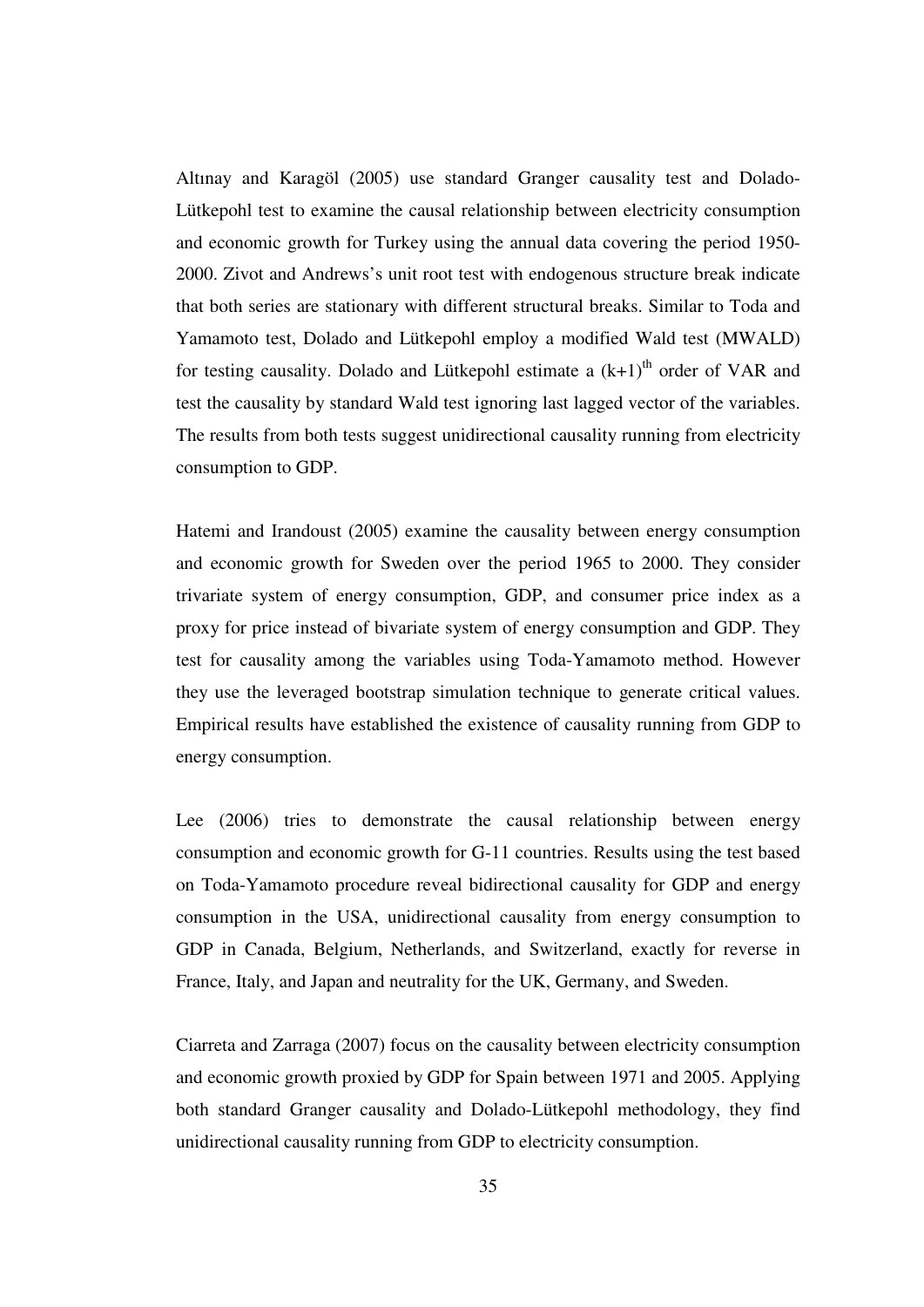Zachariadis (2007) applies different Granger causality test methods such as VEC, ARDL, and Toda-Yamamoto to test causal relationship between GDP and total energy consumption as well as sectoral energy consumption for G-7 countries over the different time periods. The results of these tests are robust for the US. In contrast, the study shows that the results of these tests are not consistent for other countries. Since US data set has the largest sample size and the power of these tests is low in the small data sets.

Previous studies having used time series data may yield inconsistent results because of a short data span. According to Pierse and Shell (1995) the short data span lowers the power of unit root test. Besides, Perron (1991) points out that the power of cointegration test can be distorted with small sample size. To this end many studies use panel unit root and panel cointegration tests combining the time series and cross sectional data in order to provide more powerful test results.

### **3.6 Panel Cointegration and Error Correction Model**

Lee (2005) examines the causality issue between energy consumption and GDP for 18 developing countries over the period 1975 to 2001 using recently developed three different panel unit root tests by Levine and Lin (1993), Im *et al.* (1997), and Hadri (2000), heterogeneous panel cointegration developed by Pedroni (1999) and panel-based error correction model. Empirical results based on trivariate model of energy consumption, GDP, and capital indicate that there exists a long run equilibrium relationship among these variables after adding specific heterogeneous country effect and energy consumption Granger causes GDP in both short and long-run.

As opposed to previous studies that focus on oil importing countries, Al-Iriani (2006) has investigated the causal relationship between energy consumption and economic growth proxied by GDP among Gulf Cooperation Council (GCC) six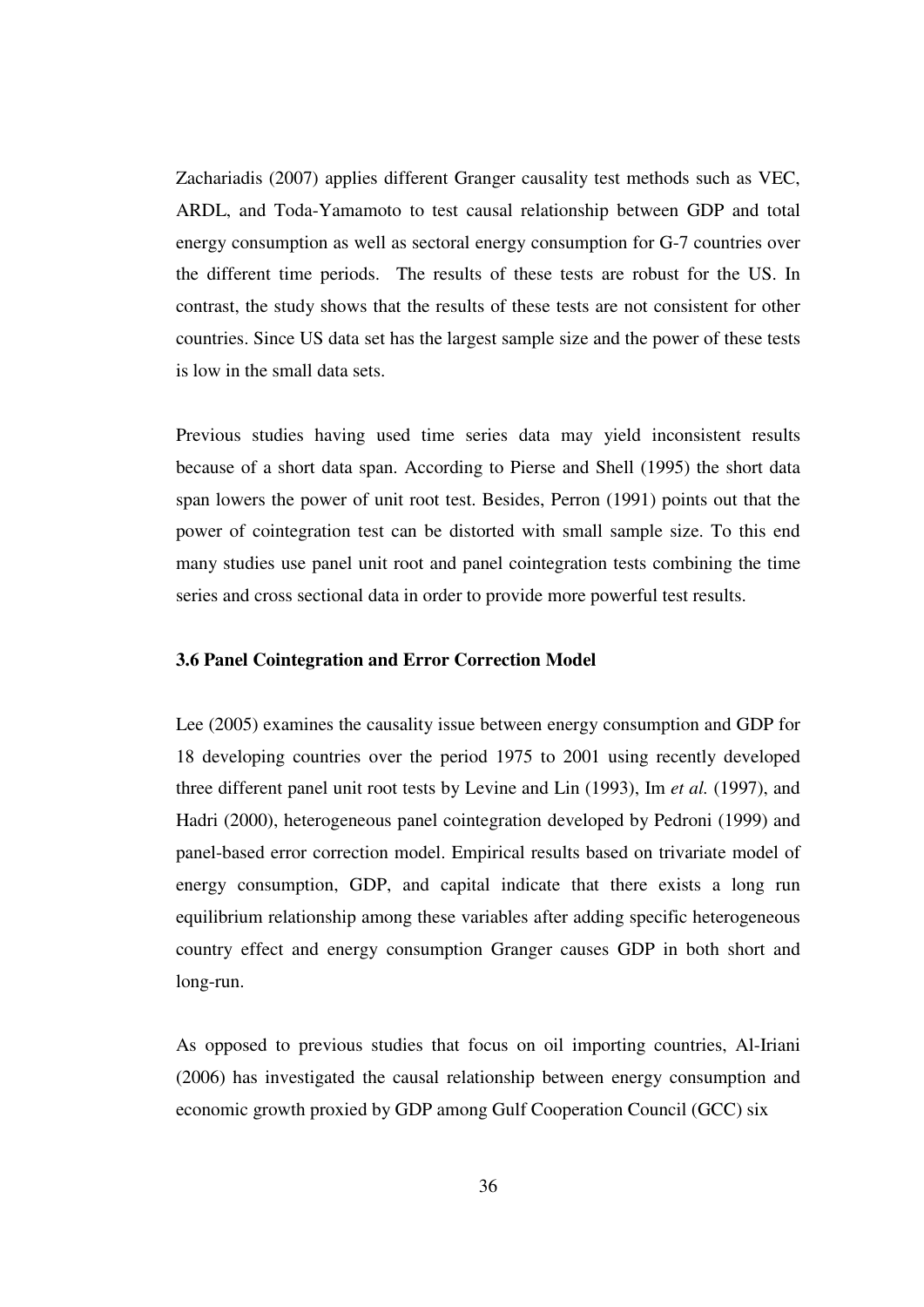members, namely Bahrain, Kuwait, Oman, Qatar, Saudi Arabia, and United Arab Emirates that are oil exporting countries for the 1971-2002 period. The results conclude that energy consumption and GDP series have a panel unit root applying panel unit root test proposed by Im *et al*. (1997) and the data series are cointegrated using Pedroni's heterogeneous panel cointegration test. Furthermore, panel causality test proposed by Holtz-Eakin *et al.* (1988, 1989) shows the unidirectional causality running from GDP to energy consumption. This implies that an energy conservation policy may be feasible without causing adverse effect on GDP growth in GCC countries.

Lee and Chang (2007) employ data on 22 developed from 1965 to 2002 and 18 developing countries from 1971 to 2002 to test the causal relationship between energy consumption and GDP. They use panel data stationarity test with multiple structural break proposed by Carrion-i-Silvestre *et al.* (2005) and find that both energy consumption and GDP series are stationary series for both developed and developing countries. Applying panel VARs, this study reveals bidirectional causal relationship between energy consumption and economic growth for developed countries and unidirectional causal relationship running from economic growth to energy consumption for developing countries. Their result for developing countries is inconsistent with the result of an earlier study done by Lee (2005).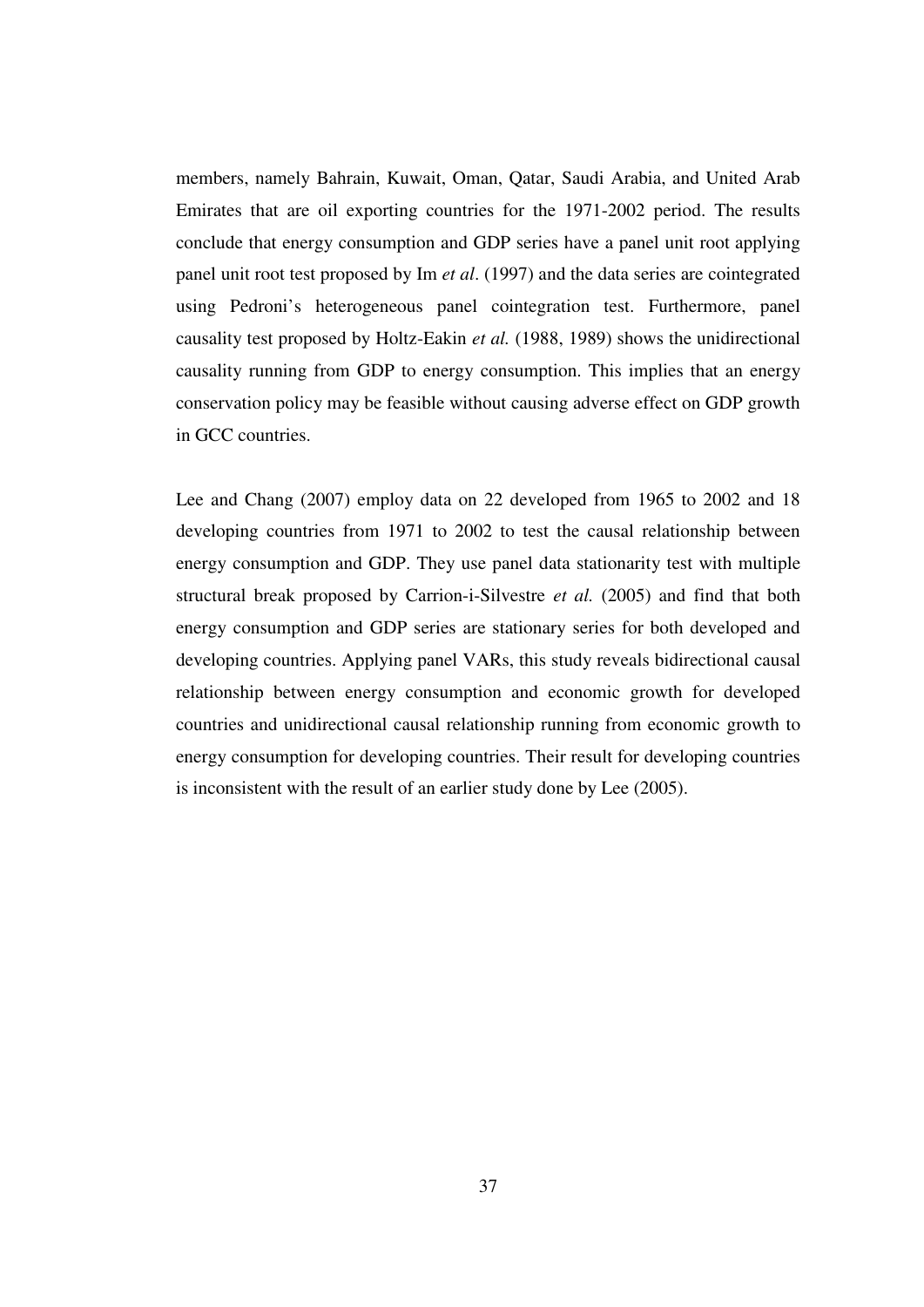Study **Empirical method** Period Countries Results Kraft and Kraft (1978) Sims' technique 1947-1974 United States GNP $\rightarrow$ E Akarca and Long (1980) Sims' technique 1947-1972 United States no causality Yu and Hwang  $(1984)$  Sims' technique Standard Granger test 1947-1979 United States no causality Yu and Choi (1985)  $\int$  Sims' technique Standard Granger test 1950-1976 The Philippines E→GNP South Korea GNP→E United States no causality United Kingdom no causality Poland no causality Erol and Yu (1987) Sims' technique Standard Granger test 1950-1982 Canada E→GNP West Germany  $\vert$  GNP→E Italy GNP→E France no causality United Kingdom no causality Japan GNP↔E Stern (1993) Standard Granger test 1974-1990 United States E→GDP Ebohon (1996) Standard Granger test 1960-1984 Tanzania GNP and GDP↔E 1960-1981 Nigeria GNP and GDP←E Nachane (1988) Sims' technique Standard Granger test Cointegration 1950-1985 16 countries GNP↔E (except Colombia and Venezuela) Yu and Jin (1992) Cointegration  $\begin{array}{|c|c|c|c|c|c|} \hline & 1974-1990 & & & \hline \end{array}$ United States no causality Stern (2000) Cointegration 1948-1994 United States E→GDP Ghosh (2002) Cointegration 1950-1997 India GDP $\rightarrow$ Elec. Masih and Masih (1996) Cointegration & Error correction model 1955-1990 India E→GDP 1960-1990 Indonesia GDP→E 1955-1990 Pakistan GDP↔E 1955-1990 Malaysia no causality 1960-1990 Singapore no causality 1955-1991 The Philippines no causality Glasure and Lee (1997) Cointegration & Error correction model 1961-1990 South Korea  $GDP \leftrightarrow E$ Singapore  $GDP \leftrightarrow E$ Standard Granger test South Korea no causality Singapore  $E \rightarrow GDP$ Masih and Masih (1997) Cointegration & Error correction model 1955-1991 South Korea GDP $\leftrightarrow$ E 1952-1992 Taiwan GDP↔E Masih and Masih (1998) Cointegration & Error correction model 1955-1991 Thailand E→GDP Sri Lanka E→GDP Cheng (1999) Cointegration  $\&$ Error correction model 1952-1995 India GNP $\rightarrow$ E Asafu-Adjaye (2000) Cointegration & Error correction model 1973-1995 India E→GDP 1973-1995 Indonesia E→GDP 1971-1995 Thailand  $GDP \leftrightarrow E$ 1971-1995 The Philippines GDP $\leftrightarrow$ E

**Table 2:** *Empirical Results from Causality Studies between Energy Consumption and Economic Growth*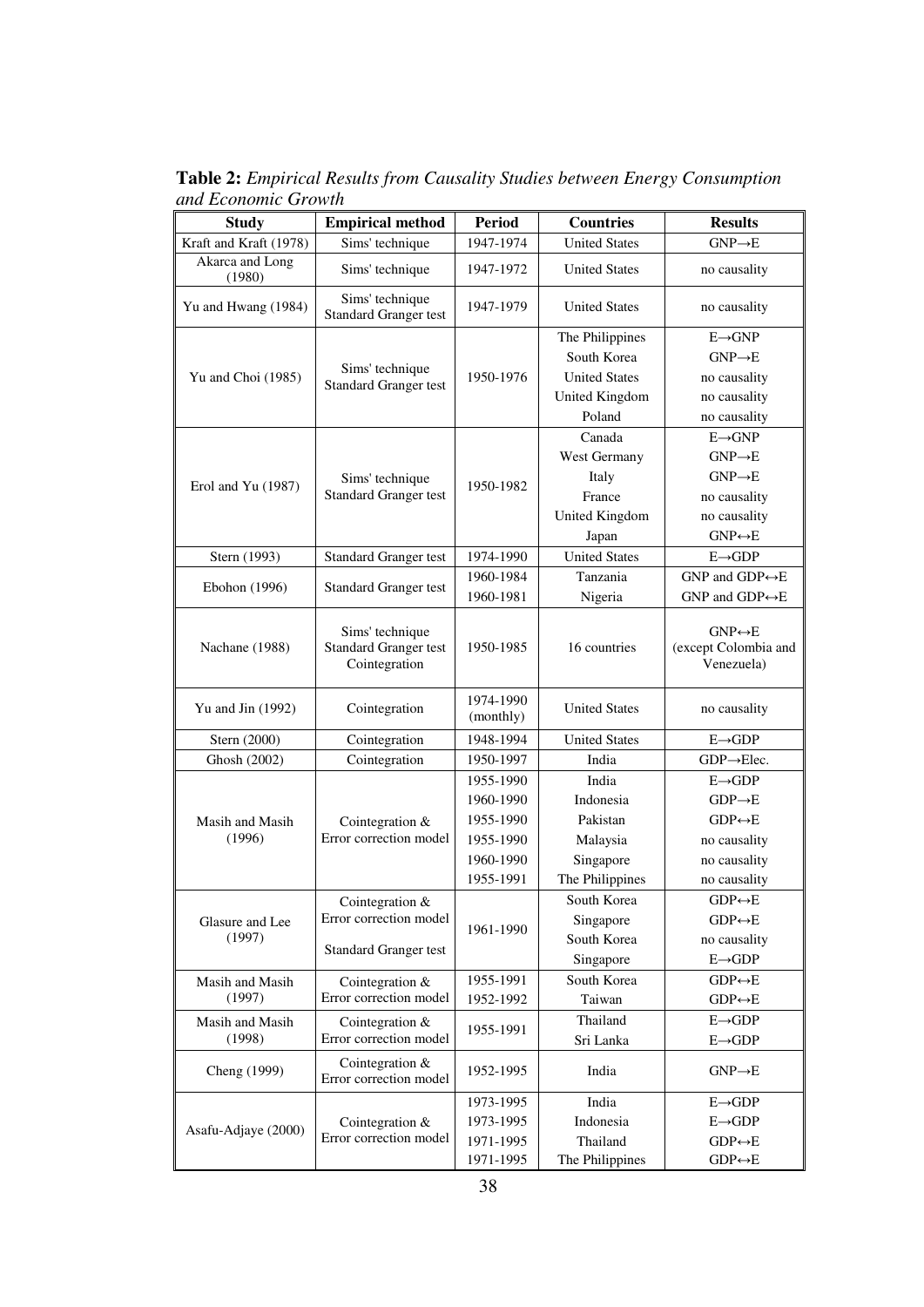# Table 2 continued

| Chang et al. (2001)            | Cointegration &<br>Error correction model              | 1982-1997<br>(monthly) | Taiwan               | $E \rightarrow GDP$          |
|--------------------------------|--------------------------------------------------------|------------------------|----------------------|------------------------------|
| Soytaş et al. (2001)           | Cointegration &<br>Error correction model              | 1960-1995              | Turkey               | $E \rightarrow GDP$          |
| Glasure (2002)                 | Cointegration $&$<br>Error correction model            | 1961-1990              | Korea                | $GDP \leftrightarrow E$      |
| Hondroyiannis et al.<br>(2002) | Cointegration &<br>Error correction model              | 1960-1996              | Greece               | $GDP \leftrightarrow E$      |
|                                |                                                        | 1950-1990              | Argentina            | $GDP \leftrightarrow E$      |
|                                |                                                        | 1950-1992              | Italy                | $GDP \rightarrow E$          |
|                                |                                                        | 1953-1991              | Korea                | $GDP \rightarrow E$          |
|                                |                                                        | 1950-1992              | Turkey               | $E \rightarrow GDP$          |
| Soytas and Sari (2003)         | Cointegration &<br>Error correction model              | 1950-1992              | France               | $E \rightarrow GDP$          |
|                                |                                                        | 1950-1992              | Germany              | $E \rightarrow GDP$          |
|                                |                                                        | 1950-1992              | Japan                | $E \rightarrow GDP$          |
|                                |                                                        | 1965-1994              | Poland               | no causality                 |
|                                |                                                        | 1960-1992              | Indonesia            | no causality                 |
|                                | Cointegration &                                        |                        |                      | $GDP \leftrightarrow E(LR)$  |
| Oh and Lee (2004a)             | Error correction model                                 | 1970-1999              | Korea                | $E \rightarrow GDP(SR)$      |
|                                |                                                        | 1981-2000              |                      | $GDP \leftrightarrow E(LR)$  |
| Oh and Lee (2004b)             | Cointegration $&$<br>Error correction model            | (quarterly)            | Korea                | no causality(SR)             |
|                                | <b>Standard Granger test</b>                           |                        |                      | $GDP \leftrightarrow Elec.$  |
| Jumbe (2004)                   | Cointegration $&$<br>Error correction model            | 1970-1999              | Malawi               | $GDP \rightarrow Elec.$      |
| Yoo (2005)                     | Cointegration &<br>Error correction model              | 1970-2002              | Korea                | $GDP \leftrightarrow Elec$ . |
| Mozumder and<br>Marathe (2007) | Cointegration &<br>Error correction model              | 1971-1999              | Bangladesh           | $GDP \rightarrow Elec.$      |
| Ghali and El-Sakka<br>(2004)   | Cointegration &<br>Error correction model              | 1961-1997              | Canada               | $GDP \leftrightarrow E$      |
|                                | <b>Standard Granger test</b>                           | 1950-1996              |                      | $E \rightarrow GDP(SR)$      |
| Paul and Bhattacharya          | Engle-Granger                                          |                        | India                | $GDP \rightarrow E(LR)$      |
| (2004)                         | cointegration                                          |                        |                      |                              |
|                                | Johansen cointegration                                 |                        |                      | $GDP \leftrightarrow E$      |
| Lee and Chang $(2005)$         | Error correction model<br>1954-2003<br>Cointegration & |                        | Taiwan               | $GDP \leftrightarrow E$      |
| Lise and Montfort<br>(2007)    | Error correction model<br>Cointegration &              |                        | Turkey               | $GDP \rightarrow E$          |
|                                | <b>Standard Granger test</b>                           |                        |                      | $E \rightarrow GDP$          |
| Sica (2007)                    | Error correction model<br>Cointegration &              | 1960-2001              | Italy                | no causality                 |
| Cheng (1995)                   | Hsiao's Granger test                                   |                        | <b>United States</b> | no causality                 |
|                                |                                                        | 1949-1993              | Mexico               | no causality                 |
| Cheng (1997)                   | Hsiao's Granger test                                   | 1952-1993              | Venezuela            | no causality                 |
|                                |                                                        | 1963-1993              | <b>Brazil</b>        | $E \rightarrow GDP$          |
| Cheng and Lai (1997)           | Hsiao's Granger test                                   | 1955-1993              | Taiwan               | $GDP \rightarrow E$          |
| Yang (2000)                    | Hsiao's Granger test                                   | 1954-1997              | Taiwan               | $GDP \leftrightarrow E$      |
| Cheng (1998)                   | Hsiao's Granger test                                   | 1952-1995              | Japan                | $GNP \rightarrow E$          |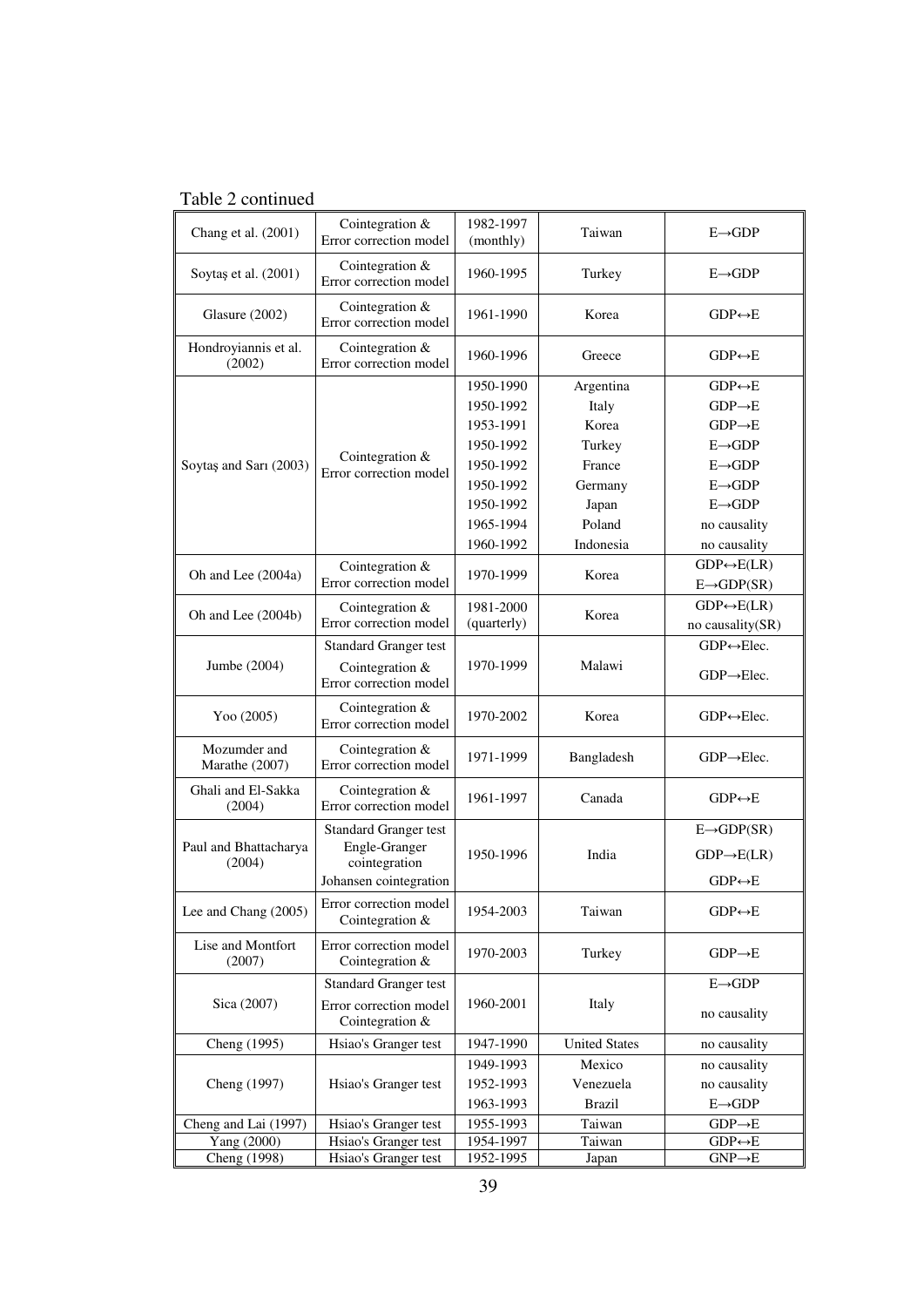Table 2 continued

| Aqeel and Butt (2001)          | Hsiao's Granger test                                         | 1955-1996 | Pakistan                                                                               | $GDP \rightarrow E$                                                                                               |  |
|--------------------------------|--------------------------------------------------------------|-----------|----------------------------------------------------------------------------------------|-------------------------------------------------------------------------------------------------------------------|--|
| Altınay and Karagöl<br>(2004)  | Hsiao's Granger test                                         |           | Turkey                                                                                 | no causality                                                                                                      |  |
| Yoo (2006)                     | Hsiao's Granger test                                         | 1971-2002 | Malaysia<br>Singapore<br>Indonesia<br>Thailand                                         | $GDP \leftrightarrow Elec.$<br>$GDP \leftrightarrow Elec$ .<br>$GDP \rightarrow Elec.$<br>$GDP \rightarrow Elec.$ |  |
|                                | Standard Granger test<br>and<br>Toda-Yamamoto                | 1960-1999 | New Zealand                                                                            | $GDP \rightarrow E$                                                                                               |  |
| Fatai et al. (2004)            | Standard Granger test,<br>Toda-Yamamoto test<br>and ARDL     | 1960-1999 | Australia                                                                              | $GDP \rightarrow E$                                                                                               |  |
| Wolde-Rufael (2004)            | Toda-Yamamoto test                                           | 1952-1999 | Shanghai                                                                               | $E \rightarrow GDP$                                                                                               |  |
|                                |                                                              |           | Gabon, Zambia                                                                          | $GDP \leftrightarrow E$                                                                                           |  |
|                                |                                                              |           | Ivory Coast, Congo<br>DR<br>Egypt, Ghana,<br>Algeria                                   | $GDP \rightarrow E$                                                                                               |  |
| Wolde-Rufael (2005)            | Toda-Yamamoto test                                           | 1971-2001 | Morocco, Nigeria,<br>Cameroon                                                          | $E \rightarrow GDP$                                                                                               |  |
|                                |                                                              |           | Benin, Congo RP,<br>Togo<br>Kenya, Senegal<br>Sudan, South Africa<br>Tunisia, Zimbabwe | no causality                                                                                                      |  |
| Altınay and Karagöl<br>(2005)  | <b>Standard Granger test</b><br>and<br>Dolado-Lütkepohl test | 1950-2000 | Turkey                                                                                 | $Elec. \rightarrow GDP$                                                                                           |  |
| Hatemi and Irandoust<br>(2005) | Toda-Yamamoto test                                           | 1965-2000 | Sweden                                                                                 | $GDP \rightarrow E$                                                                                               |  |
|                                |                                                              | 1960-2001 | <b>United States</b>                                                                   | $GDP \leftrightarrow E$                                                                                           |  |
|                                |                                                              | 1960-2001 | Belgium,<br>Switzerland<br>Netherlands                                                 | $E \rightarrow GDP$                                                                                               |  |
| Lee $(2006)$                   | Toda-Yamamoto test                                           | 1965-2001 | Canada                                                                                 | $E \rightarrow GDP$                                                                                               |  |
|                                |                                                              | 1960-2001 | France, Italy, Japan                                                                   | $GDP \rightarrow E$                                                                                               |  |
|                                |                                                              | 1960-2001 | United Kingdom,<br>Sweden                                                              | no causality                                                                                                      |  |
|                                |                                                              | 1971-2001 | Germany                                                                                | no causality                                                                                                      |  |
| Ciarreta and Zarraga<br>(2007) | <b>Standard Granger test</b><br>and<br>Dolado-Lütkepohl test | 1971-2005 | Spain                                                                                  | $GDP \rightarrow Elec.$                                                                                           |  |
| Lee $(2005)$                   | Panel cointegration<br>and error<br>correction model         | 1975-2001 | 18 Developing<br>Countries                                                             | $E \rightarrow GDP$                                                                                               |  |
| Al-Iriani (2006)               | Panel cointegration<br>and error<br>correction model         | 1971-2002 | 6 GCC Countries                                                                        | $GDP \rightarrow E$                                                                                               |  |
| Lee and Chang (2007)           | Panel cointegration<br>and error                             | 1965-2002 | 22 Developed<br>Countries                                                              | $GDP \leftrightarrow E$                                                                                           |  |
|                                | correction model                                             | 1971-2002 | 18 Developing<br>Countries                                                             | $GDP \rightarrow E$                                                                                               |  |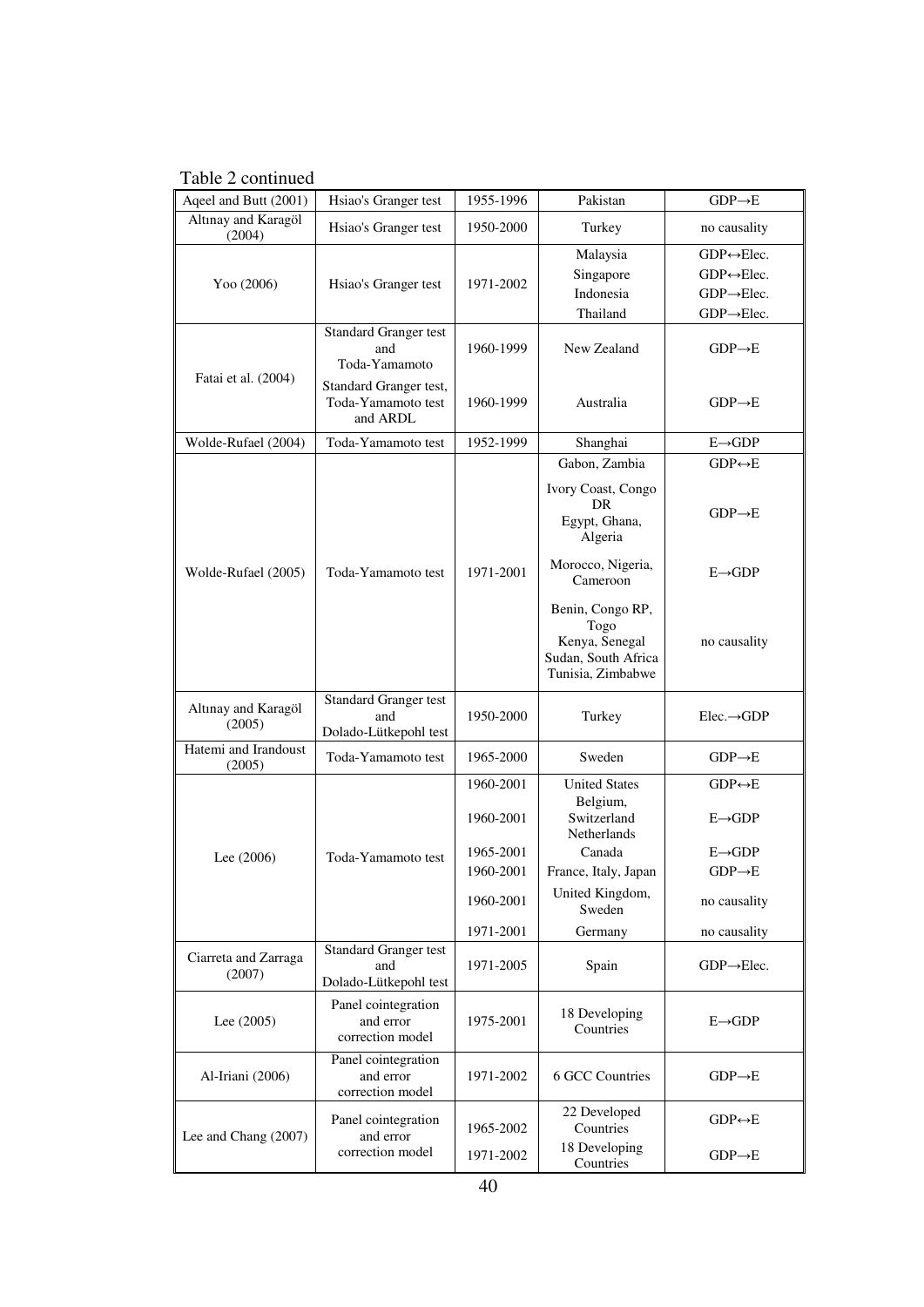# **CHAPTER 4**

## **METHODOLOGY**

Granger (1969) causality tests in panel data models are generally classified in two different types according to the autoregressive coefficients and regression coefficients. In the first type proposed by Holtz-Eakin *et al.* (1985), Hsiao (1986), Holtz-Eakin *et al.* (1988), Hsiao (1989), Weinhold (1996), Weinhold (1999), Nair-Reichart and Weinhold (2001) and Choe (2003), it is assumed that the autoregressive coefficients and regression coefficients are variable. On the contrary, in the second type proposed by Hurlin and Venet (2001), Hurlin (2004a), Hurlin (2004b), Hansen and Rand (2004), they consider that the autoregressive coefficients and regression coefficients are constant. In this thesis, the second type is used since there are a large number of cross-section units  $(N)$  over a short time period  $(T)$  in the data set, limiting sample size to estimate a model with changing coefficients.

According to Hurlin and Venet (2001), there are two covariance stationary variables, denoted by *x* and *y* , observed on T time periods and on N cross-section units. Given the standard Granger (1969) causality procedure, for each individual *i* ∈ [1, *N*], the variable  $x_{i,t}$  is causing  $y_{i,t}$  if the prediction error of current  $y_{i,t}$  declines when past values of  $x_{i,t}$  and past values of  $y_{i,t}$  are used. In practice, it will not usually be possible to use completely optimum predictors, so only linear ones are considered. Therefore, this concept can be examined in the panel data context of a time-stationary VAR representation. For each cross-section unit *i* and time period*t* :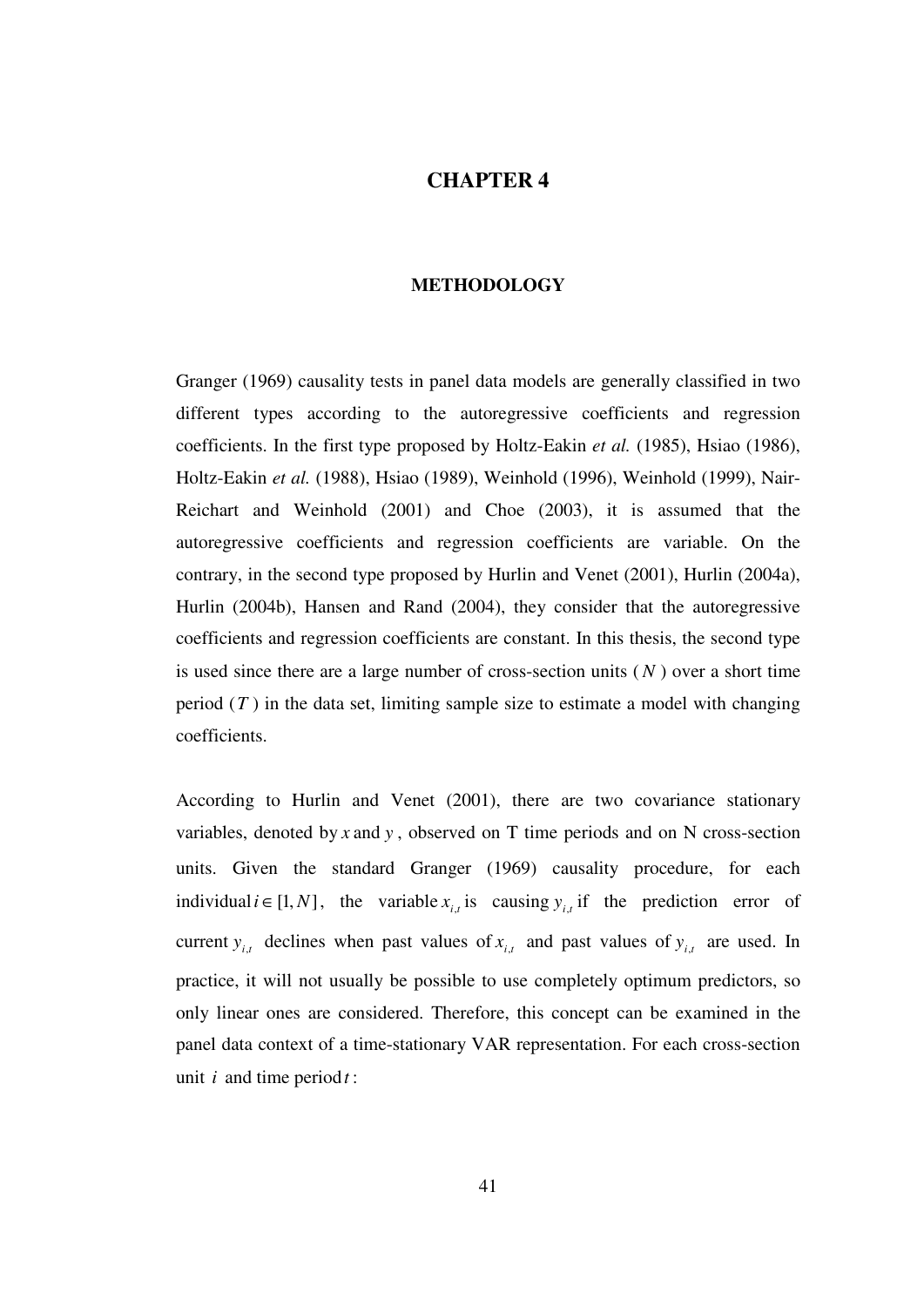$$
y_{i,t} = \sum_{k=1}^{p} \alpha^{(k)} y_{i,t-k} + \sum_{k=0}^{p} \beta^{(k)}_{i} x_{i,t-k} + u_{i,t} \qquad i = 1,...,N
$$
 (4.1)

with  $u_{i,t} = \mu_i + \varepsilon_{i,t}$  where  $\varepsilon_{i,t}$  are i.i.d.  $(0, \sigma_\varepsilon^2)$  and  $\mu_i$  are the individual effects. Hurlin and Venet (2001) assume that the autoregressive coefficients  $\alpha^{(k)}$  and regression coefficients  $\beta_i^{(k)}$  are constant for all  $k \in [1, p]$ . In addition, they assume that autoregressive coefficients  $\alpha^{(k)}$  are identical for all cross-section units, while the regression coefficients  $\beta_i^{(k)}$  can be different. It is further assumed that following assumptions about the individual residuals are satisfied  $\forall i \in [1, N]$ ,  $\forall t \in [1, T]$ :

(i) 
$$
E(\mu_i) = E(\varepsilon_{i,t}) = E(\mu_i \varepsilon_{i,t}) = 0
$$

- (ii)  $E(\mu_i \mu_j) = 0$  for all  $i \neq j$  and  $E(\mu_i^2) = \sigma_{\mu}^2$  for all *i*
- (iii)  $E(\mathcal{E}_{i,t} \mathcal{E}_{j,s}) = 0$  for all  $i \neq j$  and  $t \neq s$  and  $E(\mathcal{E}_{i,t}^2) = \sigma_{\varepsilon}^2$  for all *i* and *t*
- $(E(\mu_i x_{i,s}) = E(\varepsilon_{i,t} x_{i,s}) = 0$  for all *s* and *t*

And both processes are covariance stationary. Therefore, these variables are assumed to satisfy the following properties:

- (i)  $E(x_{i,t}^2) < \infty$  and  $E(y_{i,t}^2) < \infty$
- (ii)  $E(x_{i,t}x_{j,s})$ ,  $E(y_{i,t}y_{j,s})$  and  $E(y_{i,t}x_{j,s})$  are functions of the difference  $t-s$
- (iii)  $E(x_{i,t})$  and  $E(y_{i,t})$  are independent of t

Both cross-section and time series information are used to test Granger causality in panel data model. This approach allows us to increase the degrees of freedom compared to cross-sectional approach and reduce the collinearity among explanatory variables. Therefore, this procedure improves the efficiency of Granger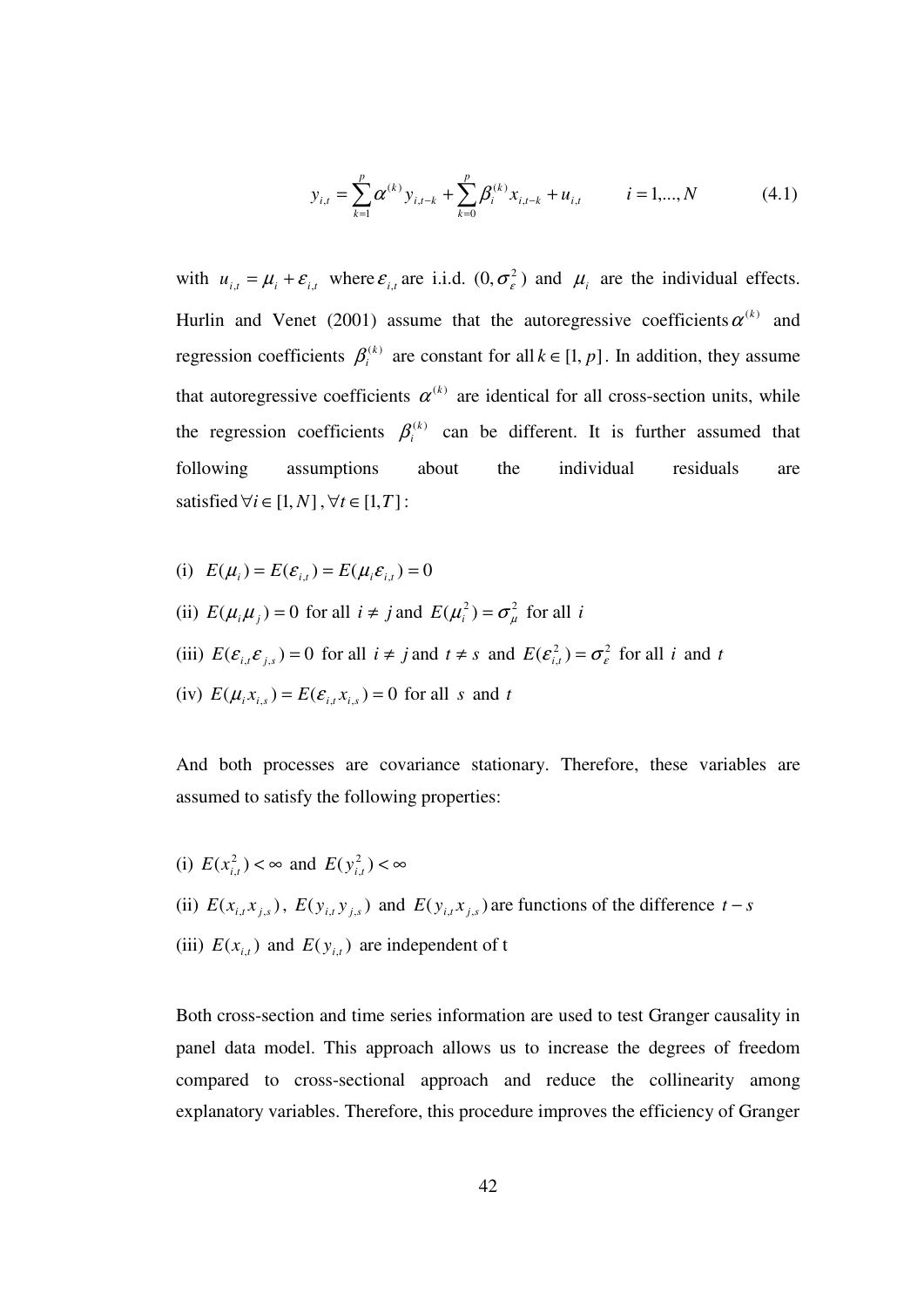causality tests. When the Granger causality test in panel data model is used, heterogeneity between cross-section units is taken into account. The first source of heterogeneity comes from permanent cross sectional disparities between crosssection units. A pooled regression without heterogeneous intercepts causes biased autoregressive coefficients  $\alpha^{(k)}$  and regression coefficients  $\beta_i^{(k)}$ . If individual effects,  $\mu_i$ , are used, the first source of heterogeneity is controlled. The second source is caused by heterogeneous regression coefficients  $\beta_i^{(k)}$ . This source of heterogeneity may lead to wrong causality conclusions about different subgroups. Therefore, the analysis of causality in panel data sets should take into consideration the different sources of heterogeneity of the data generating process (Hurlin and Venet, 2001). There are three different types of causality hypothesis in the panel data model with fixed coefficients.

#### **4.1 Homogenous Non Causality (HNC) Hypothesis**

Under HNC hypothesis, there do not exist any individual causality relationships and the hypothesis can be showed by:

$$
E(y_{i,t} | \overline{y}_{i,t}, \mu_i) = E(y_{i,t} | \overline{y}_{i,t}, \overline{x}_{i,t}, \mu_i)
$$
 for all *i*

where the set of past values of  $y_{i,t}$ , denoted by  $\overline{y}_{i,t} = (y_{i,-p},..., y_{i,0},..., y_{i,t-1})'$ , the set of past values of  $x_{i,t}$ , denoted by  $\overline{x}_{i,t} = (x_{i,-p},...,x_{i,0},...,x_{i,t-1})'$ , the best linear predictor of  $y_{i,t}$  given the set of past values of  $y_{i,t}$ , denoted by  $E(y_{i,t} | \overline{y}_{i,t}, \mu_i)$  and the best linear predictor of  $y_{i,t}$  given the set of past values of  $y_{i,t}$  and set of past values of  $x_{i,t}$ , denoted by  $E(y_{i,t} | \overline{y}_{i,t}, \overline{x}_{i,t}, \mu_i)$ .

Firstly, HNC is testing whether or not regression coefficients  $\beta_i^{(k)}$  are null for all cross-section unit *i* and for all lag *k* and this test may be formulated as: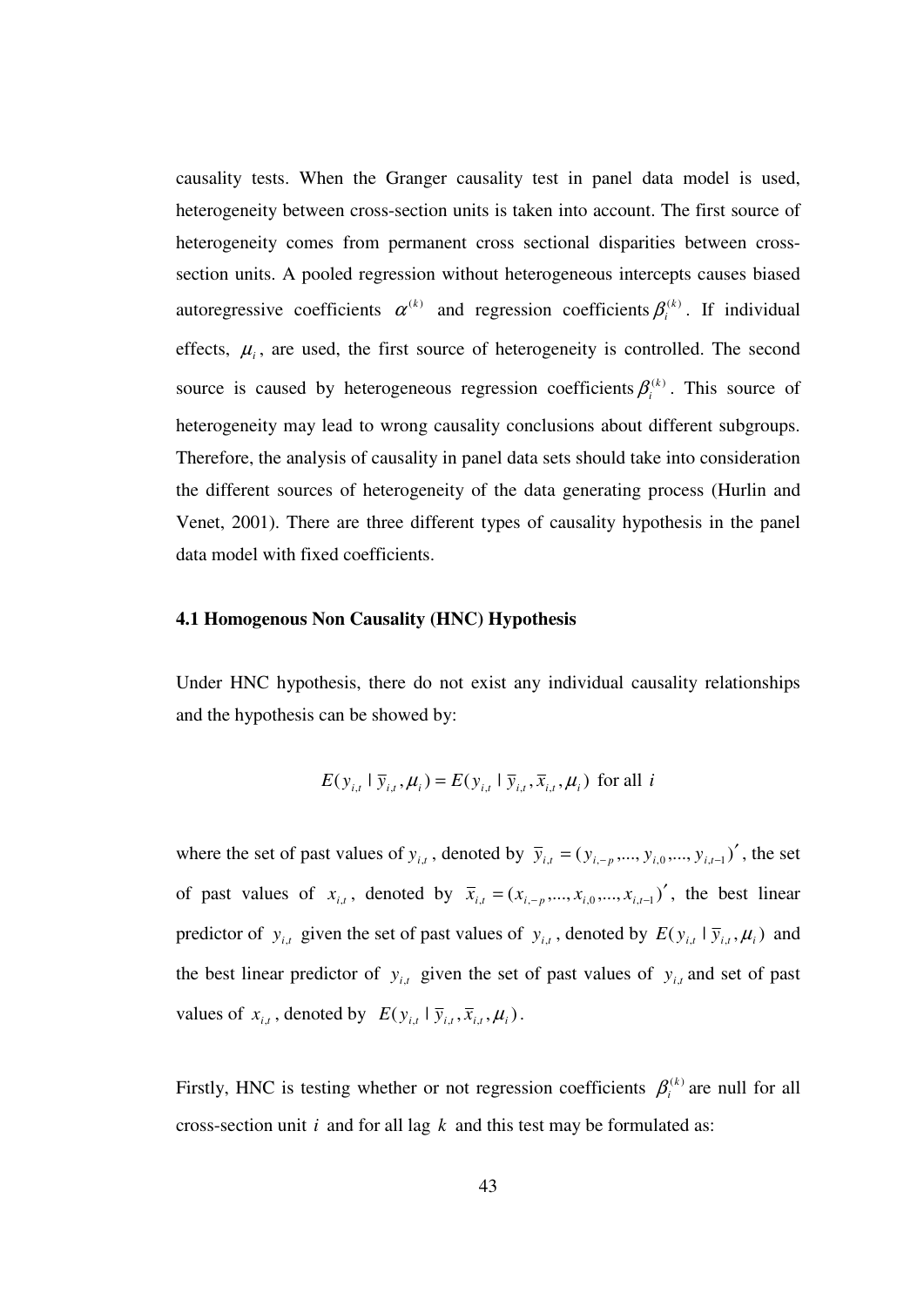$$
H_0: \beta_i^{(k)} = 0 \quad \forall i \in [1, N], \forall k \in [1, p]
$$
\n
$$
H_1: \beta_i^{(k)} \neq 0 \quad \exists (i, k)
$$
\n
$$
(4.2)
$$

The resultant Wald statistic based on *Np* linear restrictions in (4.2) may be expressed as:

$$
F_{HNC} = \frac{(SSR_R - SSR_U)/(Np)}{SSR_U/[NT - N(1 + p) - p]}
$$

where the unrestricted sum of squared residuals, denoted by  $SSR<sub>U</sub>$ , is obtained from the unrestricted model (4.1) and the restricted sum of squared residual, denoted by  $SSR<sub>R</sub>$ , is obtained from the model under  $H<sub>0</sub>$ . If the null hypothesis is not rejected, this means that there is no causal relationship from the variable *x* to the variable *y* for all cross-section units. If the null hypothesis is rejected, this means that the variable  $x$  is causing the variable  $y$  in at least one cross-section unit.

The maximum likelihood estimator corresponds to the fixed effects (FE) estimator when the individual effects,  $\mu_i$  are assumed to be fixed. Then, model (4.1) can be written as:

$$
y_{i,t} = \sum_{k=1}^{p} \alpha^{(k)} y_{i,t-k} + \sum_{k=0}^{p} \beta^{(k)}_{i} x_{i,t-k} + \mu_{i} + \varepsilon_{i,t}
$$
(4.3)

Then, model (4.3) may be expressed in stacked form as:

$$
y = W\alpha + X\beta + D_{\mu}\mu + \varepsilon
$$
\n(4.4)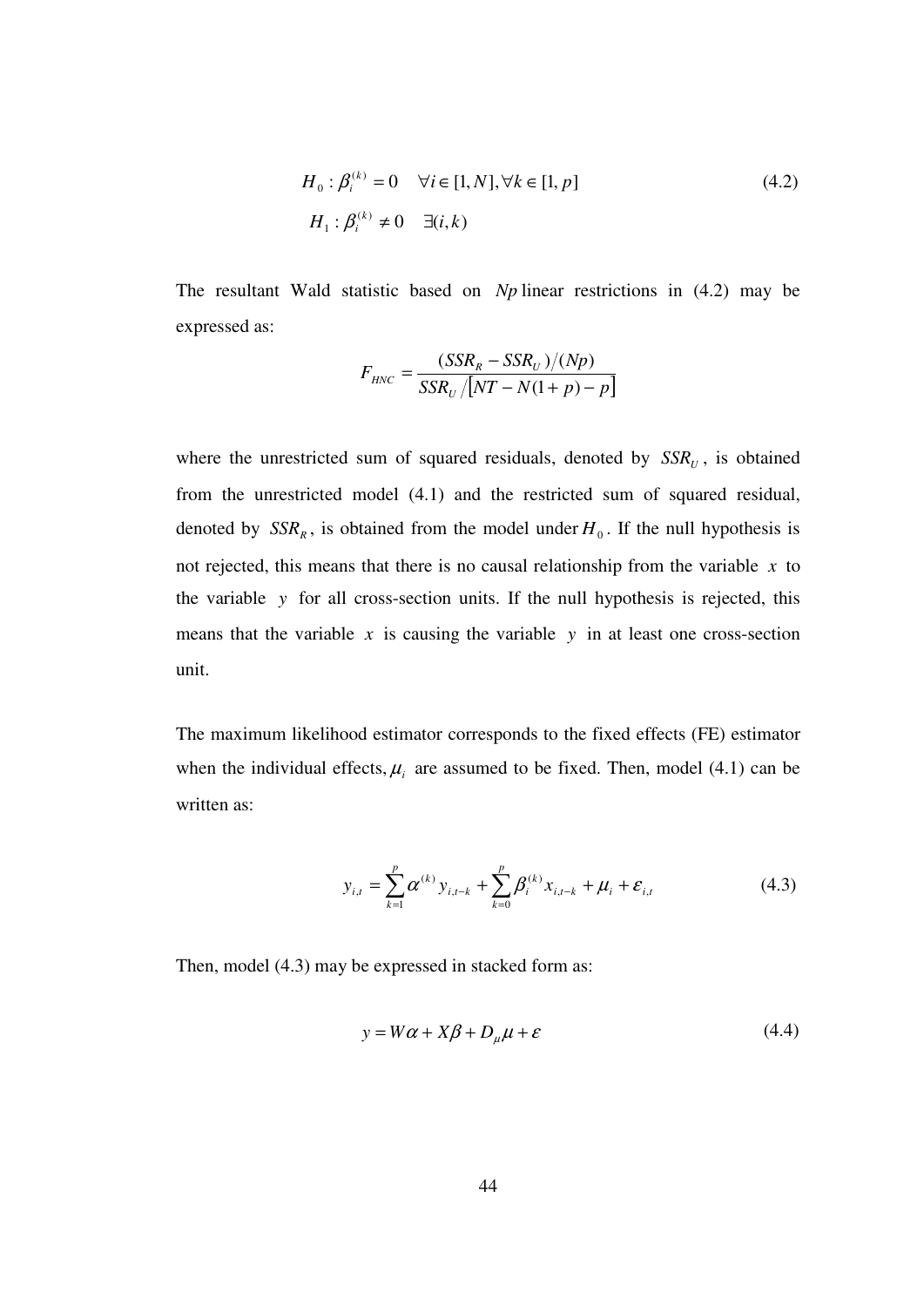where,  $D_{\mu} = I_N \otimes e_T$  is an *NT* × *N* matrix of dummy variables and vector of individual effect, vector of autoregressive coefficients, vector of regression coefficients are respectively defined by:

$$
\mu = (\mu_{1,}\mu_{2},...,\mu_{N})'
$$
\n
$$
\alpha = [\alpha^{(1)},\alpha^{(2)},...,\alpha^{(p)}]
$$
\n
$$
\beta = [\beta_{1}^{(0)},\beta_{1}^{(1)},...\beta_{1}^{(p)},\beta_{2}^{(0)},\beta_{2}^{(1)},...,\beta_{2}^{(p)},...,\beta_{N}^{(0)},\beta_{N}^{(1)},...,\beta_{N}^{(p)}]
$$

The vector  $y$ , the matrix of  $W$ ,  $X$  and the vector of error terms are respectively defined by:

$$
\mathbf{y}_{(TN,1)} = \begin{bmatrix} y_1^{(0)} \\ y_2^{(0)} \\ \vdots \\ y_N^{(0)} \end{bmatrix} \text{ where, } \mathbf{y}_i^{(-k)} = \begin{bmatrix} y_{i,-k+1} \\ y_{i,-k+2} \\ \vdots \\ y_{i,T-k} \end{bmatrix}
$$

$$
\begin{bmatrix} W \\ W_{2} \\ \vdots \\ W_{N} \end{bmatrix} \text{ where, } W_{i} = [y_{i}^{(1)} : y_{i}^{(2)} : ... : y_{i}^{(p)}]
$$

$$
\mathbf{X}_{(TN,Np+N)} = \begin{bmatrix} X_1 & 0 & . & 0 \\ 0 & X_2 & . & . \\ . & . & . & 0 \\ 0 & . & 0 & X_N \end{bmatrix} \text{ where, } \quad\n\begin{aligned}\nX_i &= \left[ x_i^{(0)} : x_i^{(1)} : \dots : x_i^{(p)} \right] \, x_i^{(-k)} = \begin{bmatrix} x_{i, -k+1} \\ x_{i, -k+2} \\ \vdots \\ x_{i, T-k} \end{bmatrix}\n\end{aligned}
$$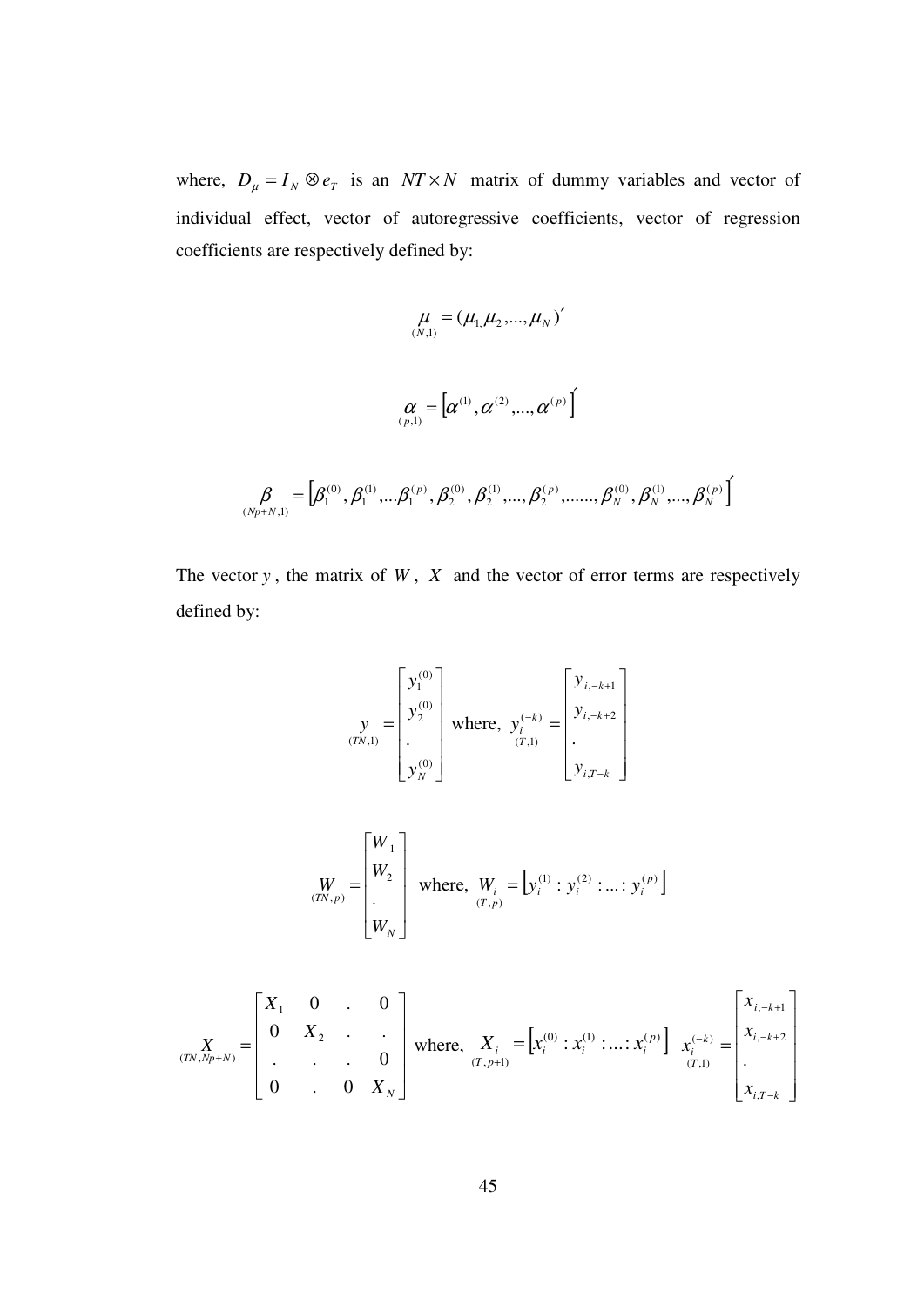$$
\mathcal{E}_{(TN,1)} = \begin{bmatrix} \mathcal{E}_1 \\ \mathcal{E}_2 \\ \vdots \\ \mathcal{E}_N \end{bmatrix} \text{ where, } \mathcal{E}_i = \begin{bmatrix} \mathcal{E}_{i,1} \\ y_{i,2} \\ \vdots \\ y_{i,T} \end{bmatrix}
$$

 $N_{\mu} = (I_N \otimes I_T) - M_{\mu}$  where  $M_{\mu} = D_{\mu} (D_{\mu} D_{\mu})^{-1} D_{\mu} = I_N \otimes M_T$  $\mu$   $\mu$   $\mu$   $\mu$   $\mu$   $\mu$  $(D_{\mu} D_{\mu})^{-1} D_{\mu} = I_{N} \otimes M_{T}$  so that  $N_{\mu} = (I_N \otimes N_T)$  with  $N_T = I_T - (e_T e_T/T$ .

If *Z* is defined by  $Z = [W : X]$  and  $\gamma$  is defined by  $\gamma' = (\alpha' : \beta')$ , then the model (4.4) can be written as:

$$
y = Z\gamma + D_{\mu}\mu + \varepsilon \tag{4.5}
$$

Then, the unrestricted sum of squared residuals, denoted by  $SSR<sub>U</sub>$ , is obtained from the model (4.5) and the restricted sum of squared residuals, denoted by  $SSR<sub>R</sub>$ , is obtained from the model (4.5) under  $H_0$ .  $SSR_U$  and  $SSR_R$  are calculated as:

$$
SSR_{U} = y'N_{\mu}y - (y'N_{\mu}Z)(Z'N_{\mu}Z)^{-1}(Z'N_{\mu}y)
$$
(4.6)  

$$
SSR_{R} = y'N_{\mu}y - (y'N_{\mu}W)(W'N_{\mu}W)^{-1}(W'N_{\mu}y)
$$

#### **4.2 Homogenous Causality (HC) Hypothesis**

HC implies that there exists  $N$  causality relationships and the hypothesis can be showed by: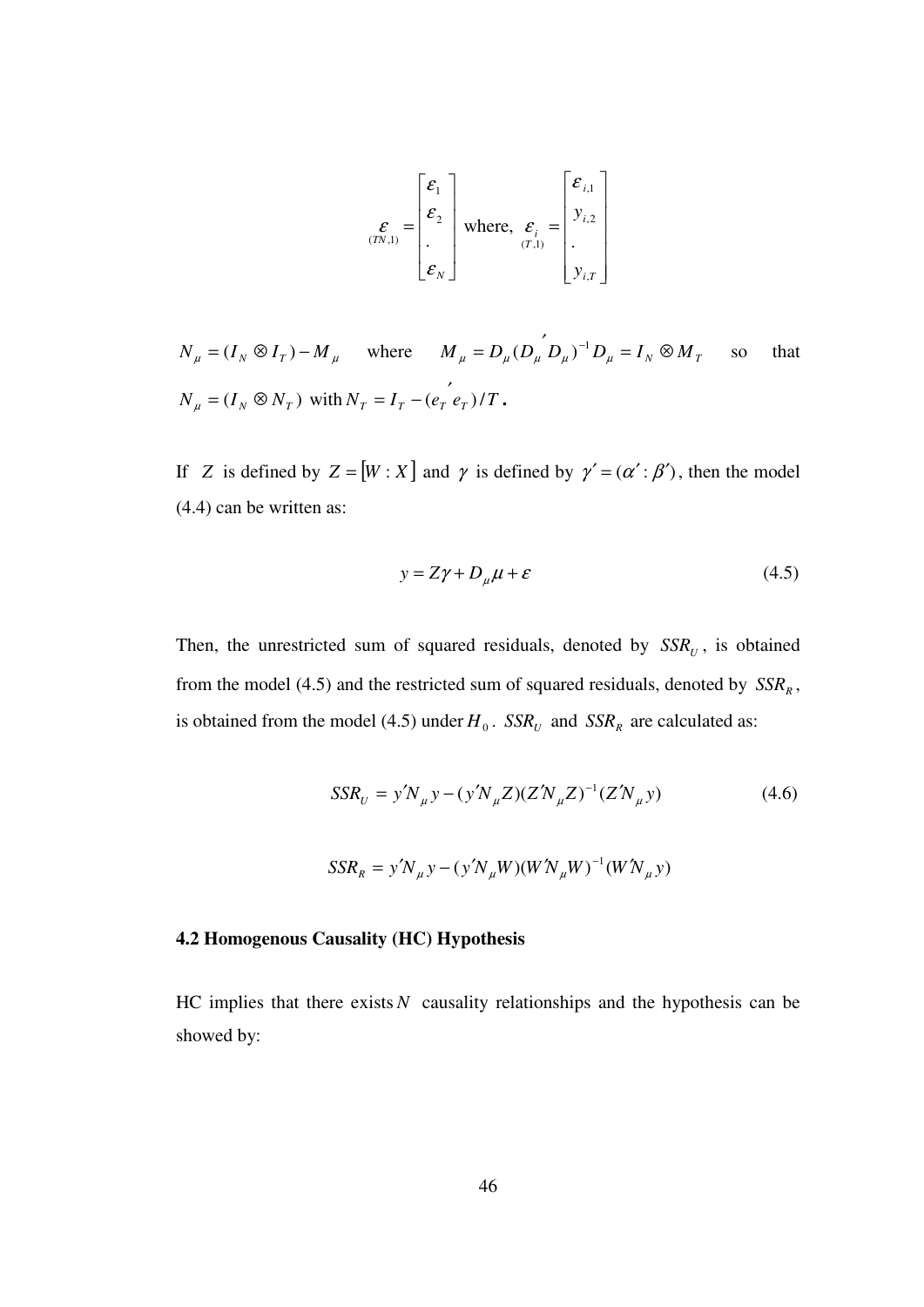$$
E(y_{i,t} | \overline{y}_{i,t}, \mu_i) \neq E(y_{i,t} | \overline{y}_{i,t}, \overline{x}_{i,t}, \mu_i)
$$
 for all  $i$   

$$
E(y_{i,t} | \overline{y}_{i,t}, \overline{x}_{i,t}, \mu_i) = E(y_{j,t} | \overline{y}_{j,t}, \overline{x}_{j,t}, \mu_j)
$$
 for all  $i$  and  $j$ 

The HC hypothesis is testing whether or not all the regression coefficients  $\beta_i^{(k)}$  are identical for all lag  $k$ . If the HNC hypothesis is rejected, the HC hypothesis is tested. This test may be formulated as:

$$
H'_0: \beta_i^{(k)} = \beta^{(k)} \quad \forall i \in [1, N], \forall k \in [1, p]
$$
  
\n
$$
H'_1: \beta_i^{(k)} \neq \beta_j^{(k)} \quad \exists (i, j) \in [1, N], \exists k \in [1, p]
$$
\n
$$
(4.7)
$$

The resultant Wald statistic based on  $p(N-1)$  linear restrictions in (4.7) may be expressed as:

$$
F_{HC} = \frac{(SSR_R' - SSR_U)/[p(N-1)]}{SSR_U/[NT - N(1 + p) - p]}
$$

where the restricted sum of squared residuals, denoted by  $SSR'_R$ , is obtained from the model under  $H_0'$ . If the null hypothesis is not rejected, this means that there is a causal relationship from the variable  $x$  to the variable  $y$  for all cross-section units and this causality is homogeneous. If the null hypothesis is rejected, this means that there is no homogenous causality relationship from the variable  $x$  to the variable *y* for all cross-section units but this does not mean that there is no causal relationship from the variable  $x$  to the variable  $y$ . This implies that the variable  $x$ is causing the variable *y* in at least one cross-section unit.

The maximum likelihood estimator corresponds to the fixed effects (FE) estimator when the individual effects,  $\mu$ <sub>*i*</sub> are assumed to be fixed. Then, the unrestricted sum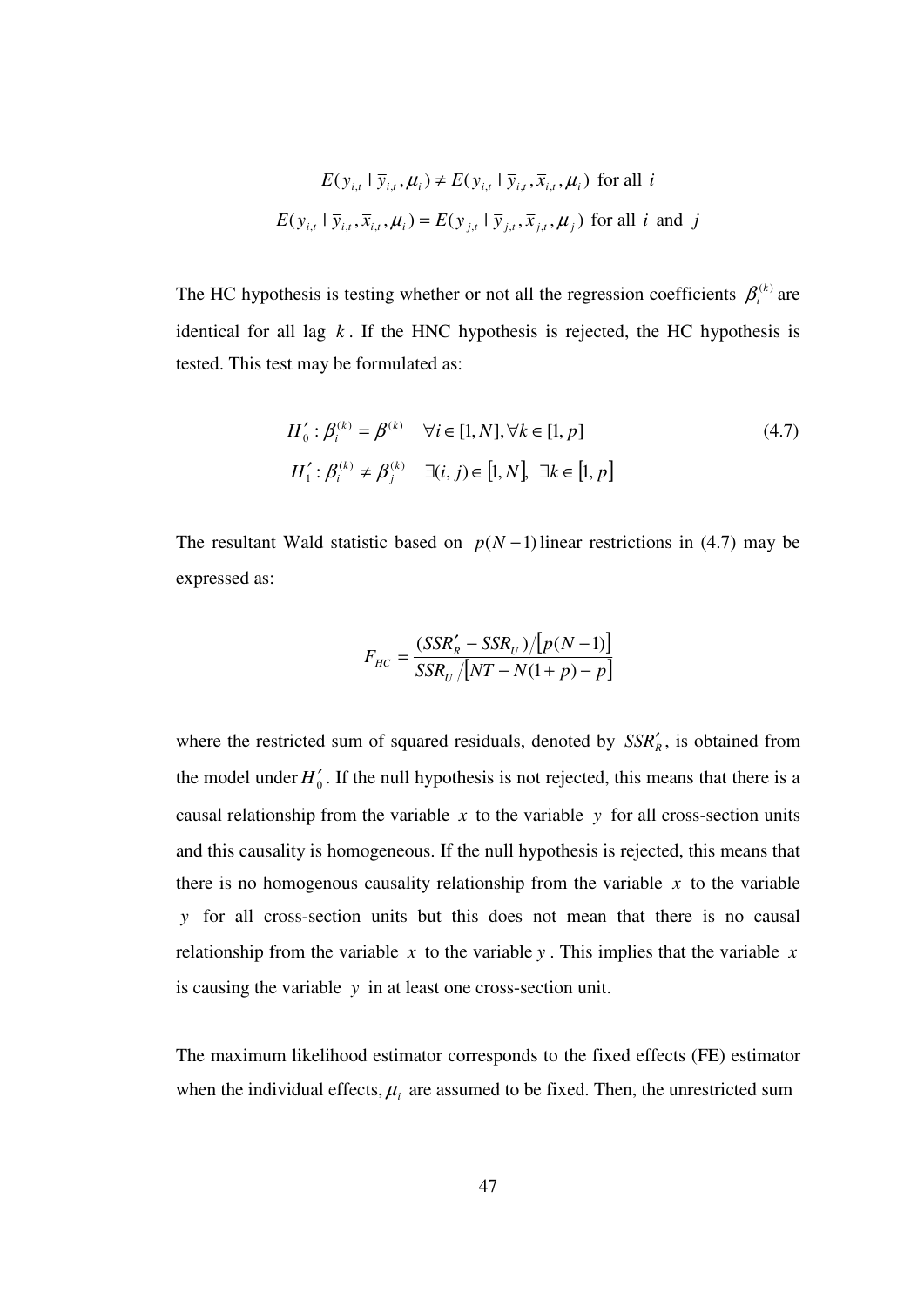of squared residuals, denoted by  $SSR<sub>U</sub>$ , is obtained from the equation (4.6) and the restricted sum of squared residuals, denoted by  $SSR'_{R}$ , is obtained from the model  $(4.5)$  under  $H'_0$ .  $SSR'_R$  is calculated as:

$$
SSR'_{R} = y'N_{\mu}y - (y'N_{\mu}\hat{X})(\hat{X}N_{\mu}\hat{X})^{-1}(\hat{X}N_{\mu}y)
$$

where  $\hat{X}'$  $\overline{a}$ is defined by:

$$
\hat{\vec{X}}'_{(p+1, TN)} = \begin{bmatrix} X_1 & X_2 & \dots & X_N \end{bmatrix}'
$$

#### **4.3 Heterogeneous Non Causality (HENC) Hypothesis**

The last hypothesis is HENC, in which there exist at least one and at most  $N-1$ non causality relationships. The hypothesis can be showed by:

$$
E(y_{i,t} | \overline{y}_{i,t}, \mu_i) = E(y_{i,t} | \overline{y}_{i,t}, \overline{x}_{i,t}, \mu_i)
$$
 for some *i*

The HENC hypothesis is testing for each cross-section unit whether or not all the regression coefficients  $\beta_i^{(k)}$  are null for all lag k. If the HC hypothesis is rejected, the HENC hypothesis is tested. This test may be formulated as:

$$
H_0^{\prime\prime} : \beta_i^{(k)} = 0 \quad \forall i \in [1, N], \forall k \in [1, p]
$$
\n
$$
H_1^{\prime\prime} : \beta_i^{(k)} \neq 0 \quad \forall i \in [1, N], \exists k \in [1, p]
$$
\n
$$
(4.8)
$$

The resultant Wald statistic for each cross-section unit based on *p* linear restrictions in (4.8) may be expressed as: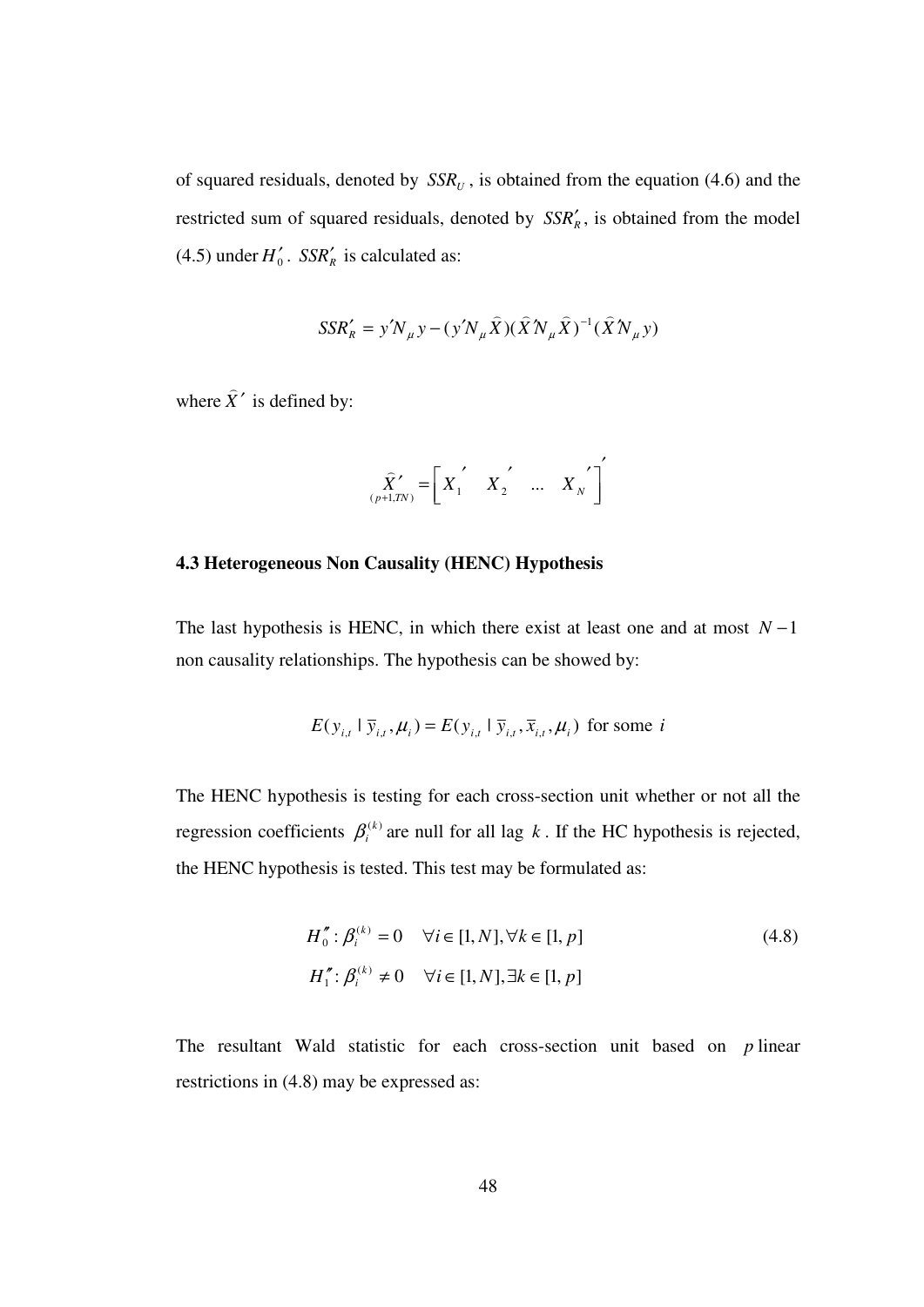$$
F_{HENC}^i = \frac{(SSR_{R,i}'' - SSR_U)/p}{SSR_U/[NT - N(1+2p) + p]}
$$

where the restricted sum of squared residuals for each cross-section unit, denoted by  $SSR_{R,i}^{\prime}$ , is obtained from the model under  $H_0^{\prime\prime}$ . If the null hypothesis is not rejected, this means that there exists a cross-section unit for which there is no causal relationship from the variable  $x$  to the variable  $y$ . If the null hypothesis is rejected, this means that there is a causal relationship from the variable  $x$  to the variable *y* for this cross-section unit.

The maximum likelihood estimator corresponds to the fixed effects (FE) estimator when the individual effects,  $\mu_i$  are assumed to be fixed. Then, the unrestricted sum of squared residuals, denoted by  $SSR<sub>U</sub>$ , is obtained from the equation (4.6) and the restricted sum of squared residuals, denoted by  $SSR_{R,i}^{\prime\prime}$ , is obtained from the model  $(4.5)$  under  $H''_0$ .  $SSR''_{R,i}$  is calculated as:

$$
SSR''_R = y'N_\mu y - (y'N_\mu Z_i)(Z'_i N_\mu Z_i)^{-1} (Z'_i N_\mu y)
$$

where  $Z_i$  is defined by  $Z_i = [W : X_i]$  $\overline{a}$  $=[W : X_i]$  and matrix  $X_i$  $\overline{a}$ is defined by:

$$
\widehat{X}_{i} = \begin{bmatrix} X_{1} & 0 & \cdots & 0 \\ 0 & X_{2} & \cdots & \cdots \\ \vdots & \ddots & X_{i-1} & \cdots & 0 \\ \vdots & \ddots & \ddots & \ddots & \vdots \\ 0 & \cdots & \cdots & X_{i+1} & \cdots \\ 0 & \cdots & \cdots & 0 & X_{N} \end{bmatrix}
$$

In one-way panels, in general there are a large number of cross-section units ( *N* ) over a short time period  $(T)$ . According to Nickell  $(1981)$ , the fixed effects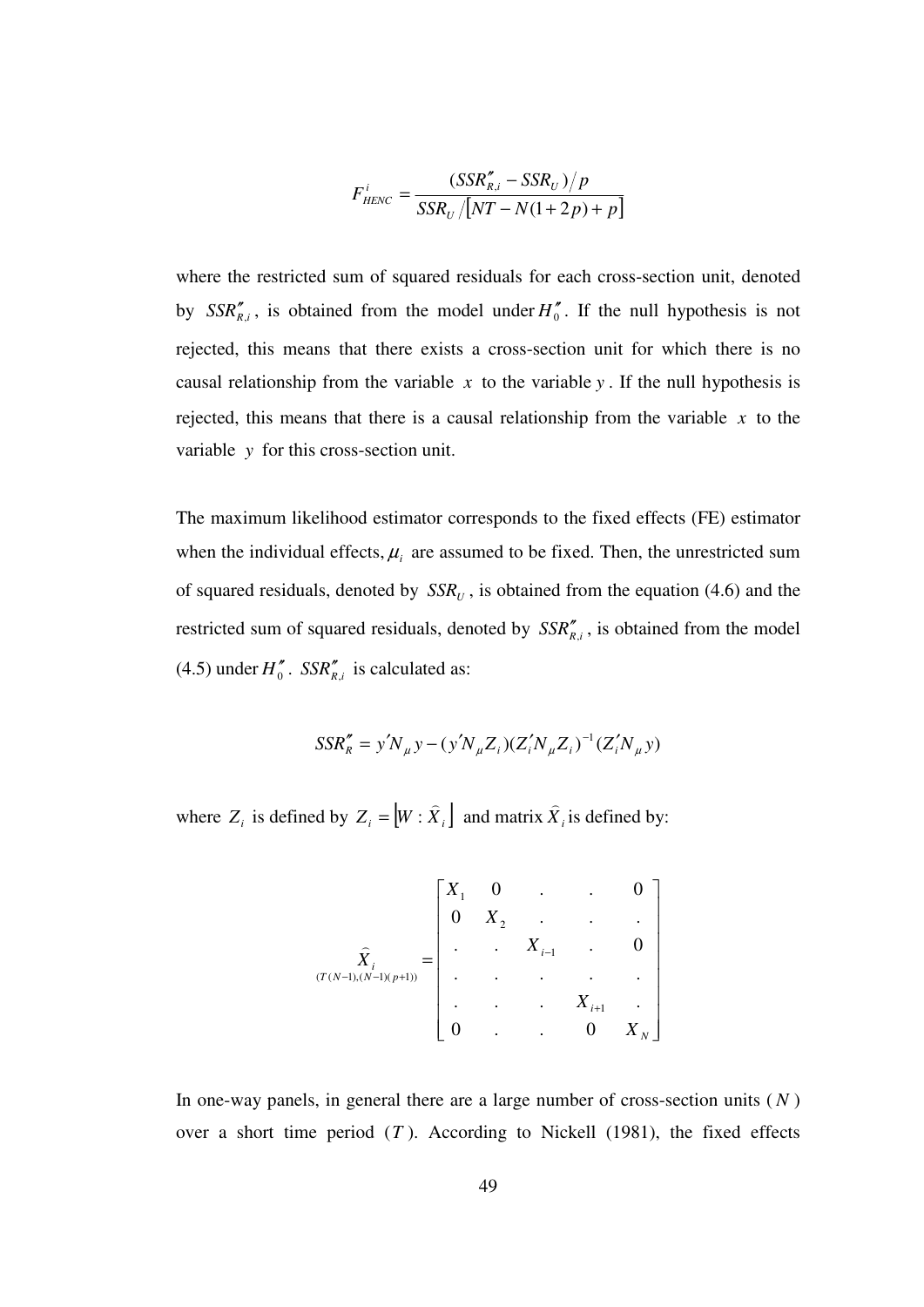estimator of the autoregressive coefficients is inconsistent. To simplify the equation (4.4), it is assumed that there are only one lagged dependent variable, denoted by *y*<sub>−1</sub> and one explanatory variable, denoted by *X* 

$$
y = y_{-1}\alpha^{(1)} + X\beta^{(1)} + u \tag{4.9}
$$

To see why this occurs, equation (4.9) can be expressed in the transformed equation as:

$$
N_{\mu} y = (N_{\mu} y_{-1}) \alpha^{(1)} + (N_{\mu} X) \beta^{(1)} + N_{\mu} \varepsilon
$$
\n(4.10)

In order the fixed effects estimator of coefficients to be consistent,  $N_{\mu}y_{-1}$  and  $N_{\mu}X$  should be uncorrelated with  $N_{\mu}\varepsilon$  as  $N \to \infty$  in equation (4.10). Since *X* represent exogenous variables,  $N_{\mu}X$  satisfies this requirement. On the contrary, the asymptotic covariance expression for  $N_{\mu}y_{-1}$  and  $N_{\mu}\varepsilon$  may be expressed as:

$$
p\lim_{N \to \infty} \frac{1}{NT} y_{-1}^{\prime} N_{\mu} \mathcal{E} = p \lim_{N \to \infty} \frac{1}{NT} \sum_{i=1}^{N} \sum_{t=1}^{T} (Y_{i,t-1} - \overline{Y}_{i,-1}) (\mathcal{E}_{i,t} - \overline{\mathcal{E}}_i)
$$
  
\n
$$
= E_i \left[ \frac{1}{T} \sum_{t=1}^{T} (Y_{i,t-1} - \overline{Y}_{i,-1}) (\mathcal{E}_{i,t} - \overline{\mathcal{E}}_i) \right]
$$
  
\n
$$
= \frac{1}{T} \left[ \sum_{t=1}^{T} E_i (Y_{i,t-1} \mathcal{E}_{i,t}) - \sum_{t=1}^{T} E_i (\overline{Y}_{i,-1} \mathcal{E}_{i,t}) - \sum_{t=1}^{T} E_i (Y_{i,t-1} \overline{\mathcal{E}}_i) + TE_i (\overline{Y}_{i,-1} \overline{\mathcal{E}}_i) \right]
$$
\n(4.11)

Since it is assumed that the  $\varepsilon_{i,t}$  are independent and identically distributed,  $\lim_{N \to \infty} \frac{1}{N}$ [.] =  $E_i$ [.] *E N*  $p \lim_{\rightarrow \infty} \frac{1}{n}$ .  $\lim_{n \to \infty} \frac{1}{N}$ [*.*] = E<sub>*i*</sub></sub>[*.*]. In equation (4.11)  $E_i(Y_{i,t-1} \varepsilon_{i,t}) = 0$  but  $E_i(Y_{i,-1} \varepsilon_{i,t})$ ,  $E_i(Y_{i,t-1} \overline{\varepsilon}_i)$ and  $E_i(\overline{Y}_{i-1}\overline{\mathcal{E}}_i)$  are not equal to zero. Therefore,  $N_\mu y_{-1}$  and  $N_\mu \mathcal{E}$  are asymptotically correlated. This correlation will tend to zero not only when *N* tends to infinity but also *T* tends to infinity.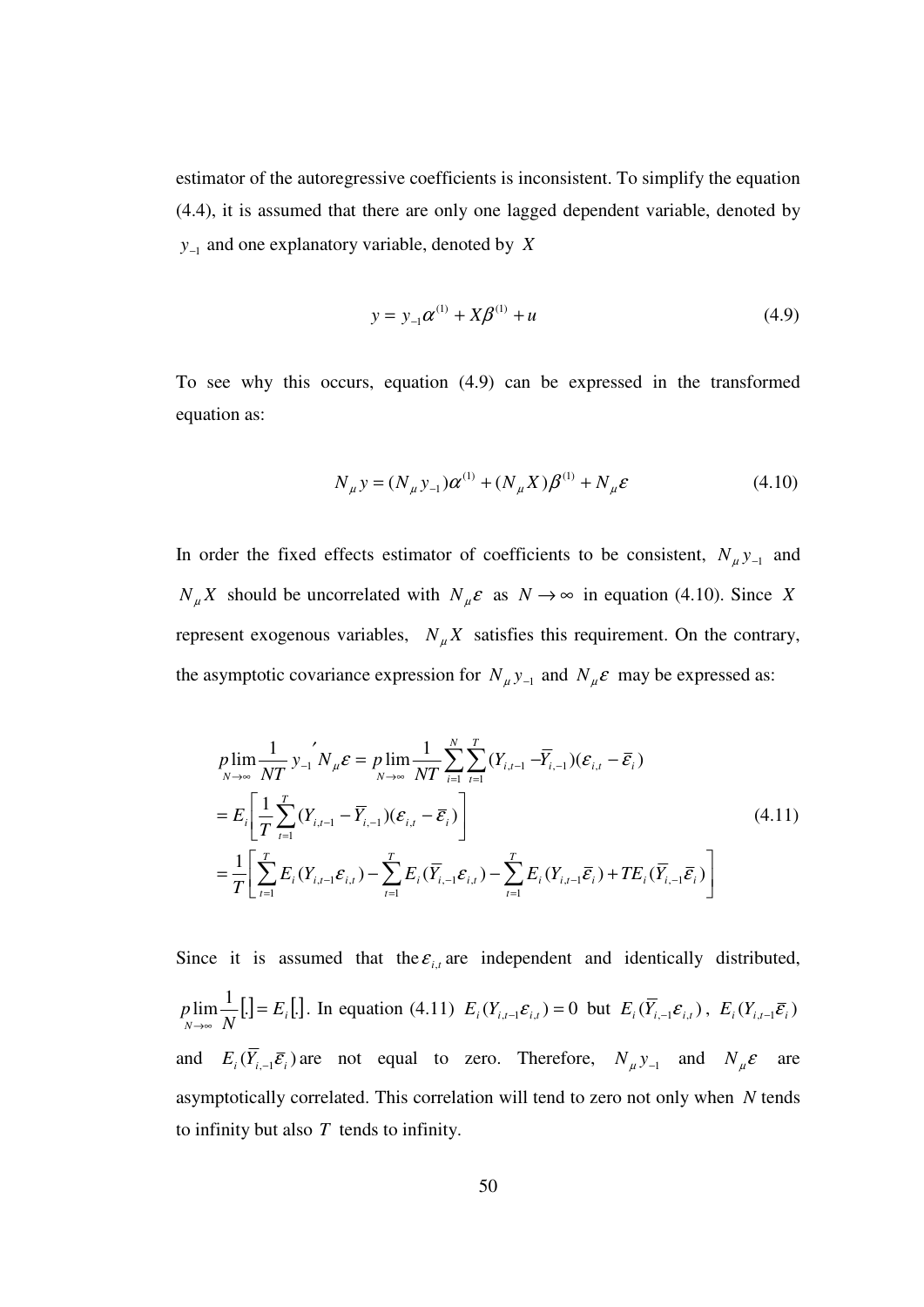On the other hand, the MLE for dynamic fixed effects models is still biased with the introduction of exogenous variables when *T* is small (Hurlin and Venet, 2001). However, Nickell (1981) pointed out that the size of bias on the coefficients of lagged endogenous variables falls with the presence of exogenous regressors. Moreover, Judson and Owen (1999) found that this inconsistency decreases as *T* become larger in their Monte Carlo experiments. However, this asymptotic bias could be as much as 20% of the true value of the coefficient in first order autoregressive process (Judson and Owen, 1999). In this case, FE estimator is used since its bias may not be large.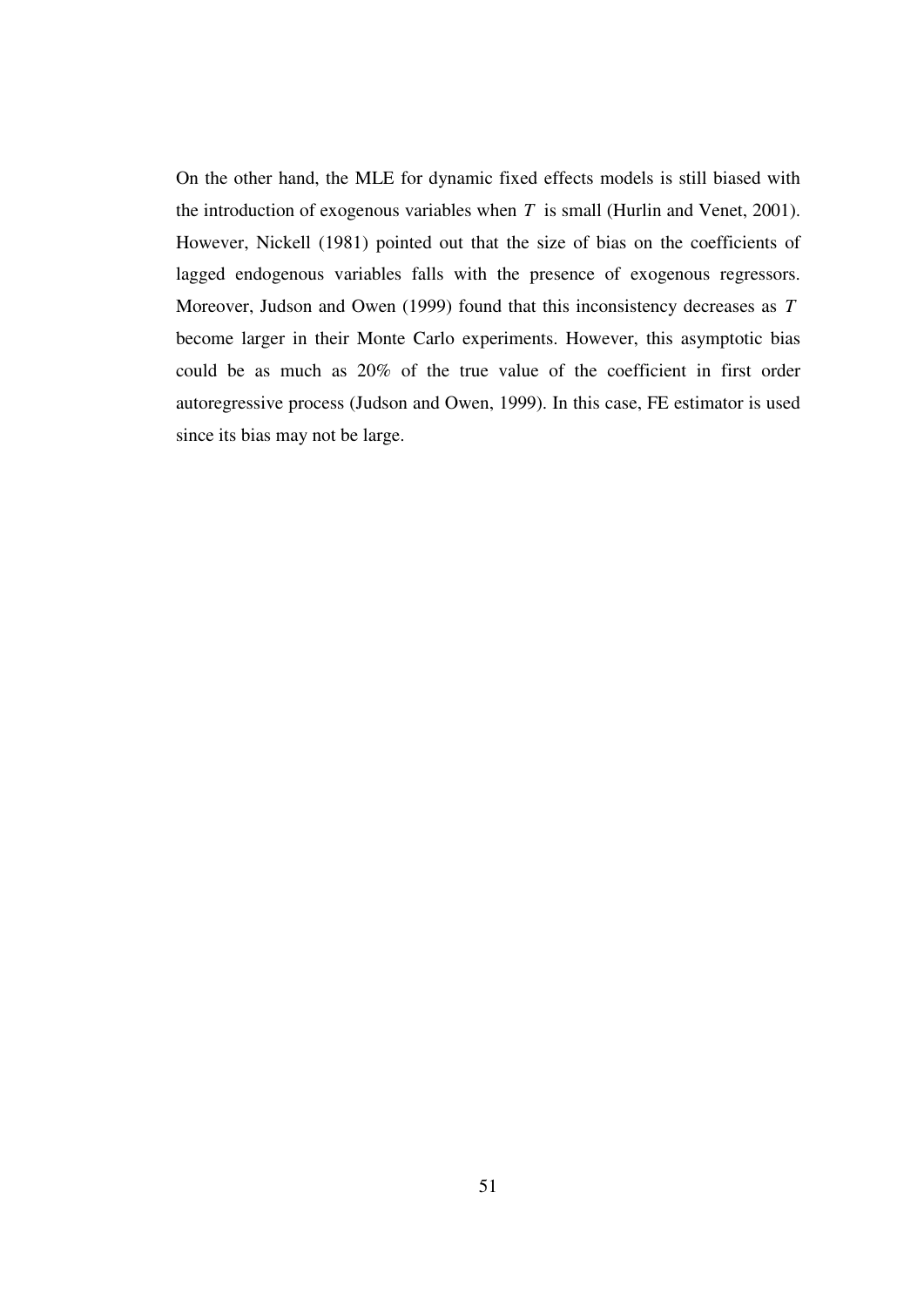# **CHAPTER 5**

#### **DATA AND ESTIMATE RESULTS**

# **5.1 Data**

Data used in the analysis are real GDP and energy use during the period 1990– 2004. The use of GDP is better than the GNP, since the country's total energy consumption depends on goods and services produced within the country. The variables are as follows.

E : Energy use in kg of oil equivalent per capita GDP: Gross Domestic Product per capita (constant 2000 US\$)

GDP per capita and energy use per capita in a panel data setting are taken from World Bank's World Development Indicators, 2007. World Bank classifies all member countries (185) and all other economies with populations of more than 30,000 (209 total) according to 2006 gross national income (GNI) per capita. Each economy is classified as low income, lower middle income, upper middle income or high income according to GNI per capita. The groups are: low income (LIC), \$905 or less; lower middle income (LMIC), \$906–3,595; upper middle income (UMIC), \$3,596–11,115; and high income (HIC), \$11,116 or more. After eliminating the countries with missing observations, 21 LIC, 18 LMIC, 17 UMIC, and 26 HIC have been included in data set. These 82 countries are selected on the basis of their data availability for the 1990-2004 period. Since the number of lower middle-income countries and upper middle-income countries are low compared to other country groups, lower middle-income and upper middle-income are combined as a one group named as middle-income (MIC) group with 35 countries.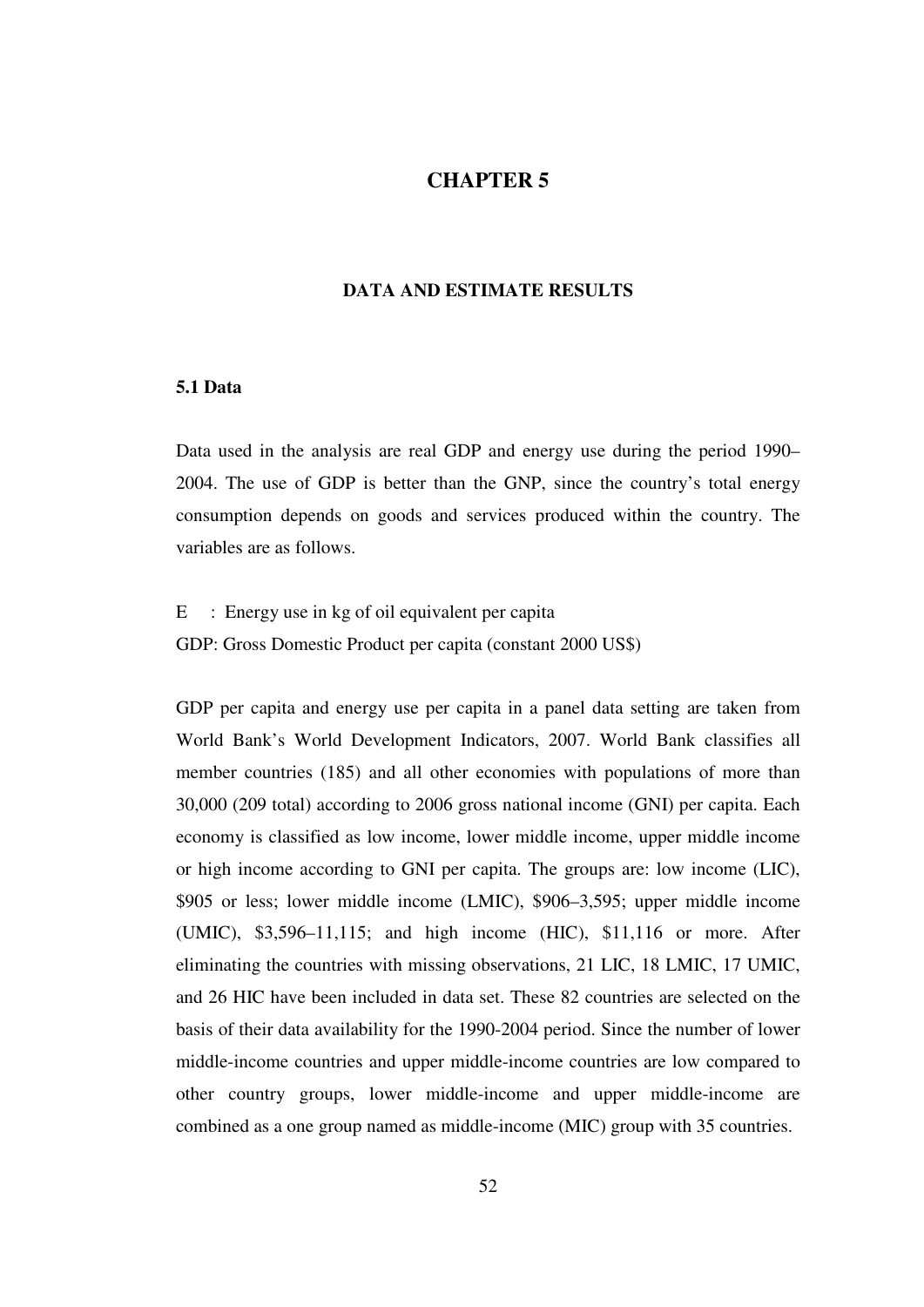The list of countries is reported in appendix A. All data are annual and span the years 1990–2004. Therefore, we have a balanced panel data set for real GDP per capita (GDP) and energy use per capita (E) on 82 countries between 1990 and 2004. The list of countries included is presented at appendix. The data are transformed into natural logarithms denoted as LE and LGDP, respectively.

### **5.2 Estimate Results**

Macroeconomic series generally contain unit roots, and causality tests are sensitive to unit roots in the series (Stock and Watson, 1989). Therefore, before estimating the models, it is necessary to verify the order of integration of GDP and energy consumption for each country group. It is well known that unit root tests based on individual time series such as Augmented Dickey Fuller (ADF) have low power in rejecting the null of stationarity of the series when sample period is short. In addition, recent literature have showed that panel unit root tests have higher power than individual unit root tests. Recently developed panel unit root tests are Levin et al. (LLC) (2002), Im et al. (IPS) (2003), Choi (2001) and Hardi (2000). The most popular panel unit root tests are LLC and IPS in the literature. In this study IPS is used to determine the presence unit root for both variables in each country group since recent literature suggest that it is more powerful than other panel unit root tests (Barbieri, 2006). Furthermore, this test allows for heterogeneity in choosing the lag length in ADF tests (Al-Iriani, 2006). The results of panel unit root test indicate that for level variables the null hypothesis that each variable has a unit root cannot be rejected. However, the null hypothesis can be rejected when firstdifferences of these series are used. It means that first differences of these series lead to stationarity and the integration of GDP and energy consumption for each country group is of order one, i.e. I(1). Appendix B reports the results of panel unit root test in the level variables as well as in their first difference. Then, the equation (5.1) and (5.2) are estimated with first-differenced data.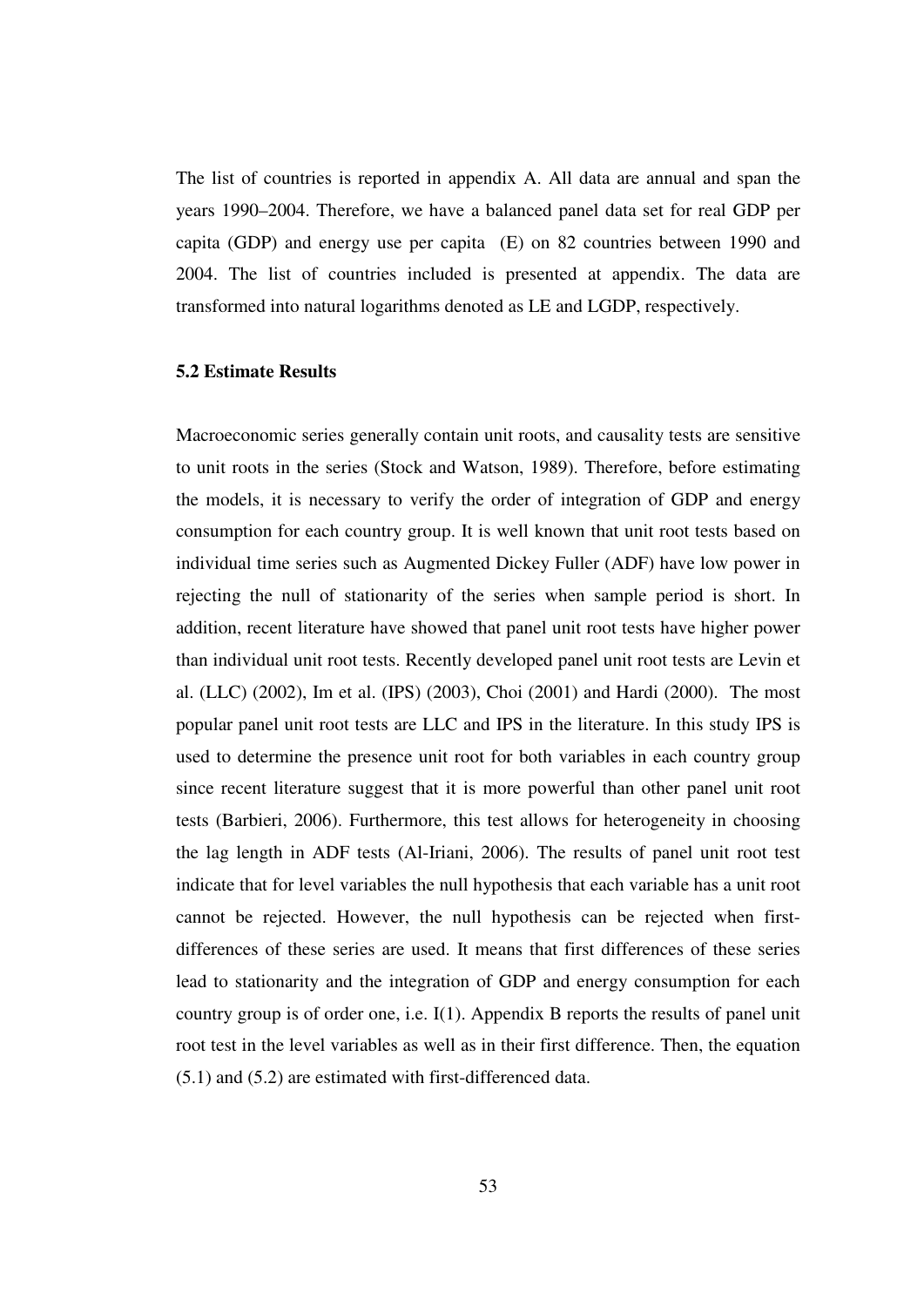$$
\Delta LGDP_{i,t} = \sum_{k=1}^{p} \alpha^{(k)} \Delta LGDP_{i,t-k} + \sum_{k=0}^{p} \beta_i^{(k)} \Delta LE_{i,t-k} + u_{i,t}
$$
(5.1)

$$
\Delta LE_{i,t} = \sum_{k=1}^{p} \alpha^{(k)} \Delta LE_{i,t-k} + \sum_{k=0}^{p} \beta_i^{(k)} \Delta LGDP_{i,t-k} + u_{i,t}
$$
(5.2)

Before estimating equations (5.1) and (5.2), the appropriate lag lengths are selected for both variables in each country. There are several model selection criteria to determine the optimal lag length for variables. The most popular model selection criteria are Akaike Information Criteria (AIC) and Schwartz Bayesian Criterion (SBC). It is likely that, these criteria may choose the same lag length. These criteria are defined as

$$
AIC = n \ln(SSR) + 2k
$$
  
 
$$
SBC = n \ln(SSR) + k \ln(n)
$$

where,

 $k =$  number of parameters to be estimated ( $p + q + 1$ )

 $n =$  number of usable observations

SBC has more superior large sample properties. It is asymptotically consistent while AIC becomes biased. However, in small samples AIC can work better than SBC (Enders, 2004). Therefore, in this case AIC is used to determine the optimum lag lengths for both variables in each country group. First of all, a maximum lag length of 3 is chosen. However, there does not exist a general rule of choice of the maximum lag length. According to Enders (2004), one should start with a relatively long lag length. Some researchers choose a maximum lag length equal to the cube root of the number of observations (Al Mamun and Nath, 2005). In this case, this is equal to 2,5 ( $\approx \sqrt[3]{15}$ ). Then, AIC is computed for the lag length of 3 and continue with the lag length of 2 and lag length of 1. The optimum lag length at which AIC reaches its minimum is chosen.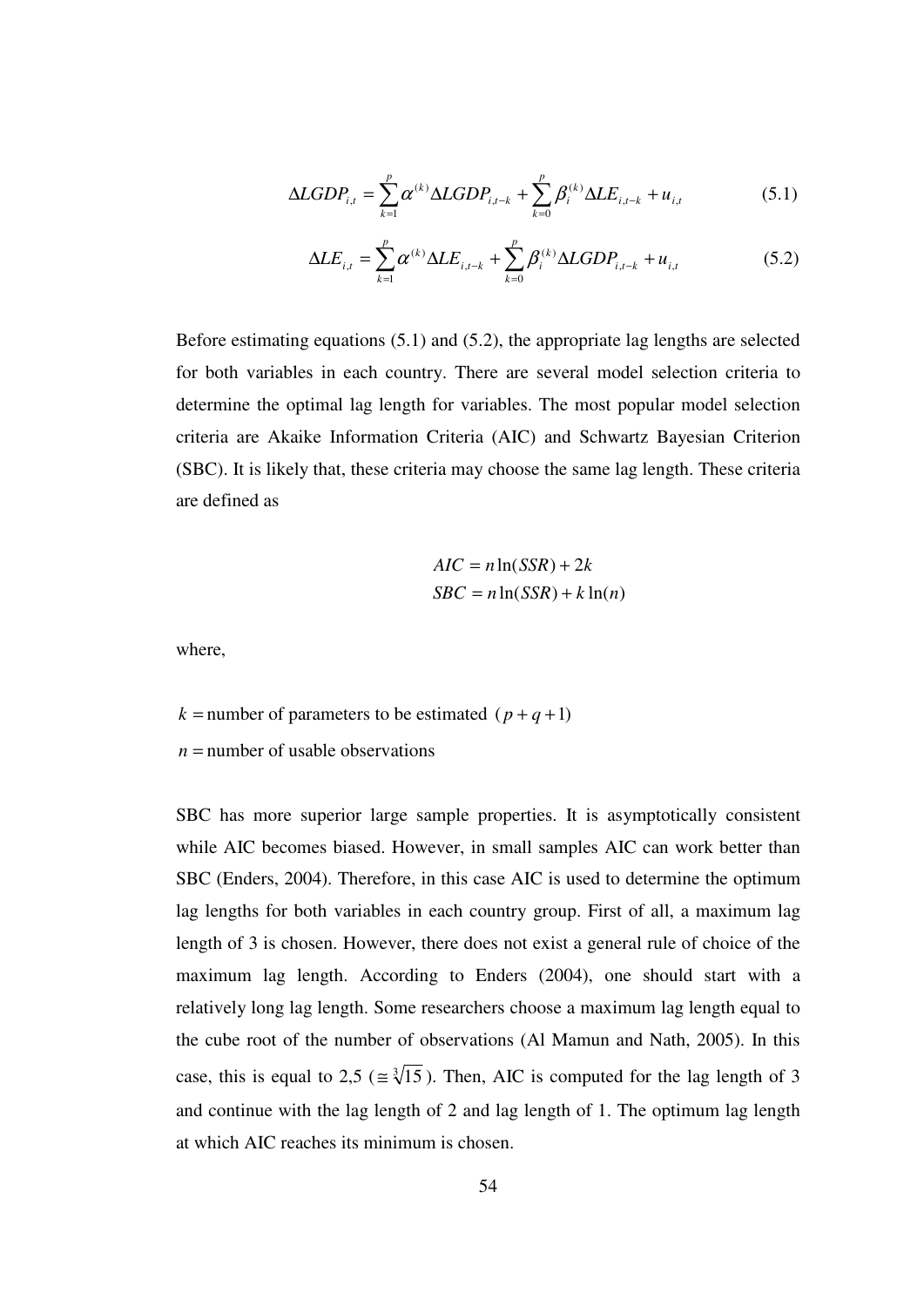Table 3 shows AIC for each country group. For LIC, three lags on GDP and one lag on E are chosen. For MIC, three lags on each variable are chosen. Finally, for HIC, two lags on GDP and one lag on E are chosen.

| <b>Country Group</b> | Variable   | LAG1     | LAG2     | LAG3     | # of Lags |
|----------------------|------------|----------|----------|----------|-----------|
| Low-income           | <b>GDP</b> | $-3.305$ | $-3.482$ | $-3.674$ | 3         |
| countries            | E          | $-3.305$ | $-3.279$ | $-3.224$ |           |
| Middle-income        | <b>GDP</b> | $-3.518$ | $-3.702$ | $-3.732$ | 3         |
| countries            | Ε          | $-3.108$ | $-3.182$ | $-3.196$ | 3         |
| High-income          | <b>GDP</b> | $-4.494$ | $-4.742$ | $-4.695$ | 2         |
| countries            | Ε          | $-3.515$ | $-3.514$ | $-3.569$ | 3         |

**Table 3:** *Number of Lags for GDP and Energy Consumption*

After choosing the lag lengths, in order to test HNC and HC hypothesis equations (5.1) and (5.2) are estimated for each country group. The results of the estimation are reported in appendix C. For low-income countries, the HNC hypothesis which restricts the homogeneity of the non-causality relationship from energy consumption to GDP per capita can not be rejected. This means that energy consumption does not Granger cause GDP for the whole sample of low-income countries. On the contrary, the result of HNC which imposes the homogeneity of the non-causality relationship from GDP to energy consumption per capita allows rejecting the null hypothesis. These results conclude that GDP Granger causes energy consumption in at least one cross-section unit. Then the HC hypothesis is tested and this test result causes us to reject the null hypothesis which means that there is no homogenous causality relationship from GDP to energy consumption. For middle-income and high-income countries, two types of homogeneous causality hypotheses, namely HNC and HC which impose the homogeneous noncausality and homogeneous causality relationship between GDP and energy consumption respectively are rejected. The HNC test results show that the noncausality relationship between GDP and energy consumption does not seem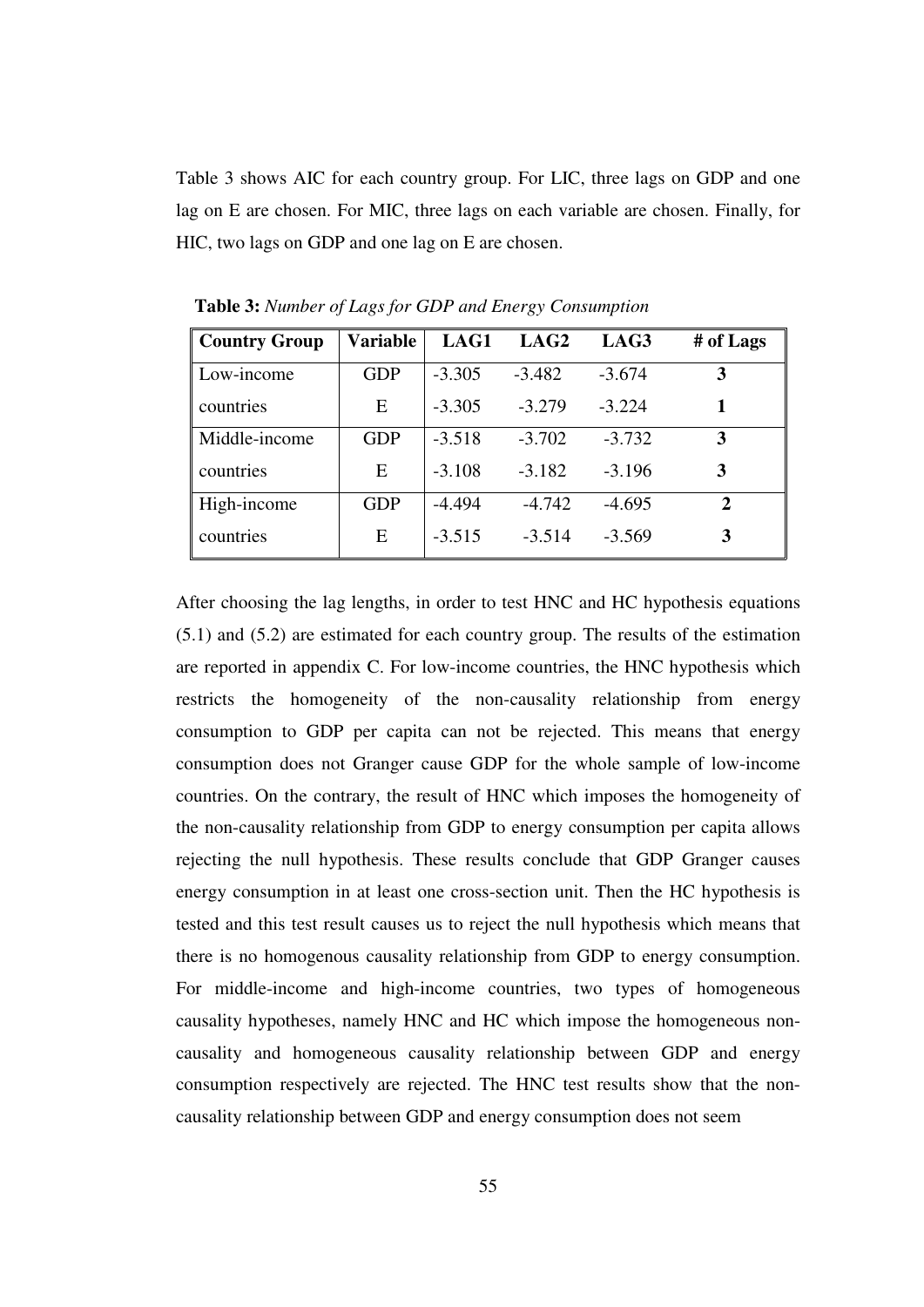homogeneous. In addition, the HC test results confirm the causality relationship between GDP and energy is not homogeneous for the whole middle-income and high-income countries. The results of HNC and HC tests for each country group are reported in Table 4.

|                               |            | Causality from E to  | Causality from GDP    |  |  |
|-------------------------------|------------|----------------------|-----------------------|--|--|
| Country Group                 | Test       | <b>GDP</b>           | to E                  |  |  |
| <b>Low Income Countries</b>   | <b>HNC</b> | 0,86                 | $1,88***$<br>14,76*** |  |  |
|                               | HC         |                      |                       |  |  |
| Middle Income Countries   HNC |            | $2,27***$            | 1,93***               |  |  |
|                               | HC         | 10,46***             | 22,95***              |  |  |
| High Income Countries         | <b>HNC</b> | $3,01***$<br>9,56*** | 1,89***               |  |  |
|                               | HC         |                      | $10,97***$            |  |  |

**Table 4:** *Test results for Homogenous Causality Hypotheses*

 *\*\*\*Reject H0 at 1% level of significance.* 

Given the rejection of HC hypothesis, then HENC hypothesis is tested to find the individual causality relationship for each low-income countries. The test results show that GDP Granger causes energy consumption in nine low-income countries: Cote d'Ivoire, Haiti, India, Mozambique, Nepal, Sudan, Tanzania, Togo, and Vietnam. This means that past values of GDP have a predictive ability in determining present values of energy consumption in these countries. In addition, HENC hypotheses are tested for each middle-income and high income countries to show the direction of causality relationship. The unidirectional Granger causality from energy consumption to GDP can be observed for only four middle-income countries: Brazil, Guatemala, Islamic Republic of Iran, and Jordan and for seven high-income countries: Finland, France, Republic of Korea, Netherlands, New Zealand, United Arab Emirates, and United States. These results reveal that past values of energy consumption have a predictive ability in determining present values of GDP in these countries. The HENC test results indicate that unidirectional causality running from GDP to energy consumption for seven middle-income countries, namely Algeria, China, Mexico, Morocco, Romania, Turkey and Bolivarian Republic of Venezuela and six high-income countries, namely Greece, Hong Kong, Ireland, Japan, Saudi Arabia, and Switzerland.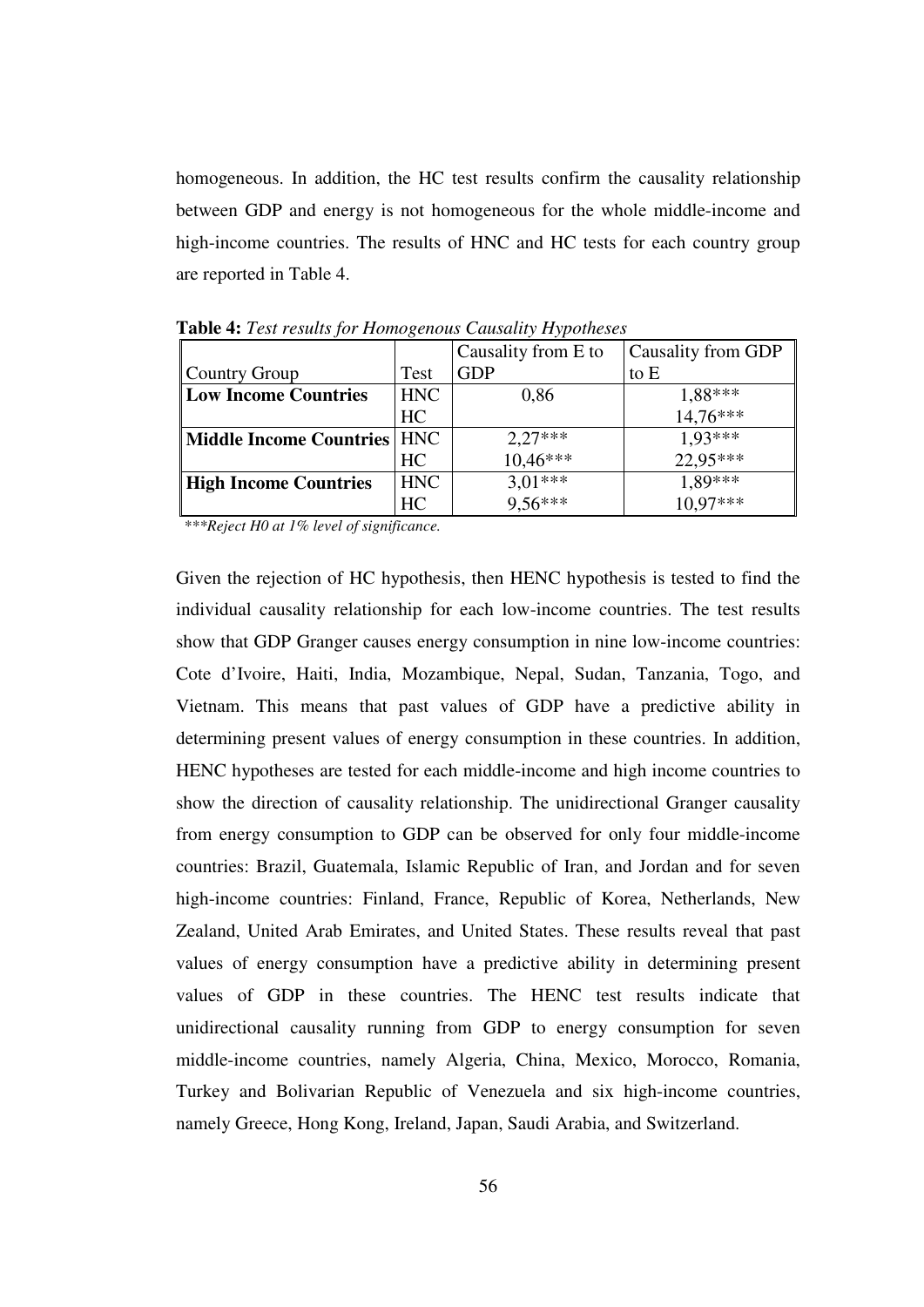Estimate results of HENC test have established the existence of bidirectional causality for GDP and energy consumption in eight middle-income countries: Chile, Colombia, Hungary, Indonesia, Paraguay, Philippines, South Africa, and Thailand and two high-income countries: Portugal, and Spain. This means that there was feedback between energy consumption and GDP in these countries. Appendix D presents the values of F statistics of HENC test and table 5 reports the direction of causality for each country group.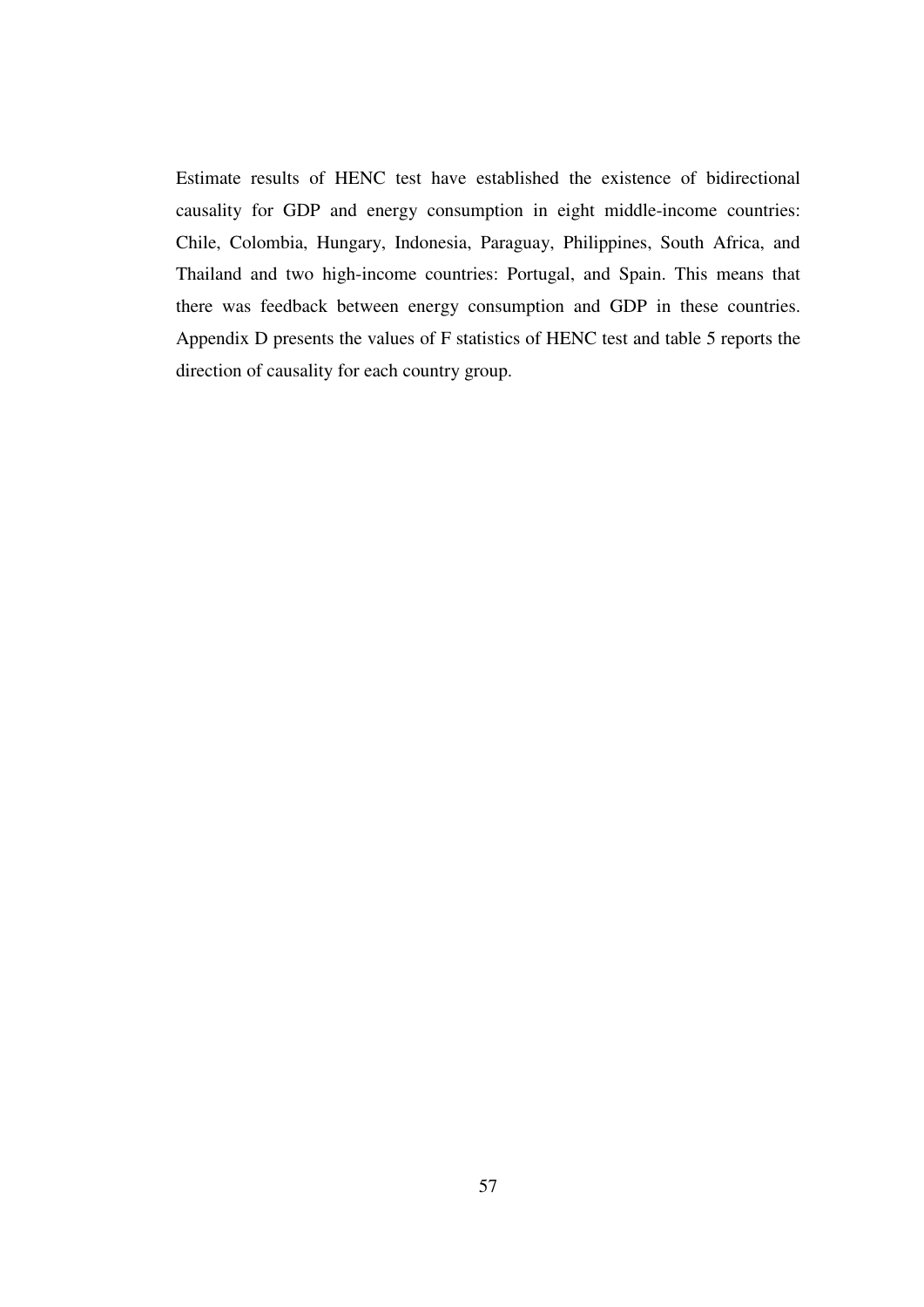| Low              |                  | <b>Middle</b>    |                          | <b>High</b>                    |                  |
|------------------|------------------|------------------|--------------------------|--------------------------------|------------------|
| <b>Income</b>    |                  | <b>Income</b>    |                          | <b>Income</b>                  |                  |
| <b>Countries</b> | <b>Direction</b> | <b>Countries</b> | <b>Direction</b>         | <b>Countries</b>               | <b>Direction</b> |
| Bangladesh       | No causality     | Algeria          | GDP to E                 | Australia                      | No causality     |
| Benin            | No causality     | Argentina        | No causality             | Austria                        | No causality     |
| Congo            | No causality     | Bolivia          | No causality             | Belgium                        | No causality     |
| Cote d'Ivoire    | GDP to E         | Botswana         | No causality             | Canada                         | No causality     |
| Ethiopia         | No causality     | <b>Brazil</b>    | E to GDP                 | Denmark                        | No causality     |
| Ghana            | No causality     | Bulgaria         | No causality             | Finland                        | E to GDP         |
| Haiti            | GDP to E         | Chile            | Bidirectional            | France                         | E to GDP         |
| India            | GDP to E         | China            | GDP to E                 | Germany                        | No causality     |
| Kenya            | No causality     | Colombia         | Bidirectional            | Greece                         | GDP to E         |
| Mozambique       | GDP to E         | Costa Rica       | No causality             | Hong Kong                      | GDP to E         |
| Nepal            | GDP to E         | Ecuador          | No causality             | Ireland                        | GDP to E         |
| Nigeria          | No causality     | Egypt            | No causality             | Israel                         | No causality     |
| Pakistan         | No causality     | El Salvador      | No causality             | Italy                          | No causality     |
| Senegal          | No causality     | Guatemala        | E to GDP                 | Japan                          | GDP to E         |
| Sudan            | GDP to E         | Honduras         | No causality             | Korea                          | E to GDP         |
| Tanzania         | GDP to E         | Hungary          | Bidirectional            | Netherlands                    | E to GDP         |
| Togo             | GDP to E         | Indonesia        | Bidirectional            | New Zealand                    | E to GDP         |
| Vietnam          | GDP to E         | Iran             | E to GDP                 | Norway                         | No causality     |
| Yemen            | No causality     | Jamaica          | No causality             | Portugal                       | Bidirectional    |
| Zambia           | No causality     | Jordan           | E to GDP                 | Saudi Arabia                   | GDP to E         |
| Zimbabwe         | No causality     | Malaysia         | No causality             | Spain                          | Bidirectional    |
|                  |                  | Mexico           | GDP to E                 | Sweden                         | No causality     |
|                  |                  | Morocco          | GDP to E                 | Switzerland                    | GDP to E         |
|                  |                  | Panama           | No causality             | <b>United Arab</b><br>Emirates | E to GDP         |
|                  |                  | Paraguay         | Bidirectional            | United Kingdom                 | No causality     |
|                  |                  | Peru             | No causality             | <b>United States</b>           | E to GDP         |
|                  |                  | Philippines      | Bidirectional            |                                |                  |
|                  |                  | Poland           | No causality             |                                |                  |
|                  |                  | Romania          | GDP to E                 |                                |                  |
|                  |                  | South Africa     | Bidirectional            |                                |                  |
|                  |                  | Syrian           | No causality             |                                |                  |
|                  |                  | Thailand         | Bidirectional            |                                |                  |
|                  |                  | Turkey           | GDP to E                 |                                |                  |
|                  |                  | Uruguay          | No causality             |                                |                  |
|                  |                  | Venezuela        | ${\rm GDP}$ to ${\rm E}$ |                                |                  |

 **Table 5:** *Test results for Heterogeneous Causality Hypotheses*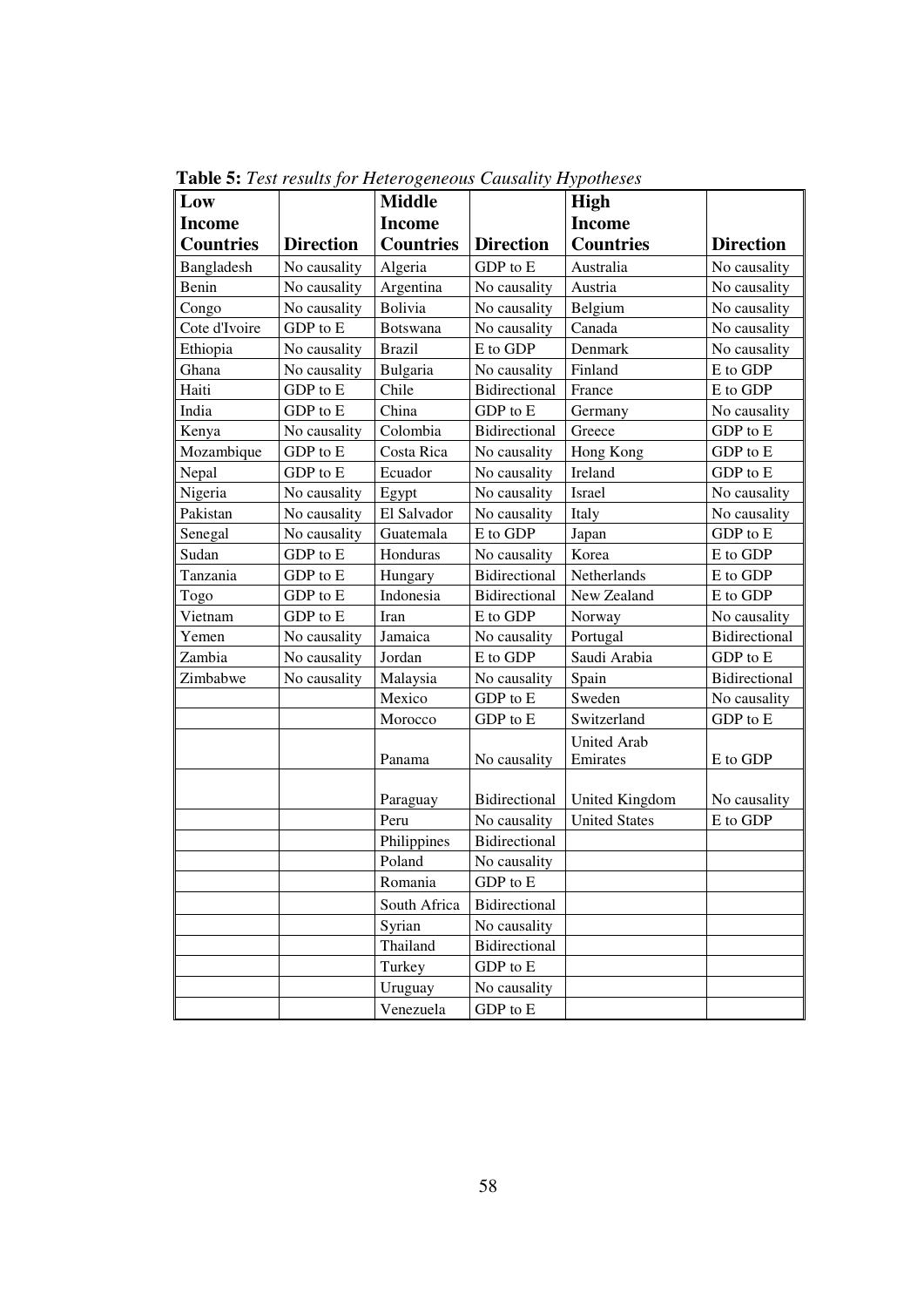To sum up, the proportion of low-income and middle-income countries for causality running from economic growth to energy consumption is greater than high-income countries. This implies that, energy consumption is driven by economic growth. The energy conservation policies may be implemented without affecting the economic growth negatively in the countries where unidirectional Granger causality running from economic growth to energy consumption exists. On the other hand, the proportion of high-income countries for causality running from energy consumption to economic growth is greater than low-income and middleincome countries. The estimate results indicate that growth in HIC economies is caused by growth in energy consumption. This means that, the cuts in energy consumption will harm the economic growth in the countries where this type of causality exists.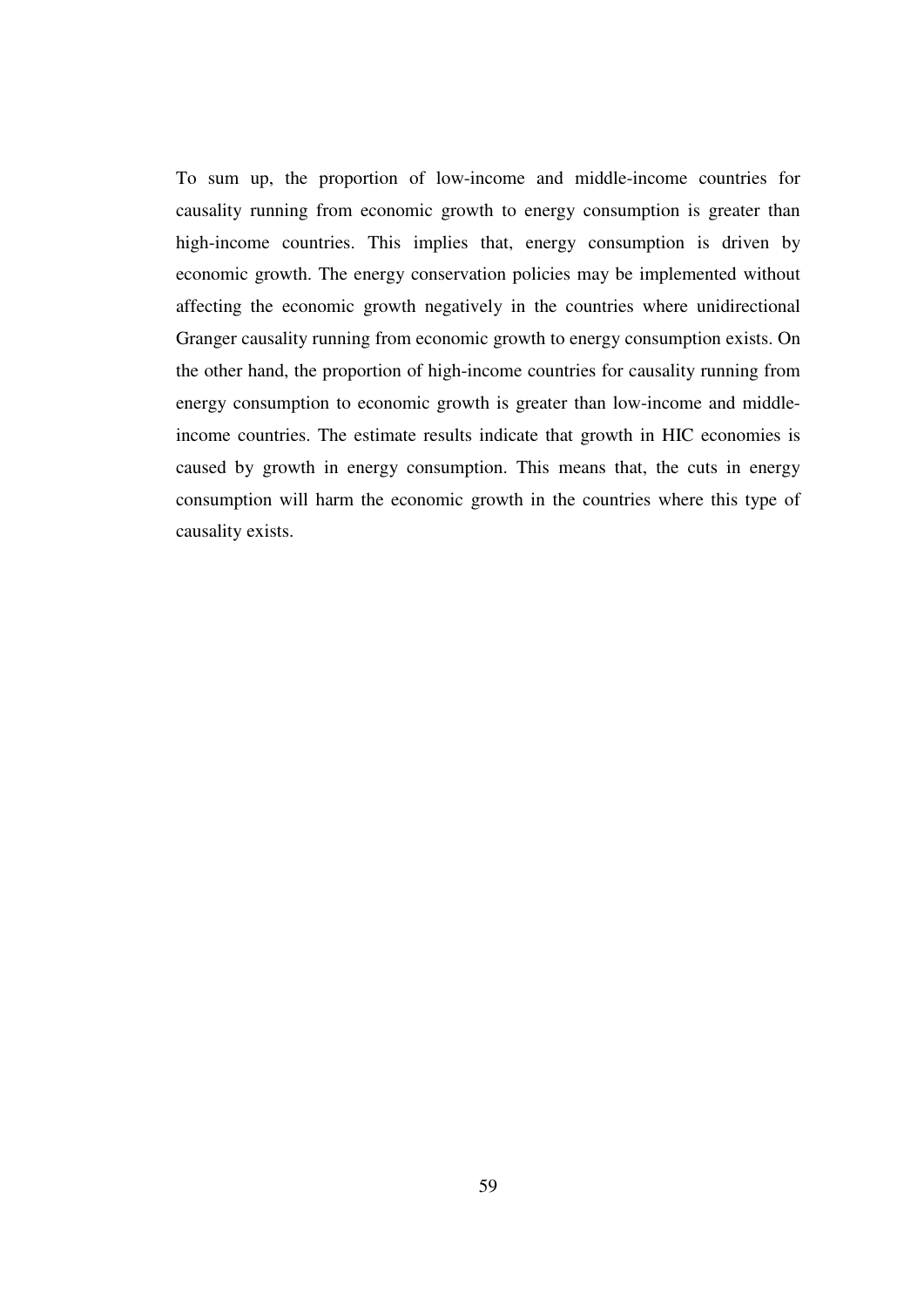# **CHAPTER 6**

## **CONCLUSION**

This thesis attempted to investigate the causal relationship between energy consumption and GDP for 82 countries over the period 1990–2004. Granger causality tests in panel data models were performed using recently developed techniques. The results show that there exists a heterogeneous causality from GDP to energy consumption for each country group. In addition, the causality from energy consumption to GDP is found heterogeneous for middle-income and highincome countries. On the other hand, this relationship is homogeneous for lowincome countries.

The causality from GDP to energy consumption is dominant for low-income and middle-income countries. This result can be interpreted as follows. Energy is an important input of economic growth. Economic growth causes expansion in the industrial sector. Production in industries such as manufacturing, construction and transportation demands a huge amount of energy. In addition, because of higher disposal income related to economic growth households begin to use highly energy-consuming goods and services such as plasma television and wireless Internet connection. Thus these products stimulate further energy consumption. Therefore, an increase in GDP causes an increase in energy consumption in lowincome and middle-income countries.

The unidirectional causality running from GDP to energy is found 22 out of 82 countries. This implies that, these counties are less energy-dependent that energy conservation policies may be designed without affecting economic growth negatively. In these countries, decision-makers may implement many energy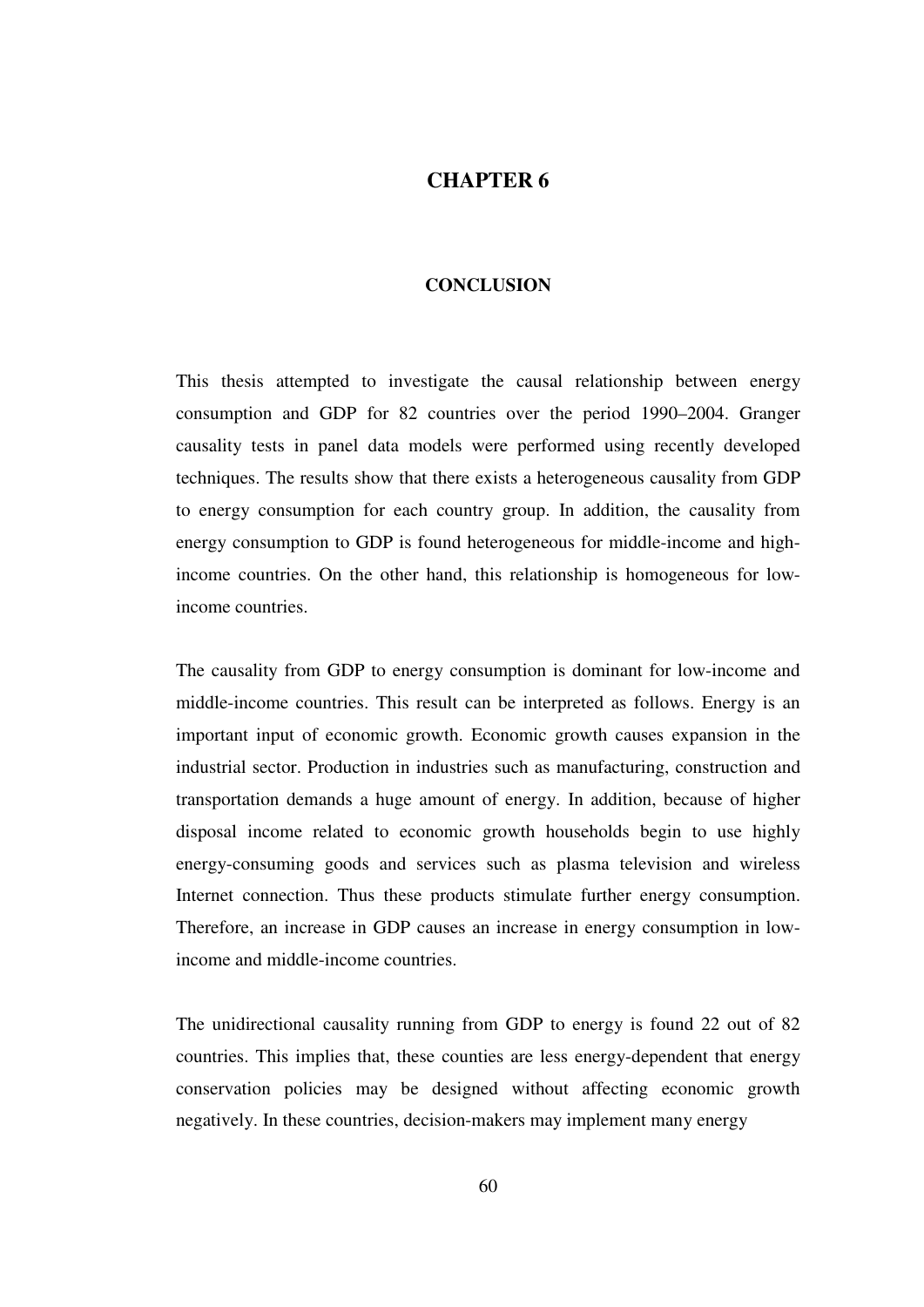policies such as, new tariff structure, renewing electricity infrastructure and reducing excess energy demand which decrease energy consumption without affecting final benefit. For example, in Turkey the electricity sector reform which has been defined as reducing loss and theft in electricity may be performed by means of renewing electricity infrastructure. Due to this reform, the wastage of electricity consumption can be diminished without adversely affecting economic growth. Then, energy efficiency can be achieved by imposing such conservation policy.

GDP is an explanatory variable to estimate demand function of energy consumption for these countries. In fact income is always a necessary explanatory variable to estimate the demand equation for energy consumption. However, if GDP is used as an explanatory variable to estimate demand function of energy consumption for countries in which the unidirectional causality from GDP to energy does not exist, the demand equation produces a misleading relationship between GDP and energy consumption.

On the other hand, no Granger causality from energy to GDP is found for lowincome countries. This result may arise because a lot of low-income countries have economies based on agriculture and are less energy-dependent. Energy used per unit of output is small as agriculture can not require large amount of energy. For this reason, we can not find any causal relationship running from energy to economic growth for each low-income country. In addition, the number of countries in which the causality runs from energy to GDP is lower in middleincome countries than high-income countries. This means that, energy consumption does not have a significant effect on economic growth in low-income and middleincome countries. This is because these countries have lower possibility to access to advanced technologies which need more energy. Therefore, in lower income countries low technologies limit economic growth. Hence, energy does not Granger cause GDP. Energy sources such as electricity and gasoline are real drivers of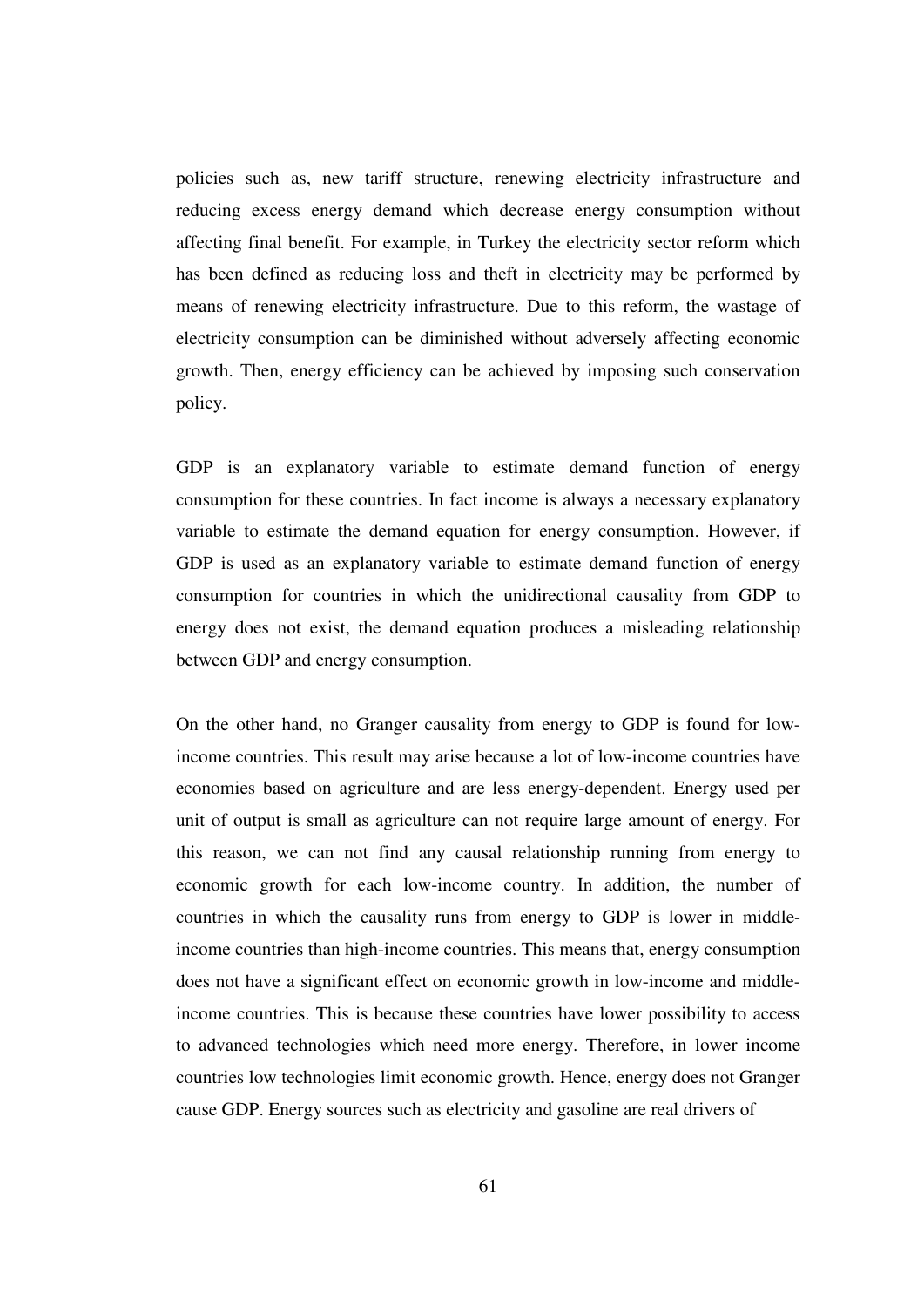growth. In high-income countries energy sources such as electricity and gasoline are used whereas in low- income countries more primitive energy sources are used. The conclusion is that energy serves as an engine of economic growth for highincome countries. This suggests that earlier changes in energy consumption had a significant impact on income.

The causality running from energy to GDP signifies energy-dependent economy implying that energy conservation policies may negatively affect economic growth in energy dependent economies. Therefore, in order to enhance economic growth, energy policies for increasing energy supply investment must be made to encourage government and private sector. Moreover, government must overcome the constraints on energy consumption and give some energy subsidies since high energy consumption leads high economic growth.

Energy is one of the production factors. Increased GDP requires enormous energy consumption for countries in which there is unidirectional causality from energy to GDP, even though there are many other factors of production such as capital, labor. On the other hand, a decrease in energy does not necessarily cause a decrease in output, given the other production factors for countries in which there is unidirectional causality from GDP to energy. Therefore, the relationship between energy and output depends on substitution between energy and other inputs.

The number of countries in which bidirectional Granger causality is found is higher in middle- income countries than high-income countries. The established bidirectional causality between variables reveals two policy implications. First, by stimulating economic growth, countries can encourage further energy consumption. Second, a high level of energy consumption leads to high level of economic growth. This means that energy consumption and economic growth are endogenous and therefore single equation forecast could produce spurious econometric results for ten countries out 82.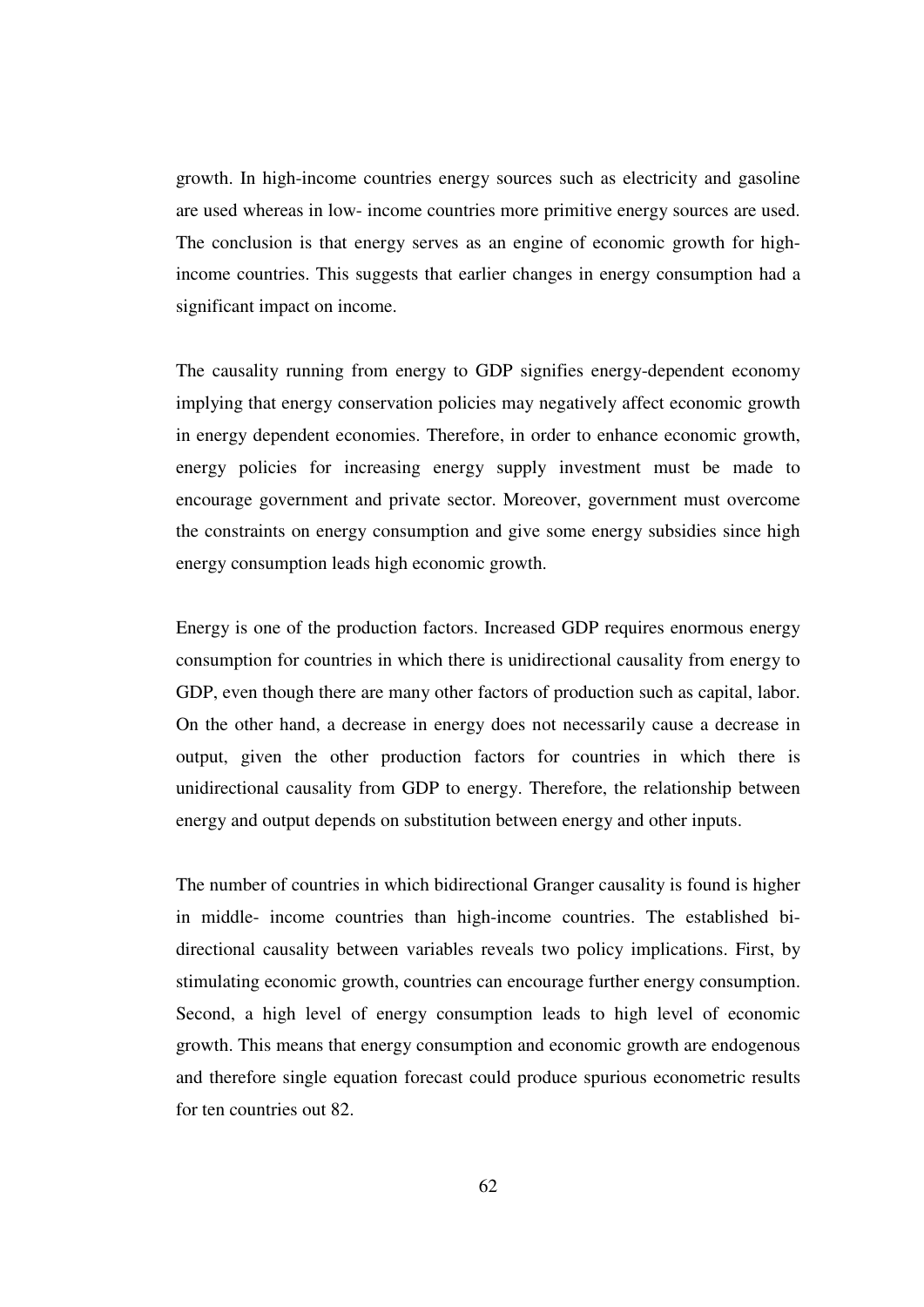I suggest two extensions of this study in the future research. First of all, due to the limited time series data for each low-income and middle-income country, it may be better to model only high-income countries over a long time period without assuming that the autoregressive coefficients are same for each individual country in the same country group. This assumption is unrealistic because there exist different energy consumption and economic growth structures for countries under consideration in each county group. Secondly, this study based on bivariate system can be extended to multivariate system in future study. Since other economic factors such as prices, capital stock, employment, etc. may affect both energy consumption and real income. Due to this multivariate system, causal relationship mechanisms between energy consumption and economic growth may be understood completely.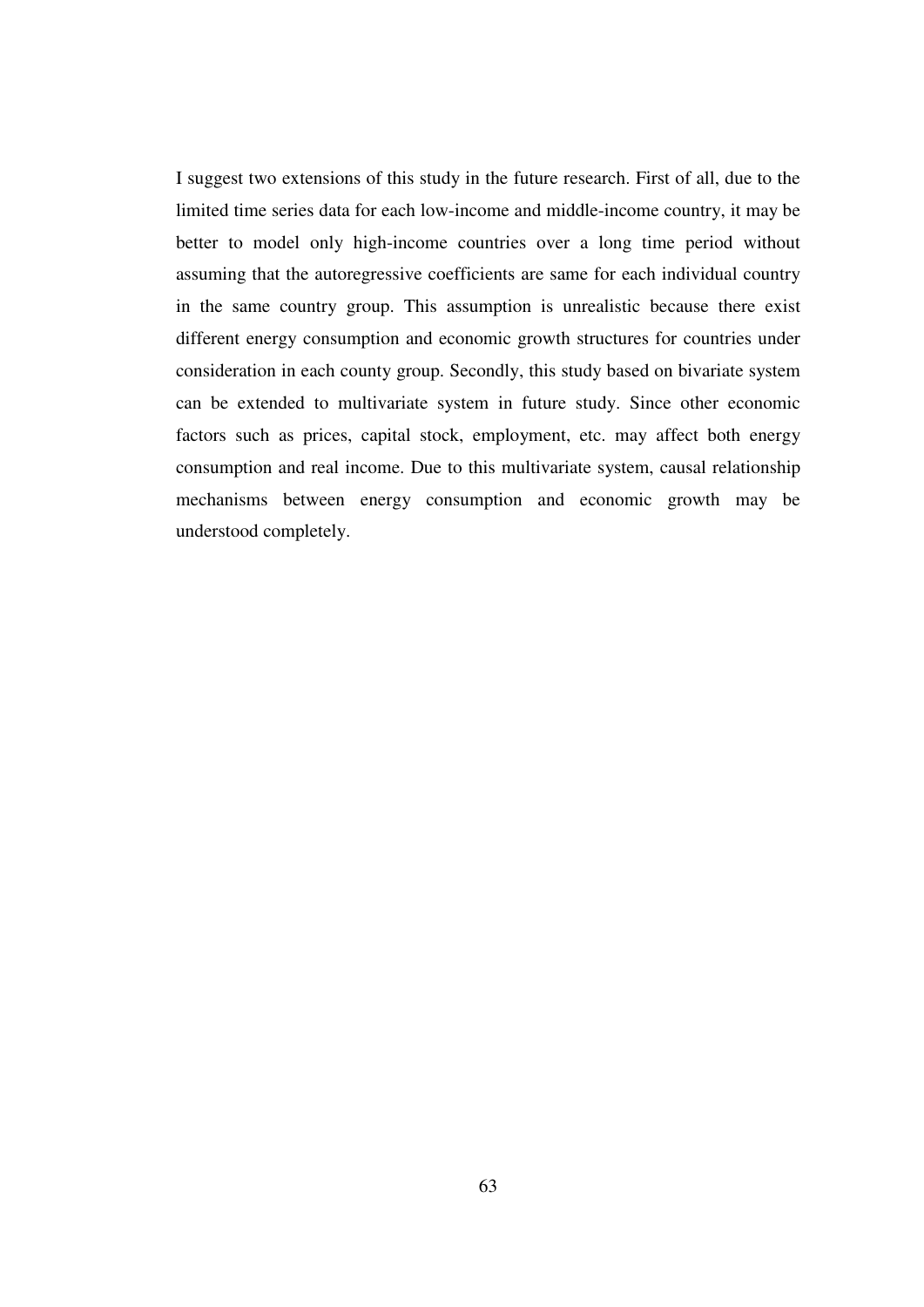## **BIBLIOGRAPHY**

Aghion, P., Howitt, P. (1998) *Endogenous Growth Theory*. Cambridge, MA: MIT Press.

Akarca, A. T., Long, T. V. (1980) *Energy and Employment: A Time Series Analysis of the Causal Relationship*. Resources and Energy 2(2-3): 151-162.

Al-Iriani, M. A. (2006) *Energy–GDP Relationship Revisited: An Example from GCC Countries Using Panel Causality*. Energy Policy 34 (17): 3342–3350.

Al Mamun, K. A., Nath, H. K. (2005) *Export-Led Growth in Bangladesh: A Time Series Analysis*. Applied Economics Letters 12: 361-364.

Altinay, G., Karagol, E. (2004) *Structural Break, Unit Root, and the Causality between Energy Consumption and GDP in Turkey*. Energy Economics 26: 985- 994.

Altinay, G., Karagol, E. (2005) *Electricity Consumption and Economic Growth: Evidence from Turkey*. Energy Economics 27: 849-856.

Apostolakis, B. E. (1990) *Energy-Capital Substitutability/Complementarity: The Dichotomy*. Energy Economics 12: 48-58.

Aqeel, A., Butt, M. S. (2001) *The Relationship between Energy Consumption and Economic Growth in Pakistan*. Asia-Pacific Development Journal 8(2): 101-110.

Asafu-Adjaye, J. (2000) *The Relationship between Energy Consumption, Energy Prices and Economic Growth: Time Series Evidence from Asian Developing Countries*. Energy Economics 22: 615-625.

Baltagi, H Badi (2001) *Econometric Analysis of Panel Data*, John Wiley & Sons ltd. West Sussex, England, 293s.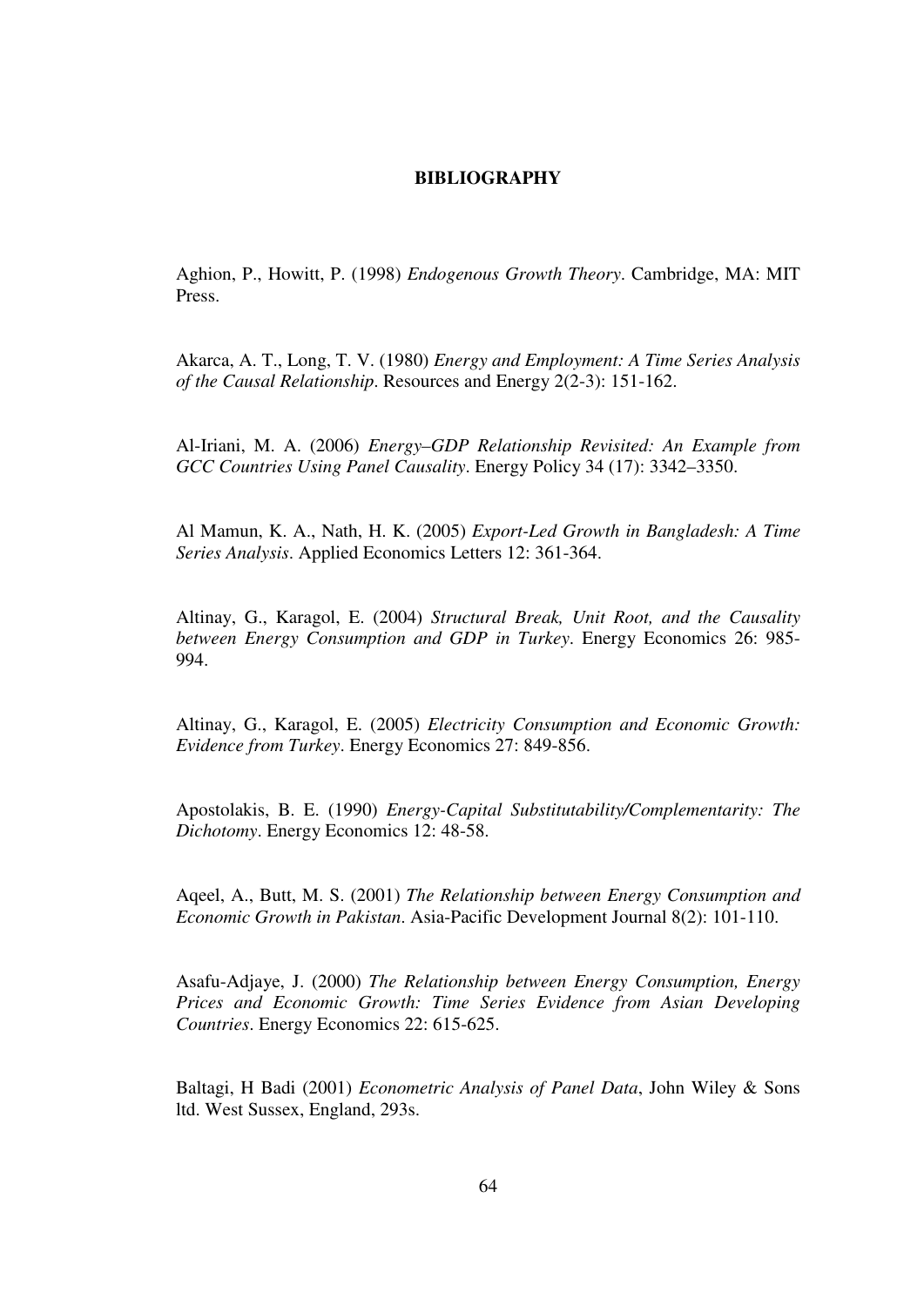Barbieri, L. (2006) *Working Paper on Panel Unit Root Tests: A Review*.

Barro, R. J., Sala-i-Martin, X. (2004) *Economic Growth, Second Edition, MIT Press*.

Berndt, E. R., Kolstad, C., Lee, J-K. (1993) *Measuring the Energy Efficiency and Productivity Impacts of Embodied Technical Change*. Energy Journal 14: 33-55.

Brookes, L. (1990). *The greenhouse effect: the fallacies in the energy efficiency solution*. Energy Policy 18: 199-201.

Carrion-i-Silvestre, J. L., Barrio-Castro, T. D., Lopez-Bazo, E. (2005) *Breaking the Panels: An Application to GDP Per Capita*. Econometrics Journal 8: 159–175.

Chang, T., Fang, W., Wen, L. (2001) *Energy Consumption, Employment, Output, and Temporal Causality: Evidence from Taiwan based on Cointegration and Error-Correction Modelling Techniques*. Applied Economics 33: 1045-1056.

Cheng, B. S. (1995) *An Investigation of Cointegration and Causality between Energy Consumption and Economic Growth*. The Journal of Energy and Development 21(1): 73-84.

Cheng, B. S. (1997) *Energy Consumption and Economic Growth in Brazil, Mexico and Venezuela: A Time Series Analysis*. Applied Economics Letters 4: 671-674.

Cheng, B. S. (1998) *Energy Consumption, Employment and Causality in Japan: A Multivariate Approach*. Indian Economic Review 33(1): 19-29.

Cheng, B. S. (1999) *Causality between Energy Consumption and Economic Growth in India: An Application of Cointegration and Error-Correction Modeling*. Indian Economic Review 34(1): 39-49.

Cheng, B. S., Lai, T. W. (1997) *An Investigation of Co-integration and Causality between Energy Consumption and Economic Activity in Taiwan*. Energy Economics 19: 435-444.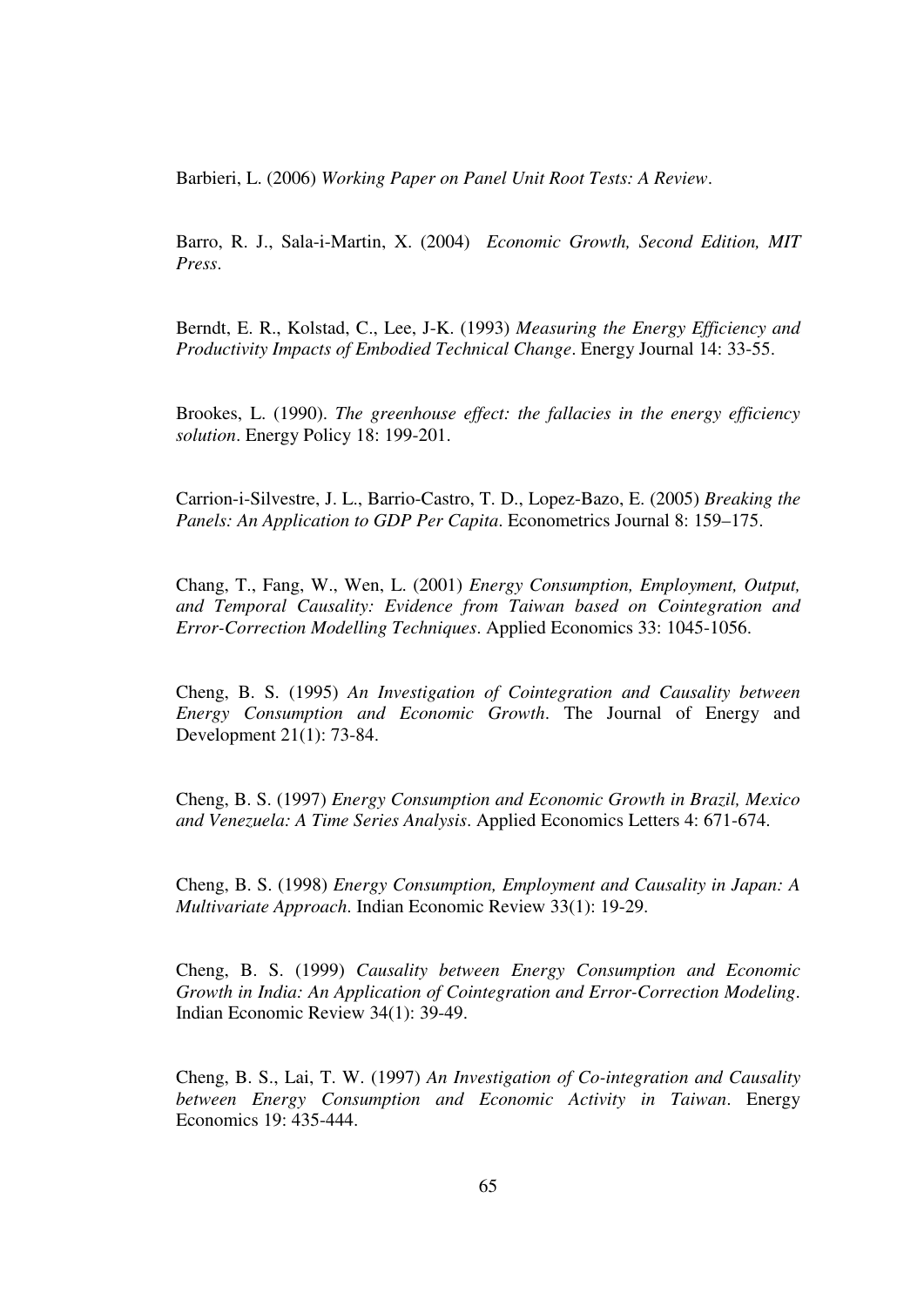Choe, J. I. (2003) *Do Foreign Direct Investment and Gross Domestic Investment Promote Economic Growth?* Review of Development Economics 7: 44–57.

Choi, I. (2001) *Unit Root Tests for Panel Data*. Journal of International Money and Finance 20: 249–272.

Chontanawat, J., Hunt, L. C., Pierse, R. (2006) *Causality between Energy Consumption and GDP: Evidence from 30 OECD and 78 Non-OECD Countries*. Surrey Energy Economics Discussion Paper Series: Paper No. SEEDS 113.

Chowdhury, A., Mavrotas, G. (2003) *FDI and Growth: What Causes What?* World Institute for Development Economics Research (WIDER) Conference Paper.

Ciarreta, A., Zarraga, A. (2007) *Working Paper on Electricity Consumption and Economic Growth: Evidence from Spain*.

Cleveland, C. J., Costanza, R., Hall, C. A. S., Kaufmann, R. K. (1984) *Energy and the U.S. Economy: A Biophysical Perspective*. Science 225: 890-897.

Cleveland, C. J., (2007) *Working paper on Energy and Environmental Economics*.

Ebohon, O. J. (1996) *Energy, Economic Growth and Causality in Developing Countries: A Case Study of Tanzania and Nigeria*. Energy Policy 24(5): 447-453.

Enders, W. (2004) *Applied Econometric Time Series. 2nd edition, Wiley*.

Erdil, E., Yetkiner H. (2005) *A Panel Data Approach for Income-Health Causality*. The Economics of Health Reforms: 701-724.

Erlat, H. (2006) *Panel Data: A Selective Survey. First Revision, Discussion Paper Series No:97-04, Middle East Technical University, Ankara*.

Erol, U., Yu, E. S. H. (1987) *Time Series Analysis of the Causal Relationships between U.S. Energy and Employment*. Resources and Energy 9: 75-89.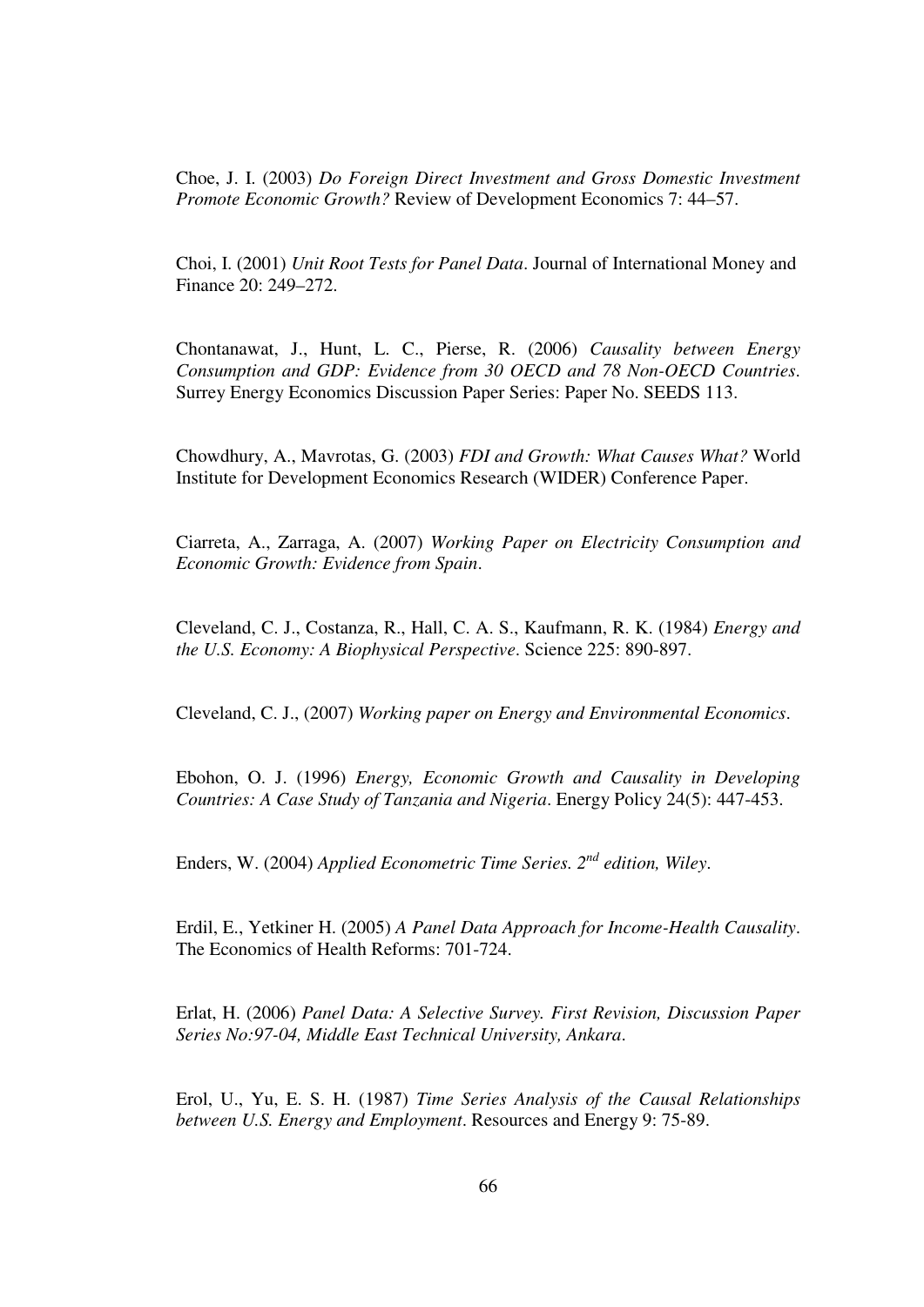Fatai, K., Oxley, L., Scrimgeour, F. G. (2004) *Modelling the Causal Relationship between Energy Consumption and GDP in New Zealand, Australia, India, Indonesia, the Philippines and Thailand*. Mathematics and Computers in Simulation 64: 431-445.

Frondel, M., Schmidt, C. M. (2002) *The Capital-Energy Controversy: An Artifact of Cost Shares?* The Energy Journal 23(3): 53-79.

Gever J., R. K. Kaufmann, D. Skole, and C. Vörösmarty (1986) *Beyond Oil: The Threat to Food and Fuel in the Coming Decades*. Ballinger, Cambridge MA.

Ghali, K. H., El-Sakka, M. I. T. (2004) *Energy Use and Output Growth in Canada: A Multivariate Cointegration Analysis*. Energy Economics 26: 225-238.

Ghosh, S. (2002) *Electricity Consumption and Economic Growth in India*. Energy Policy 30: 125-129.

Glasure, Y. U. (2002) *Energy and National Income in Korea: Further Evidence on the Role of Omitted Variables*. Energy Economics 24: 355-365.

Glasure, Y. U., Lee, A. R. (1997) *Cointegration, Error-Correction, and the Relationship between GDP and Energy: The Case of South Korea and Singapore*. Resource and Energy Economics 20: 17-25.

Granger, C. W. J. (1969) *Investigating Causal Relations by Econometric Models and Cross-Spectral Methods*. Econometrica 37: 424-438.

Granger, C. W. J. (1986) *Developments in the Study of Co-integrated Economic Variables*. Oxford Bulletin of Economics and Statistics 48: 213-228.

Granger, C. W. J. (1988) *Some Recent Developments in a Concept of Causality*. Journal of Econometrics 39: 199-211.

Hadri, K. (2000) *Testing for Stationarity in Heterogeneous Panel Data*. Econometrics Journal 3: 148– 161.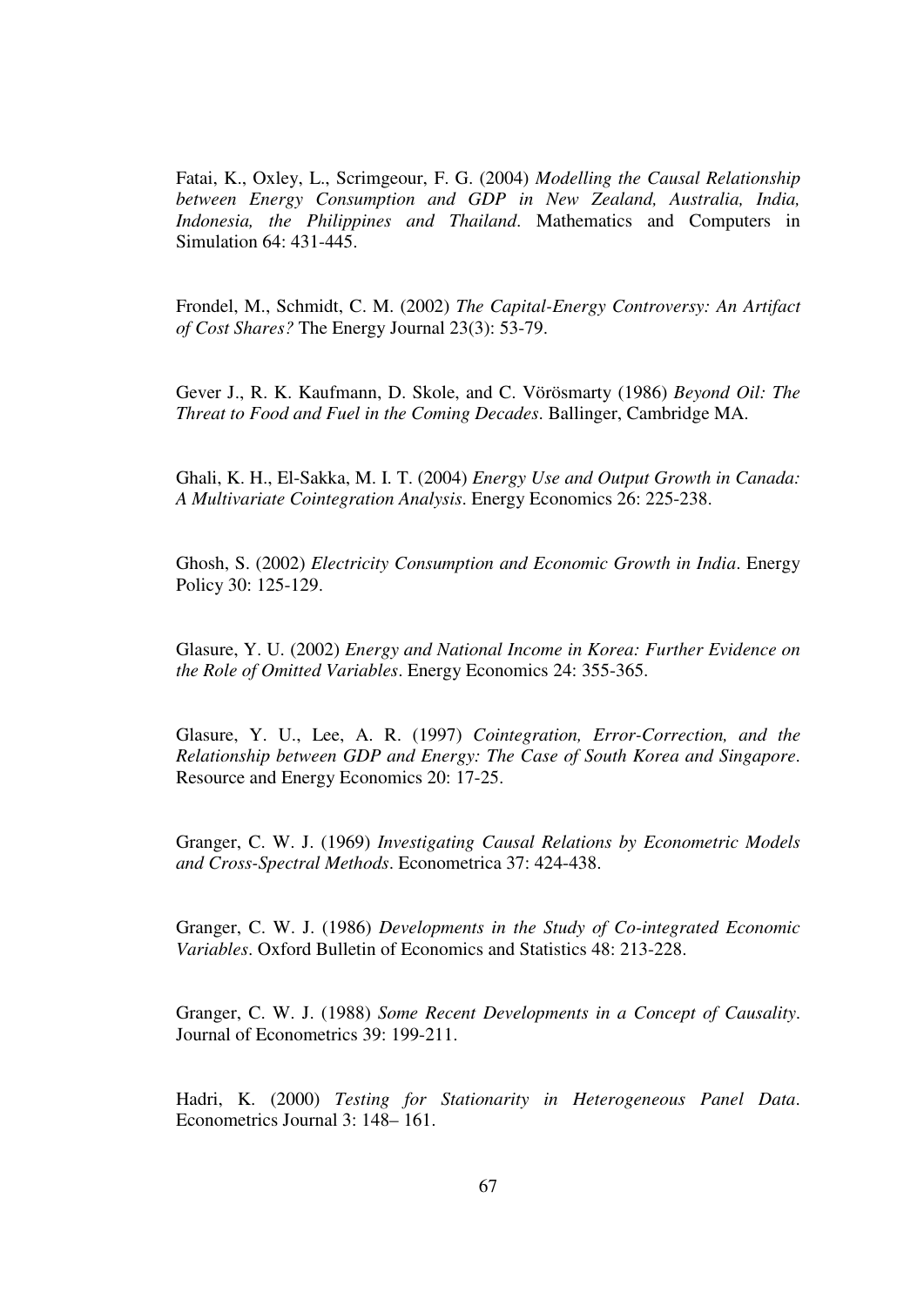Hannon, B. (1973) *An energy standard of value*. Annals of the American Academy 410: 139-153.

Hansen, H., Rand, J. (2004) *On the Causal Links between FDI and Growth in Developing Countries*. Miméo, Development Economics Research Group (DERG), Institute of Economics, University of Copenhagen.

Hatemi, A., Irandoust, M. (2005) *Energy Consumption and Economic Growth in Sweden: A Leveraged Bootstrap Approach, (1965-2000)*. International Journal of Applied Econometrics and Quantitative Studies 2-4: 87-98.

Holtz-Eakin, D., Newey, W., Rosen, H. (1985) *Implementing Causality Tests with Panel Data, with an Example from Local Public Finance*. NBER Technical Paper Series, No. 48.

Holtz-Eakin, D., Newey, W., Rosen, H. (1988) *Estimating Vector Autoregressions with Panel Data*. Econometrica 56: 1371–1395.

Holtz-Eakin, D., Newey, W., Rosen, H. S. (1989) *The Revenues-Expenditure Nexus: Evidence from Local Government Data*. International Economic Review 30: 415–429.

Hondroyiannis, G., Lolos, S., Papapetrou, E. (2002) *Energy Consumption and Economic Growth: Assessing the Evidence from Greece*. Energy Economics 24: 319-336.

Hsiao, C. (1981) *Autoregressive Modeling and Money-Income Causality Detection*. Journal of Monetary Economics 7: 85–106.

Hsiao, C. (1986) *Analysis of Panel Data. Cambridge University Press: Cambridge*.

Hsiao, C. (1989) *Modeling Ontario Regional Electricity System Demand Using a Mixed Fixed and Random Coefficients Approach*. Regional Science and Urban Economics 19: 565–587.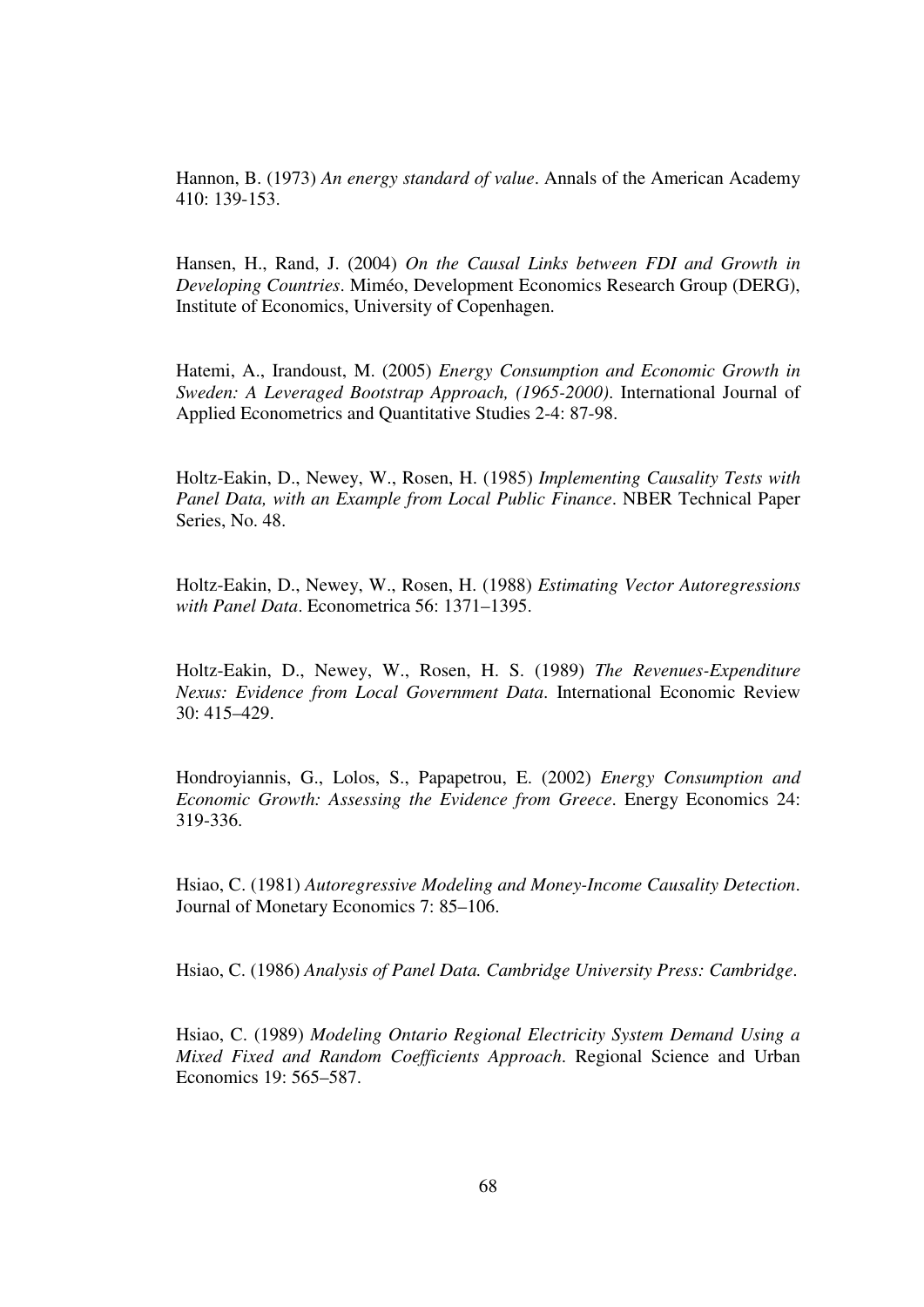Hurlin, C. (2004a) *Testing Granger Causality in Heterogeneous Panel Data Models with Fixed Coefficients*. Miméo, University Orléans.

Hurlin, C. (2004b) *A Note on Causality Tests in Panel Data Models with Random Coefficients*. Miméo, University Orléans.

Hurlin, C., Venet, B. (2001) *Granger Causality Tests in Panel Data Models with Fixed Coefficients*. Miméo, University Paris IX.

IEA (2004) *World Energy Outlook 2002 OECD/IEA, Paris*.

IEA/United Nations Environment Programme (UNEP) (2004) *Energy Subsidies: Lessons Learned in Assessing their Impact and Designing their Reform, Greenleaf Publishing, Sheffield*.

Im, K. S., Pesaran, M. H., Shin, Y. (2003) *Testing for Unit Roots in Heterogeneous Panels*. Journal of Econometrics 115: 53-74.

Jorgenson, D. W., Wilcoxen, P. J. (1993) *Reducing US Carbon Emissions: An Econometric General Equilibrium Assessment*. Resource and Energy Economics 15: 7-25.

Jorgenson, D. W. (1984) *The Role of Energy in Productivity Growth*. Energy Journal 5(3): 11-26.

Judson, R. A., Schmalensee, R., Stoker, T. M. (1999) *Economic Development and the Structure of Demand for Commercial Energy*. The Energy Journal 20(2): 29-57.

Judson, R. A., Owen, A. L. (1999) *Estimating Dynamic Panel Data Models: A Guide for Macroeconomists*. Economic Letters 65: 9-15.

Jumbe, C. B. L. (2004) *Cointegration and Causality between Electricity Consumption and GDP: Empirical Evidence from Malawi*. Energy Economics 26: 61-68.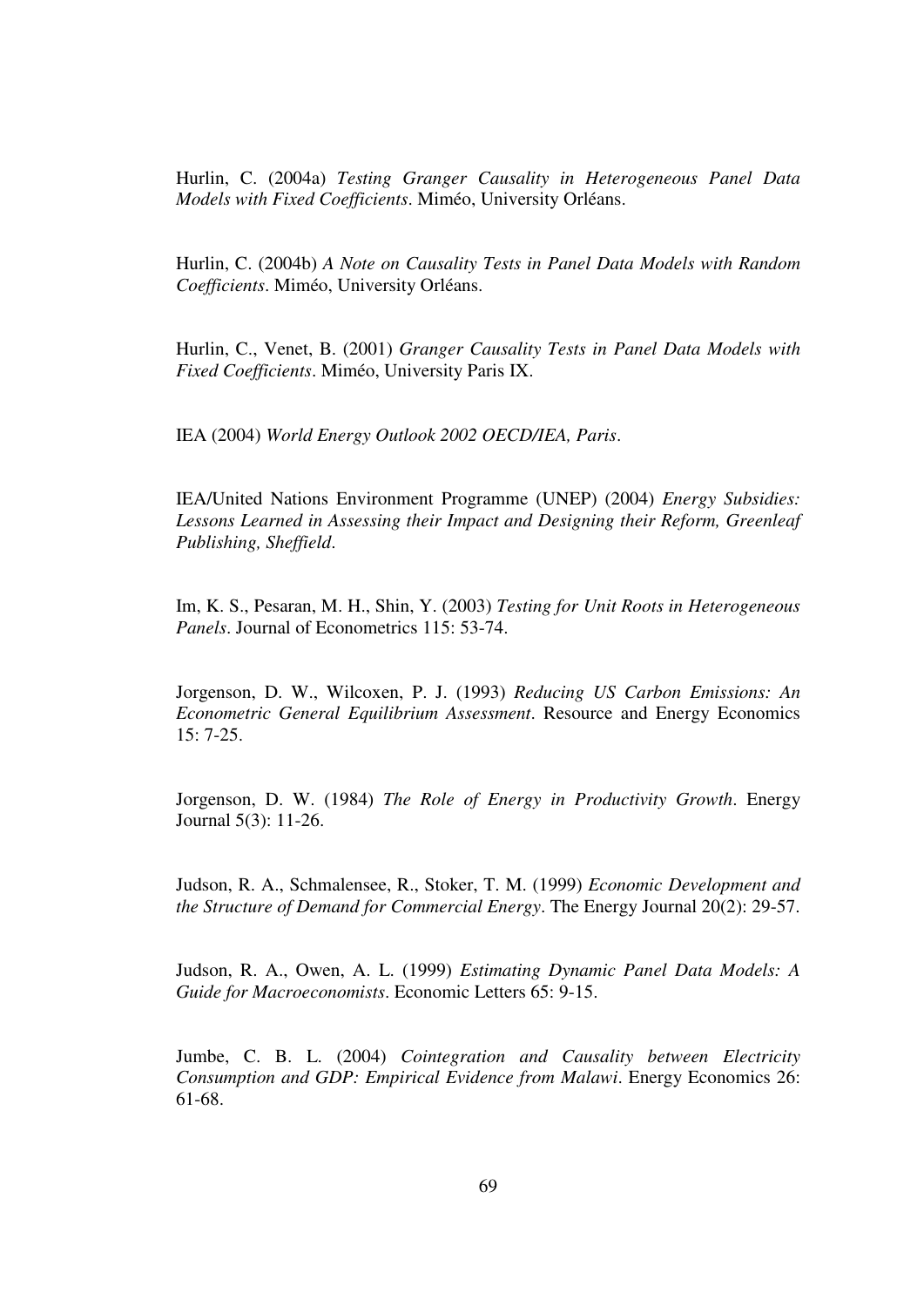Kaufmann, R. K. (1987) *Biophysical and Marxist economics: learning from each other*. Ecological Modelling 38: 91-105.

Kaufmann, R. K. (2004) *The Mechanisms for Autonomous Energy Efficiency Increases: A Cointegration Analysis of the US Energy/GDP Ratio*. Energy Journal 25(1): 63-86.

Kraft, J., Kraft, A. (1978) *Note and Comments: On the Relationship between Energy and GNP*. The Journal of Energy and Development 3(2): 401-403.

Khazzoom, D. J. (1980). *Economic implications of mandated efficiency standards for household appliances*. Energy Journal 1(4): 21-39.

Lee, C-C. (2005) *Energy Consumption and GDP in Developing Countries: A Cointegrated Panel Analysis*. Energy Economics 27: 415-427.

Lee, C-C. (2006) *The Causality Relationship Between Energy Consumption and GDP in G-11 Countries Revisited*. Energy Policy 34: 1086-1093.

Lee, C-C., Chang, C-P. (2005) *Structural Breaks, Energy Consumption, and Economic Growth Revisited: Evidence from Taiwan*. Energy Economics 27: 857- 872.

Lee, C-C., Chang, C-P. (2007) *Energy Consumption and GDP Revisited: A Panel Analysis of Developed and Developing Countries*. Energy Economics 29: 1206- 1223.

Levine, A., Lin, C. F. (1993) *Unit Root Tests in Panel Data: Asymptotic and Finite Sample Properties. Working Paper Department of Economics, University of California at San Diego*.

Levine, A., Lin, C. F., Chu, C. S. (2002) *Unit Root Tests in Panel Data: Asymptotic and Finite-Sample Properties*. Journal of Econometrics 108: 1– 24.

Lise, W., Montfort K. V. (2007) *Energy Consumption and GDP in Turkey: Is There a Co-integration Relationship?* Energy Economics 29: 1166-1178.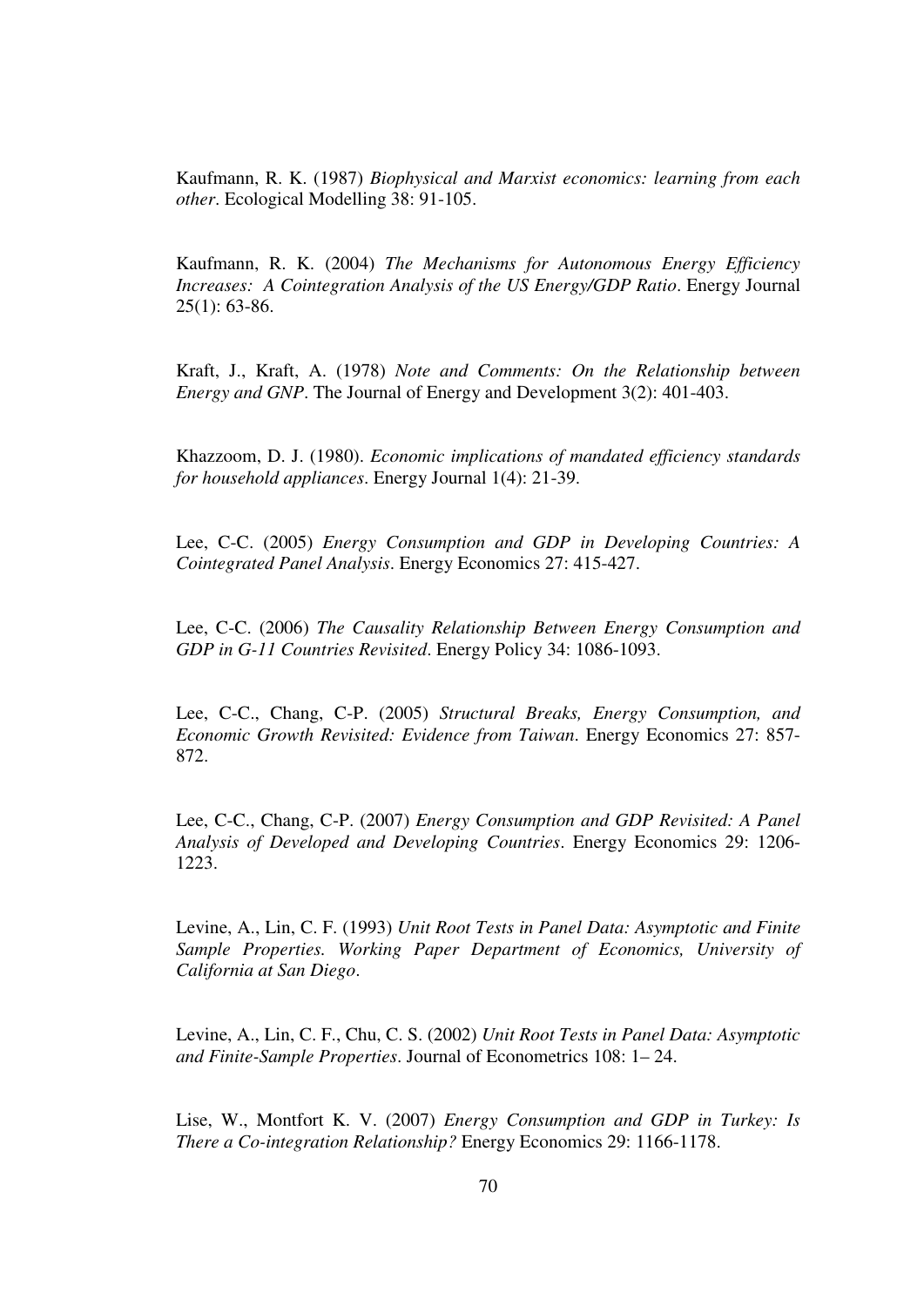Masih, A. M. M., Masih, R. (1996) *Energy Consumption, Real Income and Temporal Causality: Results from a Multi-Country Study based on Cointegration and Error-Correction Modelling Techniques*. Energy Economics 18(3): 165-183.

Masih, A. M. M., Masih, R. (1997) *On the Temporal Causal Relationship between Energy Consumption, Real Income, and Prices: Some New Evidence from Asian-Energy Dependent NICs based on a Multivariate Cointegration/Vector Error-Correction Approach*. Journal of Policy Modeling 19(4): 417-440.

Masih, A. M. M., Masih, R. (1998) *A Multivariate Cointegrated Modelling Approach in Testing Temporal Causality Between Energy Consumption, Real Income and Prices with an Application to Two Asian LDCs*. Applied Economics 30: 1287-1298.

Mavrotas, G., Kelly, R. (2001) *Old Wine in New Bottle: Testing Causality Between Savings and Growth*. The Manchester School Supplement: 97–105.

Mozumder, P., Marathe, A. (2007) *Causality Relationship between Electricity Consumption and GDP in Bangladesh*. Energy Policy 35: 395-402.

Nachane, D. M., Nadkarni, R. M., Karnik, A. V. (1988) *Co-integration and Causality Testing of the Energy-GDP Relationship: A Cross-Country Study*. Applied Economics 20: 1511-1531.

Nair-Reichert, U., Weinhold, D. (2001) *Causality Tests for Cross-Country Panels: A New Look at FDI and Economic Growth in Developing Countries*. Oxford Bulletin of Economics and Statistics 63: 153–171.

Nickell, S. (1981) *Biases in Dynamic Models with Fixed Effects*. Econometrica 49: 1399–1416.

Oh, W., Lee, K. (2004a) *Causal Relationship between Energy Consumption and GDP Revisited: The Case of Korea 1970-1999*. Energy Economics 26: 51-59.

Oh, W., Lee, K. (2004b) *Energy Consumption and Economic Growth in Korea: Testing the Causality Relation*. Journal of Policy Modeling 26: 973-981.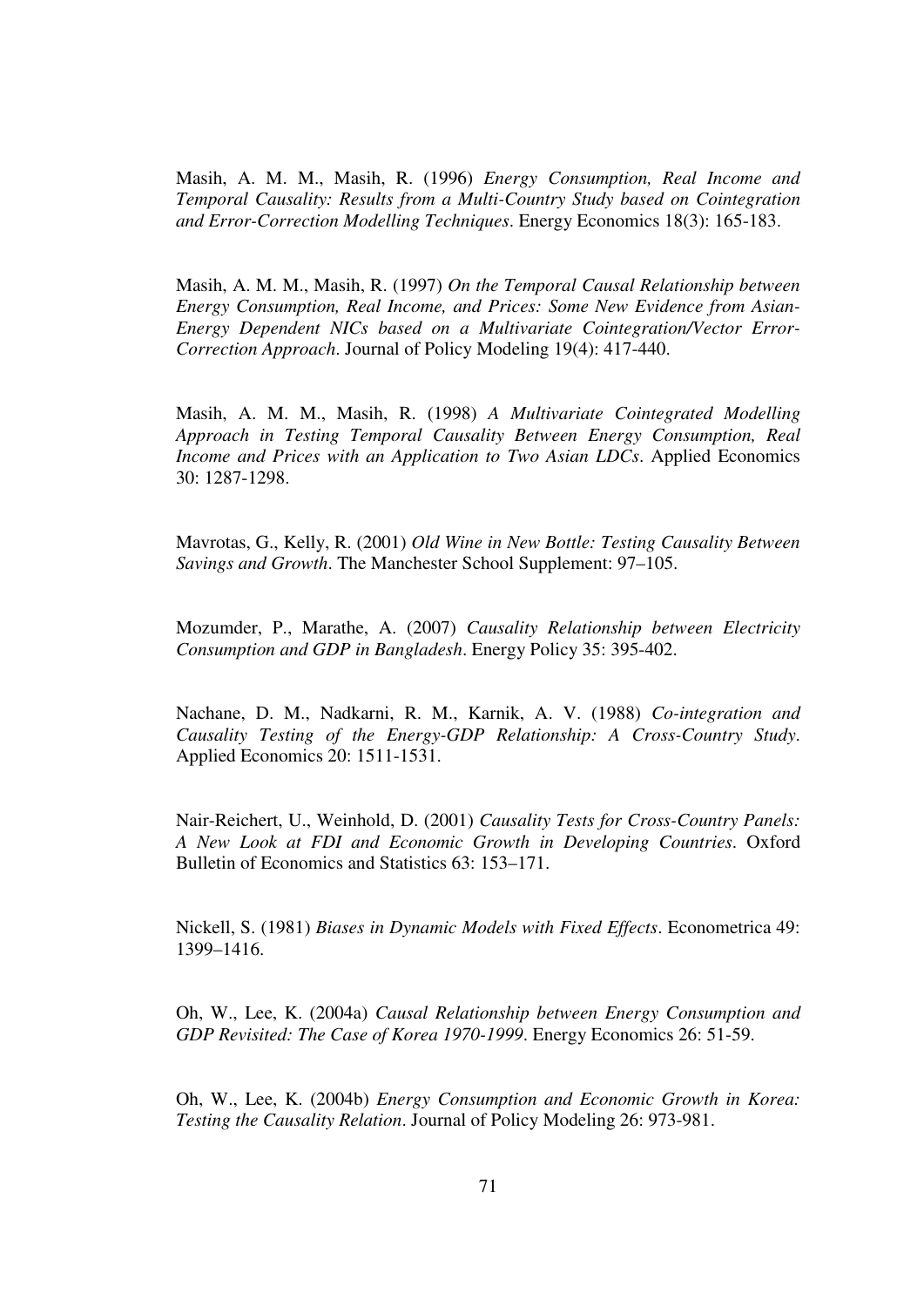Paul, S., Bhattacharya, R. N. (2004) *Causality between Energy Consumption and Economic Growth in India: A Note on Conflict Results*. Energy Economics 26: 997-983.

Pedroni, P. (1999) *Critical Values for Cointegration Tests in Heterogeneous Panels with Multiple Regressors*. Oxford Bulletin of Economics and Statistics 61: 653– 670.

Perron, P., (1991) *Test Consistency with Varying Sampling Frequency*. Econometric Theory 7: 341–368.

Pierse, R. G., Shell, A. J. (1995) *Temporal Aggregation and the Power of Tests for Unit Root*. Journal of Econometrics 65: 335–345.

Schurr, S., Netschert, B. (1960) *Energy and the American Economy, 1850-1975. Baltimore: Johns Hopkins University Press.*

Shiu, A., Lam, P. L. (2004) *Electricity Consumption and Economic Growth in China*. Energy Policy 32: 47-54.

Sica, E. (2007) *Working Paper on Causality between Energy and Economic Growth: The Italian Case*.

Sims, C. A., Stock, J. H., Watson. M. W. (1990) *Inference in Linear Time Series Models with Some Unit Roots*. Econometrica 58: 133-44.

Smulders, S. (2004) *Endogenous technical change, natural resources and growth*. In: R. Ayres, D. Simpson, and M. Toman (eds.), Scarcity and Growth in the New Millennium. Resources for the Future.

Solow, R. M. (1956) *A Contribution to the Theory of Economic Growth*. Quarterly Journal of Economics, 70: 65-94.

Solow, R. M. (1974) *Intergenerational Equity and Exhaustible Resources*. Review of Economic Studies, Symposium on the Economics of Exhaustible Resources: 29- 46.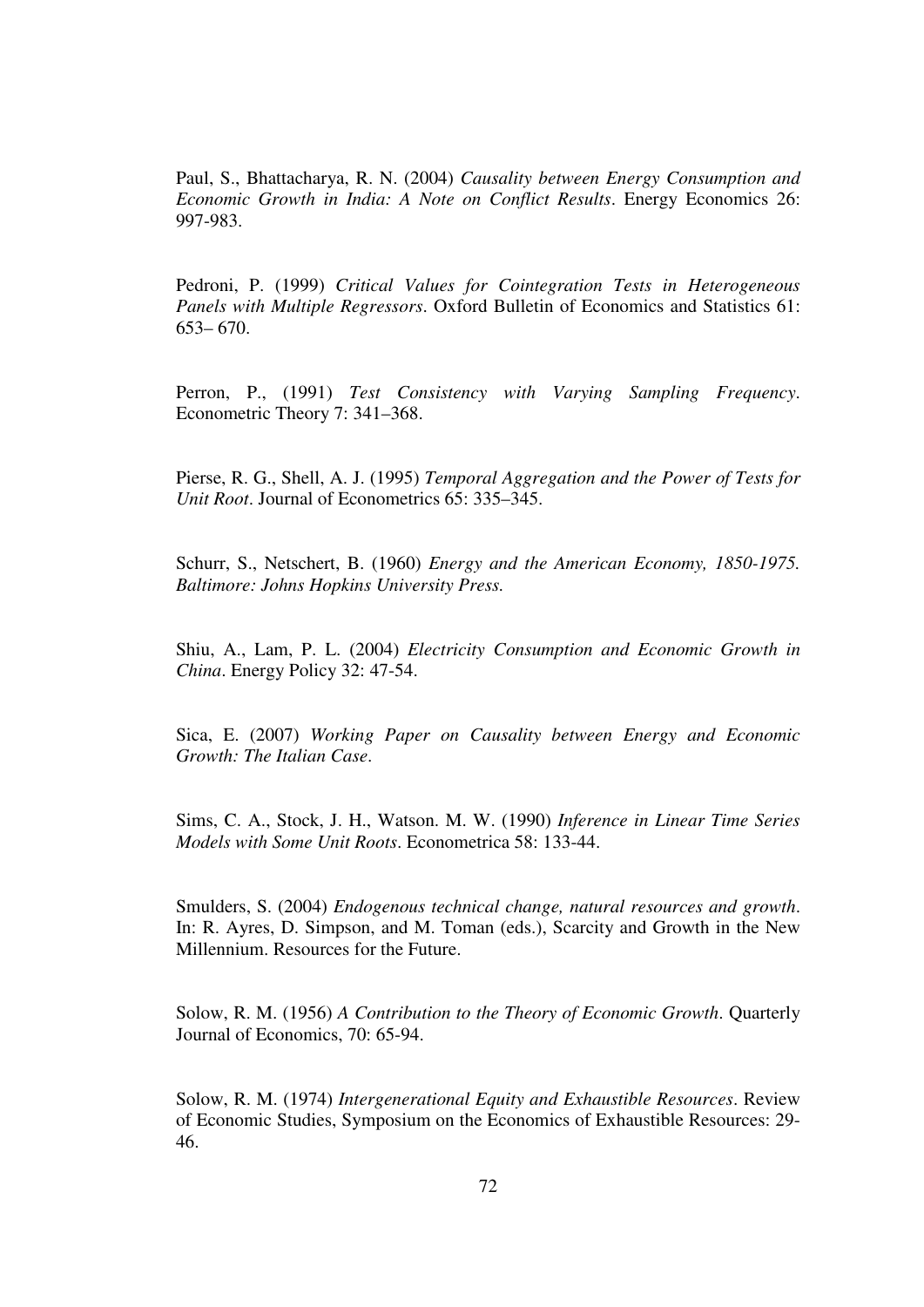Soytas, U., Sari, R., Ozdemir, O. (2001) *Energy Consumption and GDP Relations in Turkey: A Cointegration and Vector Error Correction Analysis*. Economies and Business in Transition: Facilitating Competitiveness and Change in the Global Environment Proceedings: 838-844: Global Business and Technology Association.

Soytas, U., Sari, R. (2003) *Energy Consumption and GDP: Causality Relationship in G-7 Countries and Emerging Markets*. Energy Economics 25: 33-37.

Stern, D. I. (1993) *Energy and Economic Growth in the USA, A Multivariate Approach*. Energy Economics 15(2): 137-150.

Stern, D. I. (1999) *Is Energy Cost an Accurate Indicator of Natural Resource Quality?* Ecological Economics 31: 381-394.

Stern, D. I. (2000) *A Multivariate Cointegration Analysis of the Role of Energy in the US Macroeconomy*. Energy Economics 22: 267-283.

Stern, D. I. (2003) *Energy and Economic Growth. Working paper on Assessing the Role of Human and Natural Capital in Economic Production*.

Stern, D. I., Cleveland, C. J. (2004) *Energy and Economic Growth. Rensselaer Working Papers in Economics*.

Stock. J.H., Watson, M.W. (1989) *Interpreting the evidence on money-income causality*. Journal of Econometrics 40: 161-182.

Tahvonen, O., Salo, S. (2001) *Economic Growth and Transitions between Renewable and Nonrenewable Energy Resources*. European Economic Review 45: 1379-1398.

Toda, H. Y., Phillips, P. C. B. (1993) *Vector Autoregressions and Causality*. Econometrica 61: 1367– 1393.

Weinhold, D. (1996) *Investment, Growth and Causality Testing in Panels*. Economie et Prevision 126: 163–175.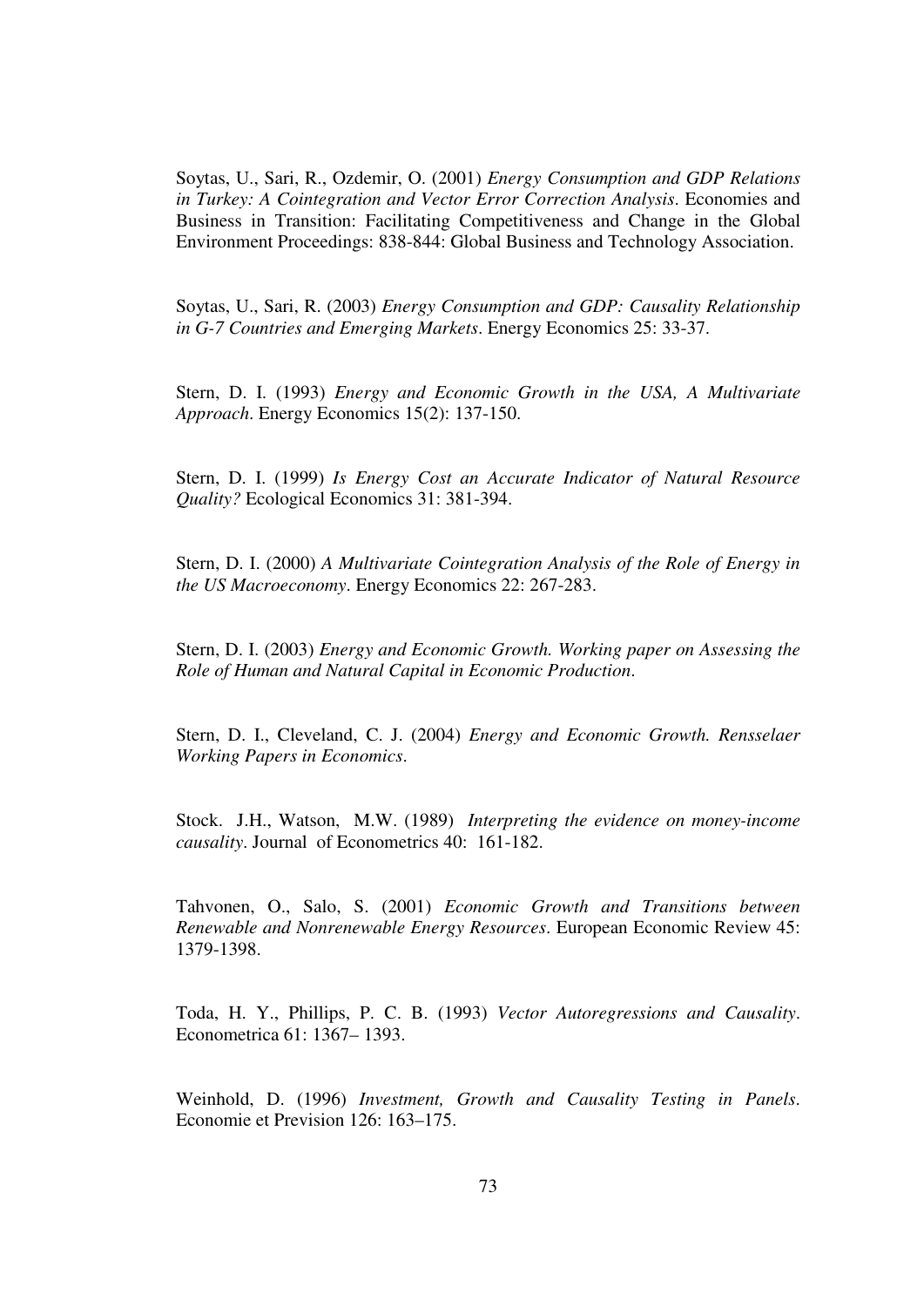Weinhold, D. (1999) *A Dynamic 'Fixed Effects' Model for Heterogeneous Panel Data*. Unpublished Manuscript, London School of Economics.

Wolde-Rufael, Y. (2004) *Disaggregated Industrial Energy Consumption and GDP: The Case of Shanghai, 1952-1999*. Energy Economics 26: 69-75.

Wolde-Rufael, Y. (2005) *Energy Demand and Economic Growth: The African Experience*. Journal of Policy Modeling 27: 891-903.

WDI, 2007 *World Bank's World Development Indicators*.

Yang, H. Y. (2000) *A Note of the Causal Relationship between Energy and GDP in Taiwan*. Energy Economics 22: 309-317.

Yoo, S. H. (2005) *Electricity Consumption and Economic Growth: Evidence from Korea*. Energy Policy 33: 1627-1632.

Yoo, S. H. (2006) *The Causal Relationship Between Electricity Consumption and Economic Growth in the ASEAN Countries*. Energy Policy 34: 3573-3582.

Yu, E. S. H., Choi, J. Y. (1985) *The Causal Relationship between Energy and GNP: An International Comparison*. Journal of Energy and Development 10(2): 249-272.

Yu, E. S. H., Jin, J. C. (1992) *Cointegration Tests of Energy Consumption, Income, and Employment*. Resources and Energy 14(3): 259-266.

Yu, E. S. H., Hwang, B. K. (1984) *The Relationship between Energy and GNP, Further Results*. Energy Economics 6(3): 186-190.

Zachariadis, T. (2007) *Exploring the Relationship between Energy Use and Economic Growth with Bivariate Models: New Evidence from G-7 Countries*. Energy Economics 29: 1233-1253.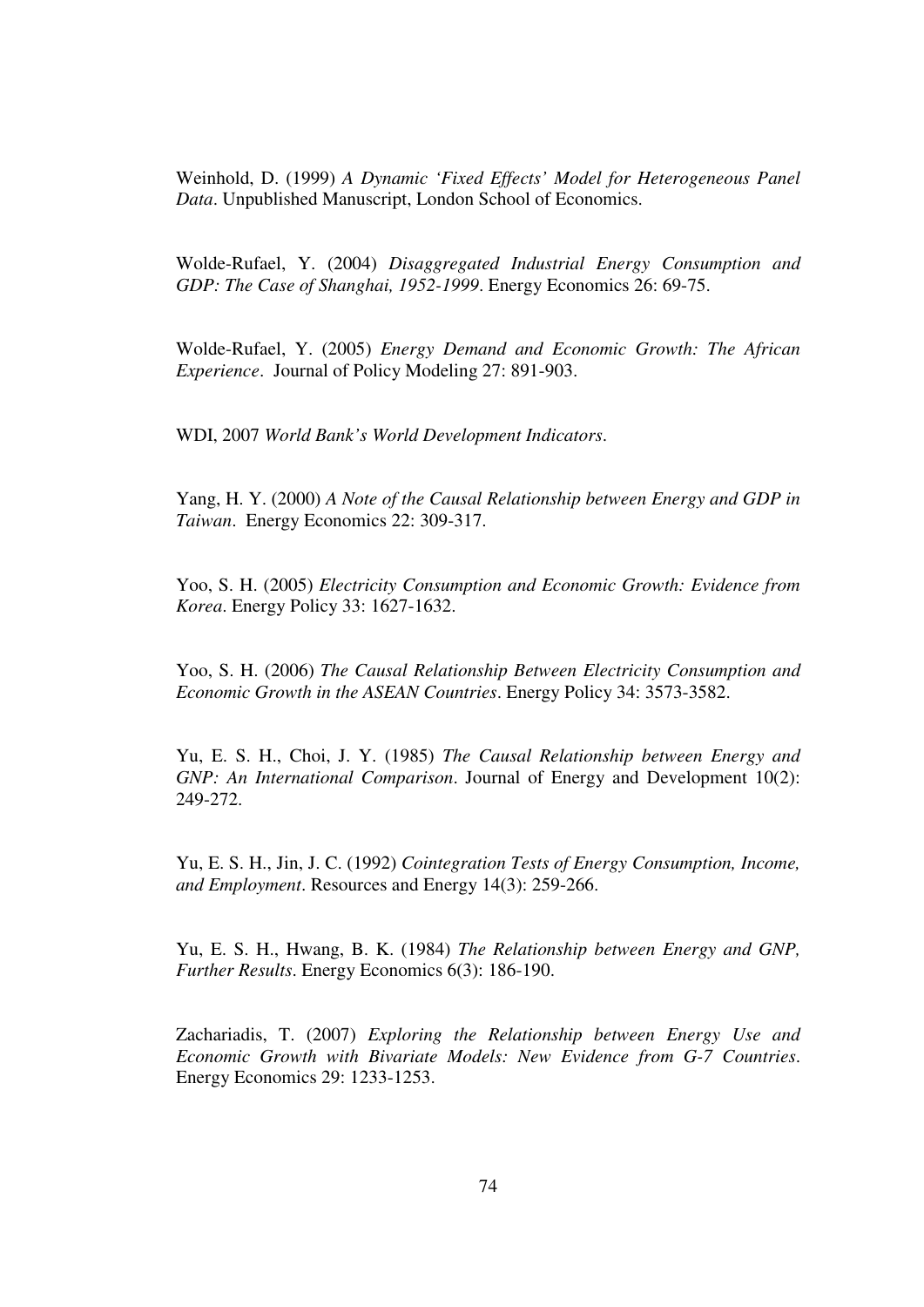## **APPENDICES**

| 1990-2004 ANNUAL  |                      |                             |
|-------------------|----------------------|-----------------------------|
| <b>Low Income</b> | <b>Middle Income</b> | <b>High Income</b>          |
| <b>Countries</b>  | <b>Countries</b>     | <b>Countries</b>            |
| <b>Bangladesh</b> | Algeria              | Australia                   |
| Benin             | Argentina            | Austria                     |
| Congo, Dem. Rep.  | <b>Bolivia</b>       | Belgium                     |
| Cote d'Ivoire     | <b>Botswana</b>      | Canada                      |
| Ethiopia          | <b>Brazil</b>        | Denmark                     |
| Ghana             | Bulgaria             | Finland                     |
| Haiti             | Chile                | France                      |
| India             | China                | Germany                     |
| Kenya             | Colombia             | Greece                      |
| Mozambique        | Costa Rica           | Hong Kong, China            |
| Nepal             | Ecuador              | Ireland                     |
| Nigeria           | Egypt, Arab Rep.     | <b>Israel</b>               |
| Pakistan          | El Salvador          | Italy                       |
| Senegal           | Guatemala            | Japan                       |
| Sudan             | Honduras             | Korea, Rep.                 |
| Tanzania          | Hungary              | <b>Netherlands</b>          |
| Togo              | Indonesia            | New Zealand                 |
| Vietnam           | Iran, Islamic Rep.   | Norway                      |
| Yemen, Rep.       | Jamaica              | Portugal                    |
| Zambia            | Jordan               | Saudi Arabia                |
| Zimbabwe          | Malaysia             | Spain                       |
|                   | Mexico               | Sweden                      |
|                   | Morocco              | Switzerland                 |
|                   | Panama               | <b>United Arab Emirates</b> |
|                   | Paraguay             | <b>United Kingdom</b>       |
|                   | Peru                 | <b>United States</b>        |
|                   | Philippines          |                             |
|                   | Poland               |                             |
|                   | Romania              |                             |
|                   | South Africa         |                             |
|                   | Syrian Arab Republic |                             |
|                   | Thailand             |                             |
|                   | Turkey               |                             |
|                   | Uruguay              |                             |
|                   | Venezuela, RB        |                             |

**Appendix A:** *Countries in the Data Set*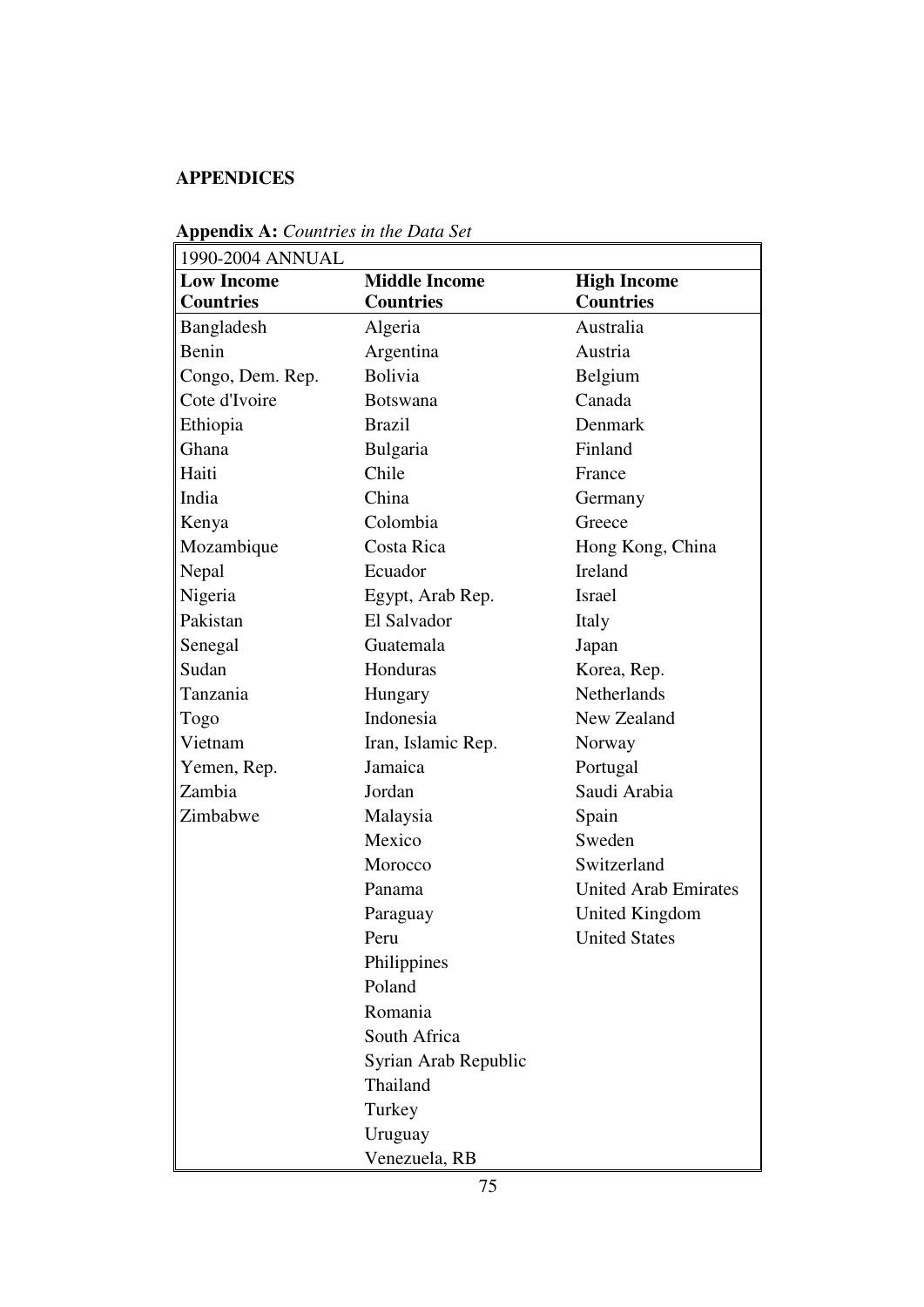## **Appendix B:** *Results of Panel Unit Root Tests*

Im, Pesaran and Shin Test

|                  | Energy |               | <b>GDP</b> |               |
|------------------|--------|---------------|------------|---------------|
|                  | First  |               | First      |               |
|                  | Level  | Difference    | Level      | Difference    |
| Low Income       |        |               |            |               |
| <b>Countries</b> | 2,5473 | $-8,1637***$  | 3,8517     | $-4,8903***$  |
| Middle Income    |        |               |            |               |
| Countries        | 0,5191 | $-13,5769***$ | 2,1698     | $-11,0264***$ |
| High Income      |        |               |            |               |
| <b>Countries</b> | 0,4469 | $-14,1720***$ | 4,4111     | $-8,5654***$  |

*\*Reject H0 at 10% level of significance, \*\*Reject H0 at 5% level of significance, \*\*\*Reject H0 at 1% level of significance.*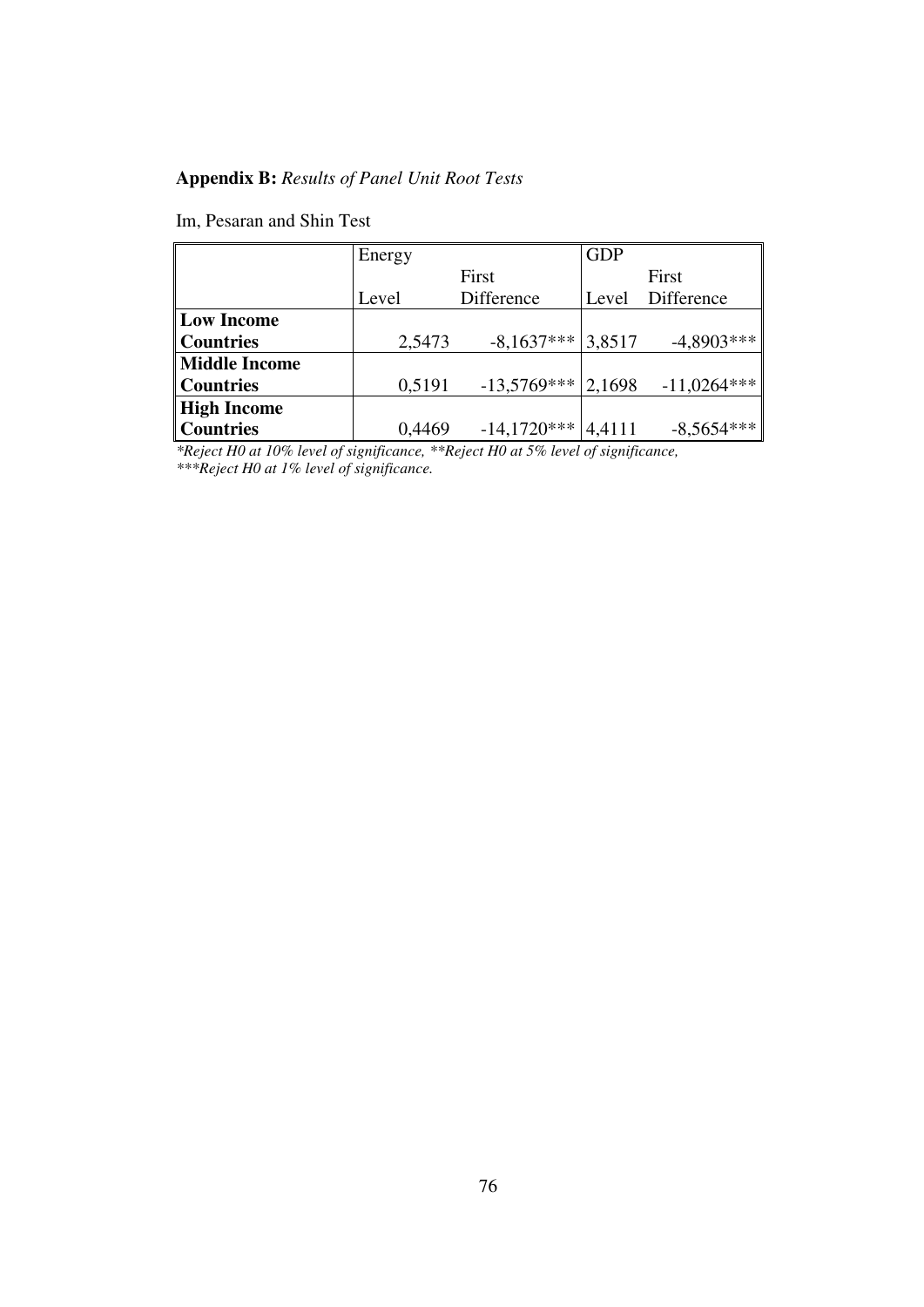| <b>Low Income Countries</b> |             |                    | <b>Middle Income Countries</b> |             |                       | <b>High Income Countries</b> |             |                            |
|-----------------------------|-------------|--------------------|--------------------------------|-------------|-----------------------|------------------------------|-------------|----------------------------|
| Variable                    | Coefficient | HC. Std. Error     | Variable                       | Coefficient | HC. Std. Error        | Variable                     |             | Coefficient HC. Std. Error |
| $\overline{C}$              | 0.047444    | $0.110281$ C       |                                | 0.583725    | $0.226492$ C          |                              | 0.097172    | 0.293434                   |
| $DLGDP(-1)$                 | 1.006.137   |                    | $0.122735$ DLGDP(-1)           | 1.034.425   |                       | $0.069797$ DLGDP(-1)         | 1.034.028   | 0.130830                   |
| $DLGDP(-2)$                 | $-0.110415$ | 0.150403           | $DLGDP(-2)$                    | $-0.148151$ | 0.074906              | $DLGDP(-2)$                  | $-0.110983$ | 0.109220                   |
| $DLGDP(-3)$                 | $-0.000314$ |                    | $0.064420$ DLGDP(-3)           | 0.037882    | 0.048093              | <b>DLE</b>                   | 0.146423    | 0.057702                   |
| <b>DLE</b>                  | 0.195707    | 0.049925 DLE       |                                | 0.299596    | $0.063412$ DLE(-1)    |                              | $-0.036973$ | 0.068118                   |
| $DLE(-1)$                   | $-0.100370$ | $0.045317$ DLE(-1) |                                | $-0.279967$ | $0.065284$ DLE(-2)    |                              | $-0.026907$ | 0.069873                   |
|                             |             |                    | $DLE(-2)$                      | $-0.001490$ | $0.036903$ DLE $(-3)$ |                              | $-0.001306$ | 0.031882                   |
|                             |             |                    | $DLE(-3)$                      | $-0.016212$ | 0.030572              |                              |             |                            |
| <b>Fixed Effects</b>        |             |                    | <b>Fixed Effects</b>           |             |                       | <b>Fixed Effects</b>         |             |                            |
| <b>BEN</b>                  | 0.013531    |                    | <b>ARG</b>                     | 0.081292    |                       | <b>ARE</b>                   | $-0.089290$ |                            |
| <b>BGD</b>                  | 0.111894    |                    | <b>BGR</b>                     | $-0.020425$ |                       | <b>AUS</b>                   | $-0.015642$ |                            |
| <b>CIV</b>                  | 0.052104    |                    | <b>BOL</b>                     | $-0.068252$ |                       | <b>AUT</b>                   | 0.020650    |                            |
| <b>ETH</b>                  | $-0.064603$ |                    | <b>BRA</b>                     | 0.025510    |                       | <b>BEL</b>                   | $-0.016133$ |                            |
| <b>GHA</b>                  | $-0.024681$ |                    | <b>BWA</b>                     | 0.052864    |                       | CAN                          | $-0.040526$ |                            |
| <b>HTI</b>                  | 0.052309    |                    | <b>CHL</b>                     | 0.061092    |                       | <b>CHE</b>                   | 0.042020    |                            |
| $\mathop{\rm IND}\nolimits$ | 0.028615    |                    | <b>CHN</b>                     | $-0.025630$ |                       | <b>DEU</b>                   | 0.004294    |                            |
| <b>KEN</b>                  | $-0.003856$ |                    | <b>COL</b>                     | $-0.008644$ |                       | <b>DNK</b>                   | 0.036362    |                            |
| <b>MOZ</b>                  | $-0.028172$ |                    | <b>CRI</b>                     | 0.044066    |                       | <b>ESP</b>                   | 0.004001    |                            |
| NGA                         | $-0.048321$ |                    | <b>DZA</b>                     | $-0.019677$ |                       | <b>FIN</b>                   | $-0.020322$ |                            |
| <b>NPL</b>                  | $-0.023131$ |                    | <b>ECU</b>                     | $-0.047098$ |                       | <b>FRA</b>                   | 0.000951    |                            |
| <b>PAK</b>                  | 0.030817    |                    | <b>EGY</b>                     | $-0.035945$ |                       | <b>GBR</b>                   | 0.026152    |                            |
| <b>SDN</b>                  | 0.009659    |                    | <b>GTM</b>                     | $-0.028805$ |                       | <b>GRC</b>                   | $-0.001047$ |                            |
| <b>SEN</b>                  | 0.076490    |                    | <b>HND</b>                     | $-0.074650$ |                       | <b>HKG</b>                   | 0.067372    |                            |
| <b>TGO</b>                  | $-0.041816$ |                    | <b>HUN</b>                     | 0.064616    |                       | <b>IRL</b>                   | 0.053923    |                            |
| <b>TZA</b>                  | $-0.020520$ |                    | <b>IDN</b>                     | $-0.076780$ |                       | <b>ISR</b>                   | 0.013493    |                            |
| <b>VNM</b>                  | 0.025739    |                    | <b>IRN</b>                     | $-0.034544$ |                       | <b>ITA</b>                   | 0.018658    |                            |
| <b>YEM</b>                  | 0.083703    |                    | <b>JAM</b>                     | 0.015973    |                       | <b>JPN</b>                   | 0.041450    |                            |

**Appendix C1:** *Estimation Results of VAR Equation from Energy to GDP*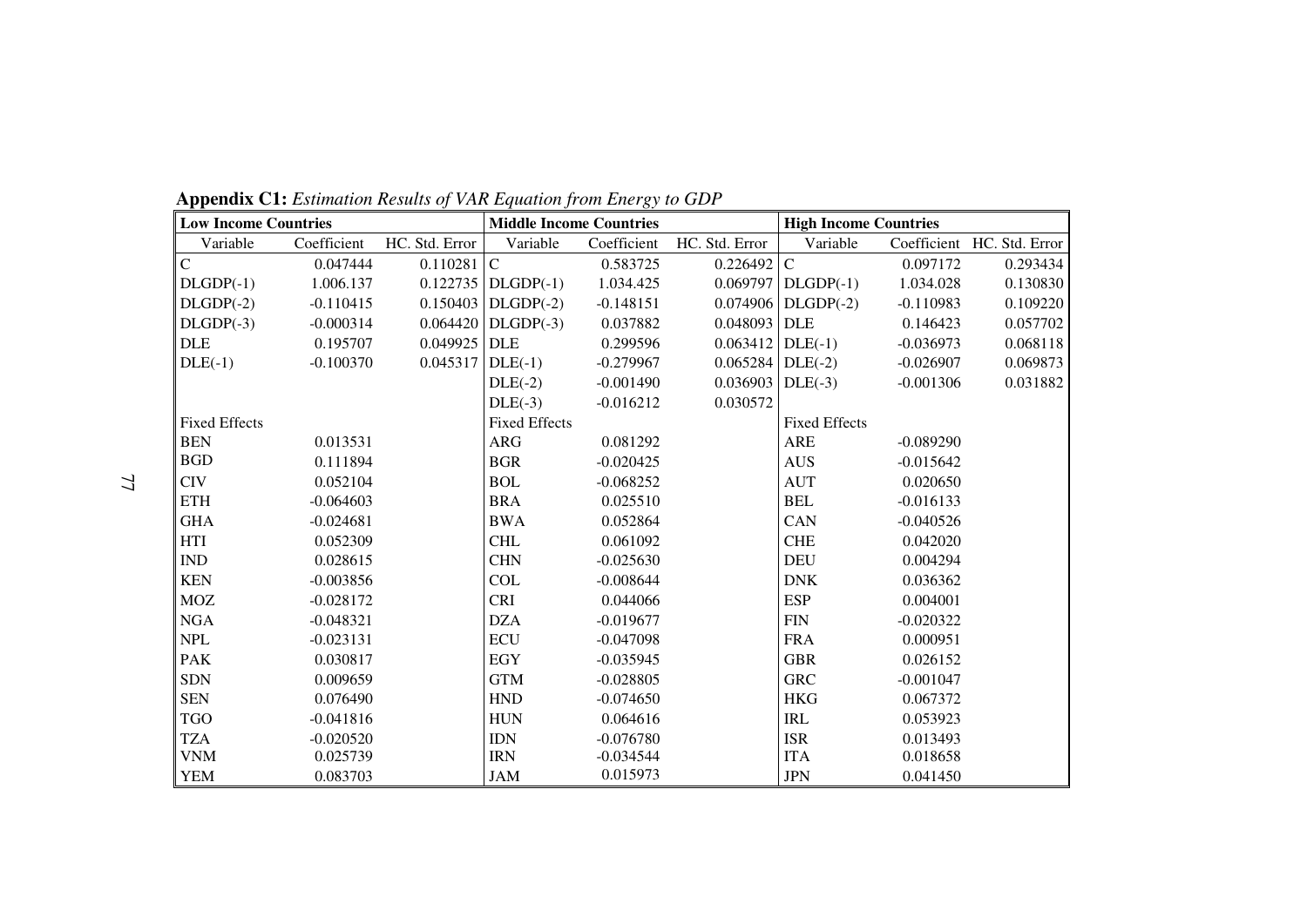| <b>ZAR</b> | $-0.143833$ | <b>JOR</b> | $-0.021481$ | <b>KOR</b> | $-0.023395$ |
|------------|-------------|------------|-------------|------------|-------------|
| <b>ZMB</b> | $-0.054529$ | <b>MAR</b> | $-0.049232$ | <b>NLD</b> | $-0.000390$ |
| <b>ZWE</b> | $-0.031400$ | <b>MEX</b> | 0.065601    | <b>NOR</b> | 0.026063    |
|            |             | <b>MYS</b> | 0.043287    | <b>NZL</b> | $-0.027729$ |
|            |             | PAN        | 0.041402    | <b>PRT</b> | $-0.003024$ |
|            |             | <b>PER</b> | 0.000934    | SAU        | $-0.098590$ |
|            |             | <b>PHL</b> | $-0.064538$ | <b>SWE</b> | $-0.002097$ |
|            |             | <b>POL</b> | 0.070324    | <b>USA</b> | $-0.009783$ |
|            |             | <b>PRY</b> | $-0.049826$ |            |             |
|            |             | <b>ROM</b> | $-0.001938$ |            |             |
|            |             | <b>SLV</b> | $-0.011170$ |            |             |
|            |             | <b>SYR</b> | $-0.056597$ |            |             |
|            |             | <b>THA</b> | $-0.009000$ |            |             |
|            |             | <b>TUR</b> | 0.016197    |            |             |
|            |             | <b>URY</b> | 0.068715    |            |             |
|            |             | <b>VEN</b> | 0.038331    |            |             |
|            |             | ZAF        | 0.014029    |            |             |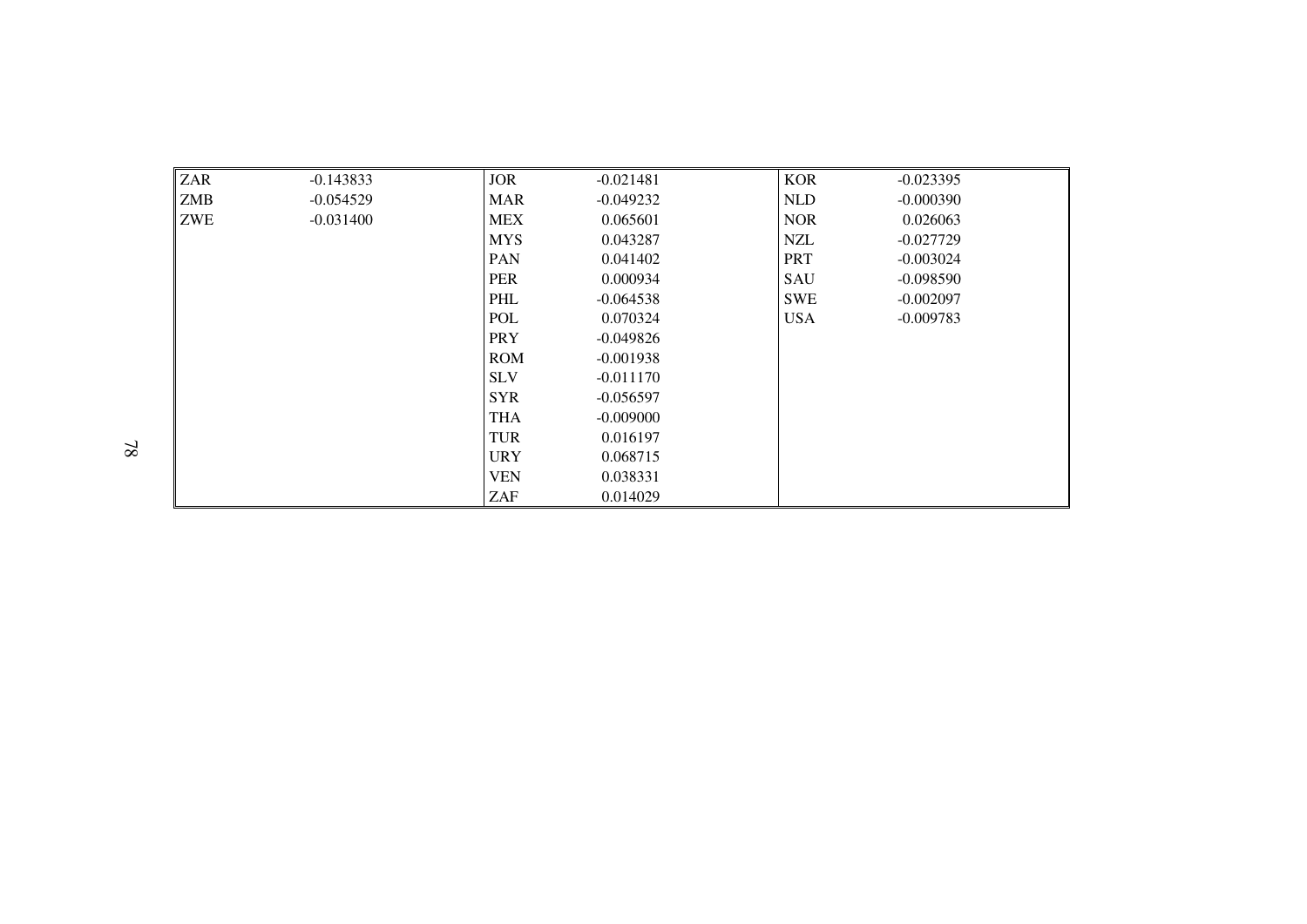| <b>Low Income Countries</b> |             |                    | <b>Middle Income Countries</b> |             |               | <b>High Income Countries</b> |             |               |
|-----------------------------|-------------|--------------------|--------------------------------|-------------|---------------|------------------------------|-------------|---------------|
| Variable                    | Coefficient | HC. Std. Error     | Variable                       | Coefficient | HC.Std. Error | Variable                     | Coefficient | HC.Std. Error |
| $\overline{C}$              | 0.837064    | 0.416056           | $\mathbf C$                    | 0.375916    | 0.227738      | $\mathsf{C}$                 | 1.522.575   | 0.282413      |
| $DLE(-1)$                   | 0.732880    | $0.082390$ DLE(-1) |                                | 0.740072    | 0.059966      | $DLE(-1)$                    | 0.628919    | 0.124982      |
| <b>DLGDP</b>                | 0.312228    | 0.067635           | $DLE(-2)$                      | 0.029098    | 0.063430      | $DLE(-2)$                    | 0.028717    | 0.092467      |
| $DLGDP(-1)$                 | $-0.106531$ | 0.069344           | $DLE(-3)$                      | 0.021096    | 0.054973      | $DLE(-3)$                    | 0.071887    | 0.070752      |
| $DLGDP(-2)$                 | $-0.022542$ | 0.043256           | <b>DLGDP</b>                   | 0.486612    | 0.057848      | <b>DLGDP</b>                 | 0.450339    | 0.149022      |
| $DLGDP(-3)$                 | $-0.053021$ | 0.063691           | $DLGDP(-1)$                    | $-0.307673$ | 0.060861      | $DLGDP(-1)$                  | $-0.311399$ | 0.189621      |
|                             |             |                    | $DLGDP(-2)$                    | $-0.029516$ | 0.075982      | $DLGDP(-2)$                  | $-0.063613$ | 0.129133      |
|                             |             |                    | $DLGDP(-3)$                    | $-0.008957$ | 0.085123      |                              |             |               |
| <b>Fixed Effects</b>        |             |                    | <b>Fixed Effects</b>           |             |               | <b>Fixed Effects</b>         |             |               |
| <b>BEN</b>                  | $-0.053990$ |                    | ARG                            | $-0.076008$ |               | <b>ARE</b>                   | 0.240607    |               |
| <b>BGD</b>                  | $-0.263140$ |                    | <b>BGR</b>                     | 0.221964    |               | <b>AUS</b>                   | 0.061842    |               |
| <b>CIV</b>                  | $-0.076493$ |                    | <b>BOL</b>                     | $-0.014275$ |               | <b>AUT</b>                   | $-0.052200$ |               |
| <b>ETH</b>                  | 0.057205    |                    | <b>BRA</b>                     | $-0.053155$ |               | <b>BEL</b>                   | 0.053620    |               |
| <b>GHA</b>                  | 0.037315    |                    | <b>BWA</b>                     | $-0.075106$ |               | CAN                          | 0.154387    |               |
| <b>HTI</b>                  | $-0.143419$ |                    | <b>CHL</b>                     | $-0.011198$ |               | <b>CHE</b>                   | $-0.090214$ |               |
| <b>IND</b>                  | 0.027007    |                    | <b>CHN</b>                     | 0.106970    |               | <b>DEU</b>                   | $-0.024799$ |               |
| <b>KEN</b>                  | 0.027282    |                    | <b>COL</b>                     | $-0.085776$ |               | <b>DNK</b>                   | $-0.070816$ |               |
| <b>MOZ</b>                  | 0.067690    |                    | <b>CRI</b>                     | $-0.139950$ |               | <b>ESP</b>                   | $-0.073141$ |               |
| ${\rm NGA}$                 | 0.155674    |                    | <b>DZA</b>                     | 0.008331    |               | <b>FIN</b>                   | 0.105874    |               |
| <b>NPL</b>                  | 0.008053    |                    | <b>ECU</b>                     | $-0.012550$ |               | <b>FRA</b>                   | $-0.007624$ |               |
| <b>PAK</b>                  | $-0.010574$ |                    | <b>EGY</b>                     | $-0.018082$ |               | <b>GBR</b>                   | $-0.052439$ |               |
| <b>SDN</b>                  | 0.029112    |                    | <b>GTM</b>                     | $-0.073458$ |               | <b>GRC</b>                   | $-0.102882$ |               |
| <b>SEN</b>                  | $-0.183161$ |                    | <b>HND</b>                     | $-0.027903$ |               | <b>HKG</b>                   | $-0.181912$ |               |
| <b>TGO</b>                  | 0.054067    |                    | <b>HUN</b>                     | 0.081282    |               | <b>IRL</b>                   | $-0.074086$ |               |
| <b>TZA</b>                  | 0.046549    |                    | <b>IDN</b>                     | 0.067801    |               | <b>ISR</b>                   | $-0.088771$ |               |
| <b>VNM</b>                  | 0.048719    |                    | <b>IRN</b>                     | 0.182729    |               | <b>ITA</b>                   | $-0.096666$ |               |
| <b>YEM</b>                  | $-0.160318$ |                    | <b>JAM</b>                     | 0.026758    |               | <b>JPN</b>                   | $-0.060768$ |               |

**Appendix C2:** *Estimation Results of VAR Equation from GDP to Energy*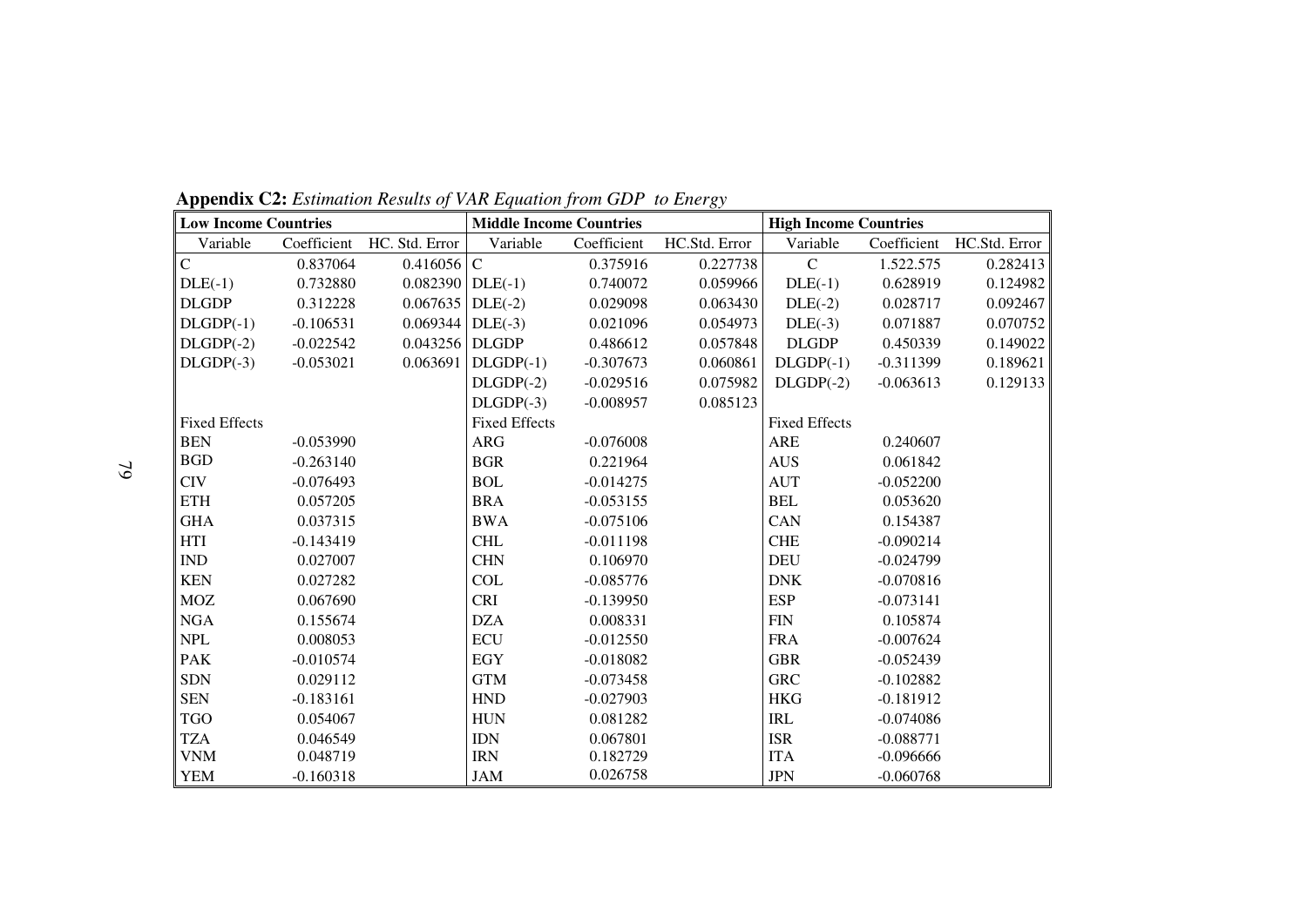| <b>ZAR</b> | 0.099543 | <b>JOR</b> | 0.039602    | <b>KOR</b> | 0.028820    |
|------------|----------|------------|-------------|------------|-------------|
| <b>ZMB</b> | 0.121394 | <b>MAR</b> | $-0.132674$ | NLD        | 0.013175    |
| <b>ZWE</b> | 0.111487 | <b>MEX</b> | $-0.049169$ | <b>NOR</b> | 0.025517    |
|            |          | <b>MYS</b> | 0.077200    | <b>NZL</b> | 0.024765    |
|            |          | <b>PAN</b> | $-0.124370$ | <b>PRT</b> | $-0.114316$ |
|            |          | PER        | $-0.158117$ | SAU        | 0.137569    |
|            |          | <b>PHL</b> | $-0.020177$ | <b>SWE</b> | 0.052464    |
|            |          | <b>POL</b> | 0.075618    | <b>USA</b> | 0.115471    |
|            |          | <b>PRY</b> | $-0.000974$ |            |             |
|            |          | <b>ROM</b> | 0.127683    |            |             |
|            |          | <b>SLV</b> | $-0.087505$ |            |             |
|            |          | <b>SYR</b> | 0.081384    |            |             |
|            |          | <b>THA</b> | 0.067057    |            |             |
|            |          | <b>TUR</b> | $-0.023032$ |            |             |
|            |          | <b>URY</b> | $-0.190435$ |            |             |
|            |          | <b>VEN</b> | 0.054993    |            |             |
|            |          | ZAF        | 0.154542    |            |             |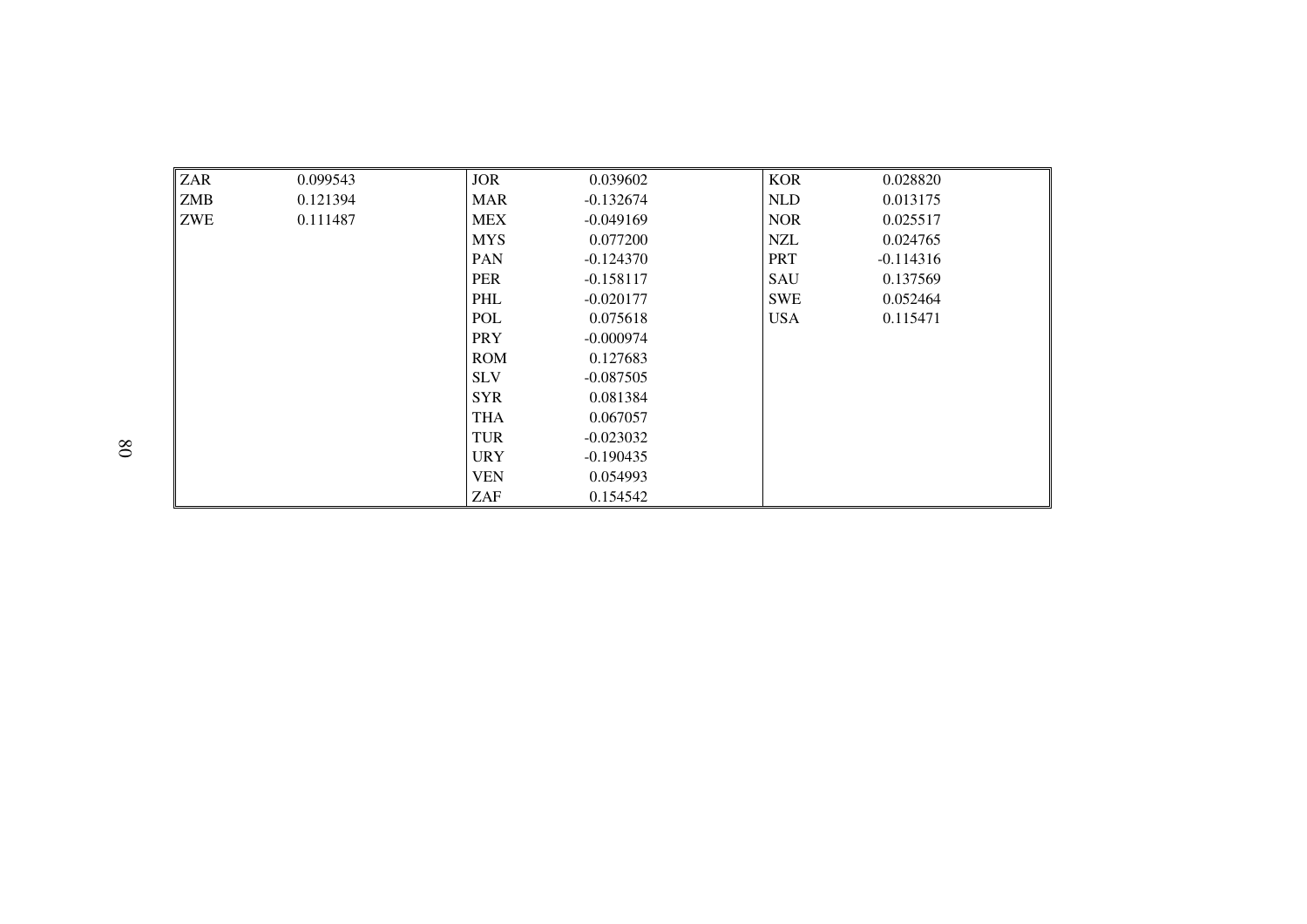| <b>Middle Income</b> |            | <b>High Income</b>          |            |
|----------------------|------------|-----------------------------|------------|
| <b>Countries</b>     |            | <b>Countries</b>            |            |
| Algeria              | 2,04       | Australia                   | 2,08       |
| Argentina            | 1,86       | Austria                     | 2,31       |
| Bolivia              |            | $2,78$ Belgium              | 2,69       |
| <b>Botswana</b>      | 2,02       | Canada                      | 0,23       |
| <b>Brazil</b>        | 21,39***   | Denmark                     | 2,89       |
| Bulgaria             | 1,48       | Finland                     | $3,54*$    |
| Chile                | 4,87**     | France                      | $4,22*$    |
| China                | 1,83       | Germany                     | 0,04       |
| Colombia             | $25.75***$ | Greece                      | 0,86       |
| Costa Rica           | 2,55       | Hong Kong, China            | 2,46       |
| Ecuador              | 0,17       | Ireland                     | 2,12       |
| Egypt, Arab Rep.     | 0,65       | Israel                      | 1,48       |
| El Salvador          |            | $1,68$ Italy                | 1,39       |
| Guatemala            | $8,14**$   | Japan                       | 1,92       |
| Honduras             | 0,1        | Korea, Rep.                 | $10,78***$ |
| Hungary              | $73,12***$ | Netherlands                 | $3,64*$    |
| Indonesia            | $5,69**$   | New Zealand                 | 5,98**     |
| Iran, Islamic Rep.   | $3,73*$    | Norway                      | 0,69       |
| Jamaica              | 0,51       | Portugal                    | 5,66**     |
| Jordan               | $6.46**$   | Saudi Arabia                | 3,12       |
| Malaysia             | 0,66       | Spain                       | 25,03***   |
| Mexico               | 2,95       | Sweden                      | 0,83       |
| Morocco              | 3,15       | Switzerland                 | 0,14       |
| Panama               |            | 0,15   United Arab Emirates | $7,02**$   |
| Paraguay             | $10,95**$  | <b>United Kingdom</b>       | 0,43       |
| Peru                 | 0,3        | <b>United States</b>        | $4,40*$    |
| Philippines          | 10,88**    |                             |            |
| Poland               | 0,35       |                             |            |
| Romania              | 1,92       |                             |            |
| South Africa         | $6,72**$   |                             |            |
| Syrian Arab Republic | 1,69       |                             |            |
| Thailand             | $16,10***$ |                             |            |
| Turkey               | 1,89       |                             |            |
| Uruguay              | 0,66       |                             |            |
| Venezuela, RB        | 0,99       |                             |            |

**Appendix D1:** *Test results for Heterogeneous Causality from Energy to GDP*

*\*Reject H0 at 10% level of significance, \*\*Reject H0 at 5% level of significance, \*\*\*Reject H0 at 1% level of significance.*